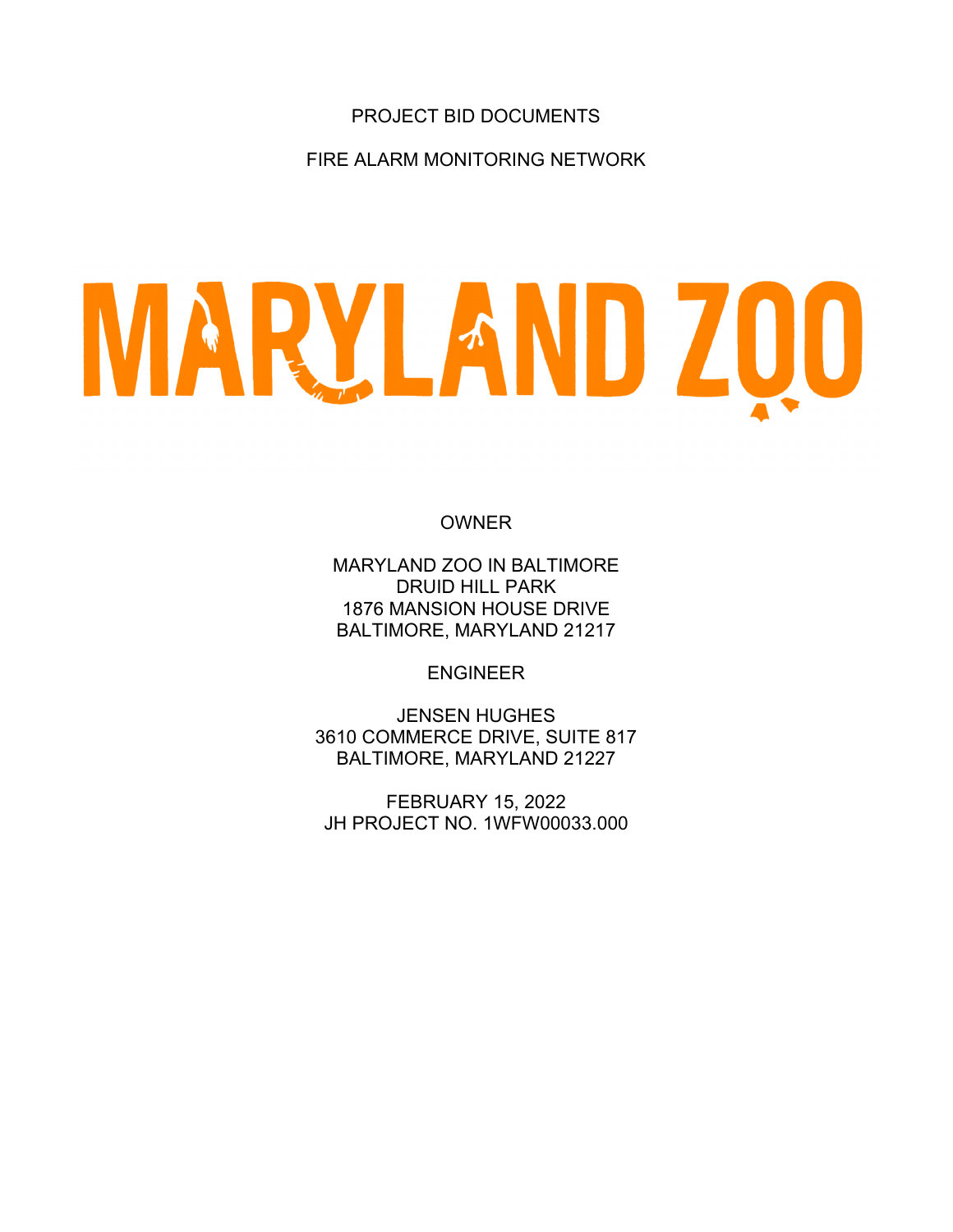# **TABLE OF CONTENTS**

# **DIVISION 0 – BIDDING REQUIREMENTS**

| <b>DIVISION 16 - ELECTRICAL</b>                                 |  |
|-----------------------------------------------------------------|--|
|                                                                 |  |
| <b>DIVISION 27 - COMMUNICATIONS</b>                             |  |
| <b>DIVISION 28 - FIRE ALARM</b>                                 |  |
| SECTION 283111 FIRE ALARM AND EMERGENCY COMMUNICATION SYSTEM 49 |  |
| <b>DIVISION 31 - EARTHWORK</b>                                  |  |
|                                                                 |  |
| <b>APPENDICIES</b>                                              |  |
| APPENDIX A - MARYLAND ZOO CAPITAL PROJECTS CONTRACTOR POLICY 90 |  |
|                                                                 |  |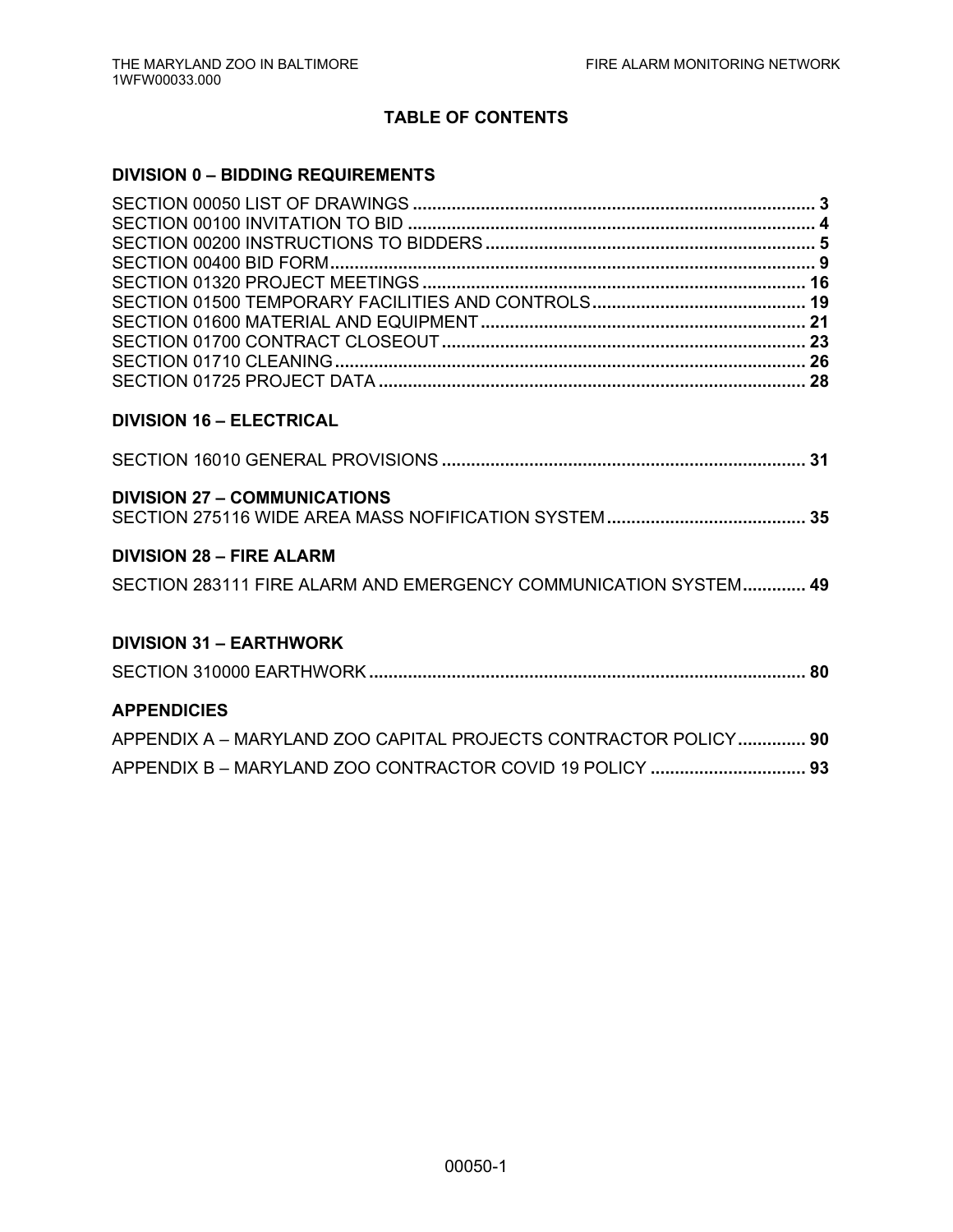## **SECTION 00050 LIST OF DRAWINGS**

The Design Drawings shall be incorporated into the Contract Documents, by reference. The Design Drawings are as follows:

| DRAWING NO.       | <b>DESCRIPTION</b>                       |
|-------------------|------------------------------------------|
| <b>FA001</b>      | <b>General Notes and Legend</b>          |
| FA002             | <b>Fire Alarm Network Overview</b>       |
| <u>FA101</u>      | <b>Overall Network Site Plan</b>         |
| FA <sub>102</sub> | Network Site Plan - Area A               |
| FA103             | Network Site Plan - Area B               |
| <u>FA104</u>      | Network Site Plan - Area C               |
| <b>FA105</b>      | Network Site Plan - Area D               |
| FA <sub>106</sub> | <u> Network Site Plan – Area E</u>       |
| <b>FA107</b>      | Network Site Plan - Area F               |
| <b>FA108</b>      | <u> Network Site Plan – Area G</u>       |
| FA <sub>109</sub> | <b>Network Site Plan - Area H</b>        |
| FA110             | <b>Overall Network Routing Site Plan</b> |
| <u>FA111</u>      | Network Routing Plan - Area A            |
| <u>FA112</u>      | Network Routing Plan - Area B            |
| <u>FA113</u>      | Network Routing Plan - Area C            |
| <u>FA114</u>      | Network Routing Plan - Area D            |
| FA115             | <b>Network Routing Plan - Area E</b>     |
| <b>FA116</b>      | Network Routing Plan - Area F            |
| <b>FA117</b>      | Network Routing Plan - Area G            |
| <b>FA118</b>      | Network Routing Plan - Area H            |
| <b>FA500</b>      | Details                                  |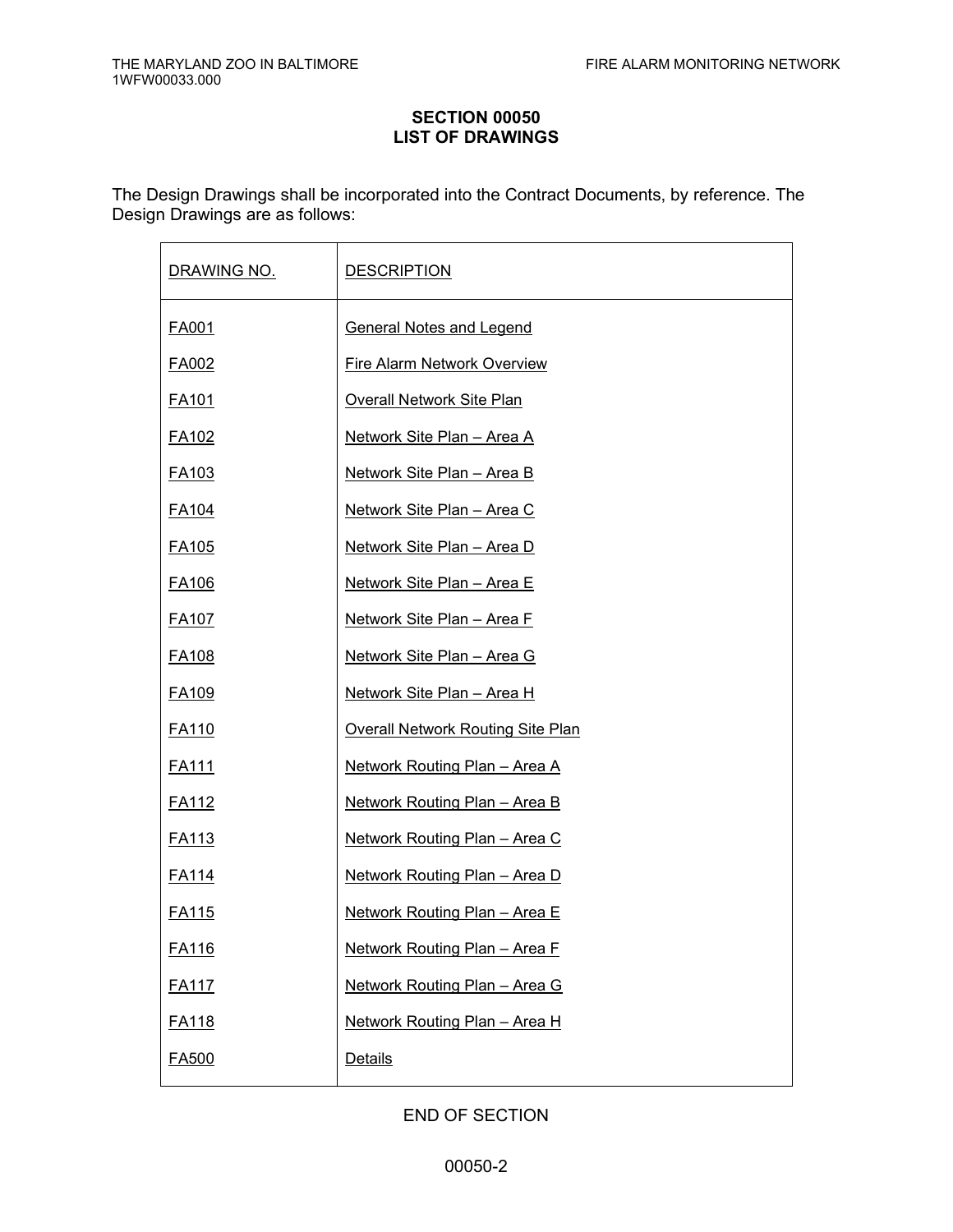## **SECTION 00100 INVITATION TO BID**

**Owner:** Maryland Zoo in Baltimore Druid Hill Park 1876 Mansion House Drive Baltimore, Maryland 21217

**Engineer:** Jensen Hughes 3610 Commerce Drive, Suite 817 Baltimore, MD 21227

**Project:** Fire Alarm and Emergency Voice Communication System

The Contractor is invited to bid on a General Contract for the campus-wide fire alarm and emergency voice communication system at the Maryland Zoo in Baltimore in Baltimore, MD.

Bids shall be on a stipulated sum basis.

Owner will receive bids from prospective Contractors, selected by the Owner, until April 1, 2022 at 12:00 PM.

Bids shall be delivered to:

Mr. Karl Kranz. Druid Hill Park 1876 Mansion House Drive Baltimore, Maryland 21217

Bids will be opened in private. The Owner will select the Contractor that best meets the Owner's requirements for the project. The Owner reserves the right to reject any and all bids.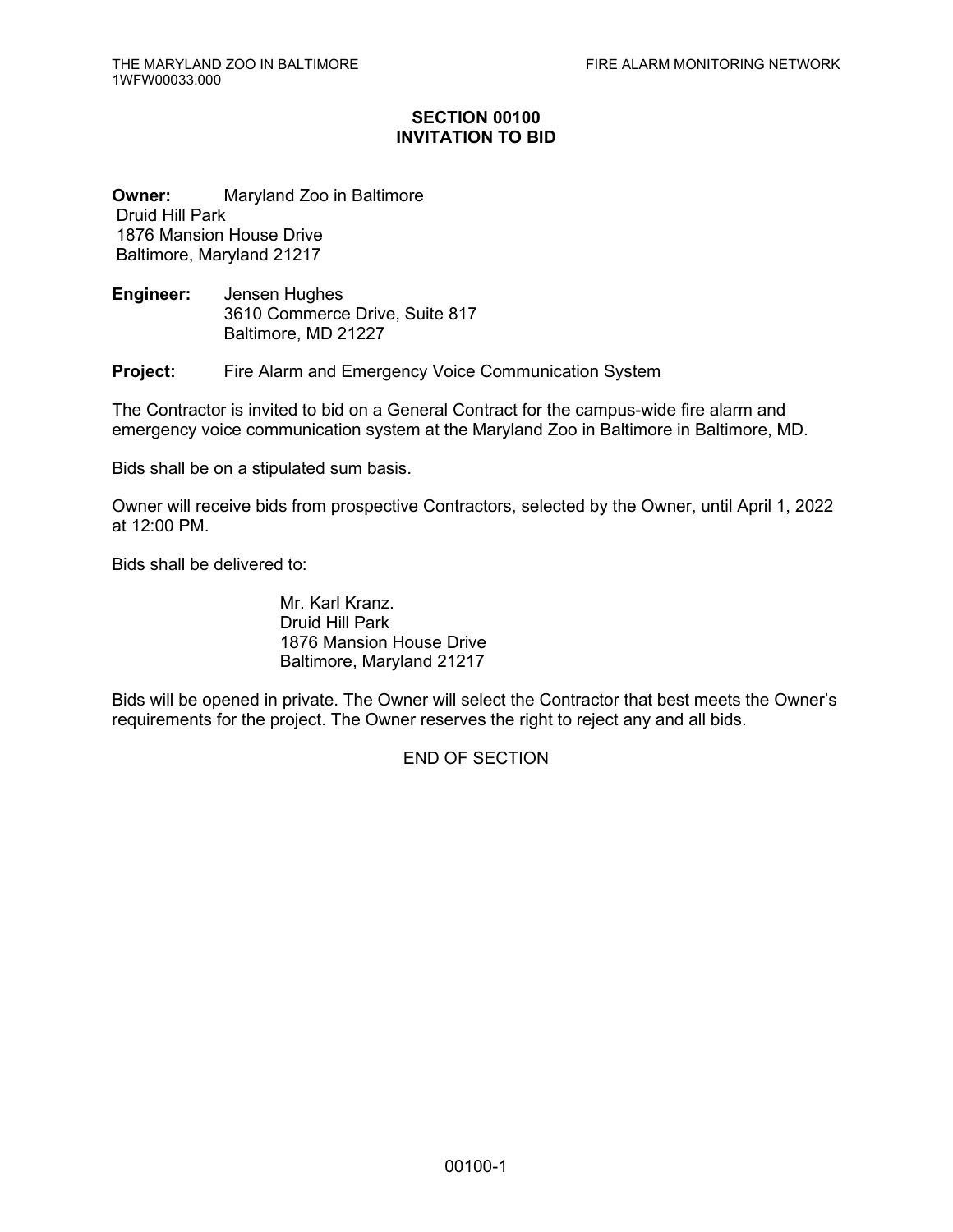## **SECTION 00200 INSTRUCTIONS TO BIDDERS**

To be considered, Bids must be made in accordance with these Instructions to Bidders. Failure to comply with these instructions or any requirements of the Bidding Documents may be cause for rejection of the bid.

- 1. CONFIDENTIAL DISCLOSURE AGREEMENT
	- A. Each Contractor and all sub-contractors shall be required to sign an Owner's Confidentiality Agreement. Confidentiality Agreements will be provided to the Contractor. It will become the responsibility of the Contractor to obtain all Sub-Contractor signatures and return all to the Owner.
- 2. CONTRACT DOCUMENTS:
	- A. Contract Documents shall include the Project Manual and the Design Drawings. Contract Documents shall be issued only to the Contractor, and not subcontractors or Vendors in electronic PDF format. Print sets of Contract Documents shall be produced at the Contractor's expense.
- 3. EXAMINATION OF DOCUMENTS, SITE, AND LOCAL CONDITIONS:
	- A. Bidders shall carefully examine the documents and the construction site to obtain a first-hand knowledge of existing conditions. Contractors will not be given extra payment for conditions which can be determined by examining the site and Contract Documents. Specification sections are interrelated. Contractor and subcontractors must read all sections for proper understanding of project.
- 4. INTERPRETATION DURING BIDDING:
	- A. All questions shall be submitted from the Contractor to the Engineer, in writing. Sub-Contractors or Vendors shall forward any questions to the Contractor, for submittal to the Engineer. All questions shall be forwarded in duplicate to:

Mr. Karl Kranz. Druid Hill Park 1876 Mansion House Drive Baltimore, Maryland 21217 Phone: 717-825-0948 e-mail: karl.kranz@marylandzoo.org

and

Mr. Grant Millenburg. Jensen Hughes 3610 Commerce Drive, Suite 817 Baltimore, MD 21227 Phone: 410-737-8677 e-mail: gmillenburg@jensenhughes.com

00200-1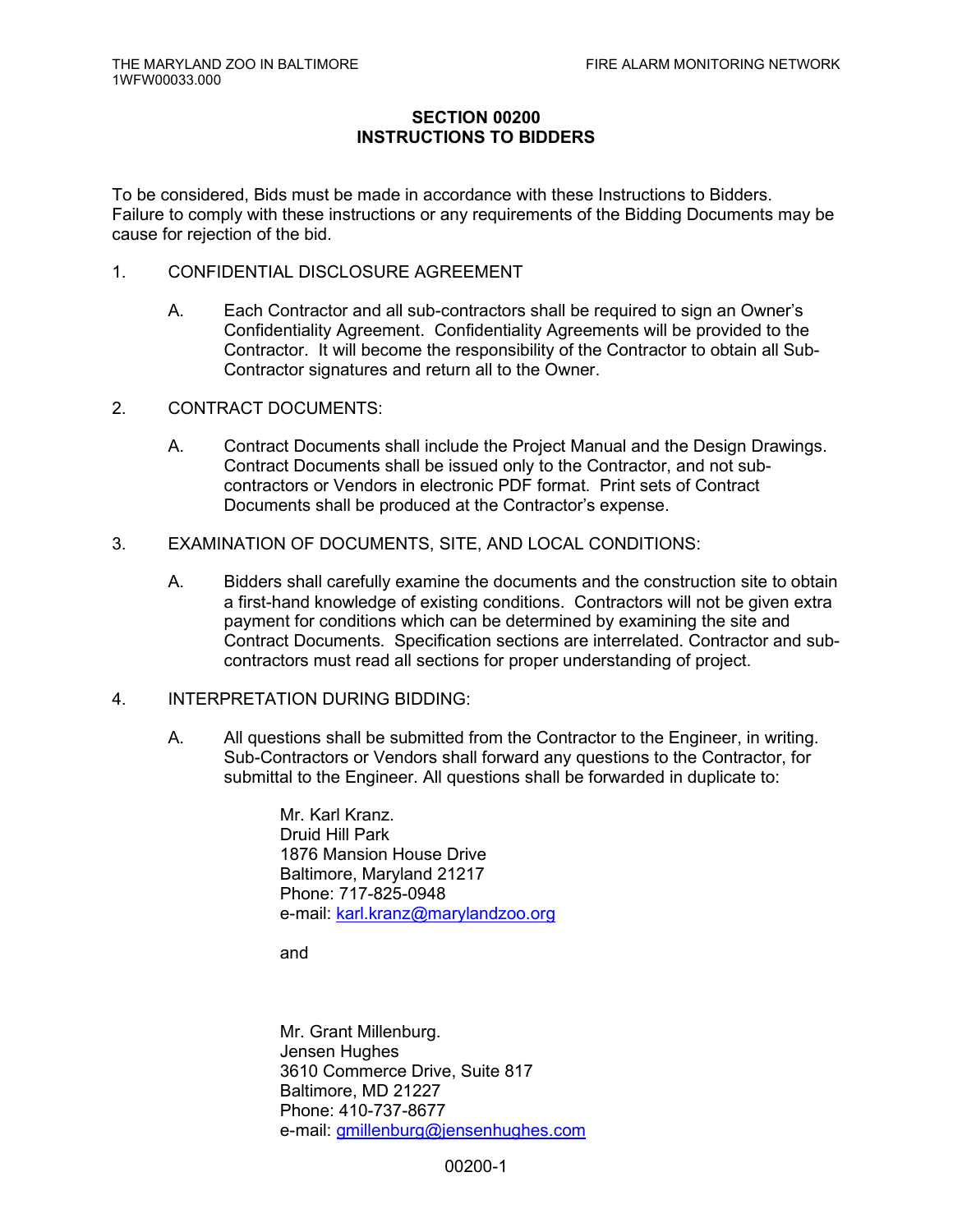Replies will be issued to all bidders by Addenda and will become a part of Contract Documents. The Engineer and the Owner will not make oral clarifications. Questions must be received by the Engineer at least two (2) business days before the bid due date. No Addenda will be issued less than twenty-four (24) hours prior to the Bid due date, except for postponing the date for receipt of bids or withdrawing the request for bids.

## 5. SUBSTITUTIONS:

A. Substitutions may be accepted by the Maryland Zoo in Baltimore. The Contractor must submit a proposed installation bid package based on the products specified. Substitutions can be proposed and submitted with bid package.

## 6. BID TYPE:

- A. Bids shall be on a stipulated sum basis. Any Alternates shall be identified on the Bid Form and shall also be on a stipulated sum basis.
- 7. PREPARATION OF BIDS:
	- A. Refer to the GC RFP for additional requirements related to the preparation of bids.
	- B. To be eligible for consideration, bids shall be submitted in accordance with the following instructions:
		- 1. Bids shall be submitted on an unaltered Bid Form, included in this Project Manual, additional copies may be secured from the Owner's office. Submit one copy of the Bid Form.
		- 2. Bids shall be properly executed with all blanks on the form filled in; failure to do so may be cause for rejection. Where so indicated by the makeup of the Bid From, sums shall be expressed in both words and figures. In case of a discrepancy between the two, the amount written in words shall govern. The Bid Form shall be submitted without interlineations, alterations or erasures. Any additional stipulations on the Bid Form or qualifications in any manner may be cause for rejection.
		- 3. Bids shall not contain any recapitulation of Work to be done.
		- 4. Each Bid must give the full business address of the bidder and be signed by the person or persons legally authorized to bind the Bidder to a contract. Bids by partnerships must furnish the full name of all partners and must be signed in the partnership name by one of the members of the partnership or by an authorized representative, followed by the signature and designation of the corporation, the state of incorporation and bear the signature and designation of the President, Secretary, or other person authorized to bind it in the matter. The name of each person signing shall also be typed or printed below the signature.
		- 5. Submit a separate sheet listing any voluntary Alternates that the Bidder wishes to propose for consideration of the Owner. This includes substitutes to specified manufacturers or supplies.
		- 6. Submit a list, on a separate page, all wages for journeymen and foremen, including hourly and overtime wages, fringe benefits, insurance,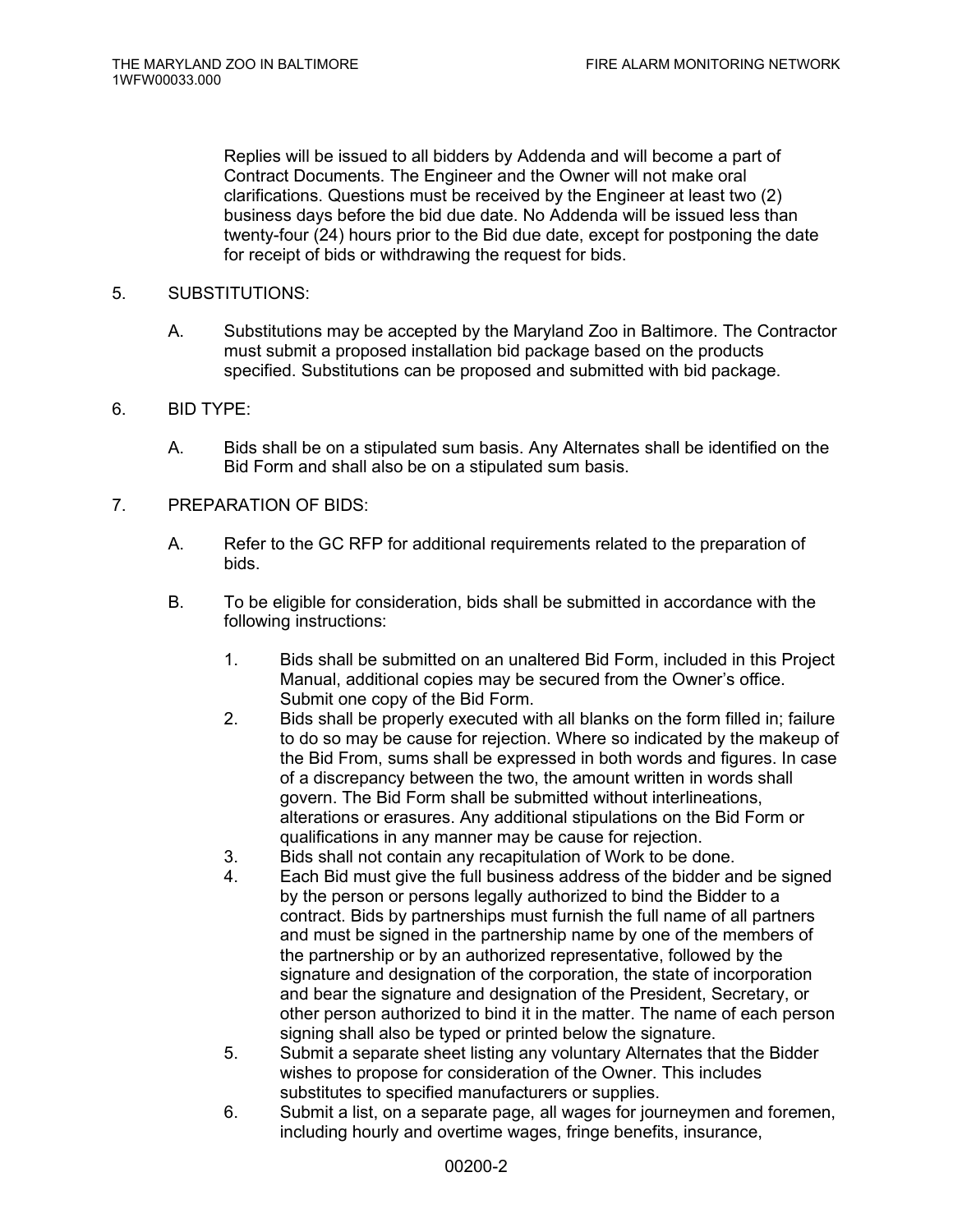overhead, profit plus taxes for all crafts directly employed by the Contractor involved in this construction package. This excludes subcontractor personnel.

#### 8. BID SECURITY:

- A. Refer to the GC RRP for information related to bid security/bid bond required for this project.
- 9. PERFORMANCE/PAYMENT BOND:
	- A. Refer to the GC RRP for information related to performance/payment bonds for this project.
- 10. SUBCONTRACTOR LISTING:
	- A. Bidder's shall provide, on a separate page, a designation of the work to be performed by the Bidders own forces, and a complete list of all Subcontractors proposed for this project, with the Bid. The list shall include, at a minimum, the name, address, and phone number for each Sub-Contractor. Unless otherwise authorized in writing by the Owner, subcontracts must be awarded to the firms named in the list.
	- B. Acceptance of the proposal does not imply approval of the proposed subcontractors and each subcontractor shall be approved individually.

#### 11. SUBMITTAL OF BIDS:

- A. The Bid Form, with required attachments, shall be submitted in a sealed envelope.
- B. It is the Bidder's responsibility, by whatever method, to insure that the bid is received before the time set and at the place identified for receipt of bids. Any bid sent by mail shall be enclosed in a separate envelope clearly marked "Bid Envelope Enclosed".
- C. Oral, telephonic, or telegraphic bids are invalid and will not receive consideration.
- D. The Bid Envelope shall be clearly marked with the Owner's name, project name, Bidder's name, and Contractor's Maryland license number.

#### 12. WITHDRAWAL AND MODIFICATION:

A. Once the bid is submitted, it may be withdrawn before the scheduled date for receipt of bids only upon receipt of a request signed by a person legally authorized to bind the Bidder to contract. If a bid is withdrawn, it may be resubmitted until the scheduled date for receipt of bids. Bids received after the time and date for receipt of bids will be returned unopened. Modifications to the bid may be made as "add" or "deduct" only, and must be signed by a person legally authorized to bind the bidder to contract. Oral, telephonic or telegraphic modifications to the bid will not be considered. After the time and date designated for the receipt of bids, a bid may not be modified, withdrawn or canceled by the Bidder during the time period stipulated in the Bid Form.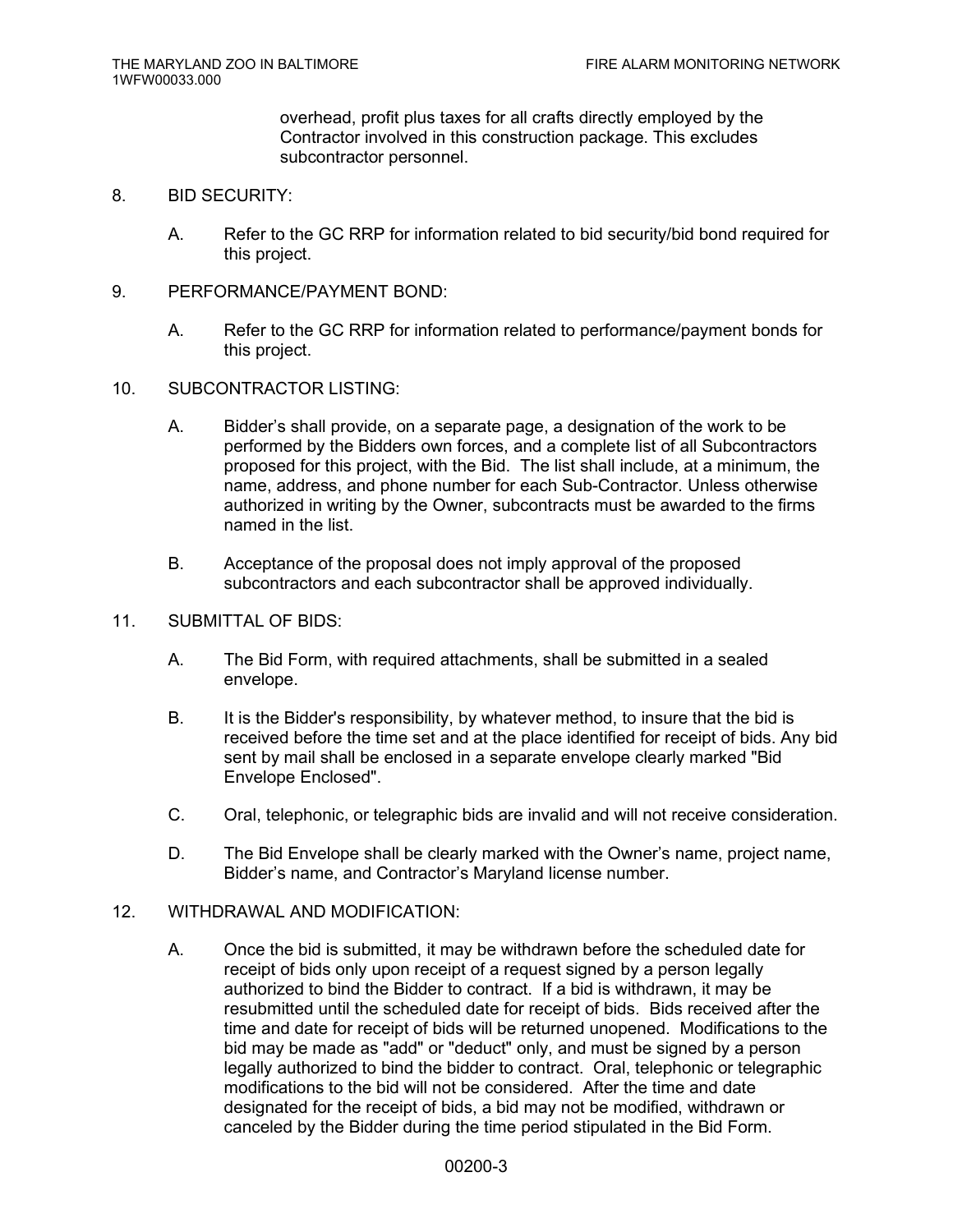#### 13. DISQUALIFICATION:

- A. Any Bid received after the scheduled time and date for receipt of bids shall be disqualified and shall be returned to the Bidder unopened.
- B. Any Bid not prepared in accordance with Paragraph 7.A.1-6 shall be disqualified.
- 14. APPLICABLE LAWS:
	- A. Bidders shall comply with all Federal, State, and Local laws and regulations.
- 15. PRE-BID CONFERENCE:
	- A. A pre-bid conference and site walk through will be held (date to be determined). The pre-bid conference will be at the Maryland Zoo in Baltimore in Baltimore, Maryland. Bidders are to meet at the receptionist desk at the Mansion House.
	- B. The lay down area for storage of equipment shall be addressed in the Pre-bid conference.
- 16. LIQUIDATED DAMAGES AND TIME:
	- A. After substantial completion of the installation of the scope of work identified on the contract documents by the Contractor, the Contractor will have 60 business days to have a complete and operational system. Liquidated damages shall be \$500.00 per calendar day.
	- B. Bidder shall provide, on a separate sheet with the bid, a detailed Project Schedule for the duration of the project, from Notice to Proceed through start-up.
	- C. Project Schedule shall be in a Ghant Chart format with milestones and completion dates.
- 17. RECEIPT AND OPENING OF BIDS:
	- A. Bids will be received at the time and place identified in the Invitation to Bid. Bids will be opened at the Owner's discretion.
- 18. CONSIDERATION OF BIDS:
	- A. It is the intent of the Owner to award a contract based upon the needs of the Owner, and the lowest evaluated responsive Bid submitted by a responsible Bidder, with full consideration of any alternates. The Owner shall have the right to accept alternates in any order or combination. The Owner reserves the right to reject any or all Bids and to waive any informalities.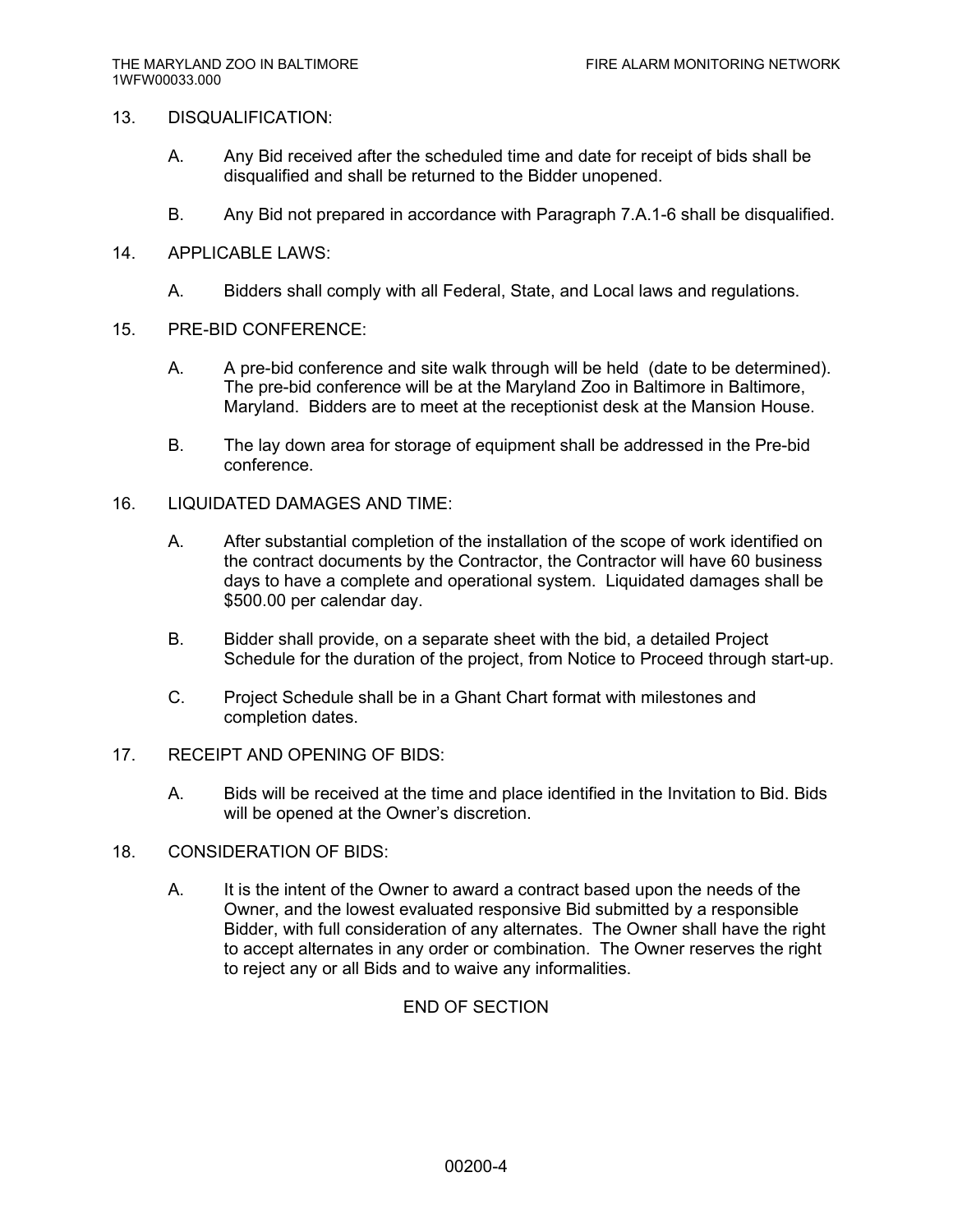## **SECTION 00400 BID FORM**

**TO:** Maryland Zoo in Baltimore Druid Hill Park 1876 Mansion House Drive Baltimore, Maryland 21217

**PROJECT:** Fire Alarm Monitoring Network Upgrades

- 1. The Bidder acknowledges by his signature that:
	- A. Bidder has received, read, and understands the Bidding Documents, has visited the site and become familiar with local conditions under which work is to be performed, has correlated observations with requirements of Bidding Documents, and makes his bid in accordance herewith.
	- B. Failure to complete the Bid Form, provide the required attachments, or comply otherwise with the instructions to Bidders, may be cause for rejection of bid.
	- C. The Bidder has received the following Addenda:

| Addendum No. | Dated: |
|--------------|--------|
| Addendum No. | Dated: |
| Addendum No. | Dated: |
| Addendum No. | Dated: |
| Addendum No. | Dated: |

- D. The person who signs this bid on behalf of the Bidder is required to be legally empowered to bind the Bidder to the Contract.
- 2. The Bidder agrees to:
	- A. Honor this bid for a period of ninety (90) days following the date of the scheduled opening of bids.
	- B. Enter into and execute a contract, if presented on the basis of this bid, and furnish certificate(s) of insurance, a Construction Site Specific Health and Safety Plan, and other documents related to the contract as required, including, the Contract Bond.
	- C. Accomplish the Work in accordance with the Contract Documents.
	- D. Achieve Substantial Completion of the Work 240 business days from and including the date stipulated in the Notice to Proceed, in accordance with the Schedule submitted with this bid.
	- E. Provide the Owner with a detailed breakdown of cost in accordance with the Owner's requirements after the award of Contract.
- 3. The following attachments are required to be submitted with this Bid Form:
	- 00400-1 A. List of wage rates for all trades directly employed by this contractor including wages, taxes, fringe benefits, insurance, workman's compensation, overhead,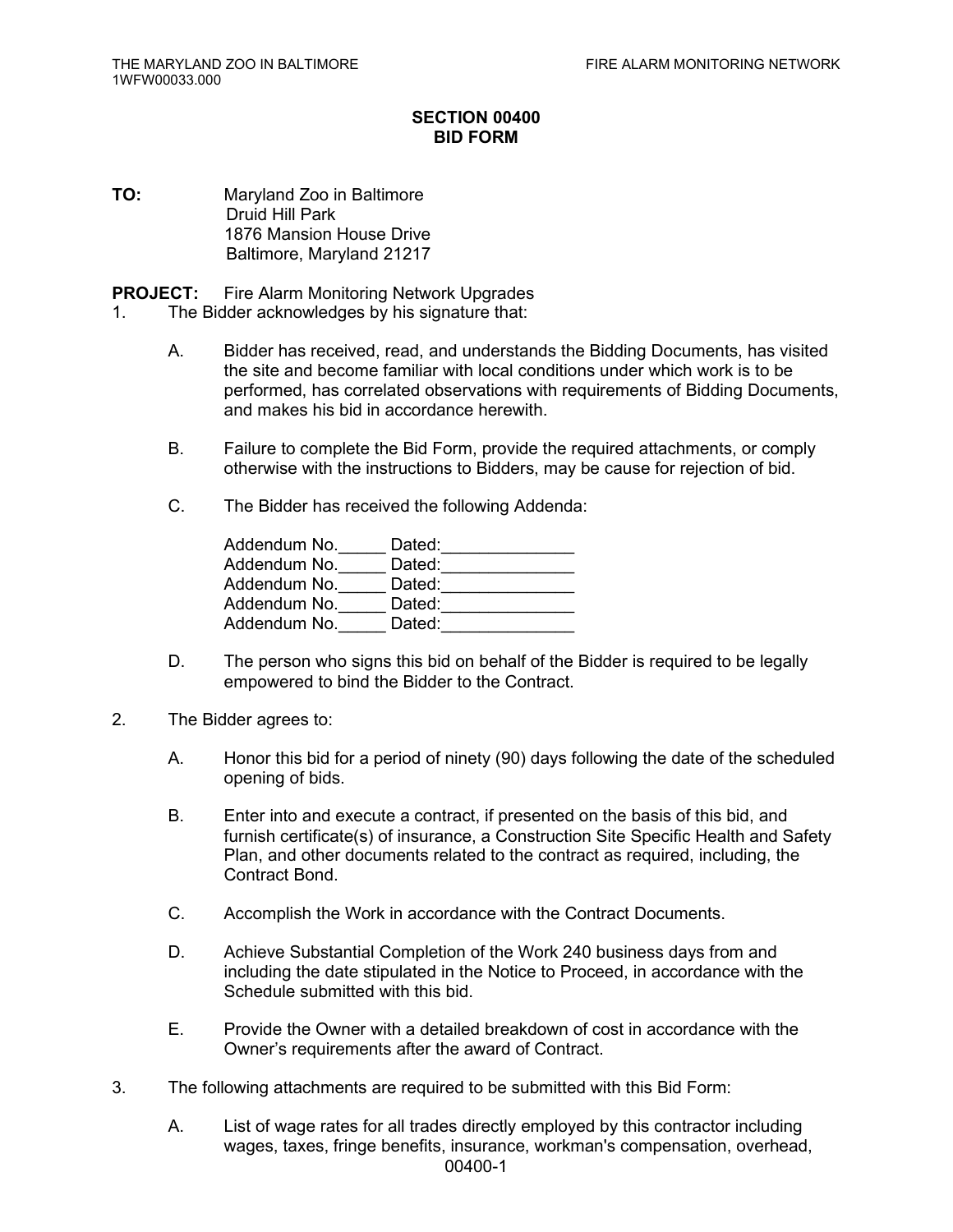profit, etc. All as necessary to establish an hourly wage rate per craft or trade. Provide separate listing of overtime rates.

- B. List of Sub-Contractors.
- C. Project Schedule.

 $\frac{1}{2}$ 

- D. Estimated yearly maintenance costs.
- E. Expected life of equipment.
- F. Provide list of Bid-Options:
	- 1. Bid-Option 1: Replace all existing addressable initiating devices, notification appliances and modules one for one with Notifier NFS-320 / NFS2-640 compatible devices.
	- 2. Bid Option 2: Provide an enterprise-wide license for DRMNS server software and install on the fire alarm graphic user interface.
	- 3. Bid Option 3: Provide DRMNS fire alarm control panel integration with the Notifier system.
	- 4. Bid Option 4: Provide DRMNS two-way radio text-to-speech (TTS) integration and configuration with the Motorola CM300 Radio system.
	- 5. Bid Option 5: Provide Hyperspike outdoor high-power speaker array(s), Notifier DVC's, and wide area mass notification system as indicated on the Contract Documents.
- G. The bid shall include unit pricing for each item specified in Section 5 including but not limited to fire alarm initiating devices, addressable monitor and control modules, notification appliances etc.. Price shall include the complete cost to provide, install, program, and test each device.
- H. The bid option cost shall include unit pricing for each DRMNS device, appliance, software or equipment needed for a fully functional system. Price shall include the complete cost to provide, install, program and test each piece of equipment.
- 4. The Bidder agrees to complete the Work of the Base Bid for this project for the lump sum of (show amount in both words and figures):

and  $/100$ ths dollars;

The lump sum was derived utilizing the following cost for each category listed:

| <b>Engineering Services Cost</b>                                                                 |                 |                 |
|--------------------------------------------------------------------------------------------------|-----------------|-----------------|
| <b>Item Description</b>                                                                          | Cost Quote (\$) | <b>Comments</b> |
| <b>Engineering Design Services- Shop</b><br>Drawings, Product Data, Contractor<br>Qualifications |                 |                 |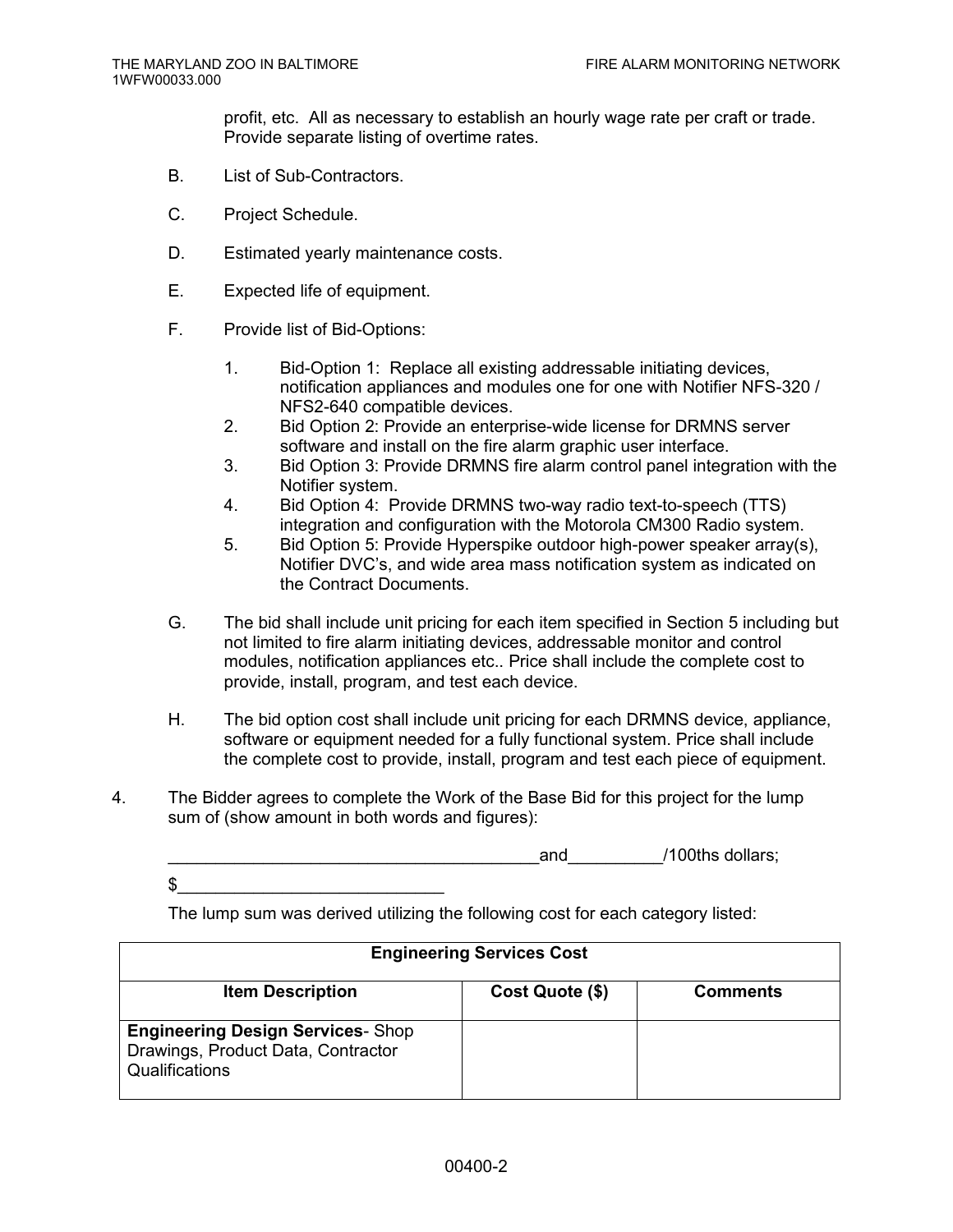| <b>Permits</b> - Electrical and Fire Alarm Permit |  |
|---------------------------------------------------|--|
| Fees                                              |  |
|                                                   |  |

| <b>Equipment Costs</b>                                                                                                                      |                                  |                 |
|---------------------------------------------------------------------------------------------------------------------------------------------|----------------------------------|-----------------|
| <b>Item Description</b>                                                                                                                     | Cost Quote (\$)                  | <b>Comments</b> |
| Fire Alarm Control Equipment - FACU's,<br>Amplifiers, Remote Power Supplies, GUI's                                                          |                                  |                 |
|                                                                                                                                             | <b>Equipment Costs (Cont'd.)</b> |                 |
| <b>Item Description</b>                                                                                                                     | Cost Quote (\$)                  | <b>Comments</b> |
| Fire Alarm Field Devices - Initiating<br>Devices, Notification Appliances,<br>Addressable Modules                                           |                                  |                 |
| <b>Electrical Installation Materials - Wire,</b><br>Cable, Fiber-Optic Cable, Raceways,<br>Fittings, and Installation<br>Hardware/Backboxes |                                  |                 |
| Rentals - Lifts, Scanners, Core Drill, etc.                                                                                                 |                                  |                 |
| <b>Temporary Facilities and Controls-</b><br>Office Trailer, Storage Shed, Safety<br>Signage, Barricades, etc.                              |                                  |                 |
| <b>Demolition/Removals</b>                                                                                                                  |                                  |                 |

| <b>Installation Costs and Source</b>                       |                       |                 |
|------------------------------------------------------------|-----------------------|-----------------|
| <b>Service Type</b>                                        | <b>Service Source</b> | <b>Comments</b> |
| <b>Electrical Installation Completed</b><br>by             |                       |                 |
| <b>Patch/Paint Restore Finishes</b><br><b>Completed by</b> |                       |                 |

| <b>Service Type</b>                 | Service Cost Quote (\$) | <b>Comments</b> |
|-------------------------------------|-------------------------|-----------------|
| <b>Electrical Demolition Cost</b>   |                         |                 |
| <b>Electrical Installation Cost</b> |                         |                 |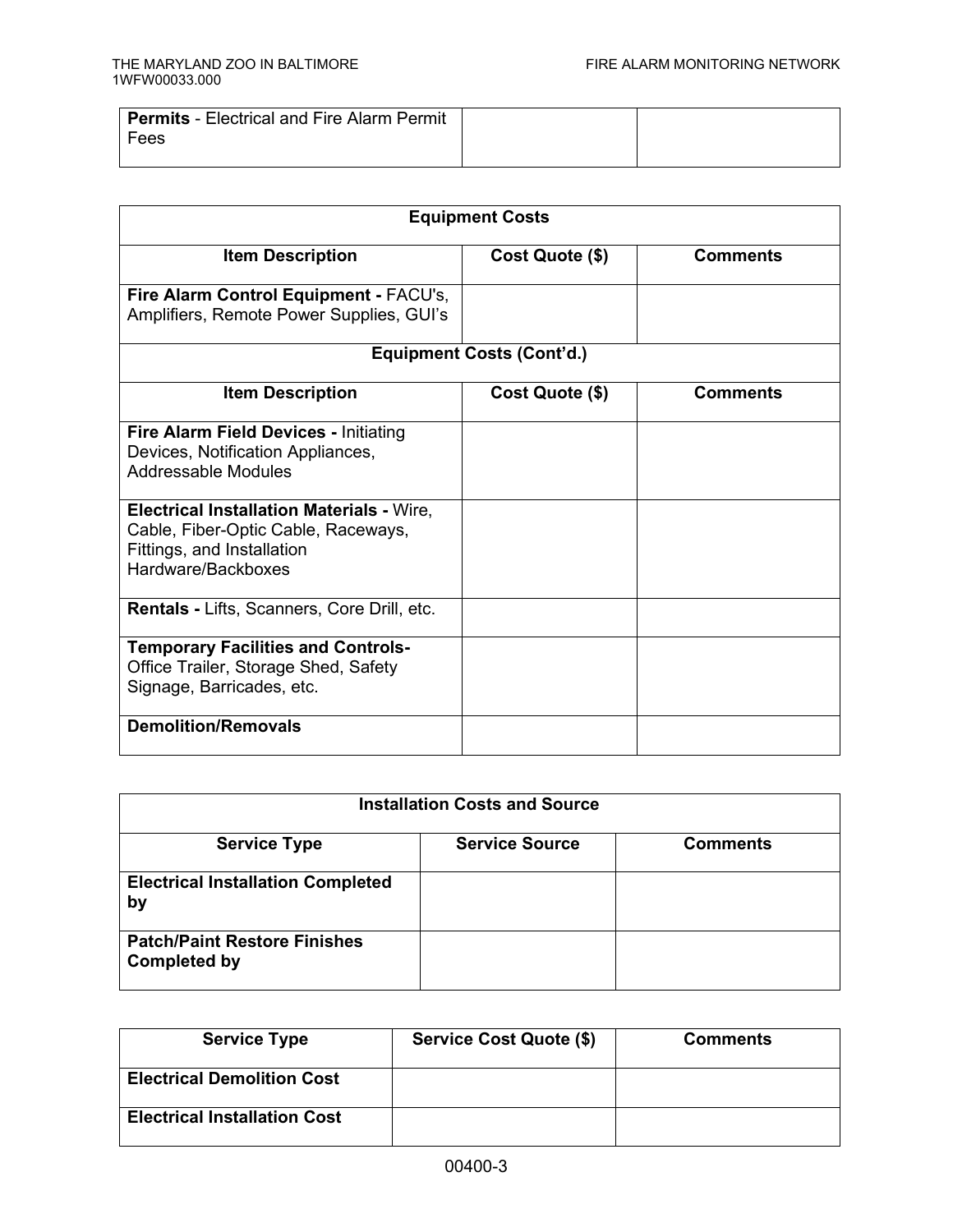| Patch/Paint Restore Finishes<br>Cost |  |
|--------------------------------------|--|
|                                      |  |

| <b>Bid Option Cost</b>                                                                                                                                                              |                 |                 |
|-------------------------------------------------------------------------------------------------------------------------------------------------------------------------------------|-----------------|-----------------|
| <b>Item Description</b>                                                                                                                                                             | Cost Quote (\$) | <b>Comments</b> |
| Bid-Option 1: Replace all existing<br>addressable initiating devices, notification<br>appliances and modules one for one with<br>Notifier NFS-320 / NFS2-640 compatible<br>devices. |                 |                 |
| Bid Option 2: Provide an enterprise-wide<br>license for DRMNS server software and<br>install on the fire alarm graphic user<br>interface.                                           |                 |                 |
| Bid Option 3: Provide DRMNS fire alarm<br>control panel integration with the Notifier<br>system.                                                                                    |                 |                 |
| Bid Option 4: Provide DRMNS two-way<br>radio text-to-speech (TTS) integration and<br>configuration with the Motorola CM300<br>Radio system.                                         |                 |                 |
| Bid Option 5: Provide outdoor high-power<br>speaker array(s) and mass notification<br>system as indicated on the Contract<br>Documents.                                             |                 |                 |
| <b>Additional Comments:</b>                                                                                                                                                         |                 |                 |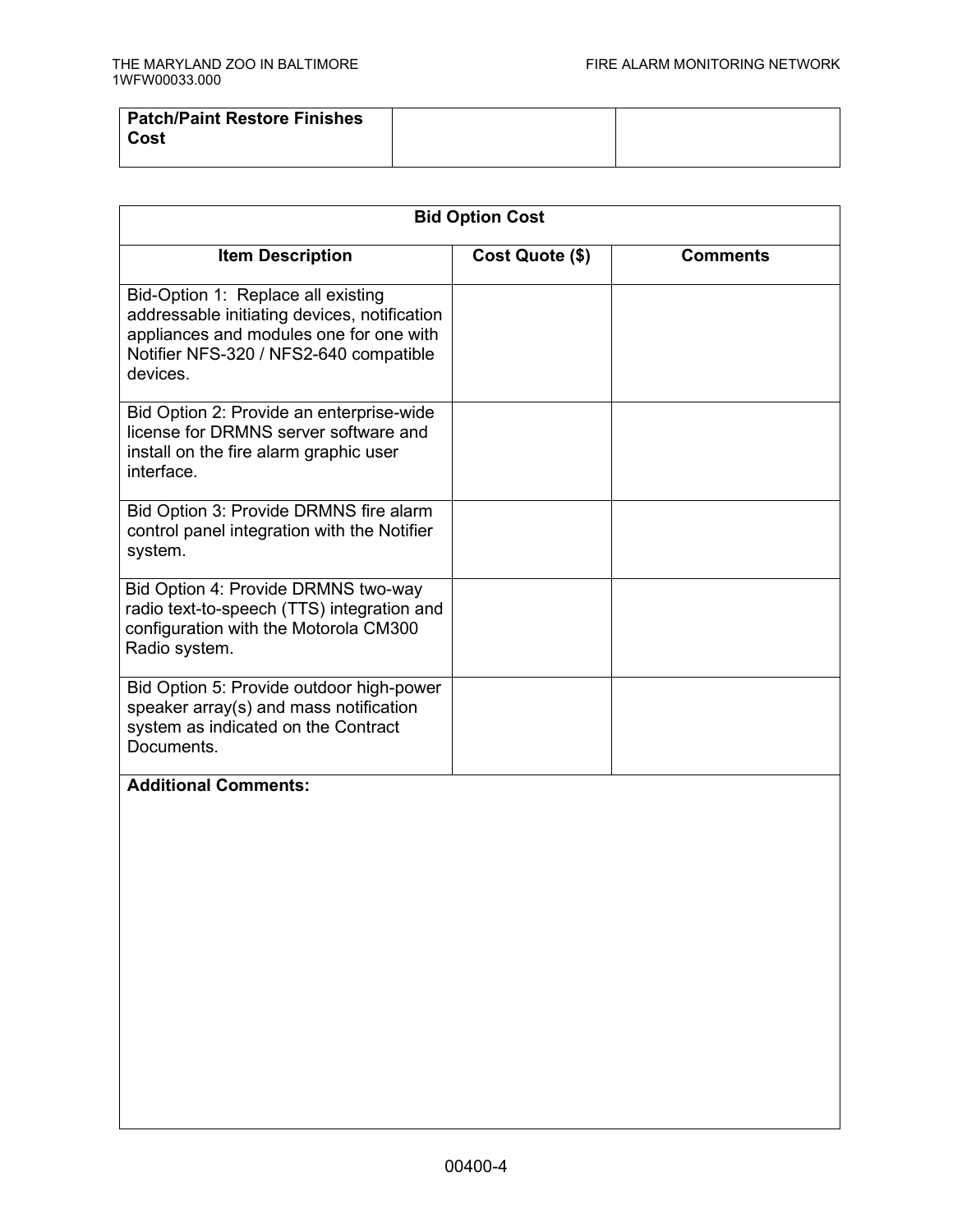5. The Bidder agrees, upon written request by the owner, to provide, install, program, make fully functional and test the additional devices and equipment listed below for the per unit price listed. Prices shall be held firm throughout the duration of the contract.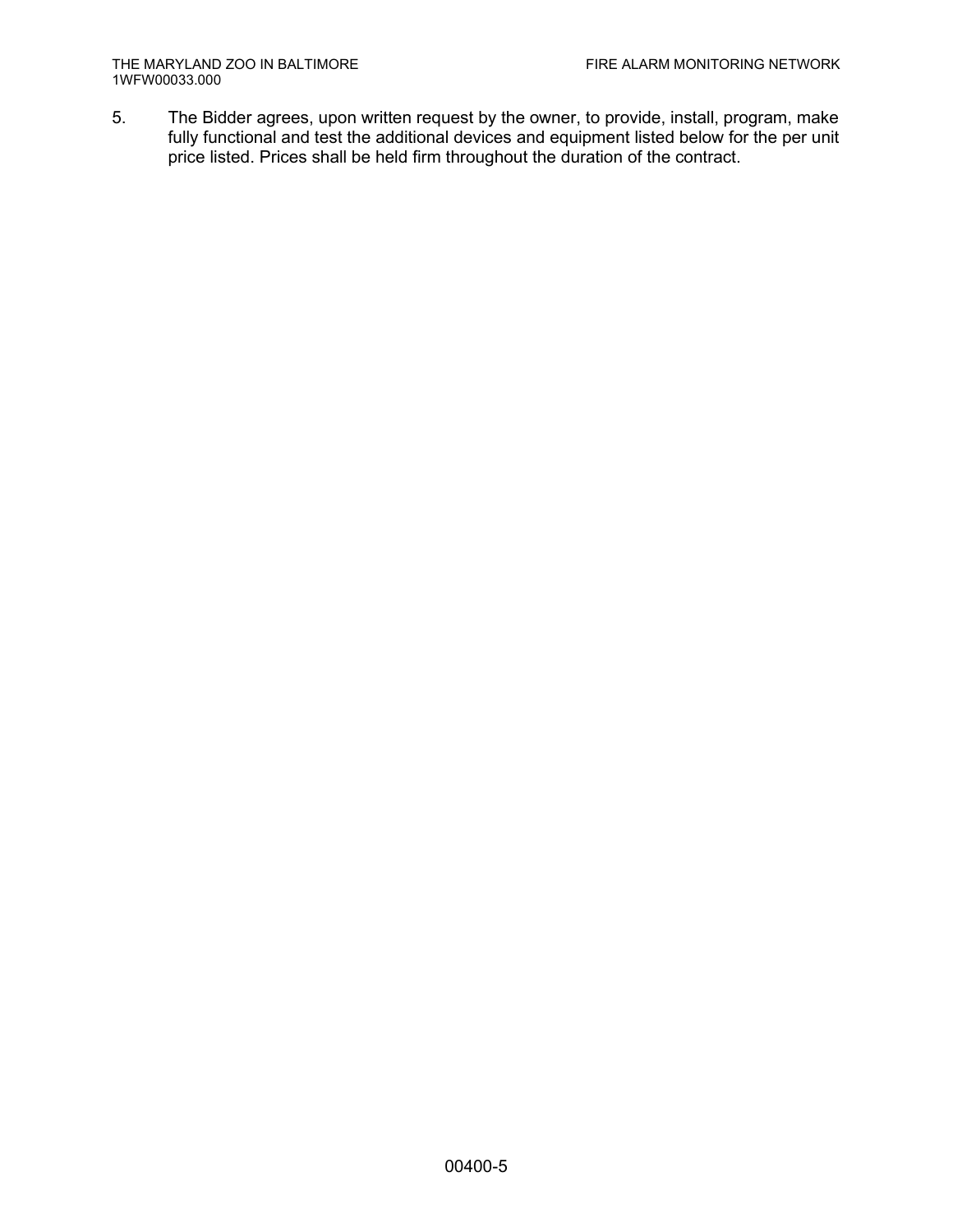| <b>ITEM</b>                                                                                                                                                                | <b>COMPLETE UNIT COST</b> |
|----------------------------------------------------------------------------------------------------------------------------------------------------------------------------|---------------------------|
| Spot-type photoelectric smoke detector                                                                                                                                     |                           |
| Spot-type fixed temperature/rate of rise<br>heat detector                                                                                                                  |                           |
| Duct mounted photoelectric smoke<br>detector (include smoke detector head,<br>base, housing, sampling tubes, auxiliary<br>relay and connection to HVAC unit shut<br>down). |                           |
| Manual fire alarm station                                                                                                                                                  |                           |
| Addressable input module                                                                                                                                                   |                           |
| Addressable control/relay module                                                                                                                                           |                           |
| Fire alarm speaker                                                                                                                                                         |                           |
| Fire alarm horn                                                                                                                                                            |                           |
| Fire alarm multi-candela strobe                                                                                                                                            |                           |
| Fire alarm combination speaker/multi-<br>candela strobe                                                                                                                    |                           |
| Fire alarm combination horn/multi-candela<br>strobe                                                                                                                        |                           |
| Temperature sensor                                                                                                                                                         |                           |
| Freezer sensor                                                                                                                                                             |                           |
| Ozone sensor                                                                                                                                                               |                           |
| Pump fail sensor                                                                                                                                                           |                           |
| Panic sensor                                                                                                                                                               |                           |
| Burglar sensor (Door/Window Contacts,<br>Motion Sensor, etc.)                                                                                                              |                           |
| <b>STI Stopper Button</b>                                                                                                                                                  |                           |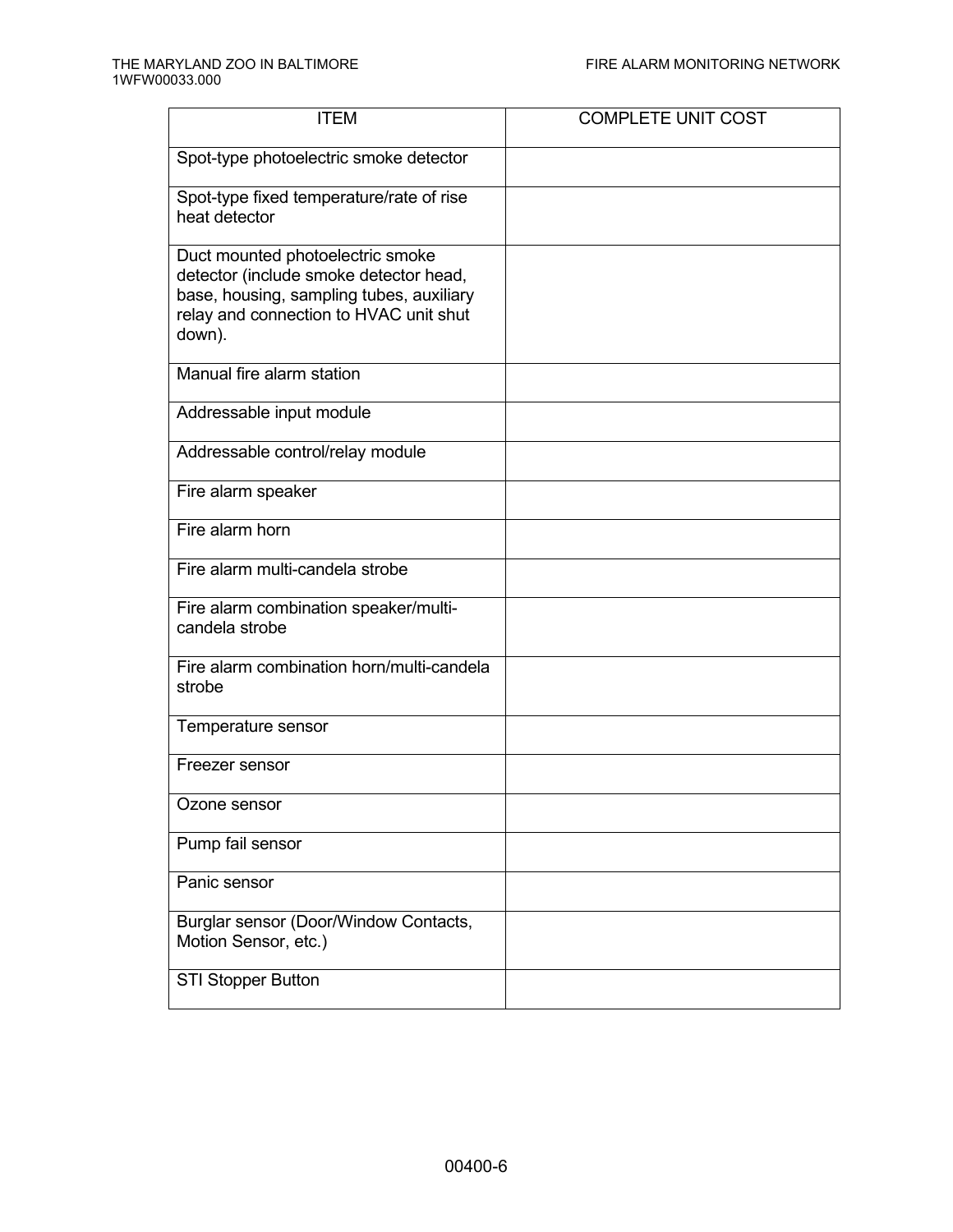| Trenching (per linear foot). Including 2"<br>Schedule 80 PVC, backfill and surface |  |
|------------------------------------------------------------------------------------|--|
| repair.                                                                            |  |
| Concrete                                                                           |  |
| Asphalt                                                                            |  |
| Gravel                                                                             |  |
| Soil / Landscape                                                                   |  |

| <b>Submitted By:</b><br>Authorized Signature:                                                                                                                                                                                                     | Date:                 |
|---------------------------------------------------------------------------------------------------------------------------------------------------------------------------------------------------------------------------------------------------|-----------------------|
| Name and title:<br>(Type or print) and the contract of the contract of the contract of the contract of the contract of the contract of the contract of the contract of the contract of the contract of the contract of the contract of the contra |                       |
| On behalf of:<br>(Type or print) and the contract of the contract of the contract of the contract of the contract of the contract of the contract of the contract of the contract of the contract of the contract of the contract of the contra   |                       |
| Bidder's address:<br>(Please give Street and<br>Mailing address if different)                                                                                                                                                                     |                       |
| Bidder's<br>Telephone Number:                                                                                                                                                                                                                     |                       |
|                                                                                                                                                                                                                                                   | <b>END OF SECTION</b> |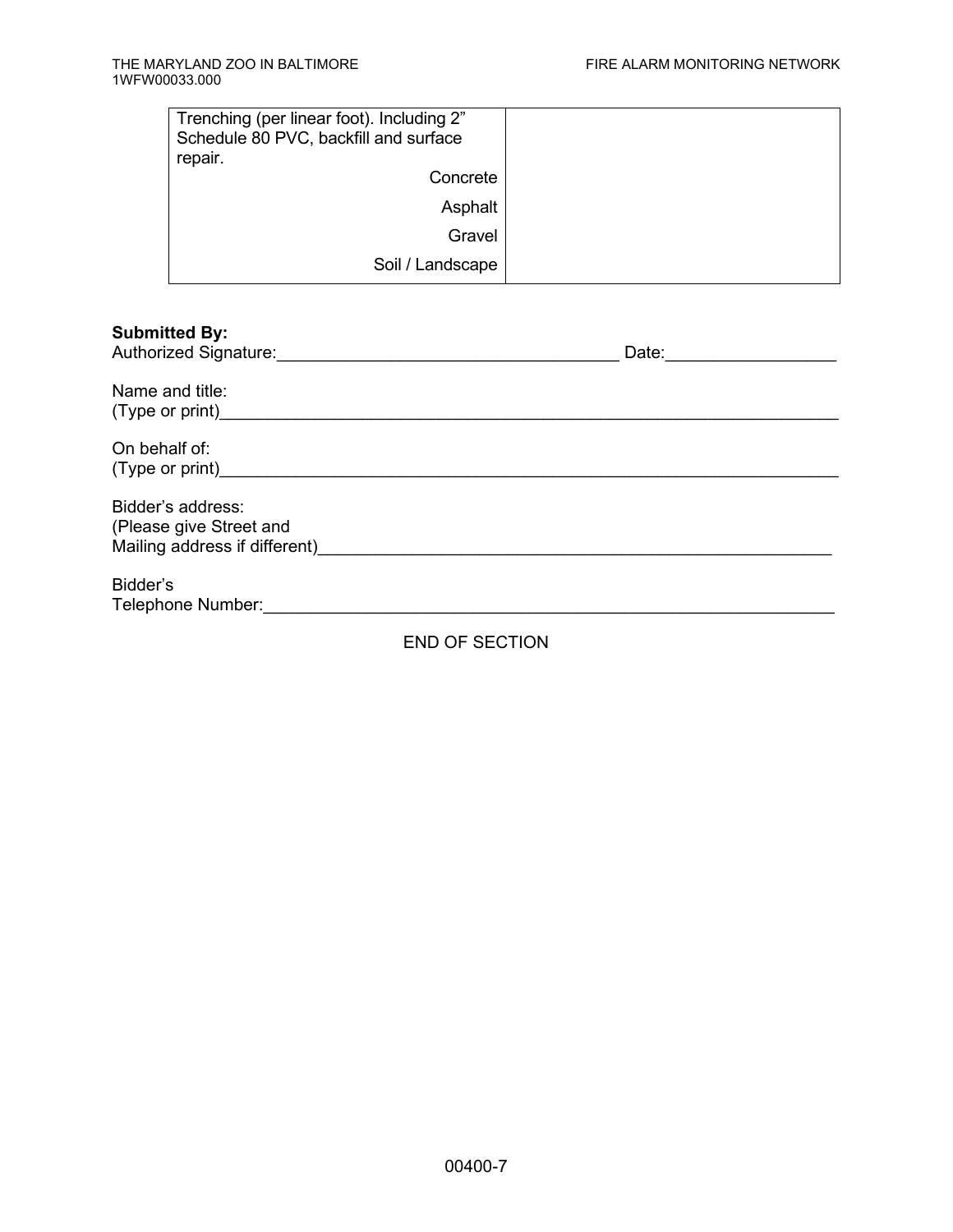## **SECTION 01320 PROJECT MEETINGS**

#### **PART 1 – GENERAL**

#### 1.1. DESCRIPTION:

- A. The Owner's Representative in concert with the Contractor shall schedule and administer preconstruction meeting, periodic progress meetings and specially called meetings throughout the progress of the Work.
	- 1. Prepare agenda for meetings.
	- 2. Make physical arrangements for meetings.
- B. The Construction Manager shall be responsible for the following:
	- 1. Record the minutes; include all significant proceedings and decisions.
	- 2. Reproduce and distribute copies of minutes within three days after each meeting.
		- a. To all participants in the meeting.
		- a. To all parties affected by decisions made at the meeting.
		- b. Furnish three copies of minutes to the Owner's Representative.
- C. Representatives of Contractors, Subcontractors and suppliers attending the meetings shall be qualified and authorized to act on behalf of the entity each represents.
- D. The Engineer shall attend meetings, as necessary, to ascertain that work is consistent with Contract Documents.
- 1.2. PRE-CONSTRUCTION MEETING:
	- A. Schedule within 5 days after Date of Notice to Proceed.
	- B. Attendance:
		- 1. Owner's Representative.
		- 2. Owner's Safety Representative.
		- 3. Contractor's Superintendent.
		- 4. Major subcontractors.
		- 5. Contractor's Safety Representative.
		- 6. Representatives of Governmental or other Regulatory Agencies.
	- C. Minimum Agenda: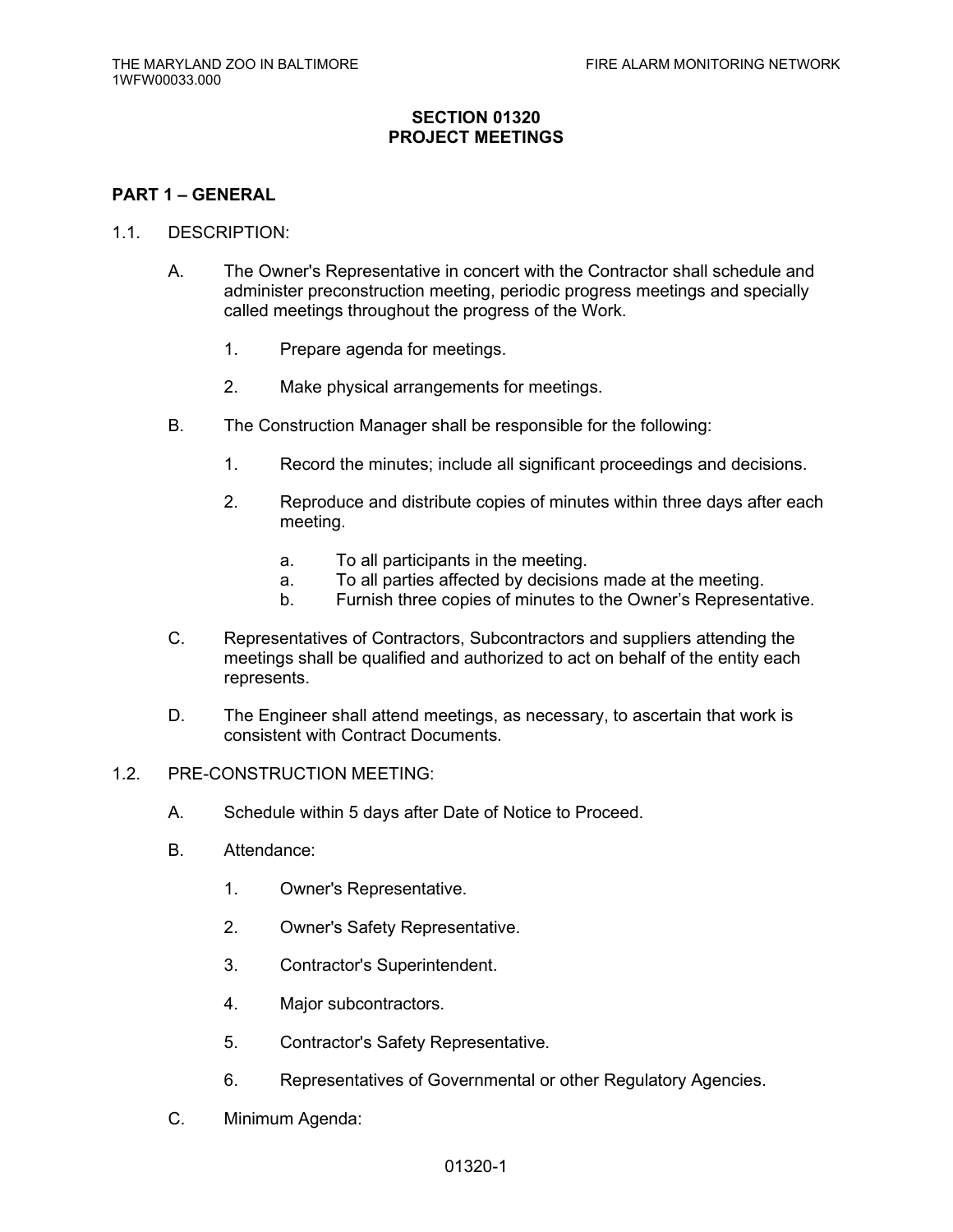- 1. Distribute and Discuss:
	- a. List of major Subcontractors.
	- b. Tentative Construction Schedule.
	- c. Temporary Utilities.
- 2. Critical Work sequencing.
- 3. Relation and coordination of Contractors.
- 4. Designation of responsible personnel.
- 5. Processing of field decisions, Change Orders and Applications.
- 6. Adequacy of distribution of Contract Documents.
- 7. Submittal of shop drawings, project data and samples.
- 8. Procedures for maintaining Record Documents.
- 9. Use of premises:
	- a. Office and storage areas.
	- b. Owner's requirements.
- 10. Major equipment deliveries and priorities.
- 11. Safety and first-aid procedures.
- 12. Security procedures.
- 13. Housekeeping procedures.

## 1.3. PROGRESS MEETINGS:

- A. Schedule Regular Meetings weekly.
- B. Hold Called meetings as progress of Work dictates.
- C. Location of meetings: Construction Manager's Field Office.
- D. Attendance:
	- 1. Construction Manager.
	- 2. Owner's Representative.
	- 3. Subcontractors as pertinent to agenda.
	- 4. Safety Representative.
	- 5. Representative of Governmental or other Regulatory Agencies.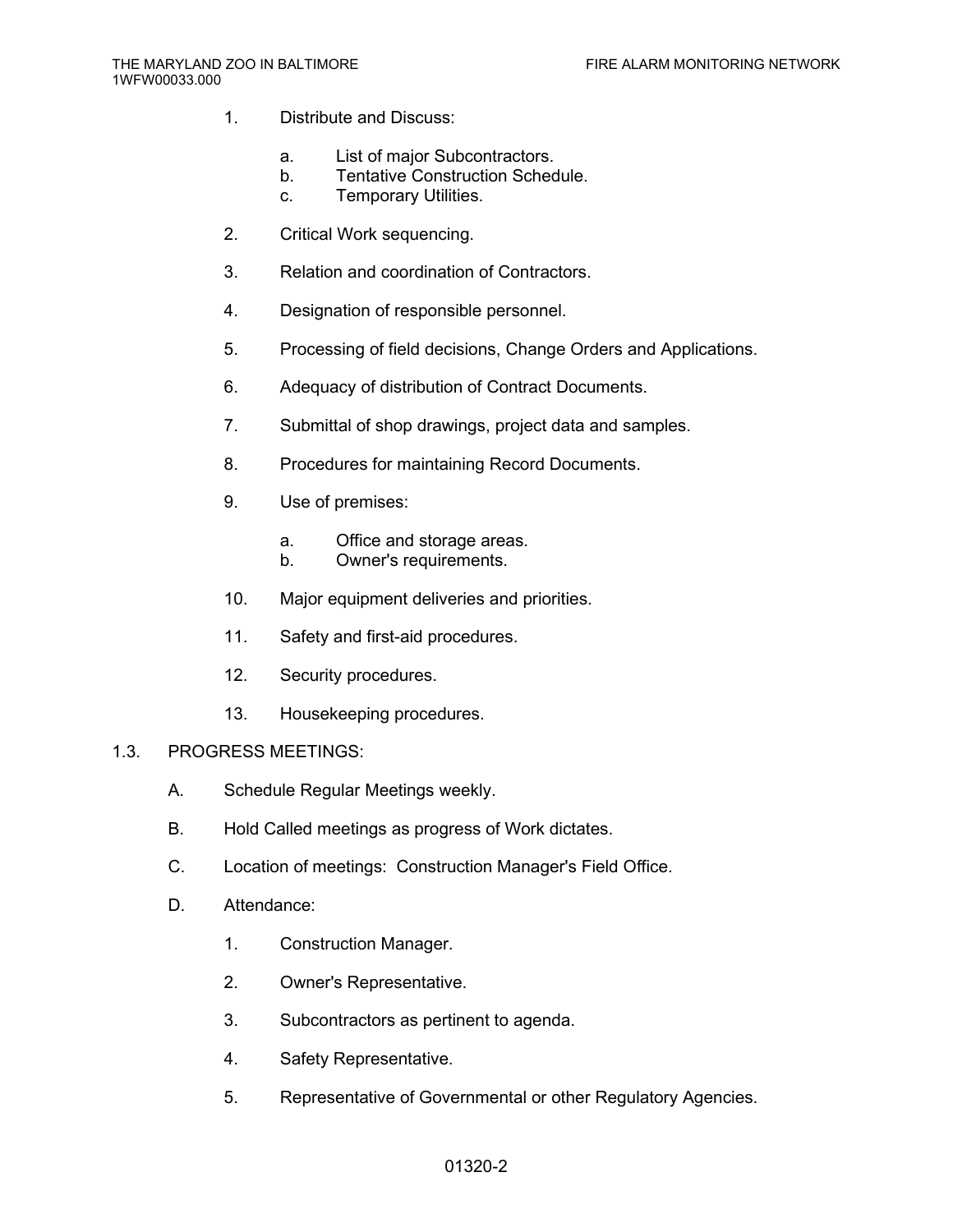- E. Minimum Agenda:
	- 1. Review, approve minutes of previous meeting.
	- 2. Review Work progress since last meeting.
	- 3. Note field observations, problems, and decisions.
	- 4. Identify problems which impede planned progress.
	- 5. Review off-site fabrication problems.
	- 6. Develop corrective measures and procedures to regain planned schedule.
	- 7. Revise Construction Schedule as indicated.
	- 8. Plan progress during next work period.
	- 9. Coordinate projected progress with other Prime Contractors.
	- 10. Review submittal schedules, expedite as required to maintain schedule.
	- 11. Maintaining of quality and work standards.
	- 12. Review changes proposed by Owner for:
		- a. Effect on Construction Schedule.
		- b. Effect on Completion Date.
	- 13. Complete other current business.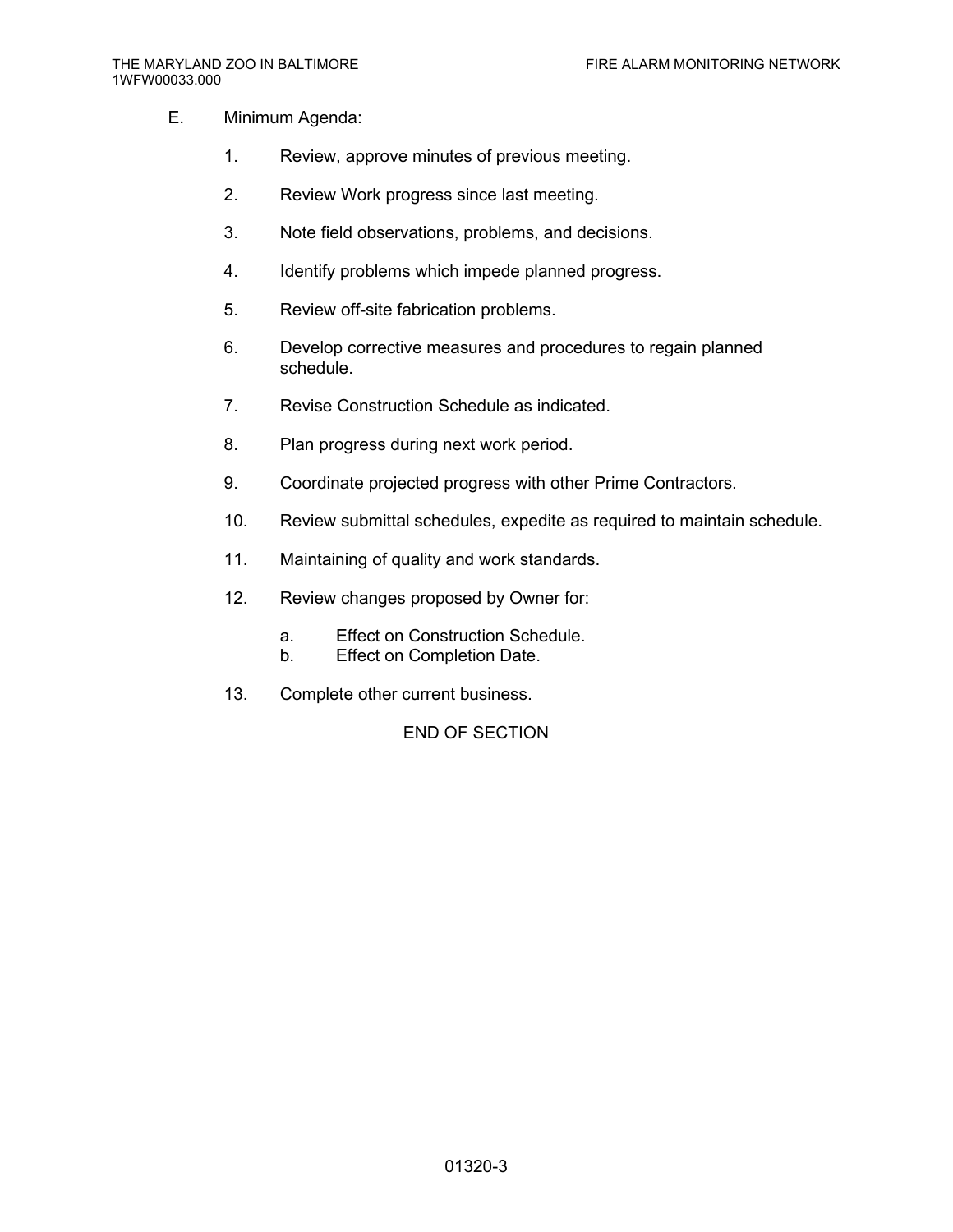## **SECTION 01500 TEMPORARY FACILITIES AND CONTROLS**

#### **PART 1 – GENERAL**

#### 1.1. WATER AND ELECTRICITY

- A. Water and electricity will be available for the Contractor's use in construction areas, so long as the quantity of usage does not affect the operation of the facilities. However, in consideration of this privilege, the Contractor shall make a diligent effort not to waste the Owner's water and electricity.
- B. If the Owner feels that the Contractor is abusing this privilege, he may serve a warning in writing to the Contractor through the Engineer that the privilege will be revoked if more diligent conservation measures are not taken.
- C. In the event that this privilege is revoked by the Owner, the Contractor shall be required to furnish at his own expense all electricity and water necessary for construction purposes including all equipment complete.
- D. Contractor shall be responsible for water and electricity at Contractor's construction trailer. Temporary connections shall be the responsibility of the Contractor.
- 1.2. TEMPORARY OFFICES AND SHEDS
	- A. The Contractor shall provide in locations approved by the Owner adequate building and sheds for his office, his Subcontractors, the storage of materials, and to house all other necessary facilities to carry on the work. The Contractor shall provide constant telephone service during the duration of the construction period.
- 1.3. SIGNS
	- A. Provide and maintain danger, warning and safety signs and barricades where necessary or as required by any local authority having jurisdiction.
- 1.4. MAINTENANCE OF TRAFFIC AND CIRCULATION
	- A. It shall be incumbent on the Contractor to maintain circulation of traffic, both foot and vehicle, and access to the various buildings by fire apparatus during the construction of the project.
- 1.5. DAMAGE AND PATCHING
	- A. All damage to sidewalks, streets, alleys, curbs, gutters, existing structures, etc., done during construction shall be restored by the Contractor at his own expense. Repair of sidewalks shall be made by replacing the entire block damaged. Cracked sidewalks shall be considered as damaged.
	- B. The Contractor shall be held responsible for damage to the present work or to completed new work that may be caused by his work or workmen and shall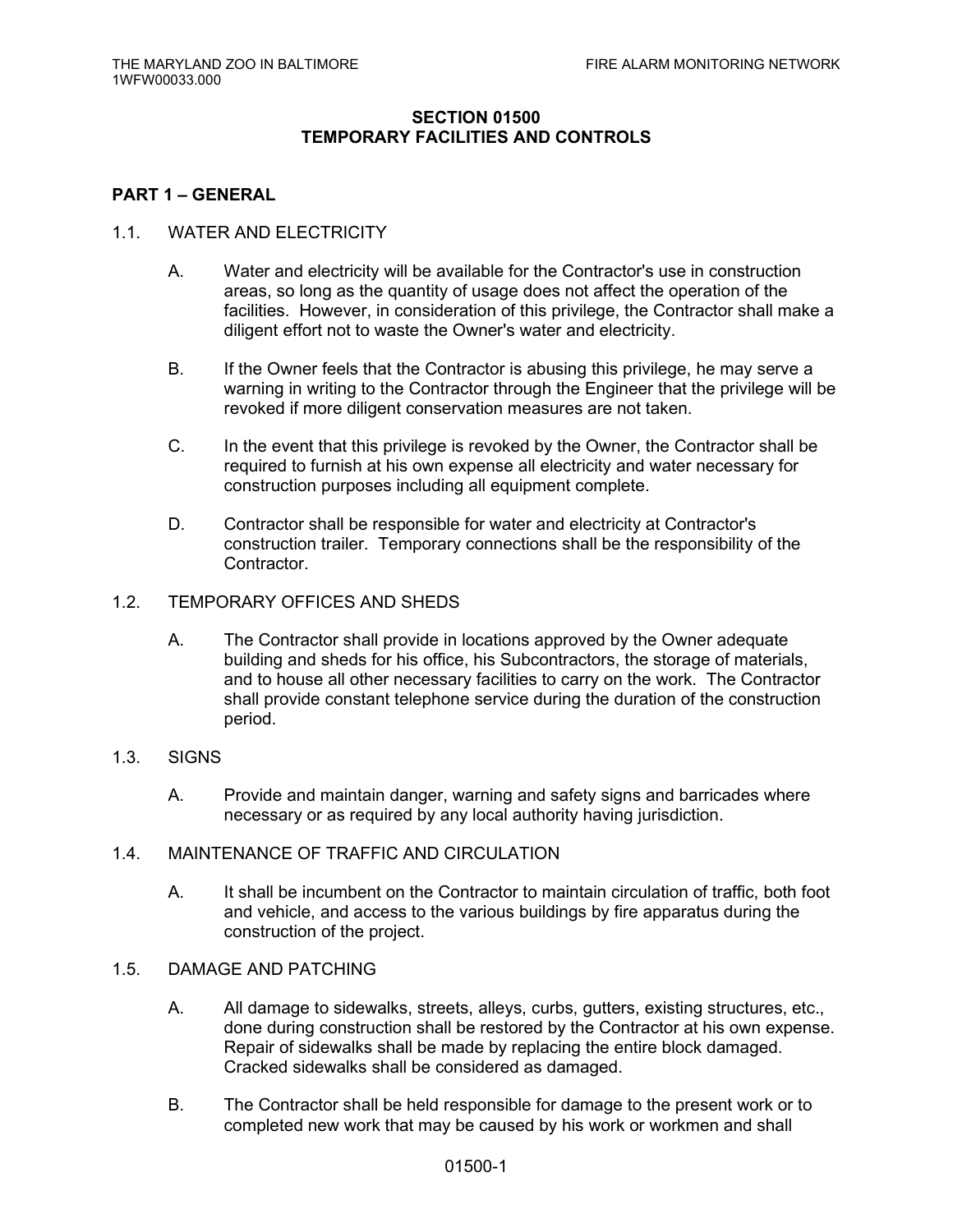properly patch or remove and replace same at his expense as required by the Engineer.

#### 1.6. TEMPORARY PROTECTION BARRIERS

- A. The Contractor shall provide temporary barriers, as necessary, to prevent dust, vapors, and traffic from reaching the operational areas of the facility.
- B. The temporary protective barriers shall be utilized to seal all areas of construction adjacent to the operational areas of the facility.
- C. The temporary protective barriers shall be constructed in sections, as required, to protect during the different phases of construction. They shall be constructed from nylon-reinforced polypropylene with metal or plastic (no wood allowed) framing. Top, bottom and edge seams shall be secured in such a manner as to contain all dust and prevent same from entering other areas of the Plant.
- D. The geometry size, and location of the temporary protection barriers shall be coordinated with the Owner, prior to erection.
- E. The temporary protective barriers shall be removed from the site, and properly disposed, once no longer required.
- F. All temporary barriers will be constructed during non-production shifts, as directed by Owner. Some may be required to be constructed during weekends.

#### 1.7. UTILITY LINES

- A. The Contractor shall carefully examine the premises for any visible utility lines, including appurtenances for same, which are not indicated on the drawings but which in their present locations and positions will interfere in any way with any of the work called for by the drawings or specifications.
- B. In general, all work outlined in this paragraph shall be done by the trade in whose jurisdiction it falls, but each trade shall fully cooperate so that the work involved will proceed in an orderly manner.
- C. In doing all work under this contract, the Contractor shall carefully protect all existing lines, which shall be maintained temporarily in service, or which shall be changed from any damage or dislocation, and he shall make good at his own expense any damage done to such lines.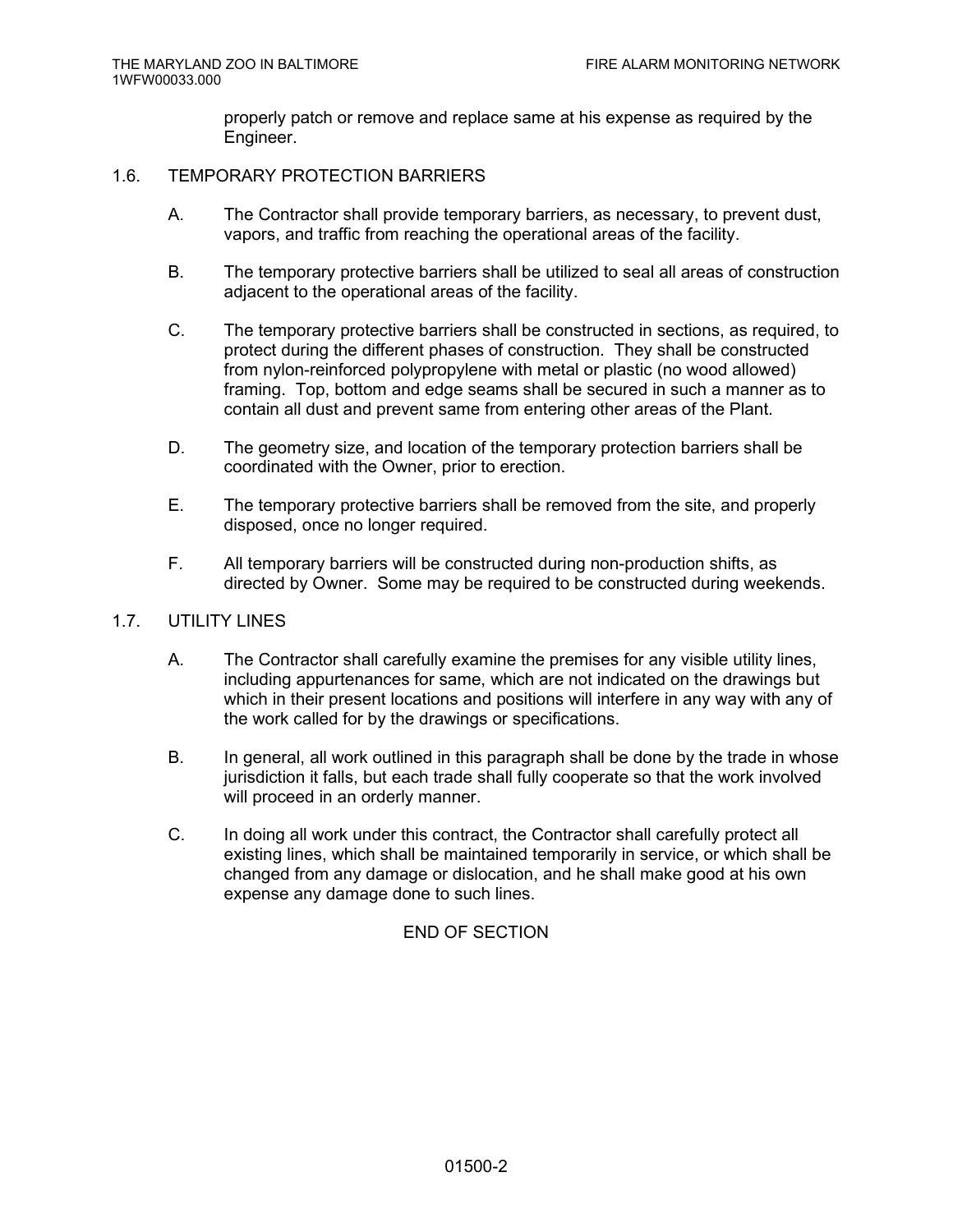## **SECTION 01600 MATERIAL AND EQUIPMENT**

#### **PART 1 – GENERAL**

#### 1.1. MATERIALS STORAGE

- A. The Contractor will have areas as designated and agreed upon with the Owner, when visiting the site prior to bidding, for storage of his materials and equipment. Any additional area or cover required other than that agreed upon shall be provided by the Contractor. No materials shall be stored directly in contact with earth or other deleterious matter.
- B. The Contractor shall allot suitable and proper space to his Subcontractors for the storage of their materials. All stored material shall be arranged and maintained in an orderly manner on or near the site; and all lime, cement, insulation, etc. and other materials and equipment affected by moisture shall be protected from the weather. Materials stored off the site shall be the responsibility of the respective **Contractor**
- C. The Contractor shall be responsible for the storage, care, and protection of his materials to the end that all materials shall be in perfect condition at the time of incorporation in the building.
- D. Any area in the building used as a storeroom or shop shall be put in perfect order before the completion of the work at the expense of the one causing the damage.
- E. The street, sidewalks, etc., shall be left open for traffic or otherwise maintained in accordance with instructions of the authorities.
- F. If it becomes necessary at any time during the erection of the work to move materials which shall enter the construction, which materials have been temporarily placed, the Contractor shall, when so directed by the Engineer, move them or cause them to be moved without additional cost to the Owner.

#### **PART 2 – PRODUCTS**

#### 2.1. KIND AND QUALITY OF MATERIALS

- A. All materials, equipment and fixtures shall be in strict accordance with the specification requirements in each case and of the best quality and grade. In case the bidder names in his bid materials or equipment which do not so conform, he shall be held responsible for furnishing materials and equipment which fully conform thereto at no change in his bid price.
- B. All materials and equipment used in carrying out the work identified by these specifications shall be from a domestic manufacturer unless specifically specified otherwise, bearing the UL label when available and/or approval of a National Recognized Testing Laboratory (NRTL) and/or ASME Codes, as required. They shall also comply with local utility, municipal and county requirements as well as other authorities having jurisdiction. The Contractor shall obtain and pay for all necessary mechanical permits and inspections and shall deliver all certificates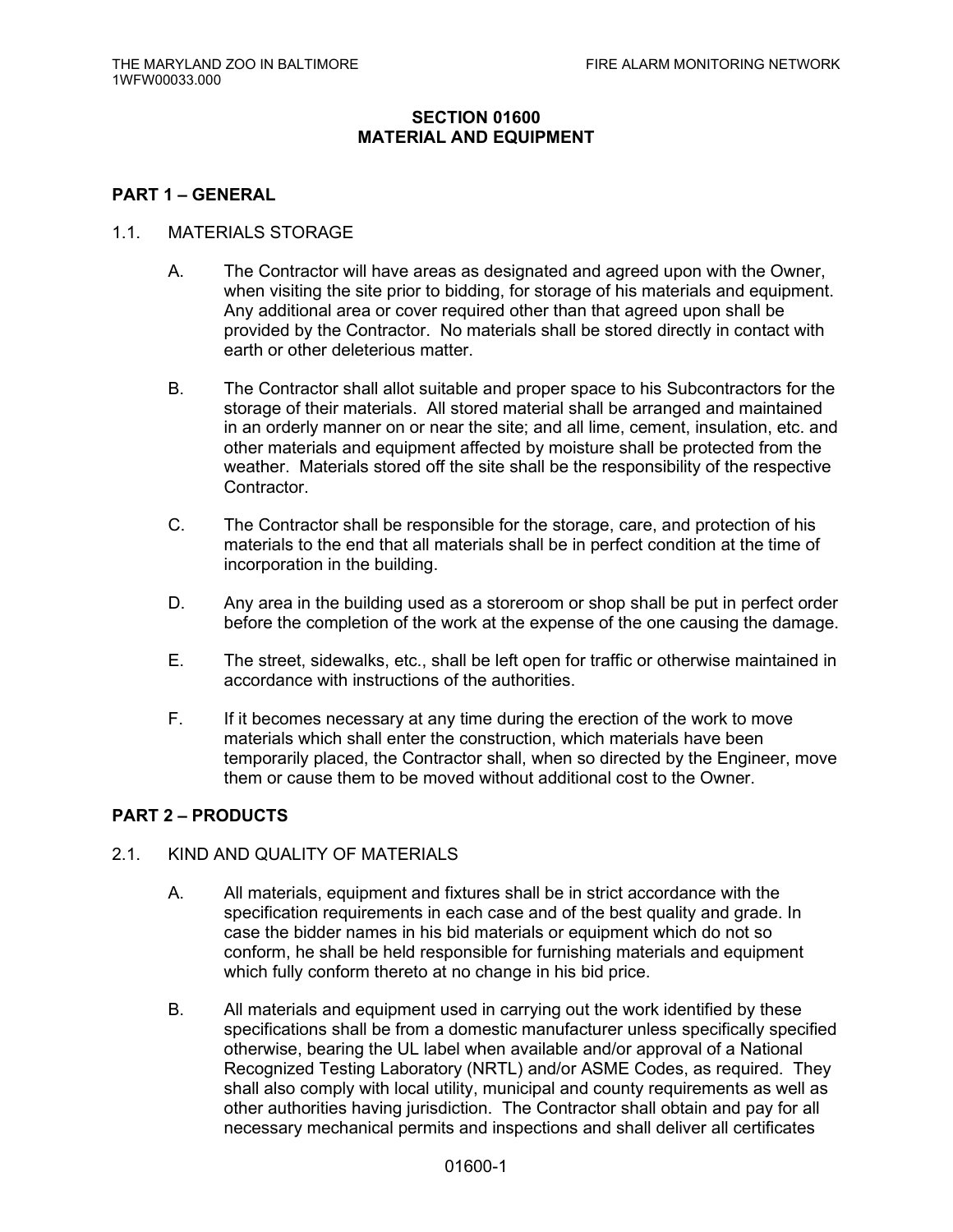free of charge to the Engineer before work is accepted in accordance with SECTION 01700 CONTRACT CLOSEOUT.

C. It is clearly understood and agreed that the Engineer shall have the authority to reject any material, equipment or workmanship not complying with these specifications and that the Contractor shall replace defective material so rejected and remove it from the job within 24 hours of such rejection; otherwise, the Engineer may have same removed at the Contractor's expense.

## **PART 3 – EXECUTION**

- 3.1. STARTING OF SYSTEMS
	- A. Prior to final inspection, demonstrate operation of Contractor furnished equipment to Engineer and to Owner's representative.
	- B. Instruct Owner's personnel in operation, adjustment and maintenance of Contractor furnished equipment, using the operating and maintenance data as the basis of instruction.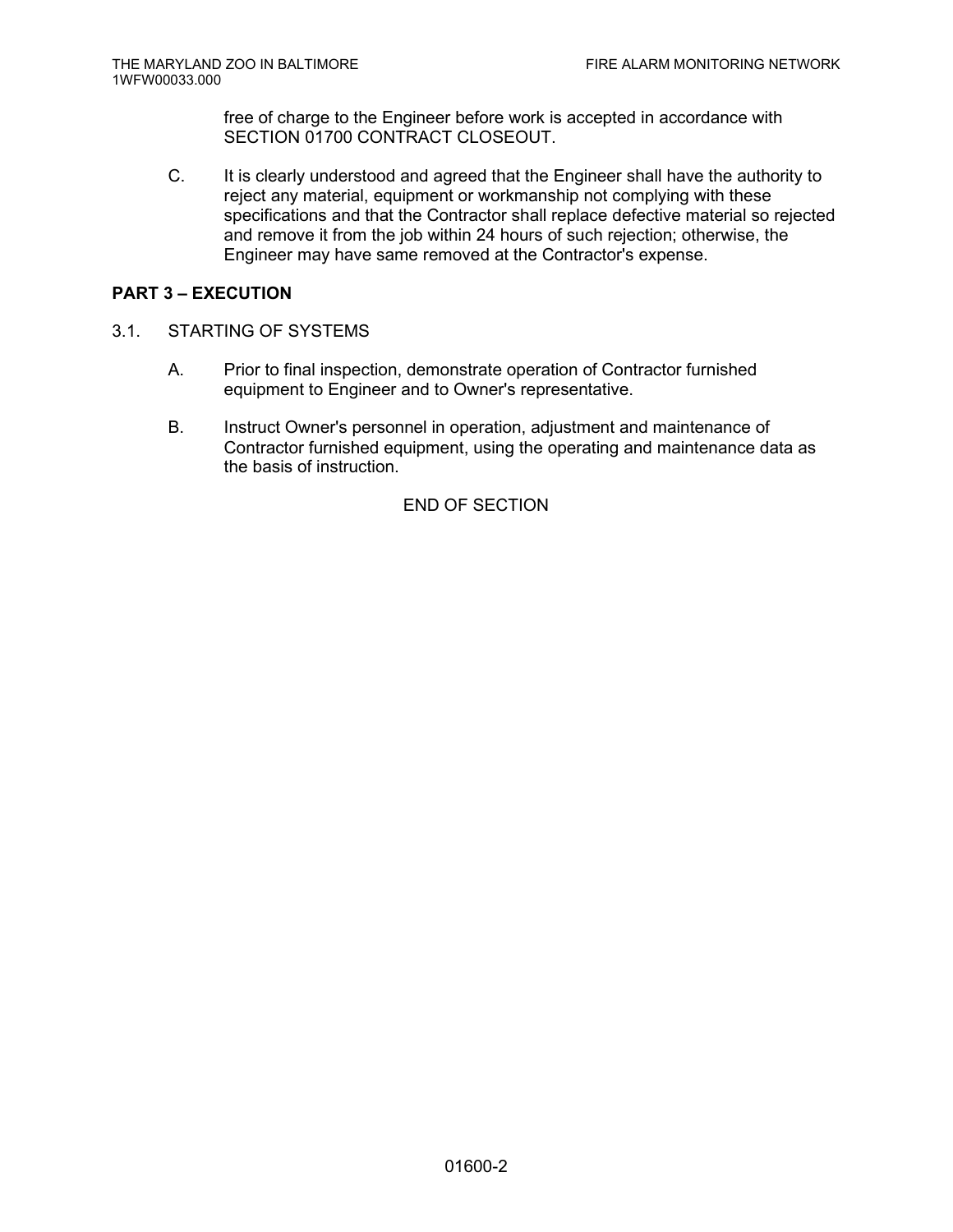## **SECTION 01700 CONTRACT CLOSEOUT**

#### **PART 1 – GENERAL**

#### 1.1. REQUIREMENTS:

- A. Comply with the requirements stated in the General Conditions and in the Specifications of the contract and in the Specifications for administrative procedures, fiscal provisions and legal submittals to close out the Work.
- 1.2. SUBSTANTIAL COMPLETION:
	- A. When the Contractor considers the Work to be substantially complete, he shall submit to the Engineer:
		- 1. A written notice that the Work is sufficiently complete that the Owner may occupy the Work for the use for which it is intended and is therefore substantially complete. The written notice shall include a certificate of occupancy.
		- 2. A list of items to be completed or corrected and dates scheduled for completion or correction of each item.
	- B. Within a reasonable time after receipt of such notice, the Engineer will schedule a date with the Owner's Representatives and the Engineer, and his consultants will make an inspection to determine the status of completion.
	- C. Should the Engineer determine that the Work is not substantially complete, he will promptly notify the Contractor in writing, stating the reasons. The Contractor shall remedy the deficiencies in the Work and send a second written notice of Substantial Completion to the Engineer. The Engineer will notify the Owner and reinspect the Work.
	- D. When the Engineer concurs that the Work is substantially complete, he will prepare a Certificate of Substantial Completion on AIA Document G704-1992 accompanied by the Contractors list of items to be completed or corrected as verified and amended by the Engineer. The Engineer will submit all accounting of any liquidated damages due to the project. The Engineer will submit the Certificate to the Contractor and Owner for their written acceptance.

#### 1.3. FINAL INSPECTION:

- A. When the Contractor determines the work is complete, he shall submit written certification that:
	- 1. Contract Documents have been reviewed.
	- 2. Verification that a testing plan and testing schedule has been accepted.
	- 3. The Work has been inspected by a qualified person authorized by the Contractor for compliance with Contract Documents.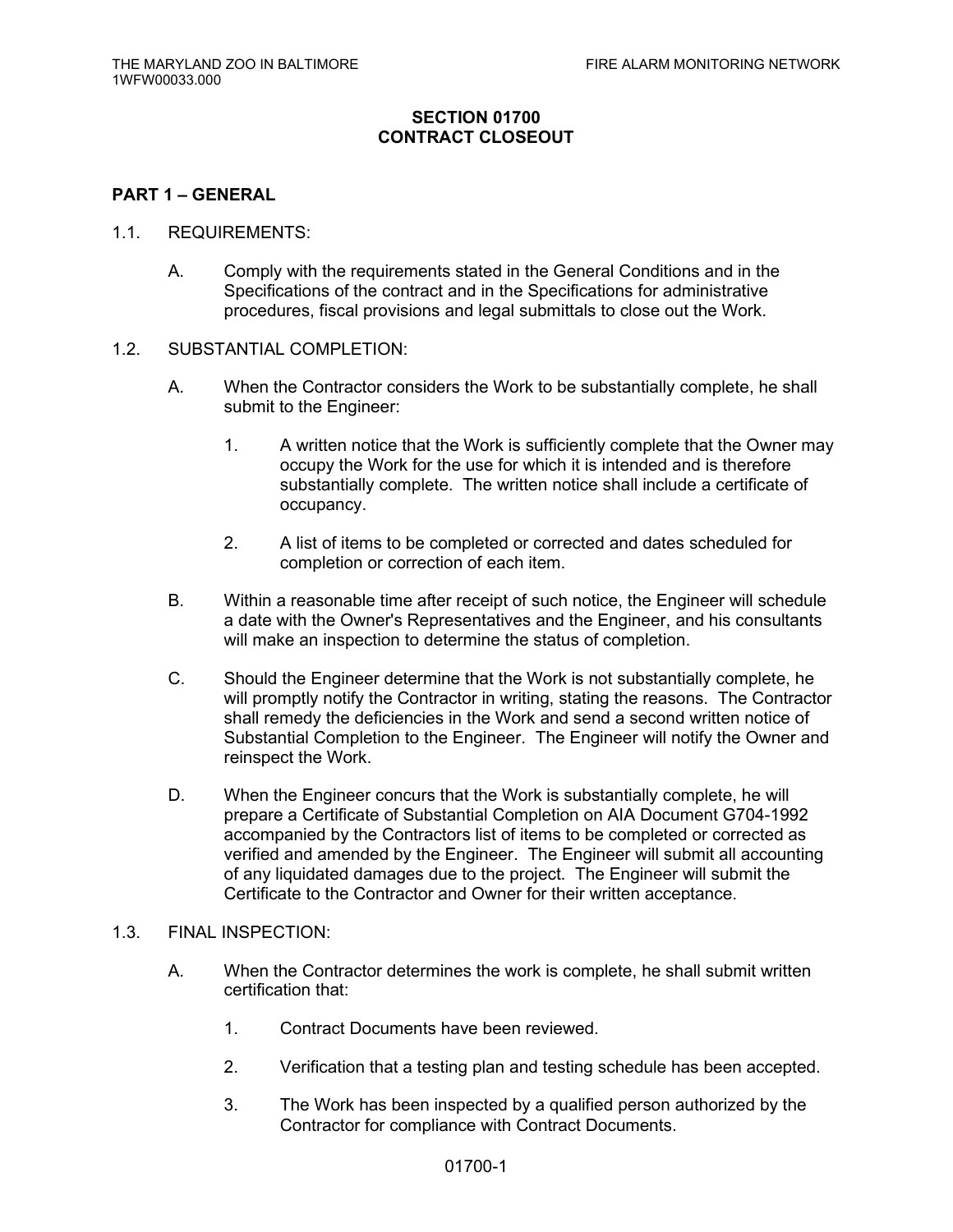- 4. The Work has been completed in accordance with the Contract Documents.
- 5. Equipment and systems have been tested and demonstrated in the presence of the Owner's Representative and are operational.
- 6. Inspections or letters of acceptance for items requiring approval from a governing authority as identified in SECTION 01725 – PROJECT DATA are complete and available.
- 7. The Work is completed and ready for final inspection.
- B. Within a reasonable time after receipt of the certification, the Engineer will schedule a date with the Owner's Representatives and the Engineer, and his consultants will make an inspection to verify completion.
- C. Should the Engineer consider the Work incomplete or defective, he will promptly notify the Contractor in writing listing incomplete or defective work. The Contractor shall take immediate steps to remedy the stated deficiencies and send a second written certification that the Work is complete. The Engineer will notify the Owner and reinspect the Work.
- D. When the Engineer finds the work acceptable under the Contract Documents, he will request the Contractor to make the closeout submittals.

#### 1.4. REINSPECTION FEES:

- A. Should the Engineer perform reinspection's due to failure of the Work to comply with the claims of status of completion made by the Contractor:
	- 1. Owner will compensate Engineer for such additional services.
	- 2. Owner will deduct the amount of such compensation from the final payment due the Contractor.
- 1.5. CONTRACTORS CLOSEOUT SUBMITTAL TO ENGINEER:
	- A. The closeout submittal shall be complete and submitted to the Engineer as a single package.
		- 1. Project Data as required by SECTION 01725.
		- 2. Consent of Surety to release retainage and pay Contractor in full.
		- 3. Release of Liens from all subcontractors and materials suppliers.
		- 4. Certificate of Occupancy.
- 1.6. FINAL APPLICATION FOR PAYMENT:
	- A. The Contractor shall submit to the Engineer the Final Application for payment accompanied by a statement of accounting. The statement shall reflect all adjustments to the Contract Sum.

#### 01700-2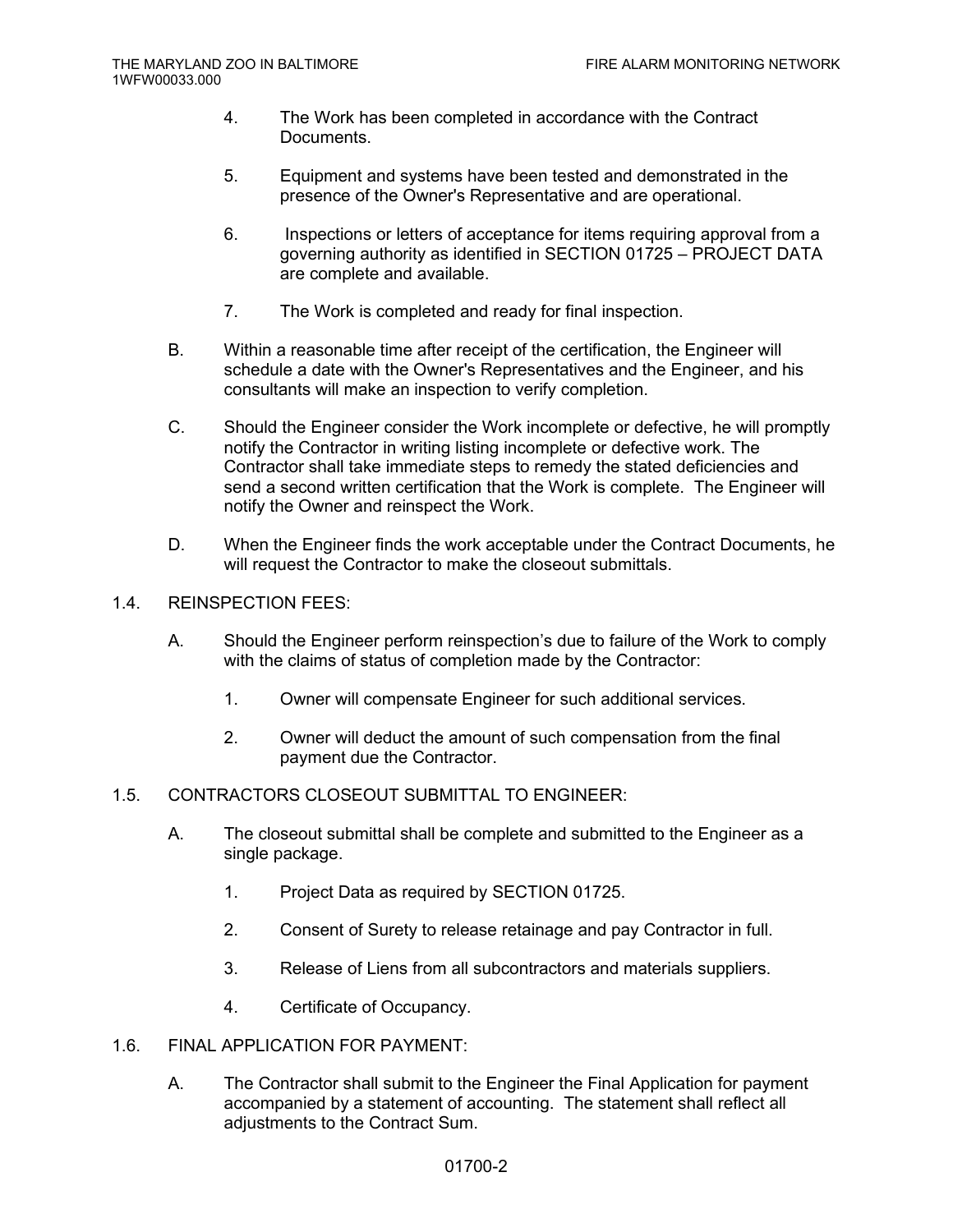- 1. The original Contract Sum.
- 2. Additions and deductions resulting from:
	- a. Previous Change Orders.
	- b. Allowances.
	- c. Unit Prices.
	- d. Deductions for non-conforming work.
	- e. Deductions for Liquidated Damages.
	- f. Deductions for reinspection payments.
	- g. Other adjustments.
- 3. Total Contract Sum as adjusted.
- 4. Previous Payments.
- 5. Sum Remaining Due.
- B. When the Engineer has determined that the closeout submittal is complete and correct and has received the final application for payment with the statement of accounting, he will prepare a Change Order reflecting the approved adjustments to the Contract Sum which were not previously made by Change Order.
- C. The Engineer will submit to the Owner the Consent of Surety, Releases of Liens, Final Application for Payment with the Statement of Accounting and signed Change Order - if required - and other documents related to fiscal provisions with a cover letter from the Engineer to certify that, to the best of his knowledge, completion of the project is in compliance with the Contract Documents and the balance shown is due and payable.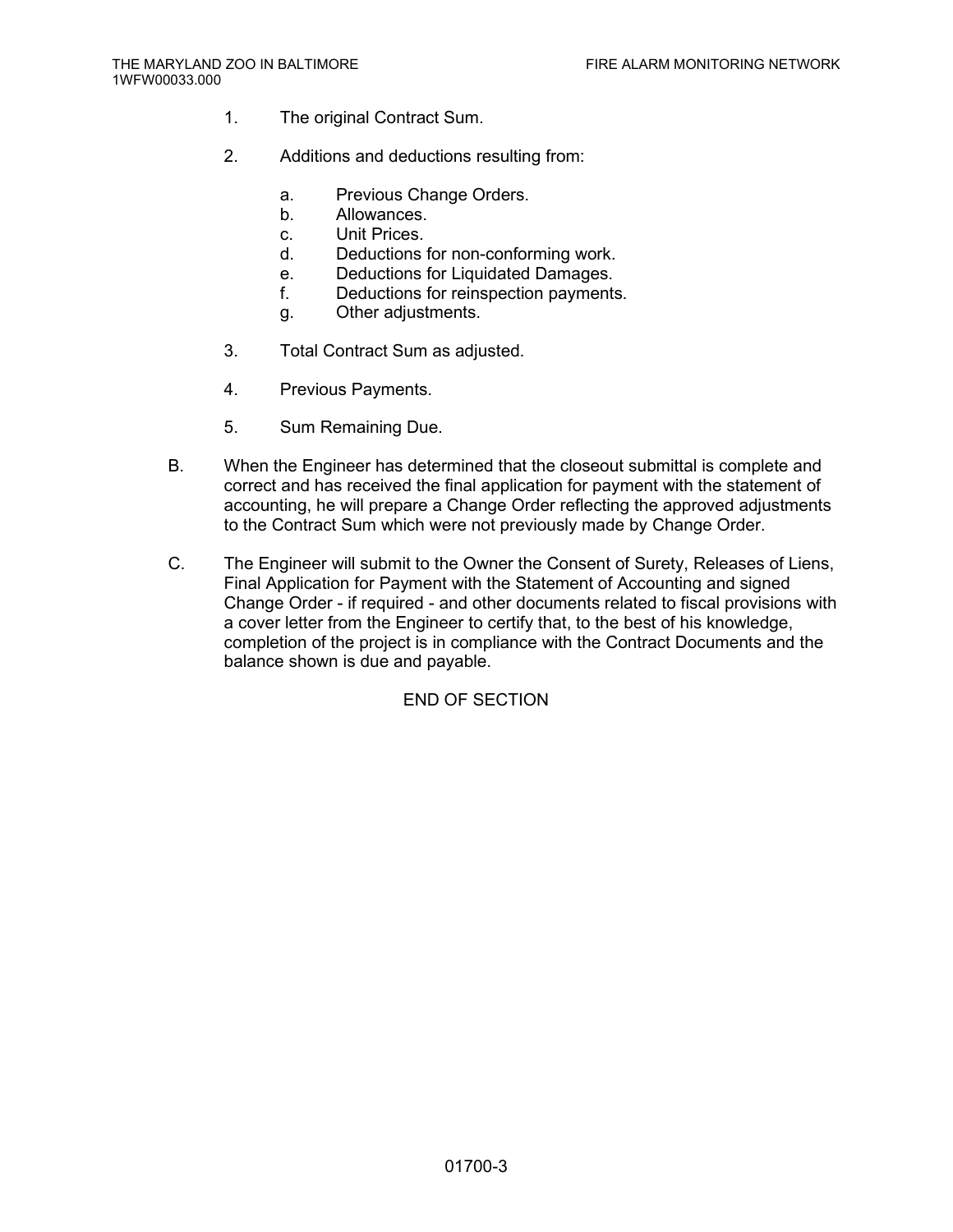## **SECTION 01710 CLEANING**

#### **PART 1 – GENERAL**

#### 1.1. DESCRIPTION

- A. Maintain premises and public properties free from accumulations of waste and rubbish caused by operations.
- B. At completion of Work, remove waste materials, rubbish, tools, equipment, machinery and surplus materials, and clean all sight-exposed surfaces; leave Project clean and ready for occupancy.
- C. If the Contractor fails to clean up at the completion of the Work, the Owner may do so and the cost thereof shall be charged to the Contractor.
- D. Hazards Control:
	- 1. Store volatile wastes in covered metal containers and remove from premises daily.
	- 2. Prevent accumulation of wastes which create hazardous conditions.
	- 3. Provide adequate ventilation during use of volatile or noxious substances.
- E. Conduct cleaning and disposal operations to comply with local ordinances and antipollution laws.
	- 1. Do not burn or bury rubbish and waste materials on Project site.
	- 2. Do not dispose of volatile wastes such as mineral spirits, oil or paint thinner in storm or sanitary drains.
	- 3. Do not dispose of wastes into streams or waterways.

## **PART 2 – PRODUCTS**

- 2.1. MATERIALS
	- A. Use only cleaning materials recommended by manufacturer on surfaces to be cleaned.

#### **PART 3 – EXECUTION**

- 3.1. DURING CONSTRUCTION
	- A. Execute cleaning to ensure that building, grounds and public properties are maintained free from accumulations of waste materials and rubbish.
	- B. Wet down dry materials and rubbish to lay dust and prevent blowing dust.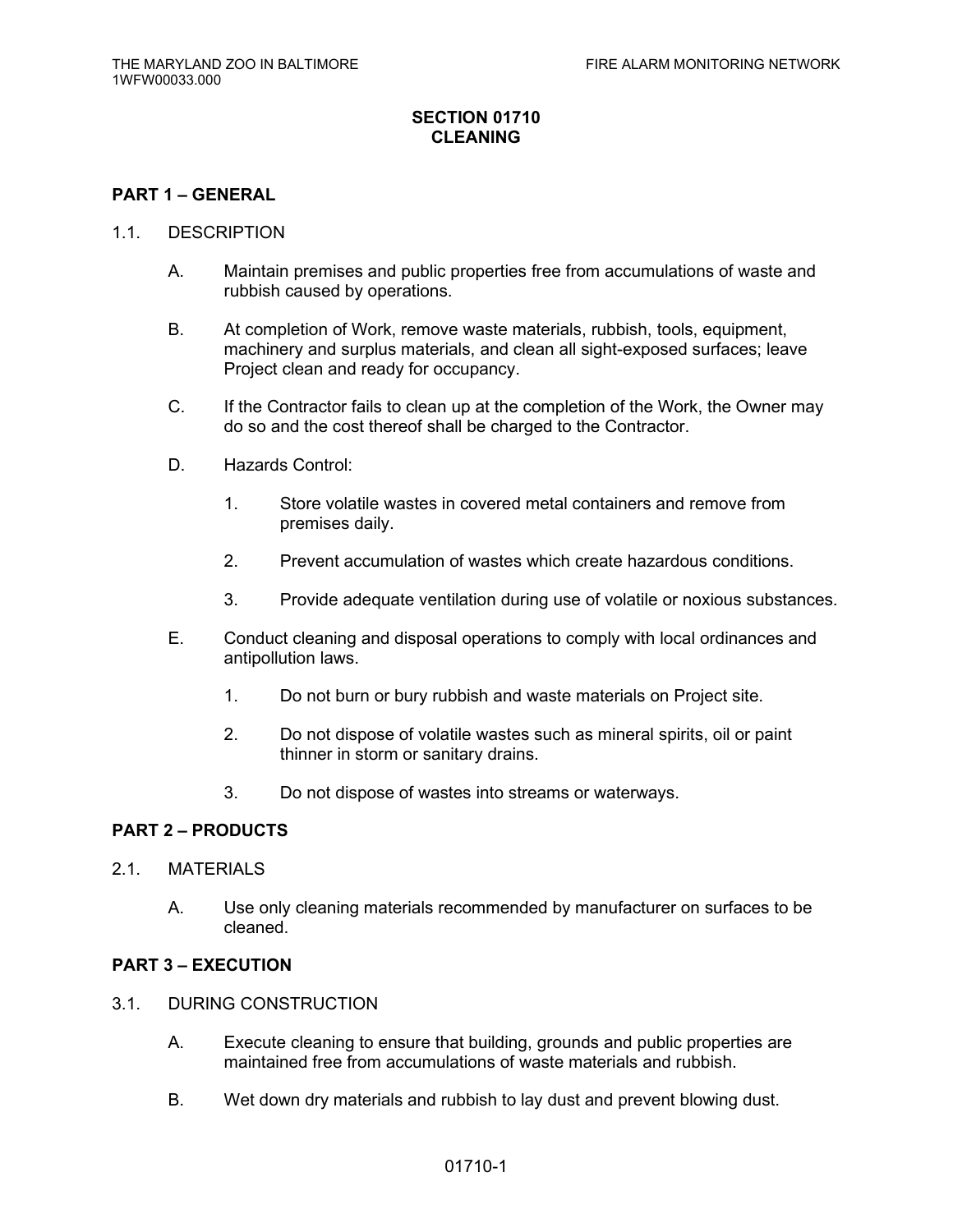- C. At reasonable intervals during progress of Work, clean site, and public properties, and dispose of waste materials, debris and rubbish.
- D. Provide on-site containers for collection of waste materials, debris, and rubbish.
- E. Dispose of waste materials, debris and rubbish at designated dumping areas.
- F. Handle materials in a controlled manner with as few handlings as possible; do not drop or throw materials from heights.
- 3.2. FINAL CLEANING
	- A. Clean Project site (yard and grounds), including landscape development areas, of litter and foreign substances. Sweep paved areas to a broom-clean condition; remove stains, petro-chemical spills, and other foreign deposits. Rake grounds which are neither planted nor paved, to a smooth, even-textured surface.
	- B. Maintain cleaning until Project, or portion thereof, is occupied by Owner.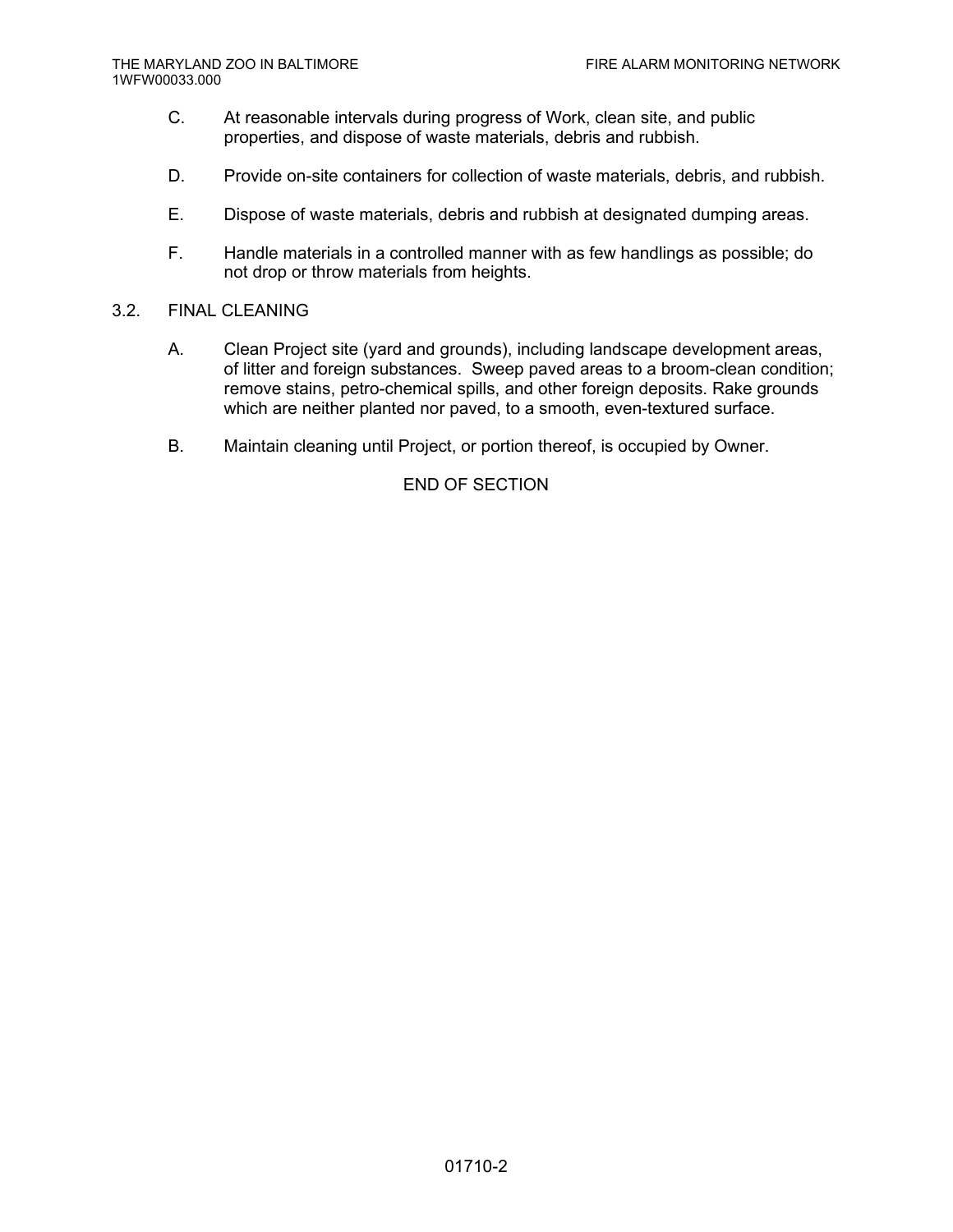## **SECTION 01725 PROJECT DATA**

#### **PART 1 – GENERAL**

#### 1.1. WORK INCLUDED

- A. The Contractor shall compile and maintain accurate Project Record Documents, Shop Drawings, Product Data, Maintenance and Operations Data, a record of subcontractors and material suppliers, a testing plan, and related information that the Owner may use for maintenance, operation, repair, renovation, or additions to the Work.
- B. Furnish Guarantees/Warranties, Certifications, letters of acceptance, maintenance agreements, bonds and other documents required by the Contract Documents.
- C. Organize the material as required for submittal to and acceptance by the Engineer.

## 1.2. PROJECT RECORD DOCUMENTS

A. Maintain at the site, in good condition, one complete set of Contract Documents for use only as Record Documents. These documents shall be marked "Record Documents" and shall not be for general reference or construction use. Make the Documents available for inspection by the Engineer and the Owner. Do not conceal work until information is recorded.

#### 1.3. RECORD DRAWINGS

- A. Keep a set of prints at the job site exclusively for recording deviations from the drawings which are necessary because of job conditions.
- B. Legibly mark the drawings to record actual conditions of construction including location, depth and identification of new and existing underground items, location by dimension and identification of utilities, valves, tap points, equipment, service access, test points and related features, field changes in dimensions and detail, changes by addenda and change orders, description and details of features for maintenance, service, replacement or expansion of the Work.
- C. Mark deviations in colored pencils so that work of various systems can be easily identified.
- D. When work is completed, record all deviations on clean copies of drawings.
- E. Contractor to turn corrected copies over to the Owner as record copies within three weeks of acceptance of the project.

#### 1.4. PROJECT DATA BINDERS

A. Furnish one (1) complete set of Project Data in commercial quality three ring binders with durable plastic covers and one (1) complete set of Project Data in portable document format (pdf). Identify the project on the face and side of the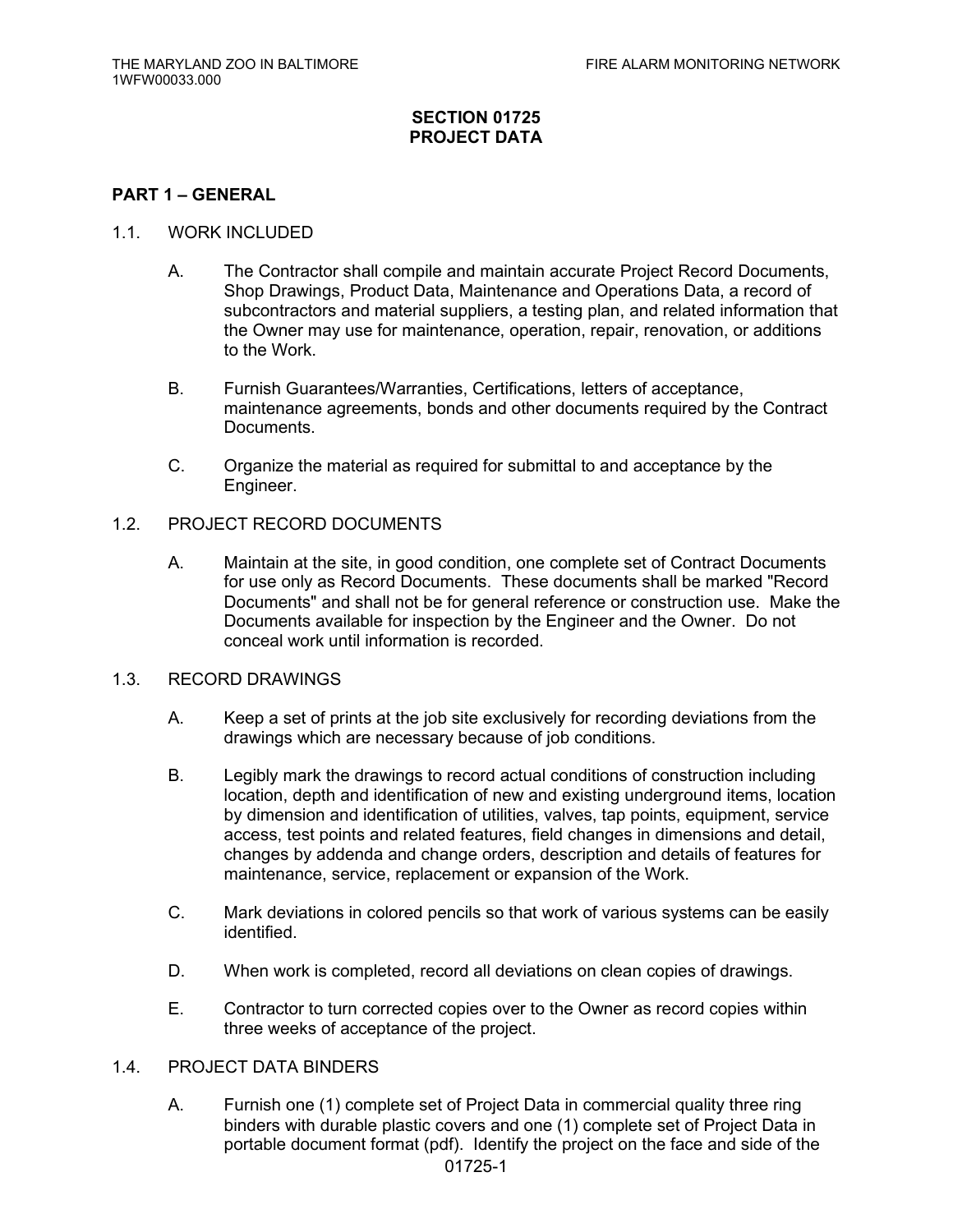binder. If multiple binders are required, identify as consecutively numbered volumes. The original documents shall be identified as set number one.

- B. Provide the information as outlined below in the Project Data Binders.
	- 1. Introductory Information:
		- a. Cover sheet or sheets giving complete project title, Contractor's name, address, phone number, name of project superintendent, project manager and related general information.
		- b. Provide a complete listing of subcontractors and material suppliers, including company name, address, phone number, contact person and local representative.
		- c. Table of Contents for Sections. Section 1 is reserved for the Designer.
	- 2. Section 2: Certificates and Acceptance:
		- a. Section Table of Contents.
		- b. Contractor's certification as described in Section 01700 Contract Close-out.
		- c. Certificate of Substantial Completion.
	- 3. Warranties and Bonds:
		- a. Section Table of Contents.
		- b. Contractor's warranty of the work.
		- c. Warranties, bonds and service and maintenance contract, executed by each of the respective manufacturers, suppliers and subcontractors as specified in the respective sections of specifications.
		- d. Complete information for each item:
			- 1. Product or work item.
			- 2. Scope.
			- 3. Name of firm or contractor, with name of responsible principal, address and telephone number.
			- 4. Beginning date and duration of warranty, bond or service maintenance contract.
			- 5. Provide information for instances which might affect the validity of warranty or bond, and proper procedure in case of failure.
	- 4. Operating and Maintenance Data (Contractor Furnished Equipment):
		- a. Section Table of Contents.
		- b. List, with each system or product, the name, address and telephone number of the responsible subcontractor or installer. Give drawing and specification reference, building location, manufacturer and model number, local supplier and maintenance service company for each item.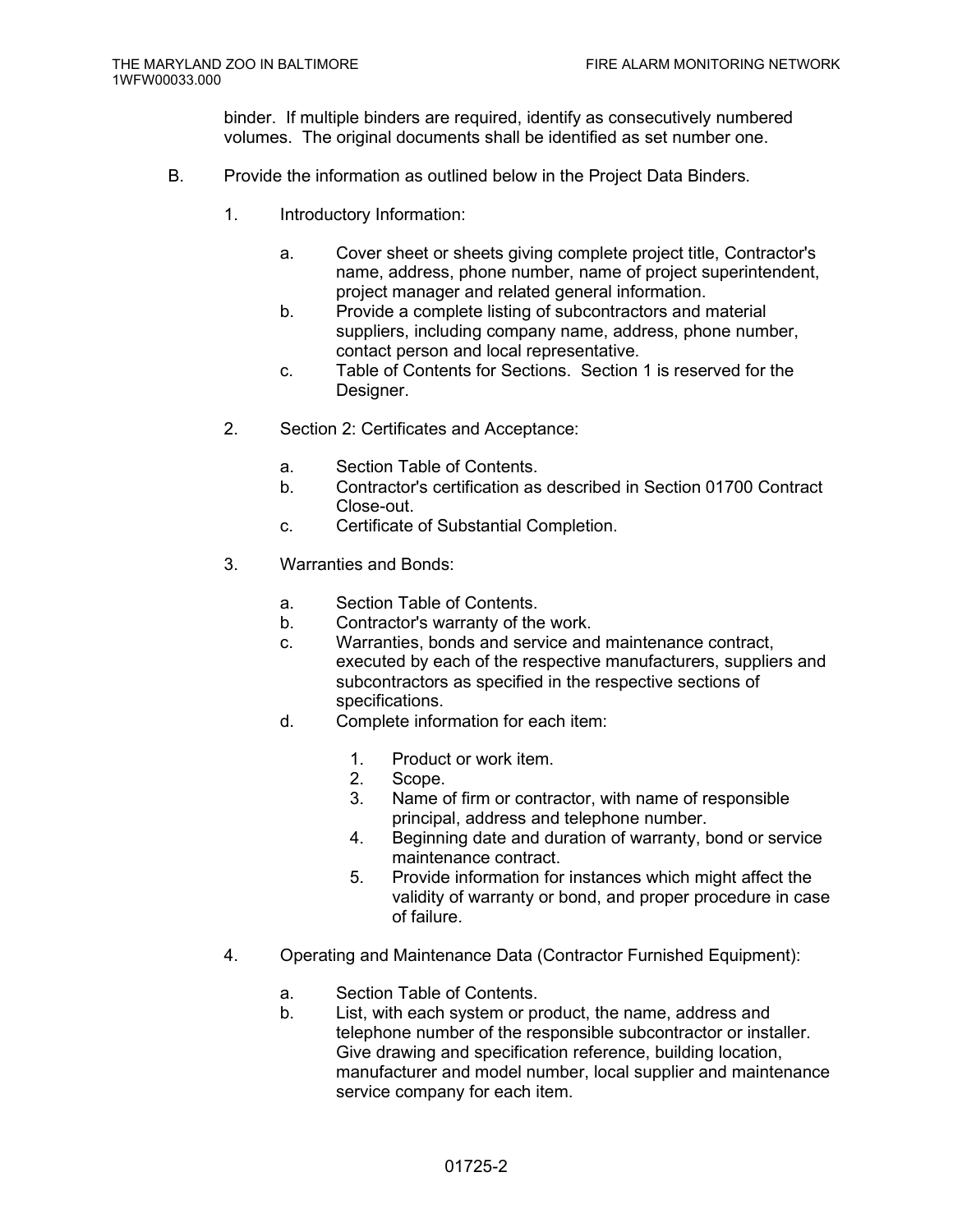- c. Data for maintenance and operation of all major systems, equipment and products furnished by the Contractor. For each unit of equipment, system or product, as appropriate, provide:
	- 1. Description of unit and component parts.
	- 2. Operating and maintenance procedures.
	- 3. Manufacturer's printed operating and maintenance instructions, supplemented with drawings and written text as necessary to clearly illustrate proper operation and maintenance procedures. Provide a logical sequence of instructions for each procedure.
	- 4. Manufacturer's parts list, illustrations, assembly drawings and diagrams required for maintenance.
	- 5. As-installed control diagrams by controls manufacturer.
	- 6. Each Contractor's coordination drawings with as installed color-coded piping diagrams and/or wiring diagrams.
	- 7. Charts of valve tag numbers with the location and function of each value.
	- 8. Circuit directories of panel boards.
	- 9. Instructions for care, with a list of manufacturer's recommendations for types of cleaning agents and methods.
	- 10. Product Data: Include information that clearly identifies the specific product or part installed. When manufacturer's cut sheets are used for product identification, plainly mark the specific items included in the work.
	- 11. List materials and parts furnished for the Owner's use.
	- 12. Reference any over-size documents that cannot be neatly folded and bound in this binder and furnish separately.
- d. Prior to final inspection, demonstrate operation of all Contractor furnished equipment to the Designer and to Owner's representative.
- e. Prior to final inspection provide an overall testing and commissioning plan for review and acceptance by the Designer and Owner.
- f. Instruct Owner's personnel in operation, adjustment and maintenance of Contractor furnished equipment, using the operating and maintenance data as the basis of the instruction.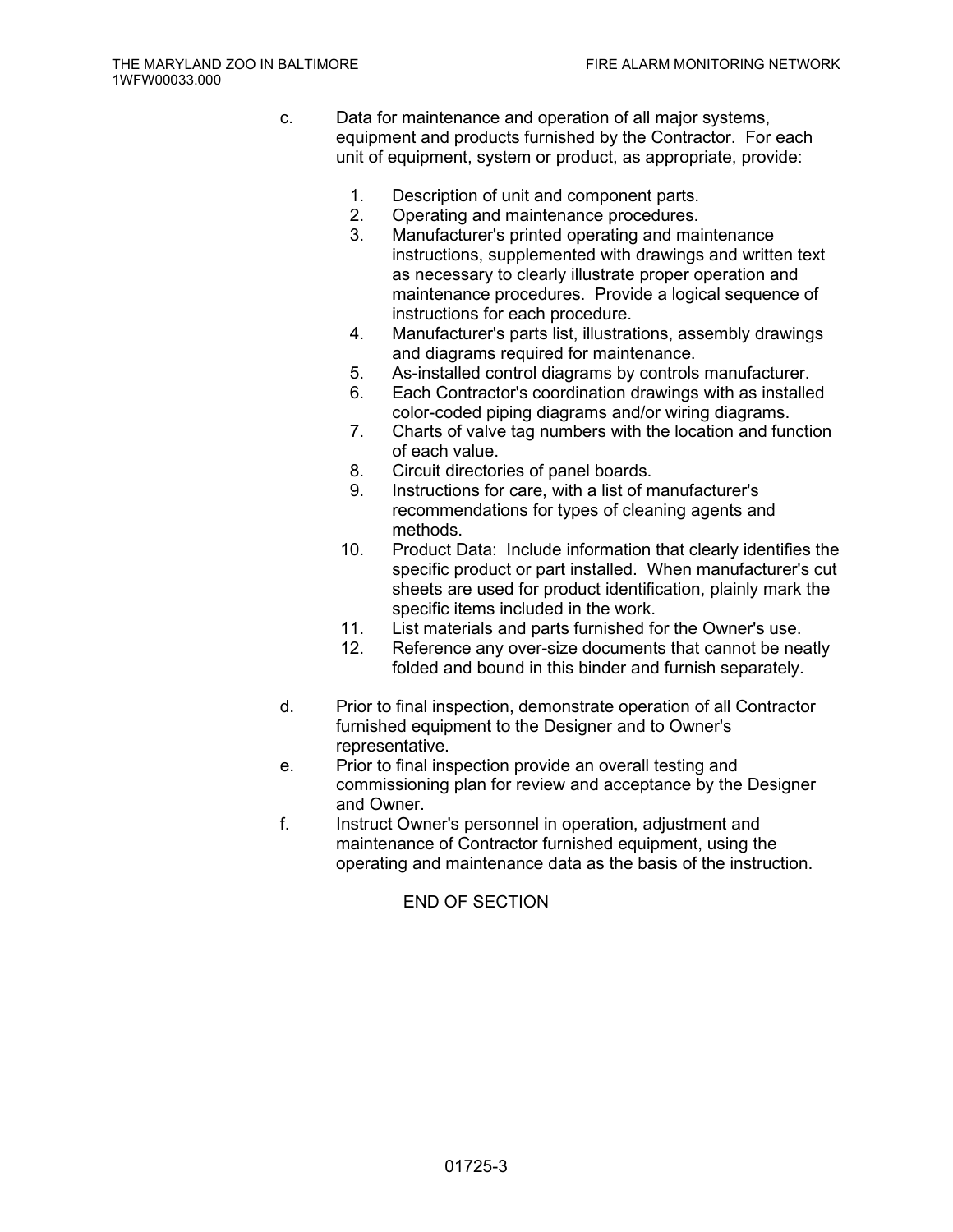## **SECTION 16010 GENERAL PROVISIONS**

#### **PART 1 – GENERAL**

- 1.1. WORK INCLUDED
	- A. Fire alarm monitoring network upgrade.
- 1.2. RELATED WORK:
	- A. Field painting, except such painting as is required to maintain shop coat painting and factory finish painting.
- 1.3. QUALITY ASSURANCE
	- A. Comply with applicable local, state and federal codes.
	- B. Comply with applicable requirements of recognized industry associations which promulgate standards for the various trades.
	- C. Employ only qualified journeymen for this work. Employ a competent qualified electrician to supervise the work.
- 1.4. STANDARDS
	- A. Perform work specified in Division 16 in accordance with standards listed below including amendments or revisions. When these specifications are more stringent, they take precedence. In case of conflict, obtain a decision from the Designer.
	- B. Applicable codes including, but not limited to the following:
		- 1. Building, Fire and Related Codes of Baltimore City, 2020 Edition.
		- 2. International Building Code (IBC), 2018 Edition.
		- 3. International Fire Code (IFC), 2018 Edition.
		- 4. NFPA 70, National Electrical Code, 2017 Edition.
		- 5. NFPA 72, National Fire Alarm and Signaling Code, 2016 Edition.
		- 6. NFPA 150, Fire and Life Safety in Animal Housing Facilities, 2016 Edition.
		- 7. NFPA 731, Standard for the Installation of Electronic Premises Security Systems, 2020 Edition.
		- 8. The latest published edition of the equipment manufacturers' product datasheets, technical specifications, installation instructions and wiring guidelines.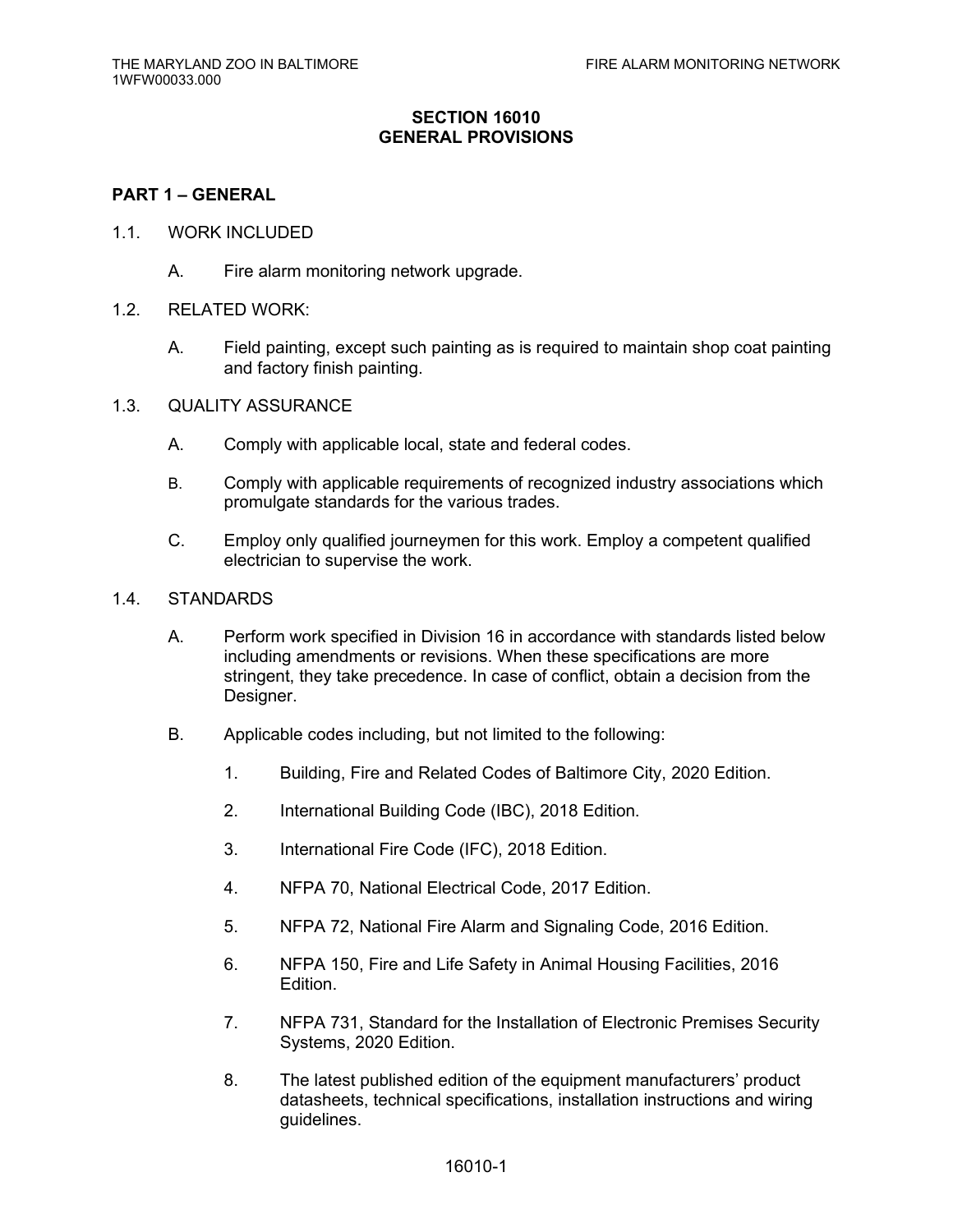**C.** Contractor to submit and/or file with proper authorities all necessary specifications and drawings as required by governing authorities.

## **PART 2 – PRODUCTS**

2.1. MATERIALS AND EQUIPMENT: All materials and equipment used in carrying out these specifications to be American made unless approved otherwise by the Owner and to be new and have UL listing or listing by other recognized testing laboratory when such listings are available. Specifications and drawings indicate name, type, and catalog numbers of materials and equipment to be used as "standards" shall not be construed as limiting competition. Contractor may at his option, use materials and equipment when, in the judgment of the Designer, they are equivalent to that specified.

## **PART 3 – EXECUTION**

- 3.1. COORDINATION
	- A. Intent:
		- 1. These sections of specifications and drawings form a complete set of documents for the electrical work of this project. Neither is complete without the other. Any item mentioned in one shall be as binding as though mentioned in both.
		- 2. The intent of these specifications and drawings is to form a guide for a complete electrical installation. Where an item is reasonably necessary for a complete system but not specifically mentioned, such as pull boxes, fittings, expansion fittings, support hangers, etc., provide same without additional cost to Owner.
		- 3. Electrical layouts indicated on drawings are diagrammatical only. Exact location of outlets to be governed by project conditions. The Designer reserves the right to make any reasonable changes (approximately 6 feet) in location of junction boxes, or equipment prior to roughing-in of such without additional cost to Owner.
	- B. Deviations:
		- 1. No deviations from specifications and drawings to be made without full knowledge and consent of Designer.
		- 2. Should Contractor find during progress of work that existing conditions make desirable a modification of the requirements of any particular item, report such item promptly to Designer for his decision and instructions.
	- C. As it is possible to determine in advance, leave proper chases and openings. Place all outlets, anchors, sleeves, and supports prior to pouring concrete or installation of masonry work. Should contractor neglect doing this, any cutting and/or patching required to be done is at this contractor's expense.
- 3.2. TESTS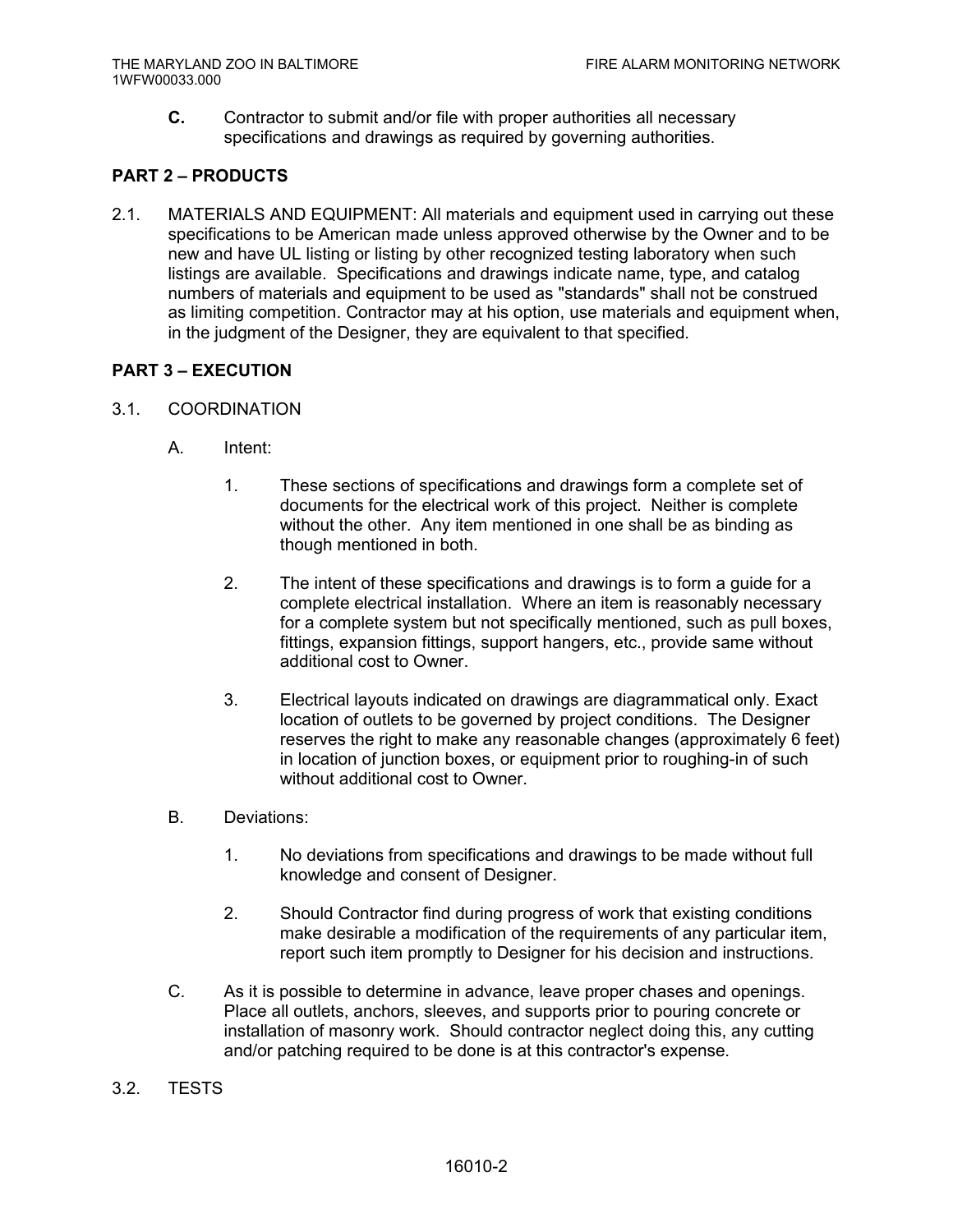- A. Prior to final observation and acceptance test, leave in satisfactory operating condition all electrical systems and equipment including but not limited to the following:
	- 1. Electrical distribution system.
	- 2. Ground fault protection system.
	- 3. Emergency power generation system.
	- 4. Transformers.
	- 5. Electric motors for all equipment.
	- 6. Electric safety devices.
	- 7. Any alarm system, including generator, door security, etc.
- 3.3. INSPECTION FEES AND PERMITS: Obtain and pay for all necessary permits and inspection fees required for electrical installation.
- 3.4. IDENTIFICATION OF EQUIPMENT: Properly identify all starters, contactors, relays, safety switches and panels with permanently attached black (normal power) or red (essential systems) phenolic plates with 1/4" white engraved lettering on the face of each attached, with two sheet metal screws. Starters and relays connected by the electrical tradesman to be identified by him whether furnished by him or others.

#### 3.5. DEMOLITION

- A. Contractor shall visit the site before submitting a bid to acquaint himself with existing conditions.
- B. Demolition work shall not commence until the new work is completed, accepted by the Owner, and approved by the AHJ.
- C. Work in existing buildings shall be scheduled well in advance with the Owner. Work shall be performed at such times and under such conditions as suit the convenience of the Owner. Plan the work to minimize disruption of formal operations.
- D. In renovated areas, remove wiring devices, fixtures, components, electrical equipment, conductors, boxes, and conduits not required to remain in service when this project is complete.
- E. Remove existing conduit and wire from areas to be remodeled, back to panelboard, cabinet or junction box.
- F. Where a circuit is interrupted by removal of a device or fixture from that circuit, the contractor shall install wire, conduit, etc., as required to restore service to the remaining devices and fixtures on that circuit.
- G. Lighting fixtures, wiring devices, panelboards, and conductors removed shall be offered to the Owner. If he chooses to retain these items or a part of these items,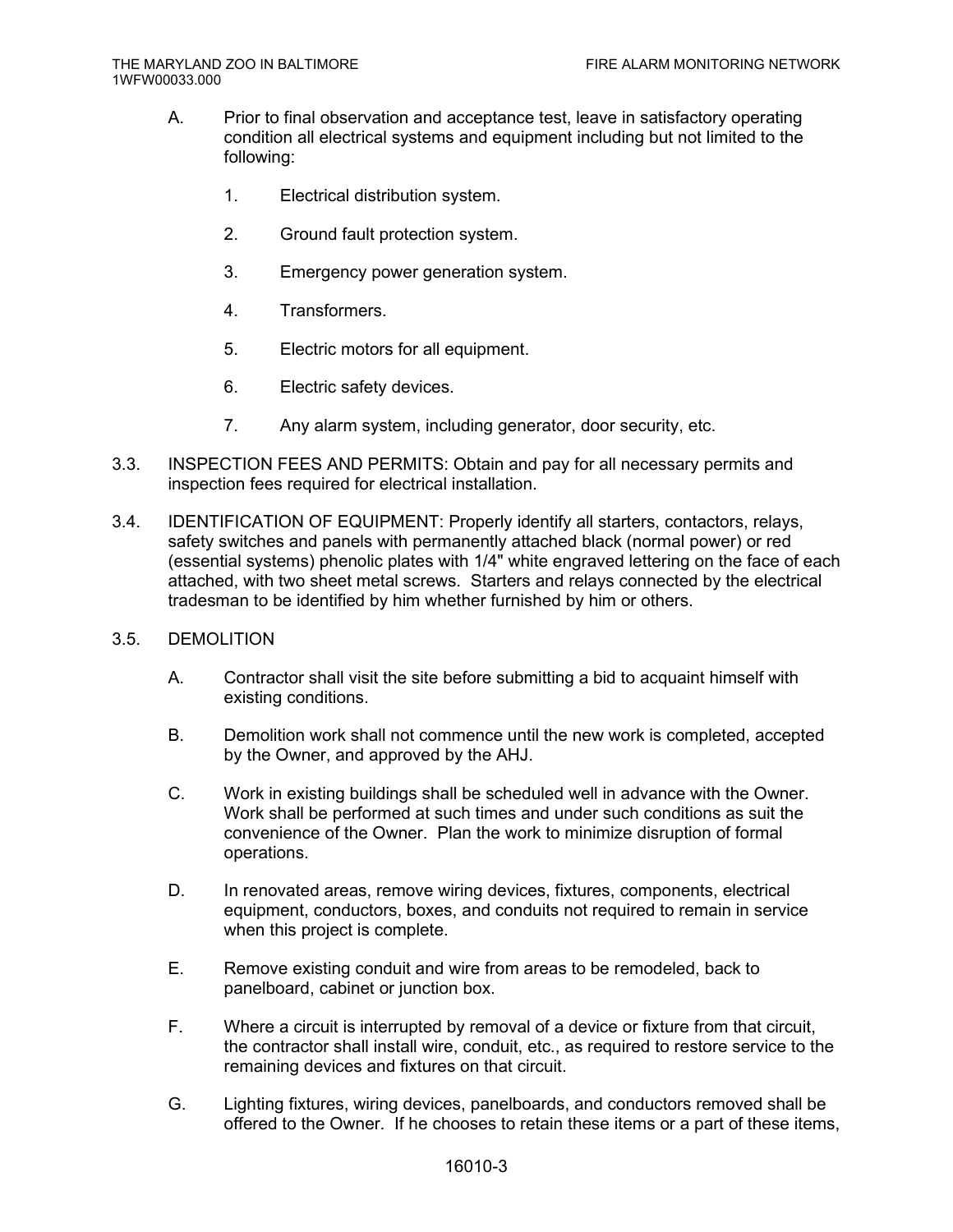turn those chosen over to him. Items rejected by the Owner shall be removed from the project site by the contractor.

## 3.6. WARRANTY-GUARANTEE

- A. Designer reserves right to accept or reject any part of installation which does not successfully meet requirements as set out in these specifications.
- B. Contractor shall and hereby does guarantee all work installed under this division shall be free from defects in workmanship and materials for a period of two (2) year from date of final acceptance. The above parties further agree that they will repair and replace any defective material or workmanship which becomes defective within the terms of this warranty-guarantee.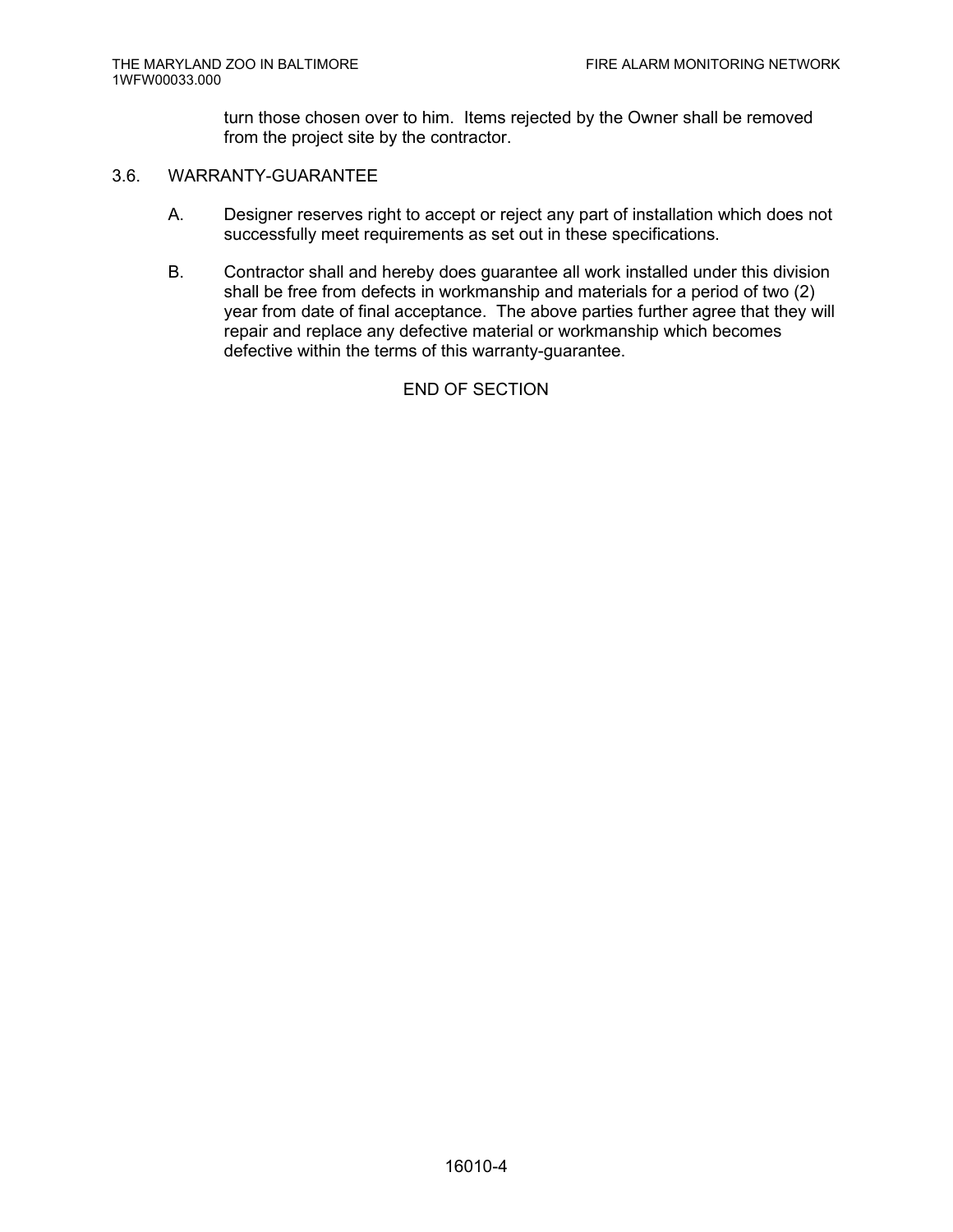## **SECTION 275116 WIDE AREA MASS NOTIFICATION SYSTEM**

## **PART 1 – GENERAL**

- 1.1 Scope of Work
	- A If Bid Option 5 in specification Section 00400 is exercised, this specification section shall apply to this project.
	- B The scope of work for this project shall consist of providing one complete wide area mass notification system (WAMNS) for the MZB. The WAMNS shall provide the capability for both pre-recorded and live voice messaging.
	- C This project shall install a complete WAMNS that includes amplifier/control units, high power speaker array (HPSA), integration with the MZB fire alarm and emergency communication system (FAECS) via a Notifier Digital Voice Command (DVC) unit, and the installation and mounting materials necessary to provide a complete system.
	- D Provide and install, at a minimum, the following equipment, materials and features:
		- 1. Hyperspike Encompass model amplifier/control units with pedestal mount.
		- 2. Hyperspike HPSA's. Proposed model shall provide intelligible (0.9 STI) voice messages throughout the MZB facility under all expected atmospheric conditions. Manufacturer shall justify the proposed model by means of acoustic modeling software. Provide results of the modeling with bid.
		- 3. Notifier FMM-1 monitor module to monitor the Hyperspike control unit general trouble output.
		- 4. Notifier FRM-1 addressable relay module to switch the 24 vdc activation signal provided by the local FACU.
		- 5. The contractor shall provide 2-inch diameter poles where indicated on the contract drawings. Pole speaker mounting hardware where specified on the contract drawings.
		- 6. Batteries necessary to provide of the standby power as specified in 2.3 herein.
		- 7. Installation and miscellaneous materials necessary for a complete system.
	- E The scope of work includes training the onsite Maintenance Contractor, facilities engineering team, Operations, Security and MZB personnel. One (1) on-site training session should be provided to train the Owner on any new equipment not installed under previous phases. Training shall be provided by a representative of the manufacturer. Where not packaged with on-site operator training sessions, a "refresher" training session shall be provided.
- 1.2 System Description
	- A The system shall be based on a Hyperspike model Encompass control units with either a model MA-1 or MA-2 HPSA(s) mounted on 2-inch diameter poles at the locations identified on the contract drawings.
	- B The control units shall receive audio signals from the Notifier DVCs installed at locations identified on the contract drawings.
	- C Voice commands will originate from the GUI located in the Mansion House and Maintenance and Commissary building.
	- D The WAMNS shall be seamlessly integrated with the MZB FAECS. This system installation shall include all equipment necessary to provide a fully functional, reliable, and maintainable WAMNS.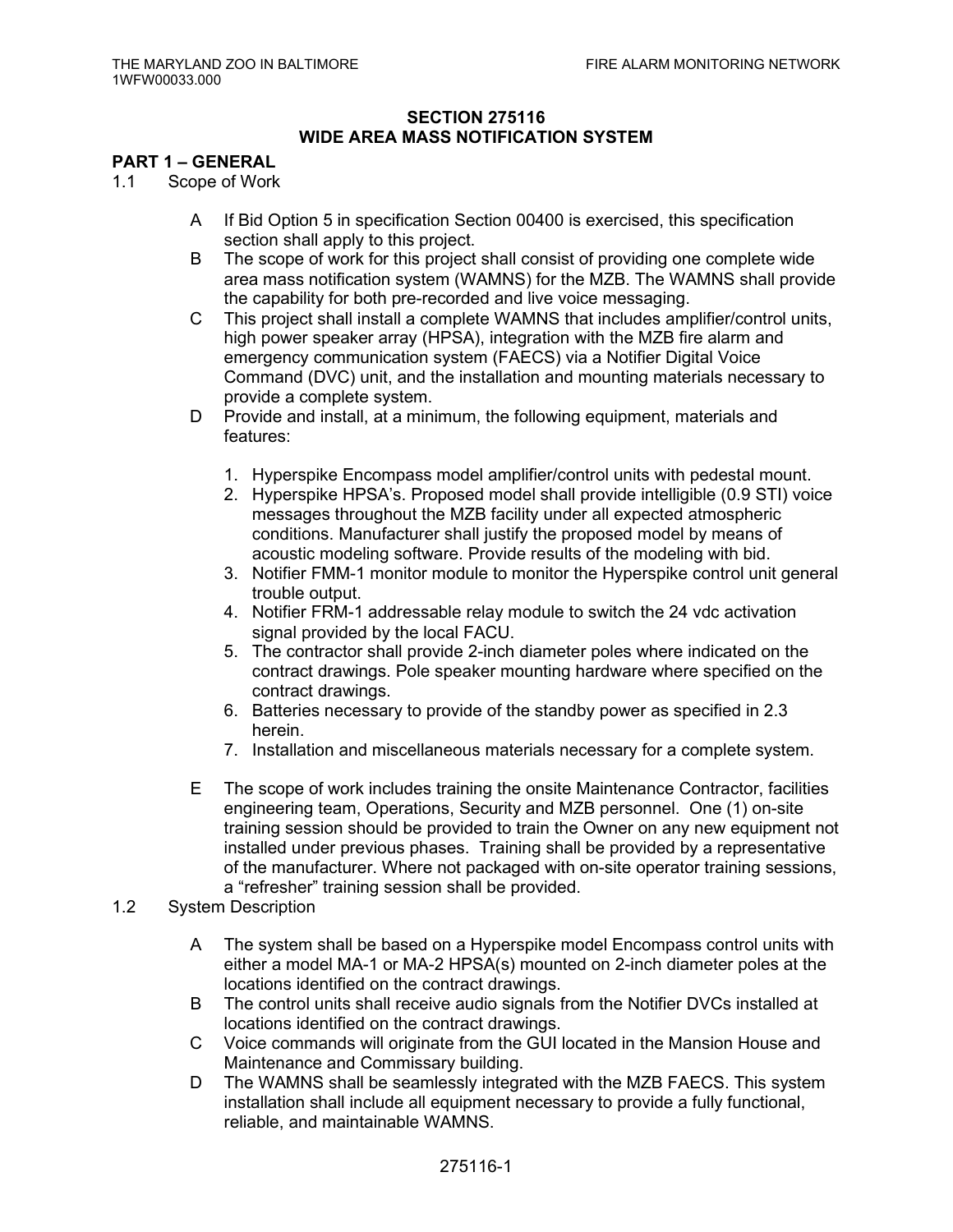E The system shall be capable of providing live voice and pre-recorded messages to the exterior areas over the entire MZB facility.

#### 1.3 Quality Assurance

- A Control unit(s), amplifier(s), speaker mounting assemblies, and HPSA(s) shall be as manufactured by Hyperspike® and under the appropriate category for the intended use by Underwriters Laboratories, Inc. (UL) and shall bear the "UL label." Partial listings, or multiple listings for various major sections of the control equipment, shall not be acceptable.
- B Electrical components, devices, and accessories shall be Listed and labeled as defined in NFPA 70, Article 100, by a testing agency acceptable to the AHJ.
- C All equipment supplied shall be first quality and the manufacturer's best type and latest model capable of complying with all requirements of this specification and shall have been in continuous production and in continuous service in commercial applications for at least five years.
- D The installation and wiring of all devices in accordance with the latest published edition of the manufacturer's installation instructions to achieve the system operation and function as specified herein.
- E All equipment and devices shall be labeled and listed for the intended use in Underwriters Laboratories, Inc. (UL).
- F If a UL listing for a specific device is unavailable, approval by FM Global (FM) or other nationally recognized testing laboratory (NRTL) acceptable to the AHJ shall be acceptable.
- 1.4 Contractor's Responsibilities
	- A The Contractor's responsibilities are as follows:
		- 1. The supply and installation of a complete, ready and operational wide area mass notification system.
		- 2. The Contractor shall work in a collaborative and iterative approach with MZB to develop the appropriate user interfaces including equipment, indicators, controls, configurations, labels, and messages. The configuration of user control interfaces for ease of use, intuitiveness, clarity, and capability to users of minimal experience is a high priority for the MZB.
		- 3. Extensive factory training shall take place at the project site. O&M Contractor and MZB personnel to attend. The system manufacturer shall provide onsite training session(s) equal to the training provided at the manufacturer's factory but shall be hands-on the installed system. Refer to Section 3.5 herein for detailed training requirements.
		- 4. Coordinate the installation and testing of associated equipment and circuits with all related trades, contractors, equipment maintenance and testing representatives, and the MZB. Where applicable, work and/or equipment provided in other sections and related to the WAMNS shall include, but not be limited to all testing, wiring and connection to the following equipment, systems, and devices:
			- a. Fire alarm and emergency communication system.
		- 5. Provide all required documentation (As-built drawings, training materials, Operating and Maintenance (O&M) manuals, Test Plan, warranty, etc.), as specified in this specification.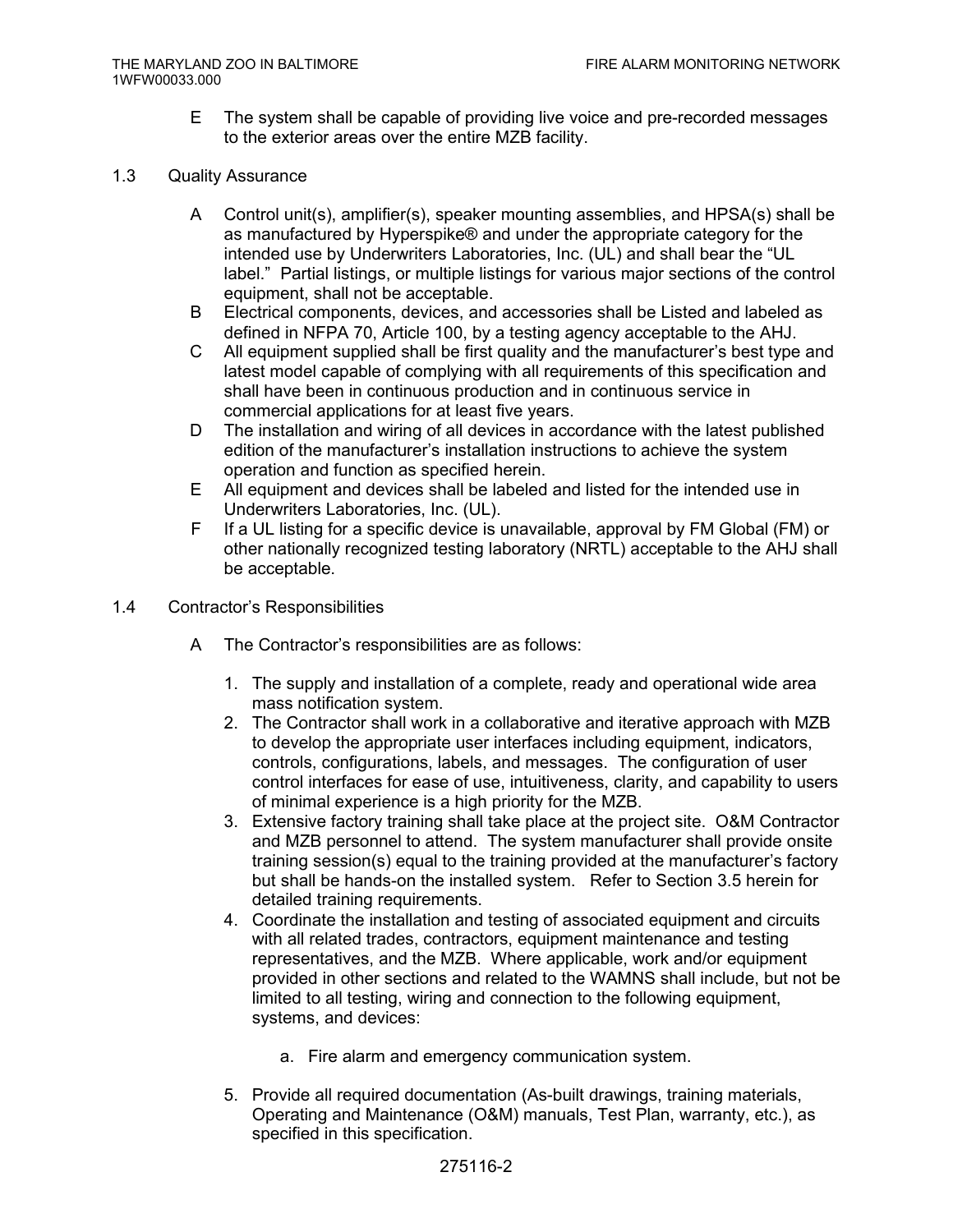- 6. Coordinate the Acceptance Test of the WAMNS with the MZB. The system must be fully tested and accepted by the MZB.
- 7. Restore, patch, paint, and firestop ceilings, walls, and floors damaged by the installation or demolition.
- 1.5 Qualifications
	- A Installation Contractors, herein after called Contractor:
		- 1. The Contractor shall have been in the business of installing wide area mass notification or outdoor public address systems of the for at least five (5) years, acceptable to the MZB.
		- 2. The Contractor shall be licensed and experienced in the installation of WAMNS's, or outdoor emergency communications systems in facilities similar to this project and have obtained design and inspection approvals for similar projects from authorities having jurisdiction.
		- 3. The Contractor shall have on-staff a NICET (National Institute for Certification in Engineering Technologies) Level III, or equivalent acceptable to the MZB, certified technician who is legally qualified to practice and is experienced in the design and installation of WAMNS's, or outdoor emergency communications systems that are similar in size and complexity.
	- B Manufacturers or Authorized Manufacturer's Distributors; hereafter called Manufacturer's Representative.
		- 1. Distributors of acceptable manufacturer's equipment shall provide documentation indicating that they are authorized by the manufacturer to distribute and service the equipment and that the manufacturer has stated that they have satisfactorily completed all training courses offered by the manufacturer in relation to the equipment provided.
		- 2. The Manufacturer's Representative shall have been in the business of providing equipment system programming and commissioning wide area mass notification or outdoor public address systems of the for at least 5 (5) years, acceptable to the MZB.
		- 3. The Manufacturer's Representative shall be an authorized Hyperspike representative and be experienced in the design, installation and maintenance of Hyperspike® systems and products proposed for use on this project.
		- 4. The Manufacturer's Representative shall be licensed and experienced in the installation of WAMNS's in facilities similar to this project and have obtained design and inspection approvals for similar projects from authorities having jurisdiction.
		- 5. The Manufacturer's Representative shall have on-staff a Manufacturers certified technician who is legally qualified to practice and is experienced in the design and installation of WAMNSs that are similar in size and complexity.
	- C Nonconformance to the Qualification of Bidders requirements outlined in this specification shall be cause for immediate dismissal of the Bidder's proposal documents without comment.
- 1.6 Codes and Standards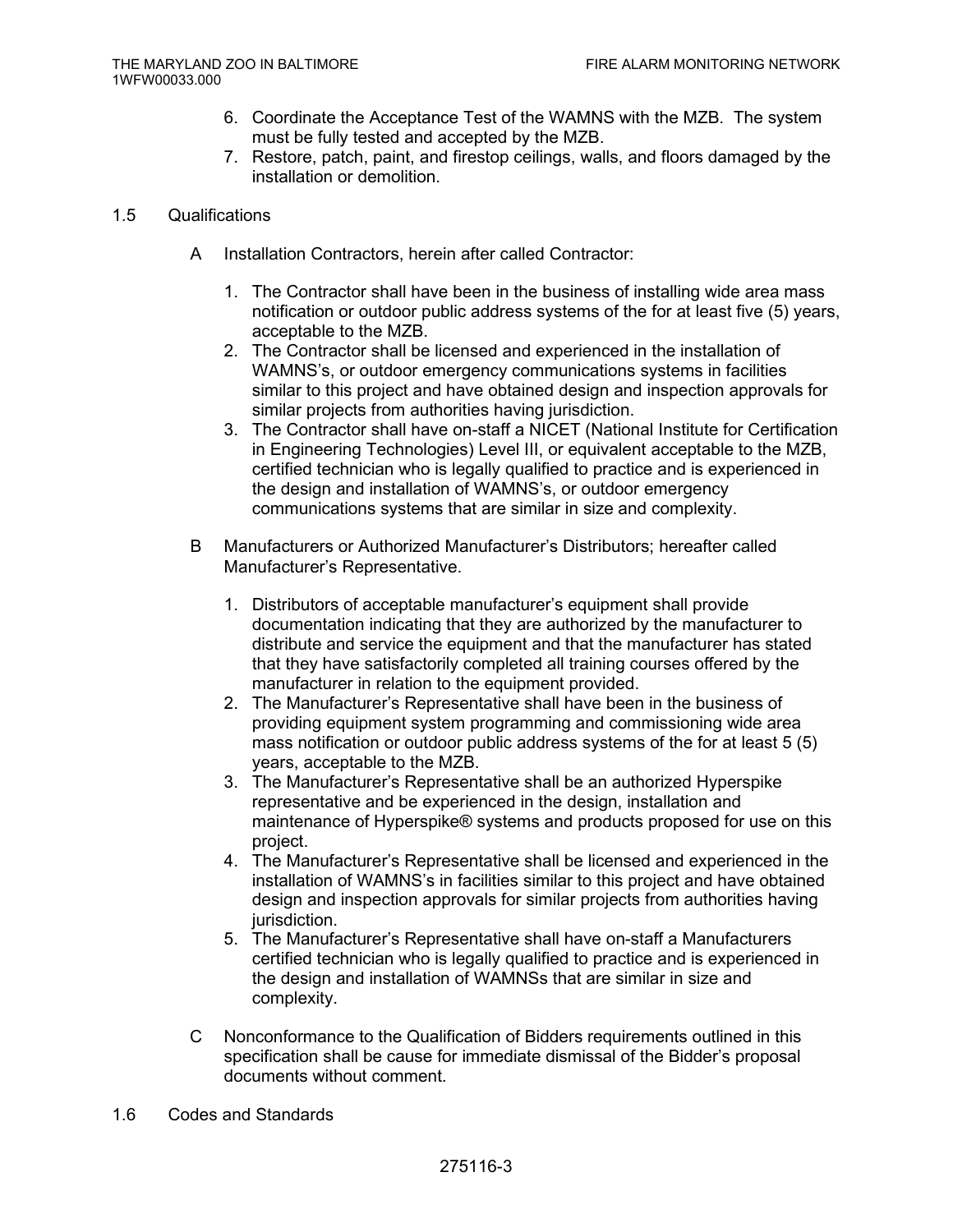- A Design, equipment, and installation shall be made in accordance with the applicable provisions of the following:
	- a. Applicable codes including, but not limited to the following:
		- i. Building, Fire and Related Codes of Baltimore City, 2020 Edition.
		- ii. International Building Code (IBC), 2018 Edition.
		- iii. International Fire Code (IFC), 2018 Edition.
		- iv. NFPA 70, National Electrical Code, 2017 Edition.
		- v. NFPA 72, National Fire Alarm and Signaling Code, 2016 Edition.
		- vi. NFPA 150, Fire and Life Safety in Animal Housing Facilities, 2016 Edition.
		- vii. NFPA 731, Standard for the Installation of Electronic Premises Security Systems, 2020 Edition.
		- viii. The latest published edition of the equipment manufacturers' product datasheets, technical specifications, installation instructions and wiring guidelines.
	- 6. Underwriters' Laboratories, Inc. (UL) Standard No. 96, Standard for Lightning Protection Components, 5th Edition, 12 May 2005;
	- 7. UL 96A, Standard for Installation Requirements for Lightning Protection Systems 12th Edition, 23 May 2007; and
	- 8. Architectural Barriers Act Accessibility Guidelines (ABA), 2015 Revisions; and
	- 9. The latest published edition of the equipment manufacturers' product datasheets, technical specifications, installation instructions and wiring guidelines.
- B The systems shall be tested in accordance with the following:
	- 1. NFPA 72, National Fire Alarm and Signaling Code, latest edition.
	- 2. NFPA 731, Standard for the Installation of Electronic Premises Security Systems, 2020 Edition.
	- 3. The latest published edition of the equipment manufacturers' testing procedures and guidelines.
- 1.7 Related Documents
	- A Drawings and general provisions of the Contract, including General and Supplementary, apply to this Section.
	- B Drawings supplied with this specification shall be used by the Contractor as a reference for the requirement and location of system components.
- 1.8 Order of Precedence
	- A Should conflicts arise out of discrepancies between documents referenced in this specification, the most stringent requirement shall apply.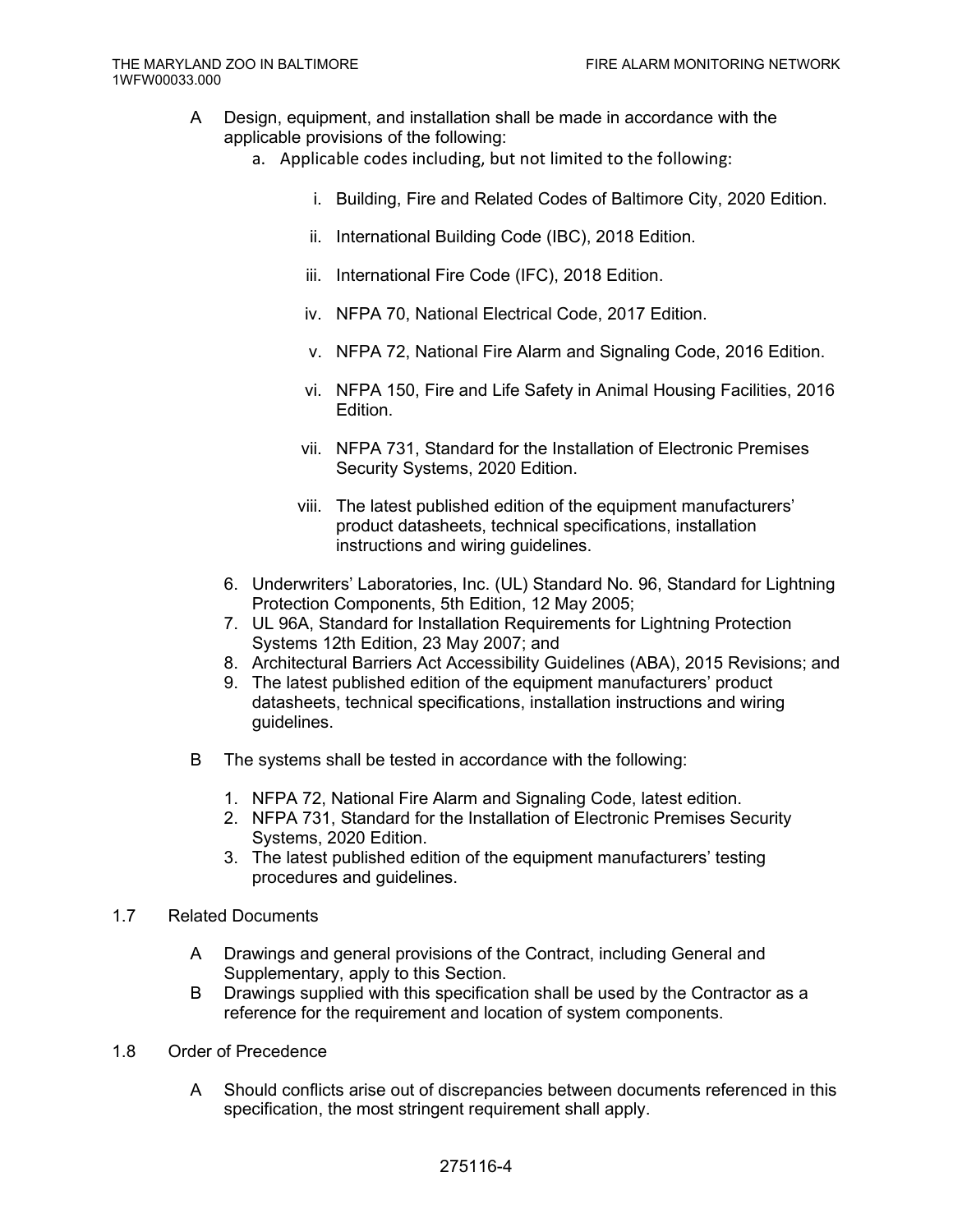- B Should a level of stringency be indeterminable, the discrepancies shall be resolved as follows:
	- 1. Applicable code requirements shall take precedence over this specification.
	- 2. The National Fire Protection Association Standards shall take precedence over this specification.
	- 3. This specification shall take precedence over the drawings.

## 1.9 Submittals

All submittals shall be completed for each Package. Combined submittals shall not be permitted.

- A Coordinate submittal requirements with site's specifications on submittal procedures, and closeout procedures.
	- 1. The MZB shall review these documents for the limited purposes of checking for general conformance with this specification and the Contract Drawings and not to determine accuracy or completeness of other details such as dimensions and quantities. The MZB shall not approve means, methods or procedures of construction or installation; nor shall they review for safety precautions.
	- 2. If submittals are found not to conform to all of the requirements of this specification and the Contract Drawings, the Contractor shall be required to revise and re-submit the package with modifications.
	- 3. Each submittal package shall be prepared and presented in a professional manner, be bound, and shall include a title page and index. Each section of the submittal shall be numbered. Submittal packages shall be complete.
	- 4. System working plans (Contractor shop drawings) and calculations must be prepared, stamped, and submitted for approval, by a registered professional fire protection engineer or a NICET Level III certified technician who is legally qualified to practice in their State of business licensure.
- B Pre-Construction Submittal. Submit electronic/pdf copies, unless otherwise specified, of the following in accordance with site's specification on submittal procedures (provided by others). Submit all items required by this article at one time as a complete package. Contractor may submit a phased submittal plan to the MZB for consideration.
	- 1. The Manufacturer's Representative's name, qualifications, and authorization. Once approved, the representative shall not be changed without approval in writing by the MZB.
	- 2. A letter from the equipment manufacturer stating that the equipment to be supplied is not at or near the end of its life cycle, and replacement components for all control equipment shall be available from the manufacturer for a minimum of 15 years from the date of system acceptance by the MZB.
	- 3. A preliminary Equipment List identifying the type, quantity, make and model number of each piece of equipment to be provided under this submittal. The Equipment List shall include the type, quantity, make and model of spare equipment, as specified in this specification.
	- 4. Product Data: Manufacturer's original product datasheets, specifications, installation instruction sheets, and descriptive information for all major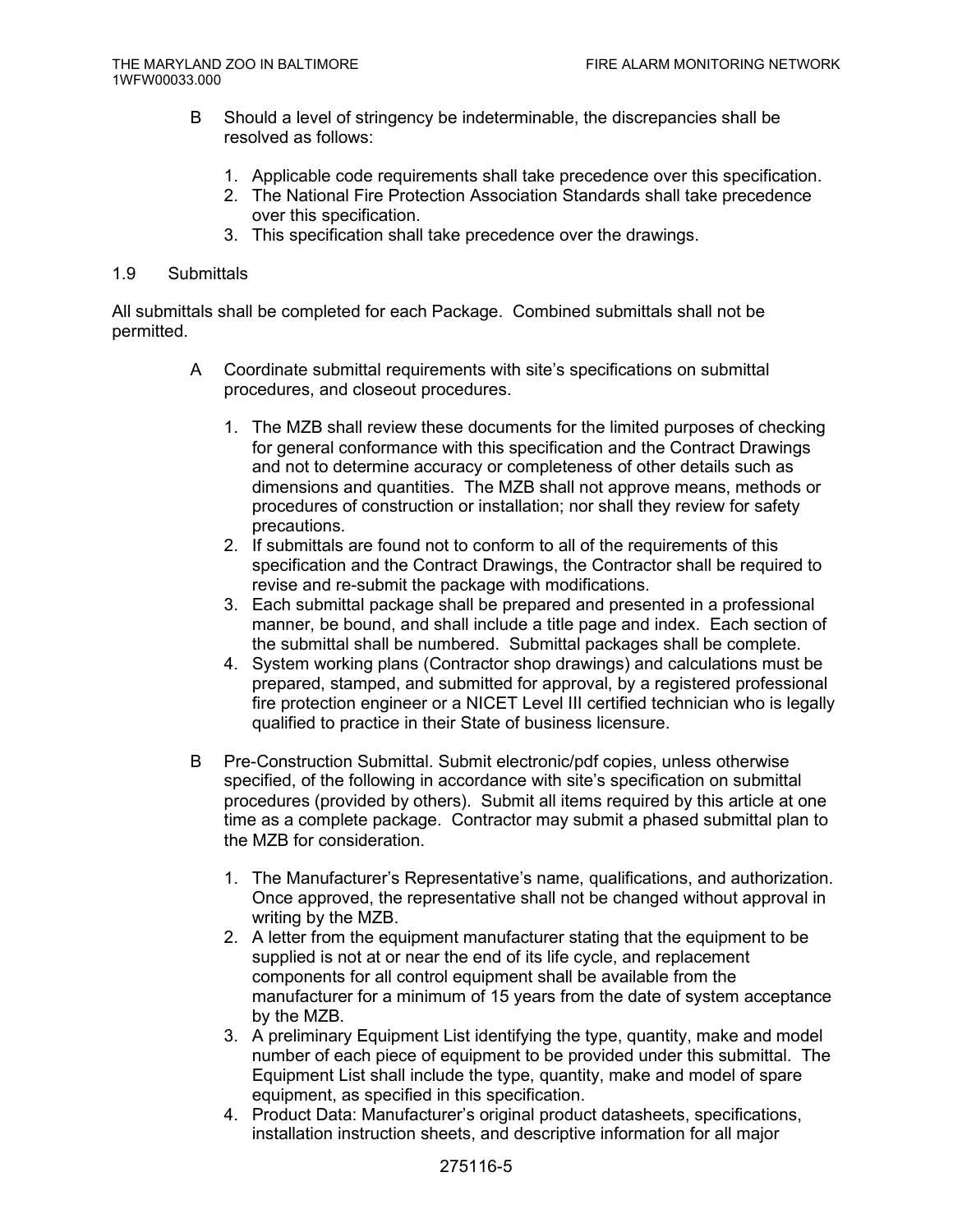components of the system. All equipment and devices to be furnished under this contract shall be clearly marked and/or highlighted on the product datasheets to include identification of specific options or selections.

- 5. Two (2) samples of each of the following types of materials and equipment:
	- a. Field device mounting and/or backboxes.
	- a. Specialty installation hardware and materials.
- 6. Shop Drawings and Calculations: Electronic/pdf copies of detailed shop drawings of the system on uniform size sheets no smaller than 24 inches by 36 inches. Calculations shall be neatly organized and bound to compliment the shop drawings. System design by the field installation crew is not permitted. Information shall include but not be limited to:
	- a. System riser diagram of the complete WAMNS.
	- b. Complete plans showing all device and equipment locations and including point to point wire and raceway runs.
	- c. A complete set of point-to-point control equipment installation diagrams; typical wiring diagrams are not acceptable. Speaker coverage must be clearly identified on the drawings to confirm compliance with this specification and the Contract Drawings.
		- i. All devices and appliances on each circuit shall be labeled with the circuit type and appliance/device number.
		- ii. Percentage of circuit loading for all speaker notification appliance circuits shall be provided at the end of each circuit.
	- d. Diagram of all user control interfaces and panels, including remote microphones, indicators, buttons, switches, and proposed labels.
	- e. A complete list of current requirements during normal, trouble, and alarm conditions for each component of the system.
	- f. Screen shots of the proposed maintenance screens indicating optional 'macros' for inspection, testing and maintenance activities.
	- g. A complete sequence of operation matrix that describes how the system responds during an alarm, and trouble condition including control unit light emitting diodes (LEDs), audible and visible indications; initiating devices, notification appliances, and auxiliary functions. The description shall provide sufficient information so that the exact function of each installed device and appliance is known.
	- h. A complete sequence of operation matrix that describes how the WAMNS responds during non-fire emergency and non-emergency event via live paging and pre-recorded messages. The description shall provide sufficient information to identify the hierarchy of Mass Notification events in comparison to fire alarm events.
	- i. Preliminary battery calculations showing total standby power and total alarm power required on a fully (100% capacity) loaded system.
	- j. Preliminary amplifier load calculations.
	- k. Preliminary conduit fill calculations.
	- l. Preliminary device labels.
- 7. Coordination Drawings. Four (4) copies of drawings including plan, elevation and section views at not less than  $\frac{1}{4}$  inch = 1-foot scale showing both new equipment to permit MZB review to assure spatial relationships and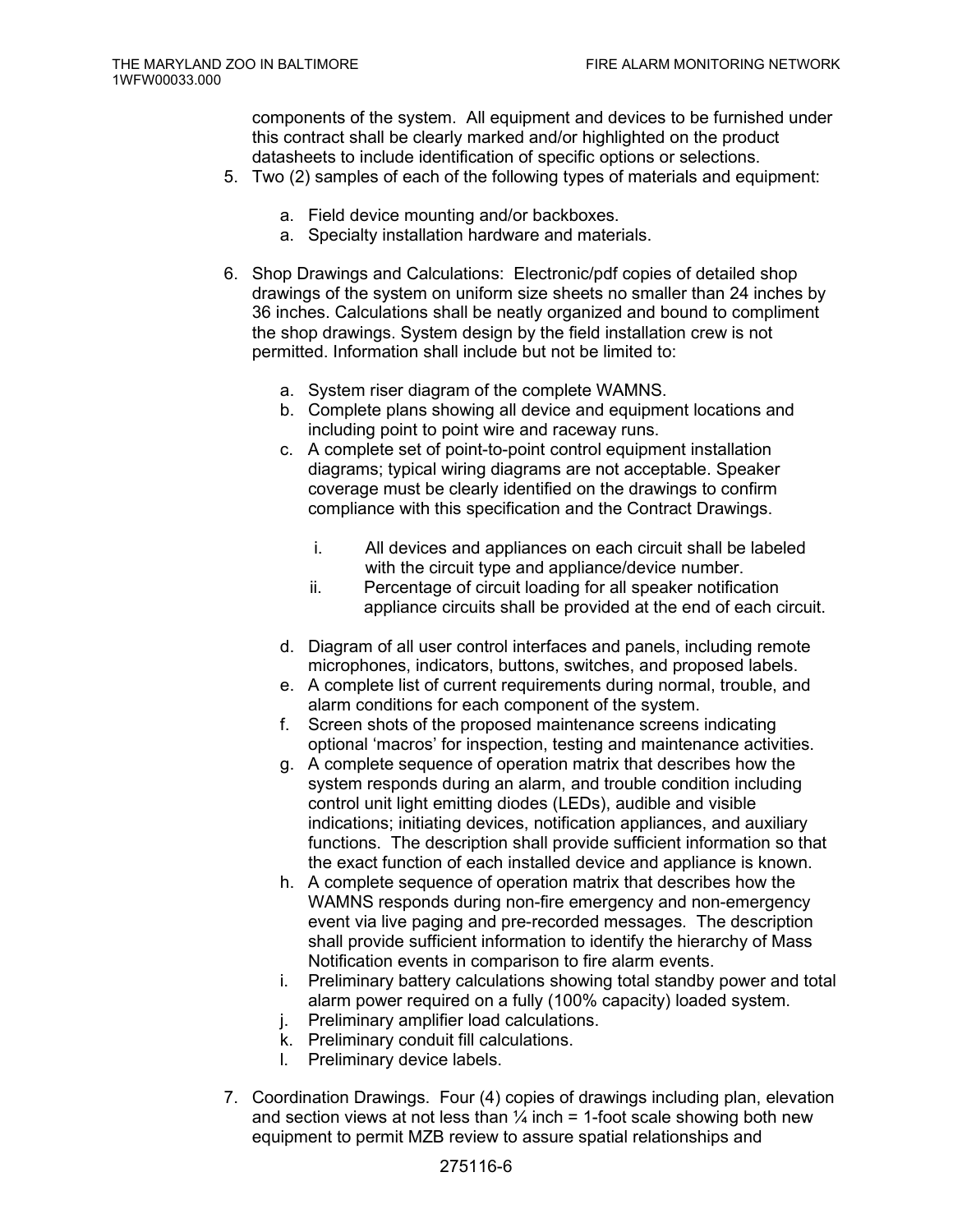coordination. Show all new equipment including but not limited to equipment cabinets, amplifier cabinets, terminal cabinets, risers, electrical panel boards, transformers, and wire ways. Provide drawings of the areas where new equipment is to be provided.

- C Interim Construction Submittal: The Contractor shall submit electronic/pdf copies of the following, for approval by the MZB, a minimum of thirty (30) days prior to system programming:
	- 1. Copy of working as-built drawings with device addresses.
	- 2. Device labels.
	- 3. Emergency and alert messages.
	- 4. Electronic files of all alert tones and messages.
- D Pre-Demonstration Testing Submittal: The Contractor shall submit electronic/pdf copies of the following, for approval by the MZB, a minimum of thirty (30) days prior to system Demonstration Testing:
	- 1. Complete system programming.
	- 2. Final device labels addressing MZB comments in the Interim Construction Submittal.
	- 3. Final emergency and alert messages addressing MZB comments in the Interim Construction Submittal.
	- 4. Final electronic files of all alert tones and messages addressing MZB comments in the Interim Construction Submittal.
	- 5. A Test Plan describing how the system shall be tested. The Test Plan shall include a step-by-step description of all tests and shall indicate type and location of all test apparatus to be employed.
- E Submittals required prior to Acceptance Test: The Contractor shall submit the following a minimum 30 days prior to the Acceptance Test:
	- 1. Electronic/pdf sets of current working "As-built" drawings. Size of drawings shall be consistent with shop drawing submittal.
	- 2. Electronic/pdf copies of a written summary of the Demonstration Test including all devices and circuits tested and including the letter attesting to the satisfactory completion of the Demonstration Test, signed by the Contractor's job foreman and the Manufacturer's Representative.
	- 3. Electronic/pdf copies of Draft Operating and Maintenance manuals.
	- 4. Electronic/pdf copies of revised system calculations (primary and secondary power and amplifier load) using "As -built" information to provide final system loading and spare capacity information.
	- 5. Acceptance testing shall not be scheduled until approval of these submittals.
- F Record submittal. The Contractor shall submit the following after AHJ Acceptance of system:
	- 1. Electronic/pdf copies of Record Drawings.
	- 2. Electronic/pdf copies of Record Operating and Maintenance Manuals.
	- 3. USB drive containing the final system programming. CDs shall be labeled and dated.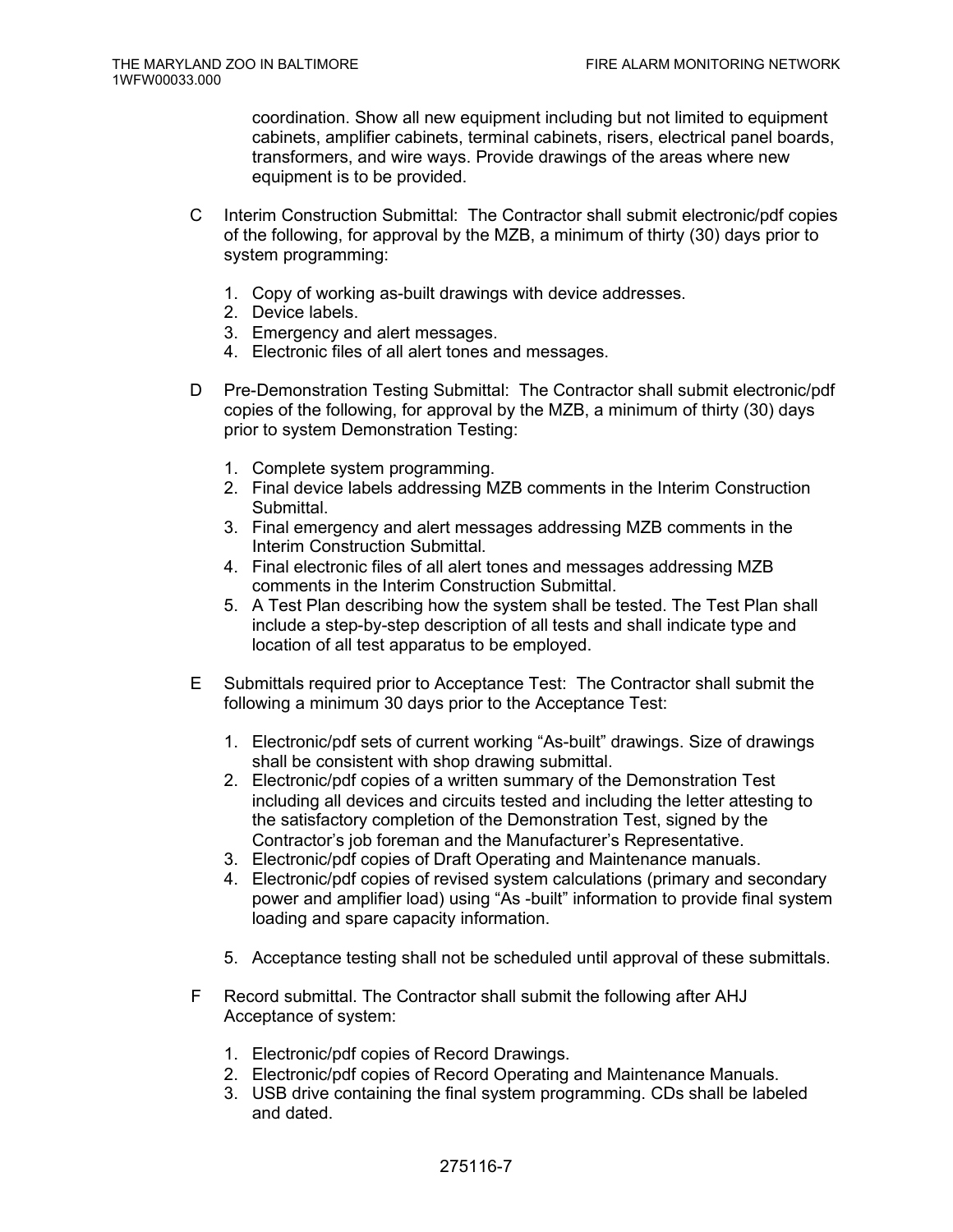- 4. USB drive containing the AutoCAD files of the Record Drawings and the electronic files of the GUI screen shots. USB shall be labeled and dated.
- 5. Completion and warranty statement.

#### 1.10 Scheduling

- A The Contractor shall provide a schedule to the MZB indicating the installation sequence and time frame prior to beginning work. No installation work shall begin until shop drawings and submittals are approved by the MZB. The Contractor shall provide weekly updates to the MZB. It is the Contractor's responsibility to have all wiring, circuit testing and device installation completed in time for the equipment supplier to make all final connections and conduct all tests as outlined in these specifications.
- B The Contractor shall be responsible for coordinating the Acceptance Test for the system with the MZB.

#### 1.11 Spare Parts

- A The Contractor will provide a schedule of values with the submitted bid. Included in the schedule of values will be the cost of materials for spare part procurement (no labor included). Schedule of values shall be firm until project closeout.
- B During project closeout, the MZB reserves the right to purchase spares at the price documented in the schedule of values.
- C Spare parts will be delivered at closeout of the project.
- D All spare parts shall be neatly and protectively packed in one or more cartons. The quantity, manufacturer, and model of each unit in the carton shall be identified on the outside of the carton. In addition, the name, address, and telephone number of the Contractor and of the Manufacturer's Representative, plus the date of delivery, shall be neatly identified on the cover of each carton.
- 1.12 As-built Drawings
	- A During the course of the project, the Contractor shall maintain electronic versions of the shop drawings to serve as working as-built drawings in AutoCAD 2013 or other format approved by the MZB.
	- B The Contractor shall keep all working as-built drawings updated on a monthly basis.
	- C The Contractor shall be required to show the following on these floor plans for as-built drawings:
		- 1. The exact locations and installation details of all equipment installed.
		- 2. Conduit fill, wattage, and battery calculations.
		- 3. The installed wiring and color-coding and wire tag notifications for the exact locations of all installed junction boxes and terminal cabinets.
		- 4. Specific point-to-point interconnections between all equipment and internal wiring of the equipment. Typical point-to-point wiring diagrams are not acceptable.
			- a. All devices and appliances on each circuit shall be labeled with the circuit type and appliance/device number. Addressable devices shall use the unique address code provided for the device.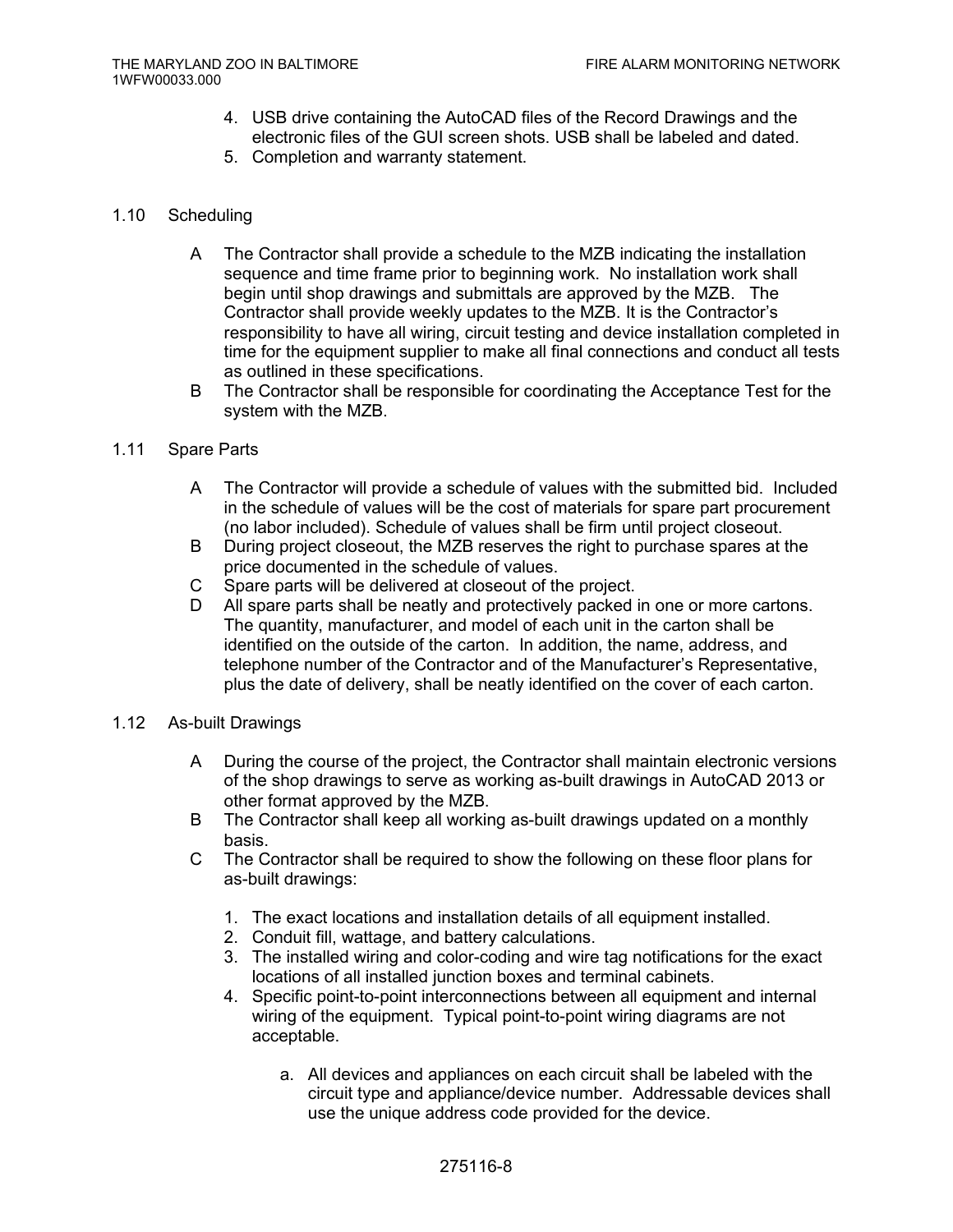- b. Percentage of circuit loading for all speaker notification appliance circuits shall be provided at the end of each circuit.
- 5. Coordination Drawings.
- 6. Installation details.
- D The Contractor shall show the equipment and addresses associated with each device, as listed in this specification, on a separate layer(s) and provide copies of only this layer(s) shown on the floor plans as part of the set of as-built drawings.
- 1.13 Record Drawings
	- A Following the MZB Acceptance Testing, the Contractor shall update the Working As-Built drawings to incorporate comments from the MZB review, to reflect the final as-built configuration, and to incorporate any additional information gained from the Acceptance Test. Copy and bind into sets for distribution.
	- B On the bottom right corner of each drawing sheet, the Contractor shall stamp in red letters 1-inch high, the wording "RECORD DRAWINGS."
- 1.14 Operation and Maintenance Manual
	- A The Contractor shall provide complete indexed bound sets of the Operation and Maintenance (O&M) manual, as outlined in NFPA 72 Chapter 7:
		- 1. The final Equipment List identifying the quantities and types of equipment listed by manufacturer's part number.
		- 2. An equipment datasheet (or specification sheet) on every piece of FAECS equipment installed.
		- 3. Standby power calculations and amplifier load and speaker dB loss calculations that coincide with the equipment that has been installed in the building.
		- 4. A point ID list referencing the signaling line circuit loops and the devices on those loops.
		- 5. Complete System Programming
		- 6. Device labels
		- 7. Evacuation, alert, and Mass Notification messages.
		- 8. The control unit configuration, serial number, access passwords, and a description of remote functions.

## 1.15 Warranty

- A The Contractor shall guarantee all new equipment installed and new raceways, new wiring, and connections to existing wiring and equipment from defects in workmanship and inherent mechanical and electrical defects for a period of two (2) years from the date of written Final Acceptance by the MZB. Warranty shall include Parts and Labor.
- B The Manufacturer's Representative shall guarantee all new system equipment for a period of two (2) years from the date of written acceptance by the MZB.
- C Upon completion of the installation of the WAMNS equipment including Acceptance Testing, and delivery of all record submittals and spare parts, the Contractor shall provide the MZB with a signed Completion and Warranty Statement, substantially in the form as follows:

"The undersigned, having been engaged as the Contractor on the MZB WAMNS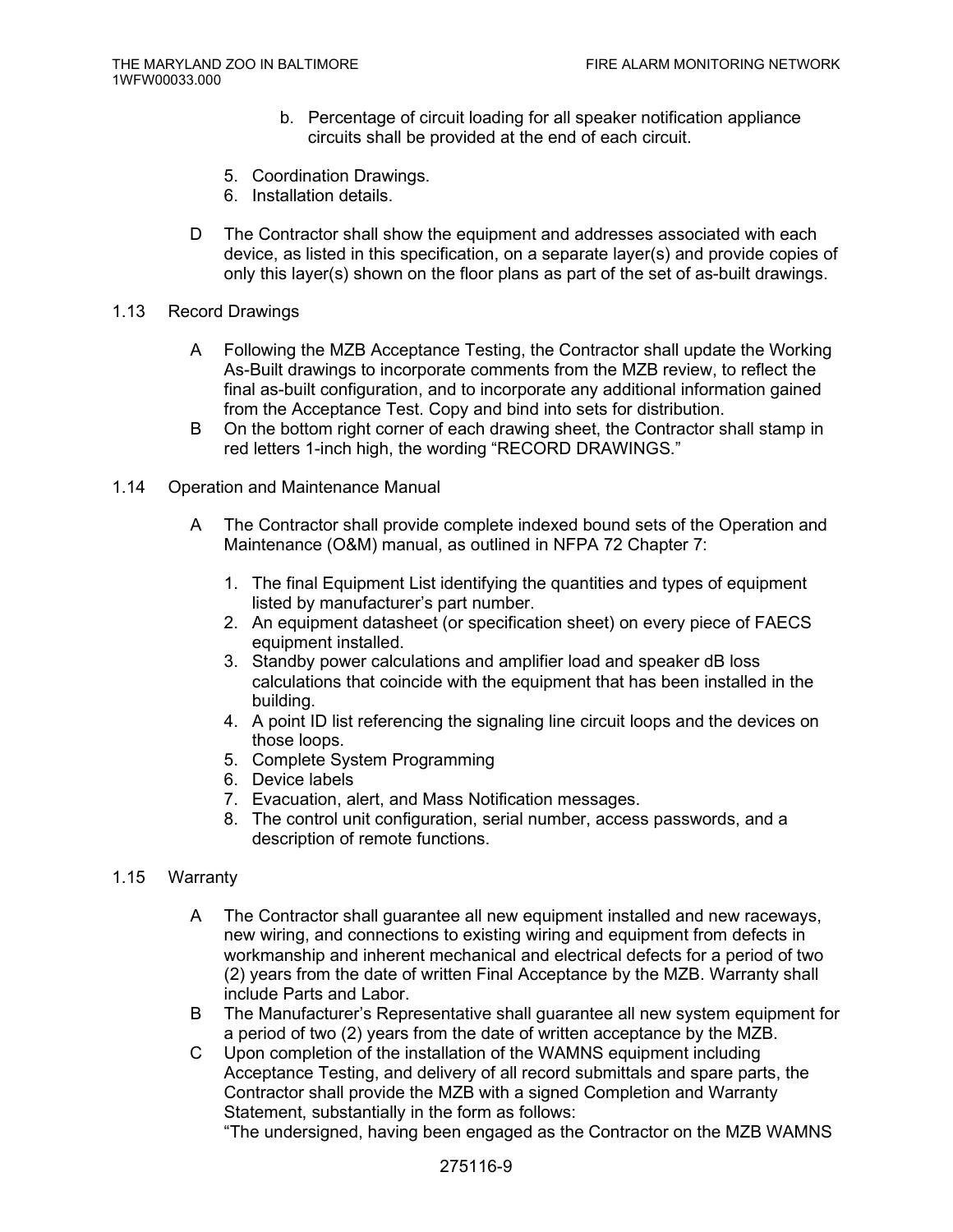Project, confirms that the fire alarm and emergency voice communication system equipment was installed in accordance with the system manufacturer's wiring diagrams, installation instructions and technical specifications provided to us by the manufacturer and the AHJ and that the installed system is warranted for a period of two (2) years effective <*insert date of AHJ acceptance*>. The warranty includes parts and labor to repair or replace (at the AHJs discretion) any and all defects in workmanship or inherent electrical and/or mechanical defects. The installed system includes all new equipment installed and new raceways, new wiring and connections to existing wiring."

# **PART 2 – PRODUCTS**

- 2.1 Acceptable Products
	- A Acceptable fire alarm and emergency voice communication system control/communications equipment WAMNS equipment and products shall be Hyperspike® by Ultra Electronics and Digital Voice Command (DVC) by Notifier.
	- B All equipment shall be capable of distributing signals from the new Notifier fire alarm and emergency communication.
- 2.2 Minimum Components
	- A The WAMNS shall consist of, but not be limited to:
		- 1. Digital Voice Command (DVC) by Notifier as shown on the contract drawings.
		- 2. Control Unit(s), containing an amplifier, customer interface board including a 25/70/100-volt audio interface board, power supply, batteries and batteries.
		- 3. Segment high power speaker array(s).
		- 4. Distributed digital audio amplifiers (AMPs). One primary and one backup.
		- 5. Mounting pole and hardware.
		- 6. Mounting and installation materials.
		- 7. Addressable monitor module.
		- 8. Addressable relay module.
		- 9. Transient surge suppressors.
- 2.3 Secondary Power
	- A Storage batteries shall be sized to provide seventy-two (72) hours of standby and subsequent sixty (60) minutes of full alarm load battery backup.

# **PART 3 – EXECUTION**

- 3.1 Installation
	- A Installation, workmanship, fabrication, assembly, erection, examination, inspection, and testing shall be in accordance with NFPA 72, except as modified herein.
	- B The Contractor shall provide and install all required equipment, labels, and accessories necessary for the proper operation of the system.
	- C All work shall be performed in accordance with the best and the most modern practices of the trade. The entire system shall be installed in a neat and workmanlike manner, in accordance with the standard instructions and recommendations of the manufacturer and in accordance with the approved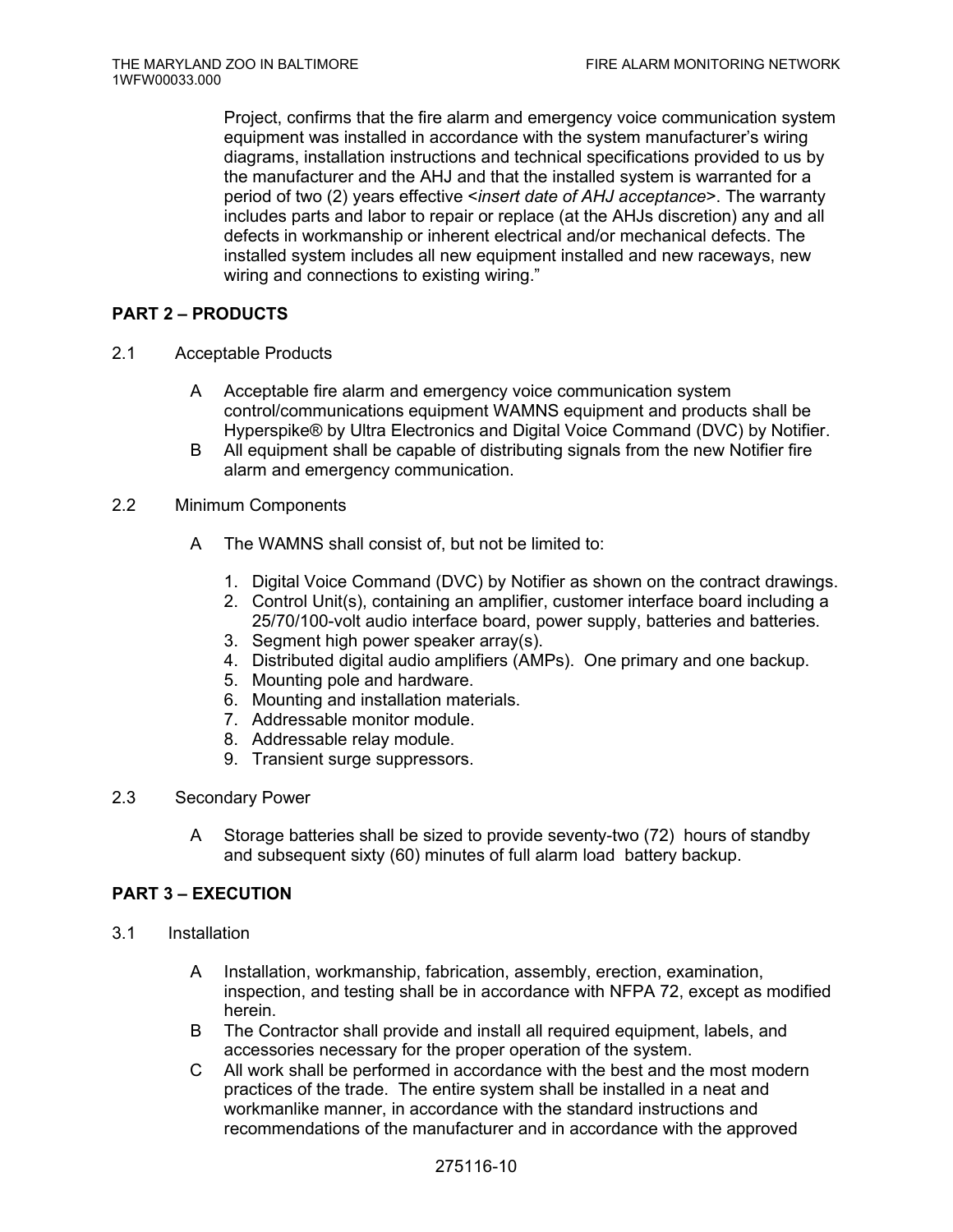manufacturer's wiring diagrams unless otherwise specifically permitted by the AHJ.

- D The system shall be installed under the supervision of a qualified, trained, authorized Manufacturer's Representative. The Manufacturer's Representative is expected to be on site with the Contractor during the entire time of final connections and during all testing of the WAMNS.
- E The supervisory work of the Manufacturer's Representative shall include, but not necessarily be limited to, checking all the system wiring connections; advising the Contractor regarding technical details of the installation; and the adjustment and testing of all components of the system in order to ensure a complete and satisfactorily operable system. The Manufacturer's Representative shall be on site, during the entire installation and connection of the new control equipment. The Manufacturer's Representative shall monitor all wiring changes and assist the Contractor to ensure a smooth transition to the new control equipment.
- F The Manufacturer's Representative shall also be required to instruct designated building and management personnel in the general operation of the system and to give the designated personnel an overview of the system functions when the system is in normal, supervisory mode, alarm mode, and trouble mode, as specified in this Specification.

# 3.2 Wiring

- A All wiring shall comply with this section and with the site's specifications on electrical installations.
- B All AC power shall be supplied from normal power panels. MZB shall identify available panels for each location.
- C Wiring installed in walls and exposed in indoor dry locations shall be within electrical metallic tubing (EMT), minimum ¾ inch diameter.
- D Conduit on exterior of building must be installed with weatherproof compression type fittings using best industry practices.
- E The Contractor shall furnish all metal raceway, wiring, outlet boxes, junction boxes, cabinets, labels and similar devices necessary for the complete installation of the WAMNS. All wiring shall be of the type as specified herein and recommended by the manufacturer.
- F Terminal cabinets with hinged, lockable covers, supplied by Space Age Electronics, or approved equal, shall be provided at all junction points. All conductor splices shall be made on screw-type terminal blocks – wire nuts, butt, crimp, or screw type connectors shall not be used. All terminals within a terminal cabinet shall be properly and permanently labeled. All terminal cabinets, junction boxes and their associated covers shall be painted red and yellow with a diagonal separation to comply with site standards.
- G Raceways containing conductors identified as "Fire Alarm and Emergency Voice Communication System" or "Wide Area Mass Notification System" conductors shall not contain any other conductors.
- H The conductors for the notification appliance circuits shall not be installed in the same raceway as the conductors for signaling line circuits unless written certification from the manufacturer is supplied to the AHJ indicating that the inclusion of these circuits in the same raceway is acceptable and that no additional consideration is needed for these circuits.
- I All wiring for the initiating devices, and notification shall be solid copper and shall comply with the appropriate sections of the NEC. All system wiring size shall be as determined suitable by the manufacturer and in compliance with the NEC, yet they shall not be any smaller than as specified herein.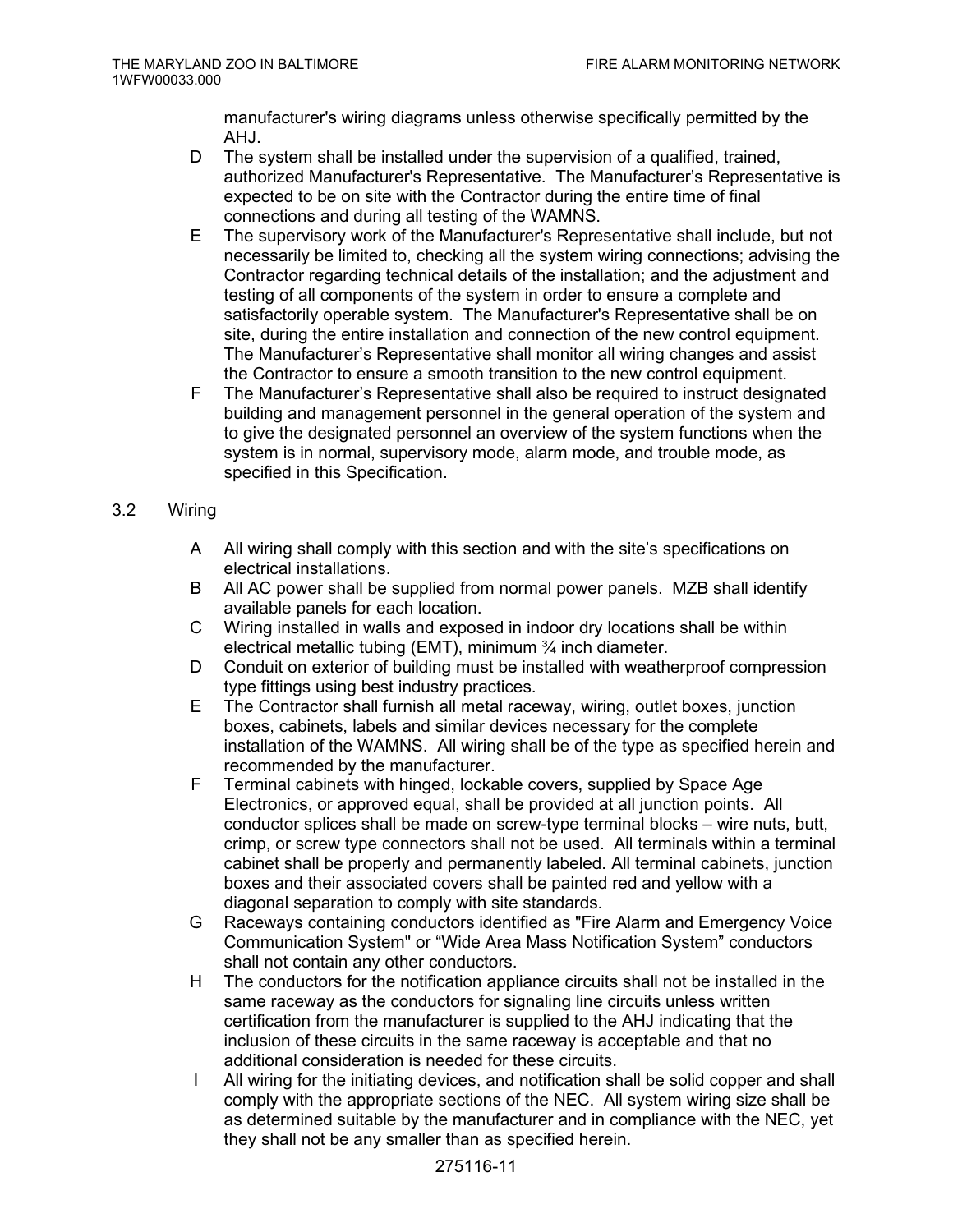- J Class B signaling line circuits shall be used, with devices equally distributed on each circuit. Each signaling line circuit shall be loaded to no more than 75% of its manufacturer specified capacity.
- K A minimum of one fault isolator module shall be provided on each signaling line circuit, installed at the point the SLC leaves the FACU. Additional fault isolator modules shall be provided such that, in all cases, no more than 25 devices shall be installed on a circuit between fault isolators.
	- 1. Fault isolator modules have not been shown on the design drawings.
	- 2. The Contractor shall field locate isolator modules.
	- 3. All locations shall be submitted to the AHJ for approval prior to installation.
- L NAC's shall conform to the following:
	- 1. Each HPSA shall be an independent notification zone.
	- 2. Notification appliance circuits shall be provided as follows:
		- a. 25% Spare capacity shall be specified/required on each circuit and power supply/amplifier. Notification appliance circuit (NAC) loading must not exceed 75% of its rated output. Voltage drop on visible NAC's shall not exceed 15% based on a power supply output of 20.4 volts.
- M Initiating Device Circuits (IDC's) shall conform to the following:
	- 1. IDCs use shall be limited to monitoring the control units for general trouble .
- N Unless otherwise indicated on the Contract Drawings, the following minimum sizes of conductors shall be used for all new wiring:
	- 1. Power Supply Conductors (Primary and Secondary) No. 14 AWG
	- 2. WAMNS Speaker Circuits No. 12 AWG
- O Color coding of conductors shall be approved by the AHJ. Unless otherwise indicated, the color code for all FAECS conductors shall be as follows:
	- 1. Audible NAC Red jacket, no stripe.
	- 2. 120VAC Power Black, White and Green.
	- 3. Bond wires Green without stripe.
- P All raceways shall be run parallel and perpendicular to the walls and ceilings and as high as possible. Wherever practical, exposed raceways shall be run on the ceiling as close as possible to a wall or as high as possible on a wall.
- Q All WAMNS circuits shall be separated from other system cables/circuits by 2 in., minimum.
- R All wiring within the control unit shall be neatly served in the panel gutters and be secured by means of Thomas & Betts "Ty-Raps" or by other approved means.
- S All wiring (without conduit) above the suspended ceiling shall be run parallel and perpendicular to the walls and ceilings and as high as possible.
- T Where penetrations of floor slabs, fire-resistance rated walls and/or smoke barrier walls are made, the wiring shall be sleeved in metal raceway and the penetrations shall be fire-stopped with approved or UL Listed through-penetration firestop assembly material acceptable to the AHJ. Fire resistance barriers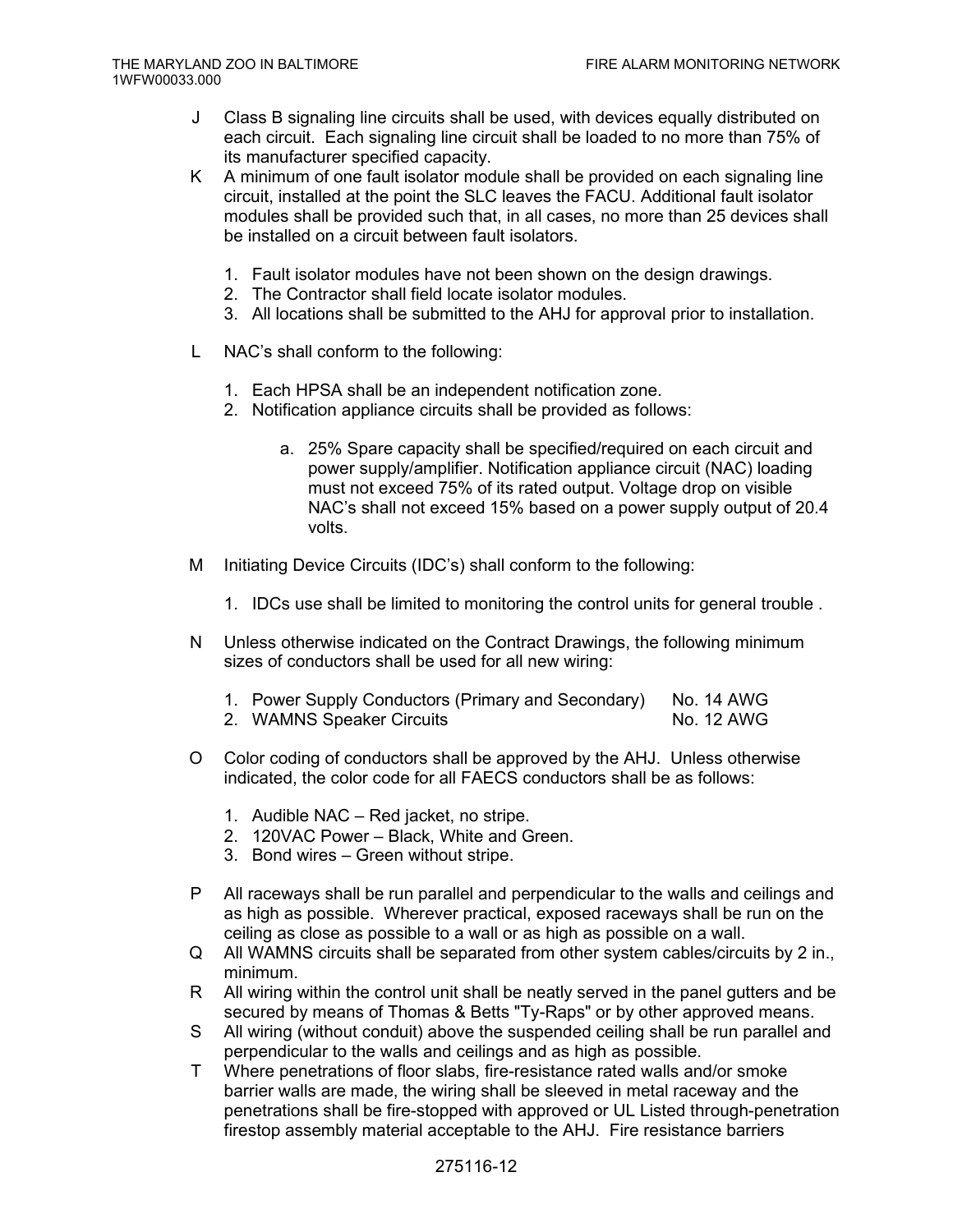include floors, shafts (spanning two or more floors), stairways and the boundaries between public spaces and more hazardous areas (i.e., warehouse, kitchens, etc.).

- 3.3 Demonstration Tests
	- A The tests shall demonstrate that the entire control system functions as intended. This test shall be coordinated and performed by the Contractor with support from the Manufacturer's Representative. All circuits devices and functions shall be tested. In addition, supervision of each circuit shall be tested.
	- B Testing shall include adjustments, as required, of building interior speakers for intelligibility
	- C Upon satisfactory completion of the Demonstration Test, the Contractor shall leave the system operating for a minimum of 30 days prior to the Acceptance Test.
	- D If unsatisfactory results occur during or after the Demonstration Test, the Contractor shall be responsible for any and all additional charges incurred by the MZB with respect to corrective action including but not limited to test monitoring and engineering services during the time it takes to obtain Final Acceptance by the MZB.
	- E When the testing has been completed to the satisfaction of the Contractor's job foremen and the Manufacturer's Representative, a letter co-signed by each, attesting to the satisfactory completions of said testing shall be forwarded to the M<sub>7</sub>B.
- 3.4 MZB Final Acceptance Tests
	- A Before the installation shall be considered completed and acceptable to the MZB, the Final Acceptance Test shall be performed. This test shall be coordinated and performed by the Contractor with support from the Manufacturer's Representative and will be witnessed by the MZB and/or the MZB's third-party inspector. Each representative scheduled to witness the test, shall be provided reasonable notification of the test date by the Contractor (at least five (5) weeks). The test shall not be conducted until all parties agree on the scheduled test date.
	- B The Contractor shall provide all the necessary personnel and equipment to conduct the tests.
	- C At a minimum, the Contractor shall perform the following:
		- 1. All tests and procedures as required by NFPA 72 for Initial Acceptance Testing.
		- 2. Operate both the pre-recorded and live messaging.
	- D Upon satisfactory completion of the tests, the Contractor shall leave the WAMNS in proper working order and shall be permitted to begin demolition/removal of the existing fire alarm.
- 3.6 Cleaning and Adjusting
	- A Remove paint splatters and other spots, dirt, and debris. Touch up scratches and marred finish to match original finish.
	- B Clean unit(s) internally using methods and materials recommended by manufacturer.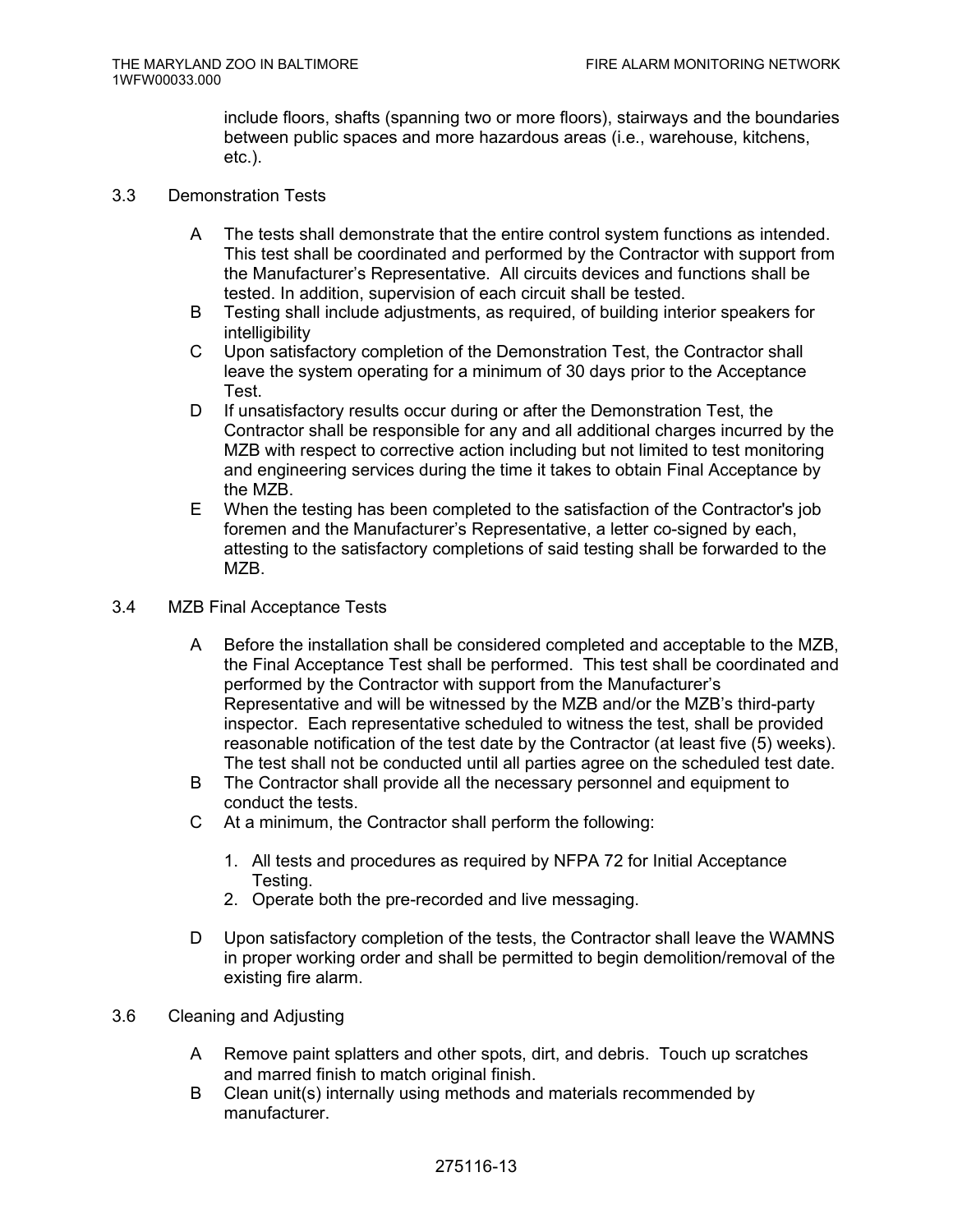- 3.9 Final Acceptance by the MZB means that the WAMNS is:
	- A Completely operational and in conformance with this specification and applicable codes and standards.
	- A All demolition and removal of existing equipment and materials has been satisfactorily completed.
	- B All documentation has been submitted, reviewed, and approved by the MZB as required by these specifications, including:
		- 1. Demonstration testing certification letter
		- 1. Record Submittal
		- 2. Warranty
	- C All training as required by these specifications has been completed to the satisfaction of the AHJ.

# **END OF SECTION**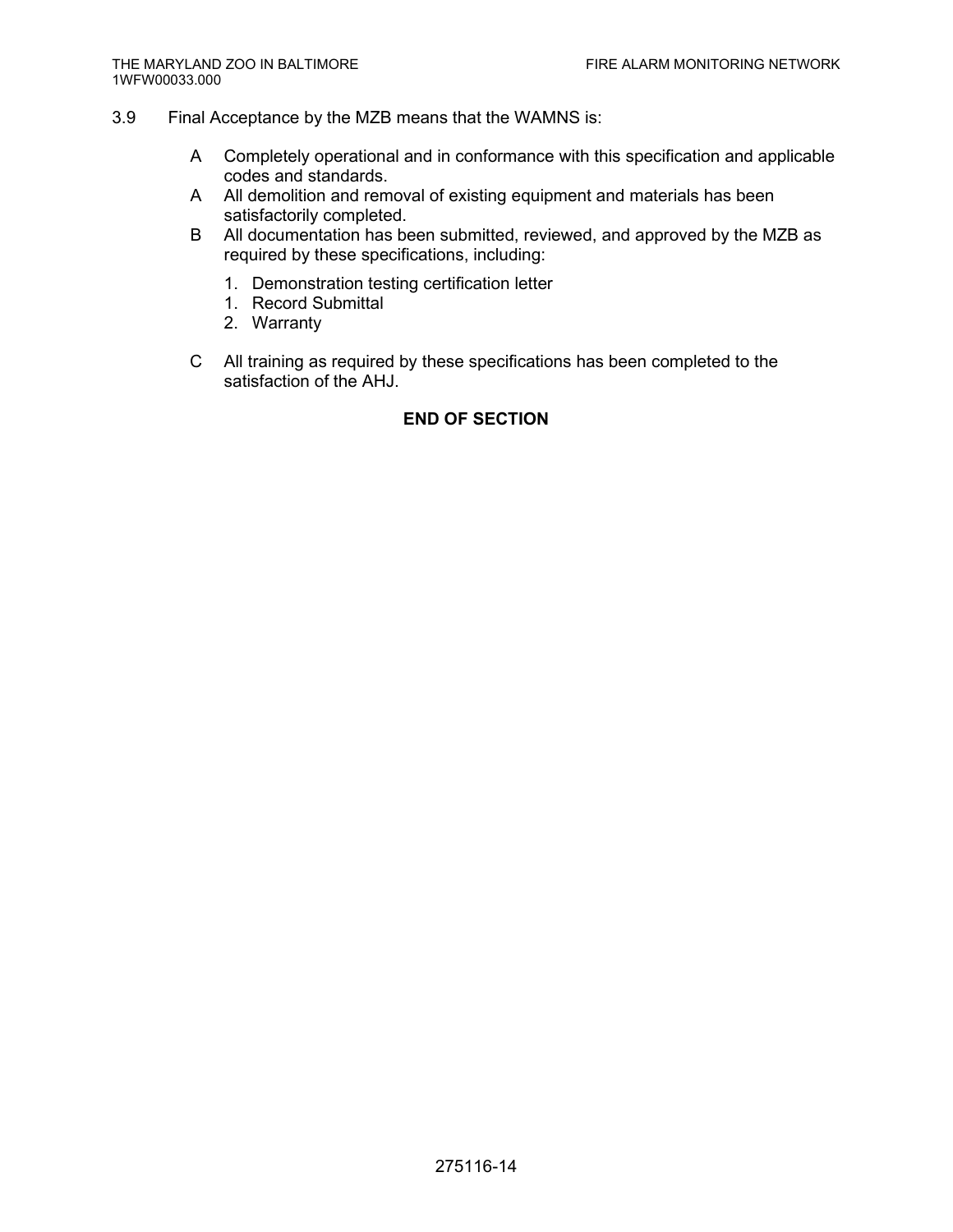# **SECTION 283111 FIRE ALARM AND EMERGENCY COMMUNICATION SYSTEM**

# **PART 4 – GENERAL**

- 4.1. Scope of Work
	- A. The base scope of work for this project shall consist of the demolition and replacement of the existing wireless fire alarm monitoring network at The Maryland Zoo in Baltimore (MZB) with a fiber optic-based network.
	- B. The scope of work shall include the installation of a complete Notifier<sup>®</sup> High Speed NOTI-FIRE-NET™ fire alarm monitoring network that includes fire alarm control units (FACUs, or fire alarm nodes) and Notifier© ONYXWorks® graphic user interfaces (GUIs) at MZB. All system head-end equipment shall be connected via existing and new fiber optic cable.
		- 1. Network communication pathway shall be via existing and new 9/125 6 strand single mode fiber optic cable as detailed herein and shown on the contract drawings.
		- 2. Spare single mode fibers in existing Corning<sup>®</sup> fiber patch panels will be utilized, where possible.
		- 3. Where new fiber is provided, it shall be pre-terminated 9/125 6-strand single mode fiber optic cables with 2" pulling sock.
		- 4. Horizontal fiber runs in buildings shall be installed above the ceiling ion minimum ¾" EMT.
	- C. The scope of work includes the demolition/removal of the existing fire alarm systems as detailed herein and shown on the contract drawings. Existing systems shall be maintained operational as detailed in 1.3 herein. The scope includes all associated restoration, patching, painting, and firestopping of ceilings, walls, and floors damaged by the installation or demolition of this fire alarm system. Upon Commissioning and final acceptance of the new Notifier system, the contractor shall remove all existing Keltron Head-end equipment located at the Mansion House and all existing Keltron Transmitters specified on the contract drawings. Removed Keltron equipment shall be turned over to the MZB.
	- D. Provide and install, at a minimum, the following equipment, materials and features:
		- 1. FACUs shall have no command capabilities or notification controls over the network. FACU's shall be minimally configured to provide network communications. All FACUs shall be the Notifier© Onyx Series NFS-320 or NFS2-640 provided at the locations detailed in Section 1.5 herein and as shown on the contract drawings.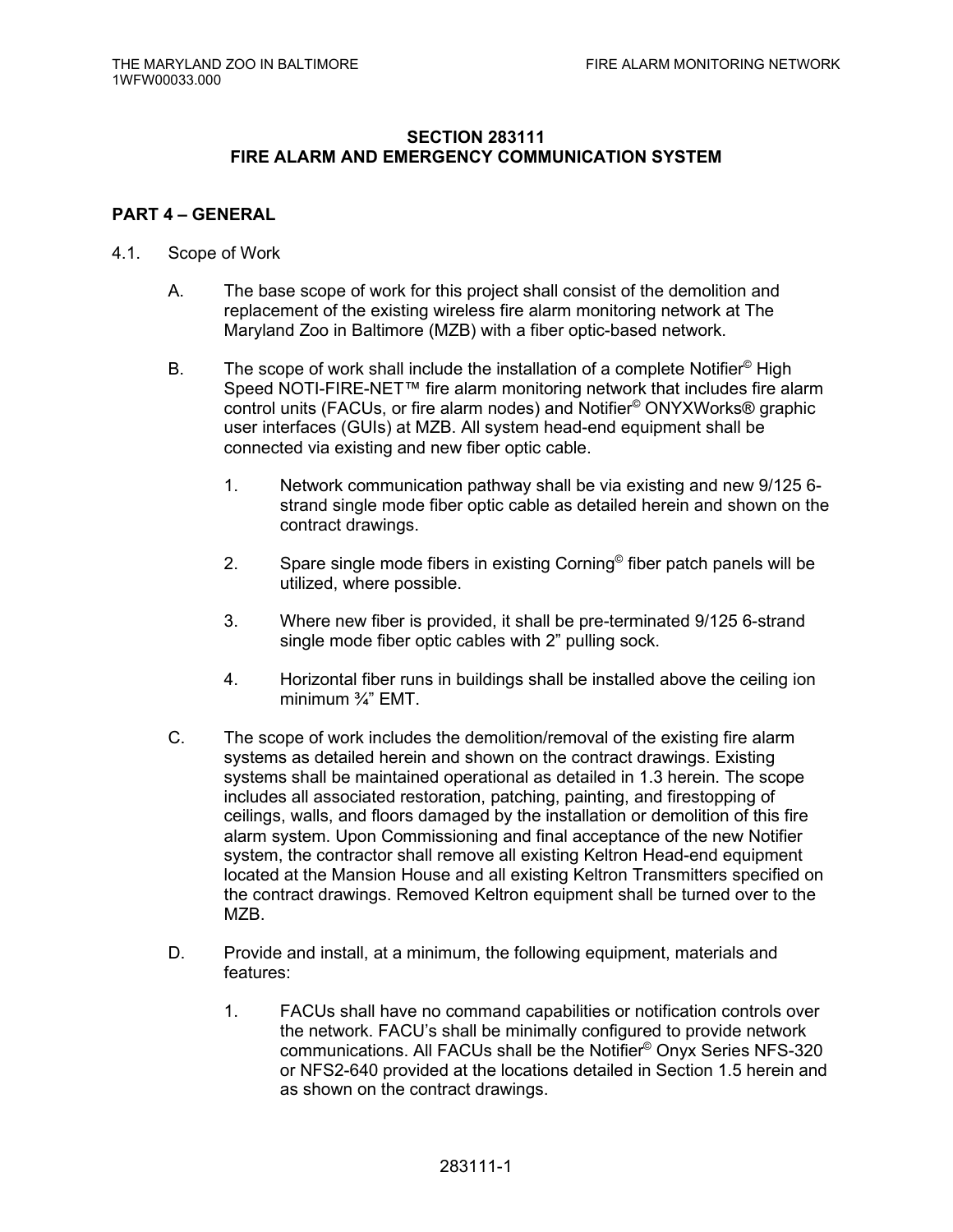- 2. Two (2) Notifier ONYXWorks® GUIs. One GUI shall be located at the Mansion House and one GUI shall be located at the Maintenance and Commissary buildings. The GUIs will be provided for overall system maintenance, troubleshooting and programing.
- E. The Contractor shall provide STI stopper buttons at the locations identified on the contract drawings for snake bite notification. Monitor activation of the button via fire alarm monitor module and report as an emergency/non-fire alarm input.
- F. The Contractor shall submit a detailed sequence of operations for the entire fire alarm network and mass notification system. Sequence of operations shall be as follows:
	- 1. Fire alarm initiation devices in each building shall initiate general evacuation within the respective building of alarm. All alarms, troubles and supervisory signals shall be annunciated to the two Onyx Works workstations and the Central Station via Noti-Fire-Net Network.
	- 2. Snake bite manual call switches shall be annunciated at the two Onyx Works workstations. Central station reporting not required.
	- 3. Other non-fire alarm input signals including temperature alarms shall be annunciated at the two Onyx Works workstations as non-alarm events. Central Station reporting not required.
	- 4. Wide area mass notification messaging shall be manually actuated via pre-recorded messages (to be submitted, reviewed and approved by the Zoo) or by live voice messaging at microphones located at both of the two Onyx Works workstations.
- G. If Bid Option 1 in specification Section 00400 is exercised, the Contractor shall replace all existing addressable initiating devices, notification appliances and modules one for one with Notifier NFS-320 / NFS2-640 compatible devices.
- H. If Bid Option 2 in specification Section 00400 is exercised, the Contractor shall provide an enterprise-wide license for DRMNS server software and install it on the fire alarm graphic user interface.
- I. If Bid Option 3 in specification Section 00400 is exercised, the Contractor shall provide DRMNS fire alarm control panel integration with the Notifier system.
- J. If Bid Option 4 in specification Section 00400 is exercised, the Contractor shall provide DRMNS two-way radio text-to-speech (TTS) integration and configuration with the existing MZB Motorola CM300 radio system.
- K. If Bid Option 5 in specification Section 00400 is exercised, the Contractor shall provide a wide area mass notification system (WAMNS) and Hyperspike outdoor high-power speaker arrays.
- 4.2. System Description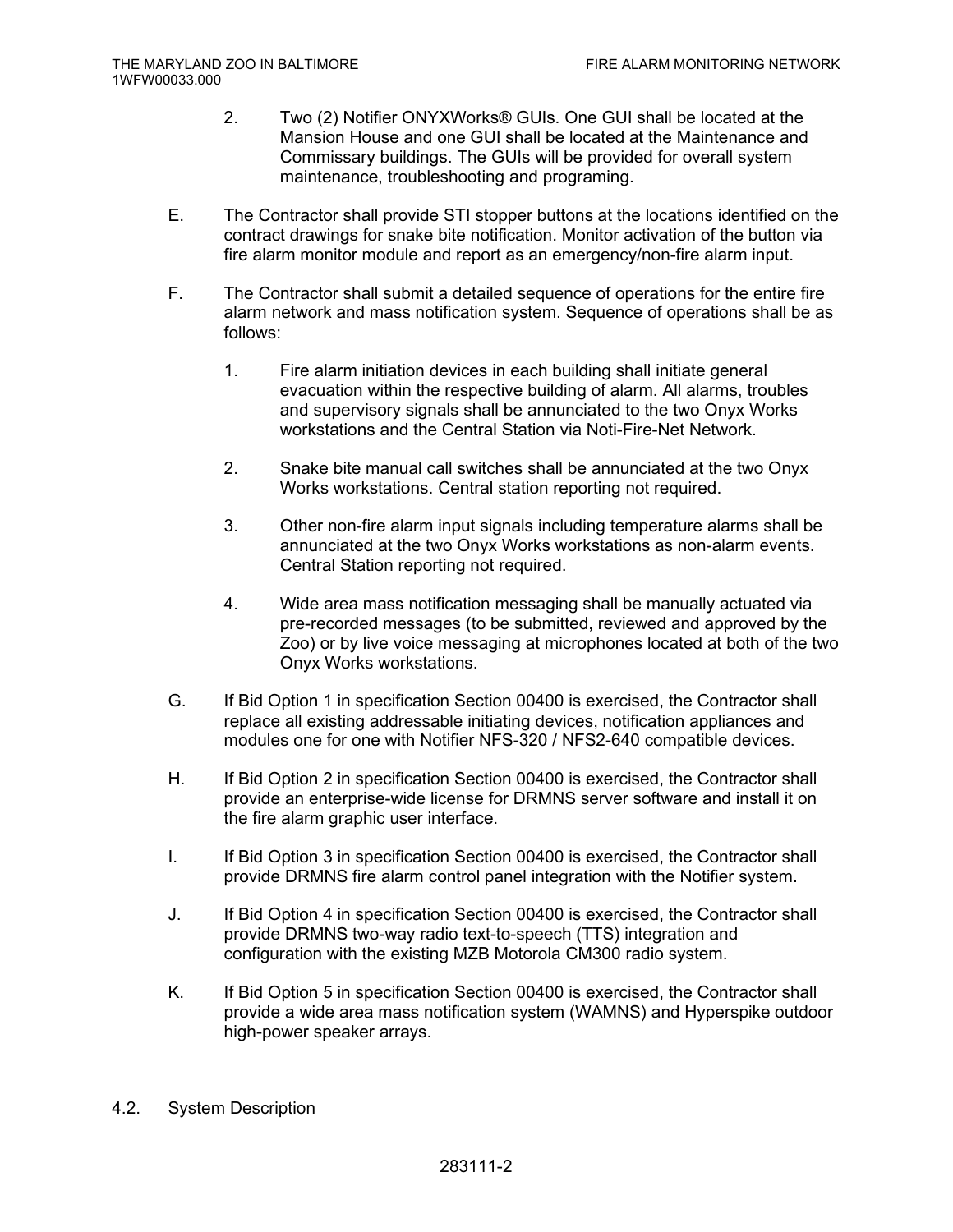- A. The system shall be a Notifier© Onyx series addressable fire alarm system as described herein and as shown on the Contract Drawings. All FACUs shall be the Notifier Onyx series NFS-320 or NFS2-640.
- B. The network shall be a high-speed NOTI-FIRE-NET (HSNFN) based on a fiber optic backbone including all connections from/to FACUs and GUIs.
- C. A seamless user interface capability between network nodes including both fire alarm and emergency communication is required for the FAECS network.
- D. Conceptual network routing is provided on the Contract Drawings. All interconnections between buildings will be made via existing and new fiber from patch panel to patch panel. Continuation from patch panel to FACU and from FACU to patch panel is included in the scope of work.
- E. The system replacement shall include all equipment necessary to provide a fully functional, reliable, and maintainable monitoring network.
- F. Where applicable, work and/or equipment provided in other sections and related to the fire alarm system shall include, but not be limited to all testing, wiring and connection to the existing equipment, systems, and devices noted herein.
- G. The fire alarm systems shall be an independent, stand-alone system. The fire alarm systems shall be permitted to monitor the security systems, but in no way should the security system rely on any components of the fire alarm system for operation.
- H. If one or all of Bid Options 2-4 in specification Section 00400 is exercised, the FAECS shall include distributed recipient mass notification system (DRMNS) capabilities. These capabilities shall include, but not be limited to:
	- 1. SMS and/or MMS messages via cellular phones or pagers.
	- 2. Automated voice calls or faxes.
	- 3. Email alerts, web postings on social media sites.
	- 4. Desktop notifications.
	- 5. Two-way mobile radio integration.
- 4.3. Phasing Requirements
	- A. The recommended upgrade approach consists of installing a fire alarm backbone and head-end control network that will serve as the site-wide fire alarm system.
	- B. The existing fire alarm systems shall be maintained fully operational until the successful final acceptance of each new or existing fire alarm system is connected to the network and 100% tested for proper operation of all functions.
	- C. The general installation sequence is suggested to be as follows:
		- 1. Phase 1 FAECS Network.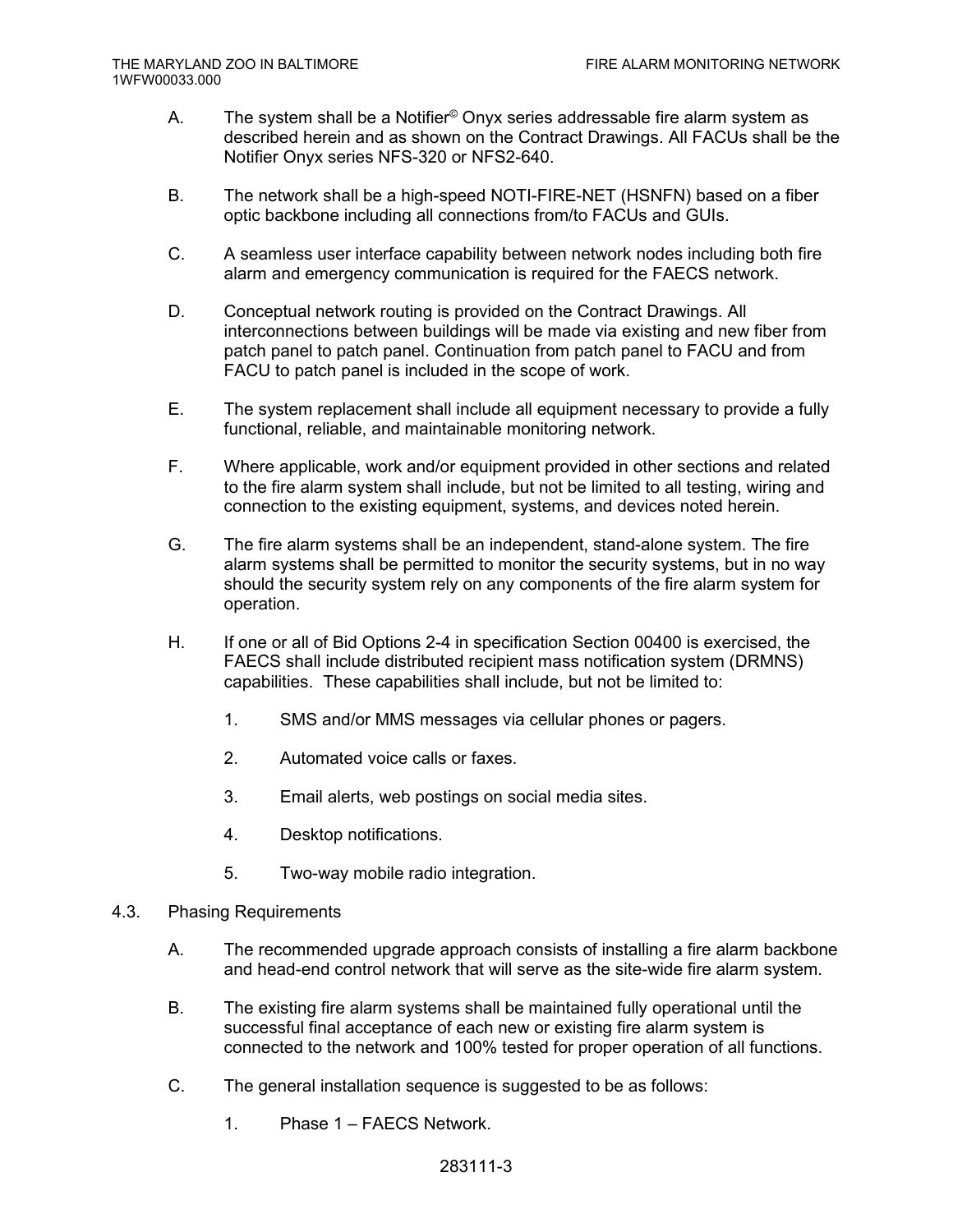- a. Sub-Task 1 Test existing fiber optic cables scheduled to be dedicated to the FAECS network.
- b. Sub-Task 2 Install and test new fiber optic cable between FACU locations, GUI location and IT fiber demarcation points within each building.
- c. Sub-Task 3 Install fiber patch cables at each fiber patch panel such that the fiber optic network is one continuous "loop". Test the fiber "loop" to assure continuity throughout the network.
- d. Sub-Task 4 Install and program new GUIs in the Mansion House and Maintenance and Commissary Building.
- e. Connect GUI's to the fiber optic network.
- f. Sub-Task 5 Install new Building FACUs at the locations indicated on the Contract Drawings.
- g. Where an existing FACU is being replaced or removed, install the new FACU and/or devices maintaining the existing system in operation.
- h. Where the existing FACU is being retained and modified and where new devices or appliances are to be replaced, replace the existing devices.
- i. Interconnect existing voice evacuation panels with FACU's where indicated on the contract drawings.
- j. Connect one FACU at a time to the network. Perform a 100% test of each fire alarm system as it is connected to the network. Upon successful test, remove the existing system or components no longer needed. Patch and paint.
- k. Sub-Task 6 Upon successful installation and testing of all FACU's/systems at MZB, perform a 100% test of each system to assure proper operation and reporting across the network.
- 2. Phase 2 Provide a complete and fully functional wide area mass notification system (WAMNS) and Hyperspike outdoor high-power speaker arrays in accordance with Specification Section 275116 if Bid Option 5 in specification Section 00400 is exercised.
- 3. Phase 3 Provide a complete and fully functional DRMNS System if one or all of Bid Options 2-4 outlined in specification Section 00400 are exercised.
- 4. Phase 4 Upon Commissioning and final acceptance of the new Notifier system, the contractor shall remove all existing Keltron Head-end equipment located at the Mansion House and all existing Keltron Transmitters specified on the contract drawings. Removed Keltron equipment shall be turned over to the MZB.
- 4.4. Quality Assurance
	- A. Each component, except those identified in Section 275116 as being of different manufacture, of the FAECS shall be manufactured by Notifier© and under the appropriate category for the intended use by Underwriters Laboratories, Inc. (UL) and shall bear the "UL label." Partial listings, or multiple listings for various major sections of the control equipment, shall not be acceptable.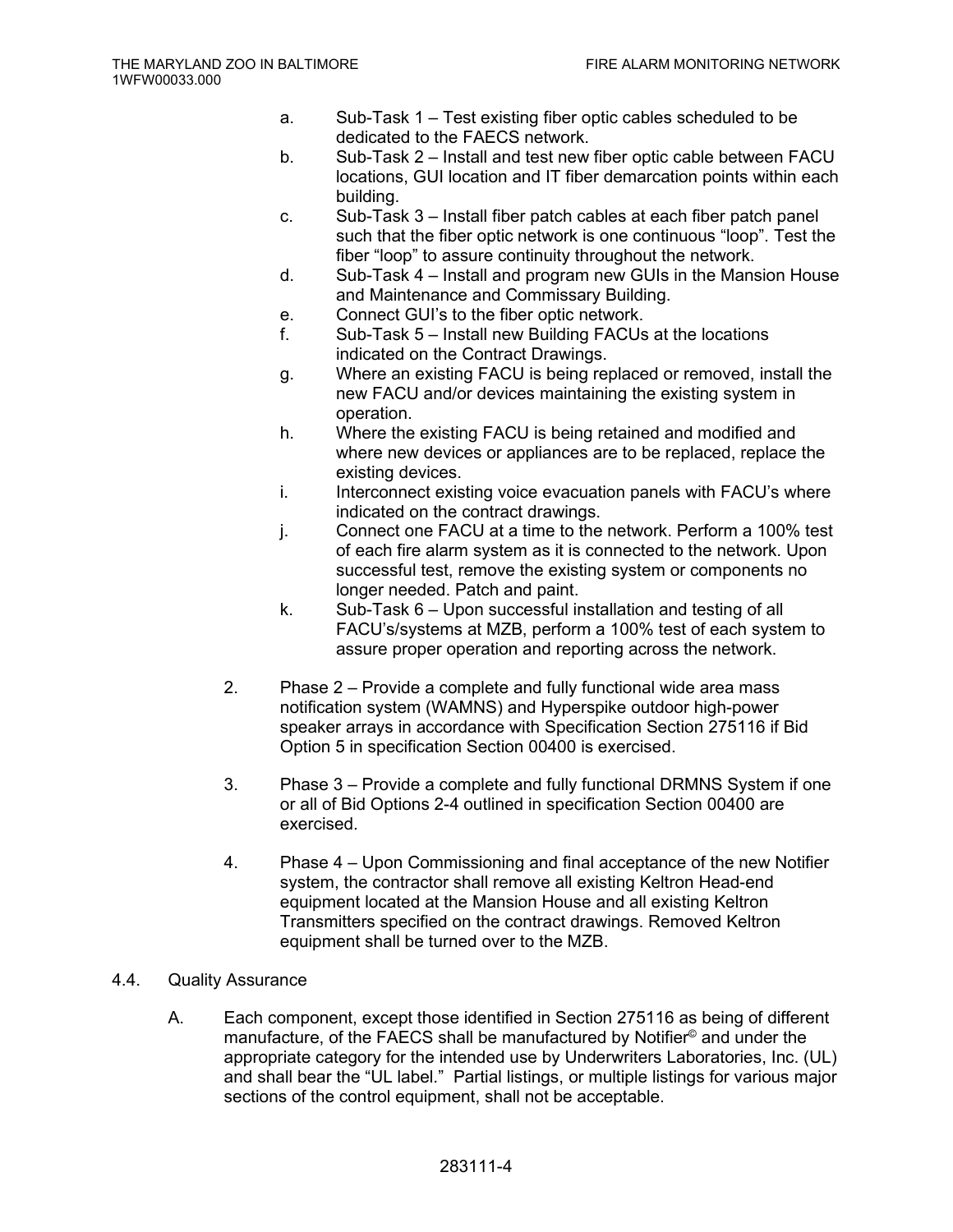- B. The FACUs shall be tested and approved for UL standards UL 864, and UL 2572 compliance.
- C. Electrical components, devices, and accessories shall be Listed and labeled as defined in NFPA 70, Article 100, by a testing agency acceptable to authorities having jurisdiction (AHJ).
- D. All FAECS control equipment shall have transient protection devices that comply with the requirements outlined in UL 864, Standard for Control Units for Fire-Protective Signaling Systems.
- E. All equipment supplied shall be first quality and the manufacturer's best type and latest model capable of complying with all requirements of this specification and shall have been in continuous production and in continuous service in commercial applications for at least five years.
- F. The installation and wiring of all devices shall be in accordance with the latest published edition of the manufacturer's installation instructions to achieve the system operation and function as specified herein.
- G. All FAECS, except as noted in Section 275116, equipment and devices shall be labeled and listed for the intended use in Underwriters Laboratories, Inc. (UL), UL FPED Fire Protection Equipment Directory.
- H. If a UL listing for a specific device is unavailable, approval by FM Global (FM) or other nationally recognized testing laboratory (NRTL) acceptable to the AHJ and the Owner shall be acceptable.
- 4.5. Contractor Scheduling
	- A. MZB staff shall be assigned to coordinate contractor work on a daily basis.
	- B. All areas near animals or inside MZB exhibits are considered sensitive areas. Contractors shall coordinate directly with the MZB's Capital Projects Director at least two days prior to any work in these areas.
	- C. Due to animal schedules and emergencies, Contractor must be prepared to reschedule work to avoid downtime. The MZB is not responsible for contractor downtime.
- 4.6. Contractor's Responsibilities
	- A. The fire alarm system Contractor's responsibilities are as follows:
		- 1. The supply and installation of a complete, ready and operational 24 VDC closed-circuit, electrically supervised, addressable, Notifier© automatic fire alarm monitoring network.
		- 2. The Contractor shall connect the existing Notifier© NFS2-640 FACUs currently serving the following locations to the fiber optic network as indicated on Contract Drawings:
			- a. Animal Medical Building;
			- b. Bird Barn/Old Sitatunga;

283111-5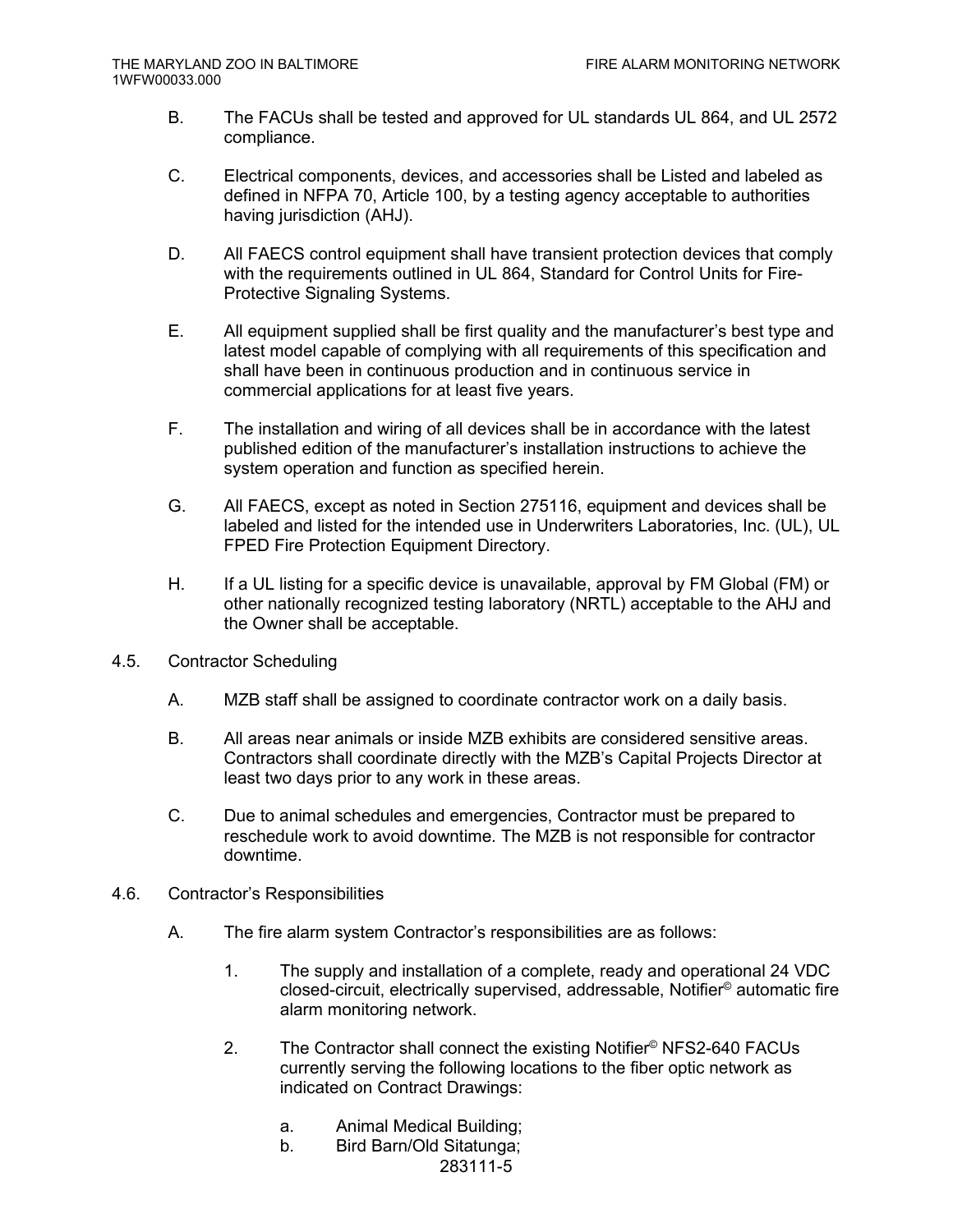- c. Construction Trailer;
- d. Crane Barn;
- e. Elephant House;
- f. Giraffe House (Panel to be re-located to Mechanical Shed);
- g. Maintenance and Commissary;
- h. Mansion House;
- i. Maryland Building;
- j. Meeting Barn;
- k. Otter/Bobcat Holding;
- l. Polar Bear Holding;
- m. Polar Bear Trailer;
- n. Rhino/Zebra Barn;
- o. Formerly Sidetrack Café and Restrooms, and
- p. Wild Things Gift Shop Building.
- 3. The Contractor shall connect the existing Notifier© NFS2-320 FACUs currently serving the following locations to the fiber optic network as indicated on Contract Drawings:
	- a. Africa Barn, and
	- b. Penguin Coast Interpretive Center.
- 4. The Contractor shall demolish the existing Notifier<sup>©</sup> NFS2-640 FACUs that are currently serving the following locations as indicated on the Contract Drawings:
	- a. Antelope/Warthog Barn;
	- b. Box Turtle Exhibit;
	- c. Cow Barn;
	- d. Donkey Barn;
	- e. Goat Barn;
	- f. Grain Barn;
	- g. Herp Holding;
	- h. Keeper/HR Trailer;
	- i. Leopard Holding;
	- j. Lion Holding;
	- k. Lower Barn
	- l. Mammal House;
	- m. Old Elephant Building;
	- n. Polar Bear LSS #1;
	- o. Polar Bear LSS #2;
	- p. Tundra Buggy, and
	- q. Whistle Stop.
- 5. The Contractor shall demolish the existing Notifier<sup>©</sup> NFS2-320 FACU that is currently serving Penguin Holding as indicated on the Contract Drawings.
- 6. The Contractor shall demolish the existing Notifier© FireWarden NFW2- 100 fire alarm control panels (FACPs) that are currently serving the following locations as indicated on Contract Drawings: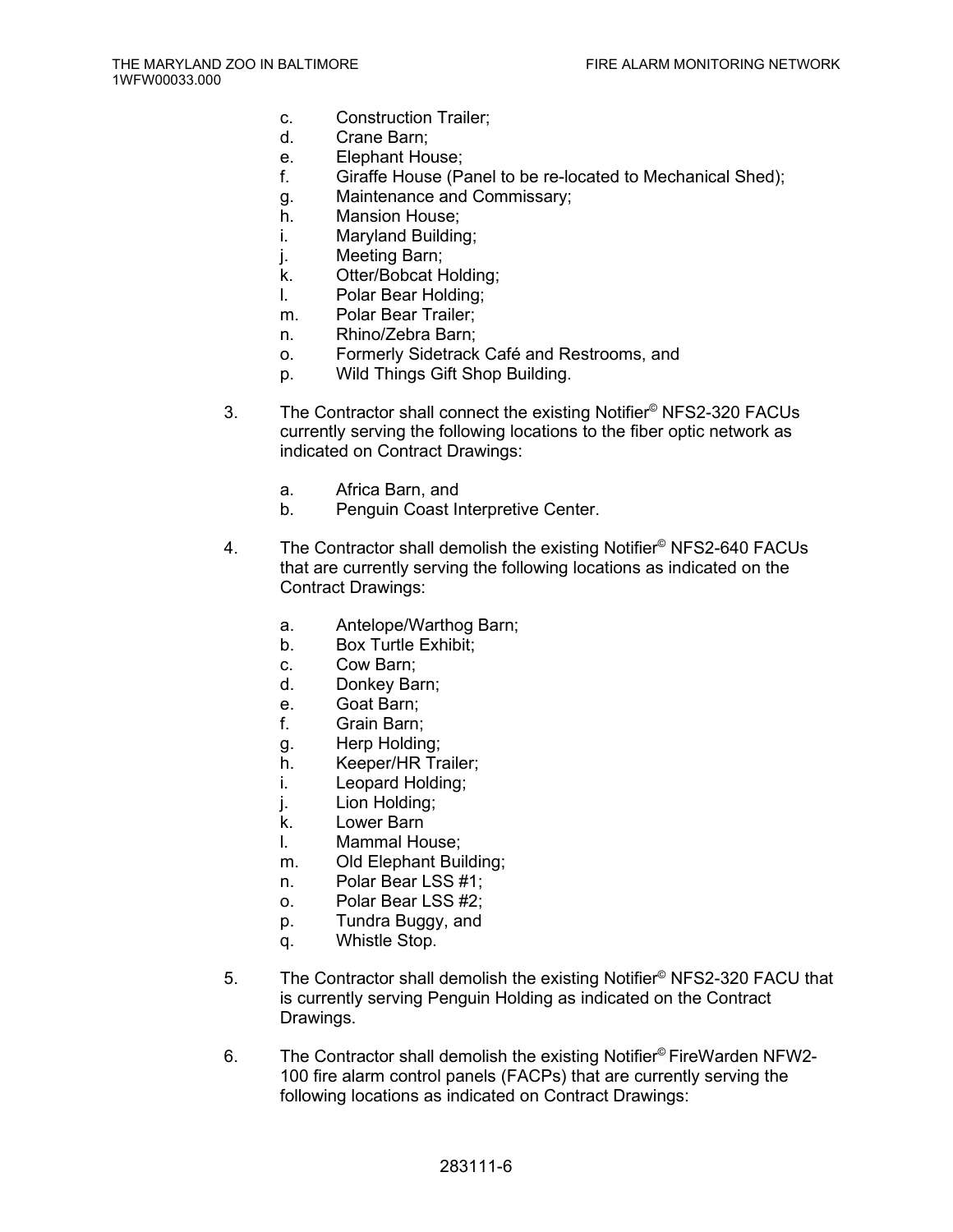- a. Bat Cave/Maryland Wilderness;
- b. Cheetah Holding;
- c. Chimpanzee Forest Restrooms;
- d. Eagle Exhibit (Old Artic Fox Holding);
- e. Giraffe Feeding Station;
- f. Hay Barn;
- g. Maintenance Barn;
- h. Maryland Wilderness Sewage Lift Station;
- i. Marsh Aviary LSS;
- j. Membership Building;
- k. Oasis Restrooms;
- l. Schaefer Restrooms;
- m. Stone Shed;
- n. Ticket Booths;
- o. Tree & Slide, and
- p. Wading Bird Building.
- 7. The Contractor shall demolish the existing FireLite<sup>©</sup> MS-9600UDLS FACP currently serving the Chimpanzee Forest Building as indicated on the contract drawings. The Contractor shall provide a new Notifier NFS2-640 panel in the Chimpanzee Forest Building as indicated on the contract drawings.
- 8. The Contractor shall re-locate the existing Notifier NFS2-640 panel currently serving the Giraffe House to the Mechanical Shed as indicated on the contract drawings.
- 9. The Contractor shall interface the existing very early warning air aspirating smoke detection (VESDA) systems installed in the following buildings with the appropriate FACU as indicated on the contract drawings:
	- a. Chimpanzee Forest Building;
	- b. Elephant House, and
	- c. Zebra Holding.
- 10. The Contractor shall demolish the existing very early warning air aspirating smoke detection systems currently installed in the following locations as indicated on the contract drawings:
	- a. Hay Barn, and
	- b. Rhino Holding.
- 11. The Contractor shall provide a new very early warning air aspirating smoke detection (VESDA) system in the following buildings as indicated on the contract drawings:
	- a. Giraffe House, and
	- b. Rhino Holding.

The new VESDA systems shall be interfaced with the appropriate FACU as indicated on the contract drawings.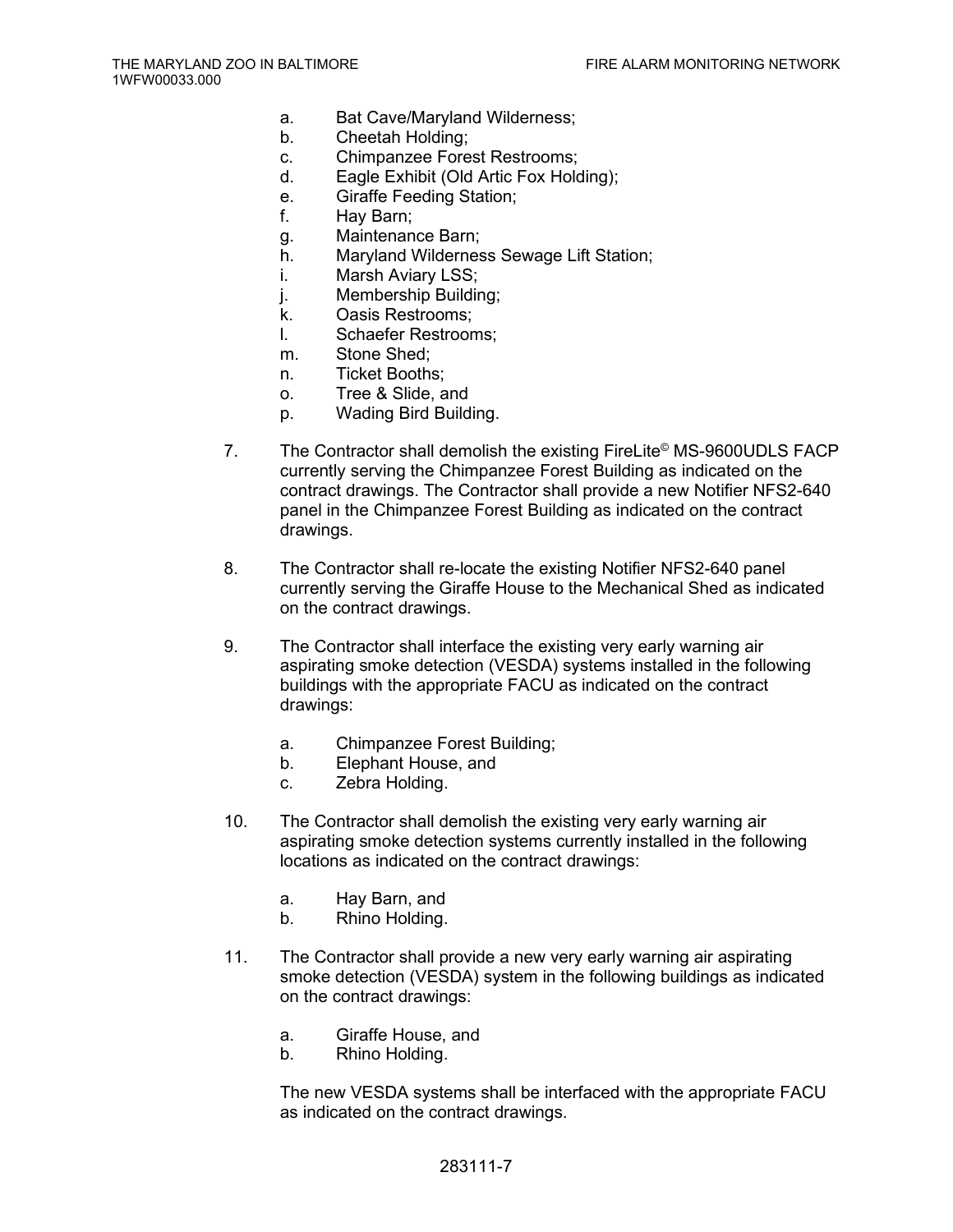- 12. Addressable initiating devices, modules and visible notification appliances located in buildings without a FACU or in a building with a FACU that is set to be demolished shall be fed from an existing to remain Notifier panel specified on the Contract Drawings.
- 13. If Bid Option 1 in specification Section 00400 is exercised, the Contractor shall replace all existing addressable initiating devices, notification appliances and modules one for one with Notifier NFS-320 / NFS2-640 compatible devices.
- 14. The Contractor shall interconnect all network nodes (GUIs and FACUs) utilizing new and existing fiber optic cables.
- 15. The Contractor shall provide all necessary fire alarm pathways, above and below ground where applicable, between buildings to serve the fire alarm network as indicated on the contract drawings.
- 16. If one or all of Bid Options 2-4 outlined in specification Section 00400 are exercised, the Contractor shall provide all necessary DRMNS pathways and circuits where applicable to serve the DRMNS system as indicated on the contract drawings.
- 17. If Bid Option 5 outlined in specification Section 00400 is exercised, the Contractor shall provide all necessary WAMNS pathways and circuits where applicable to serve the WAMNS system as indicated on the contract drawings.
- 18. Coordinate the installation and testing of associated equipment and circuits with all related trades, contractors, equipment maintenance and testing representatives, and MZB. The Contractors scope of work shall include, but not be limited to all testing, wiring and connection to the following existing equipment, systems, and devices:
	- a. Sprinkler waterflow, pressure and valve supervisory switches. The Contractor shall coordinate requirements with the existing fire protection devices.
	- b. HVAC Fan control circuits, including all conduit, wire and devices necessary for shutdown of HVAC fans as described herein and shown on the Drawings. Coordinate requirements with existing mechanical systems.
	- c. Monitoring of emergency generators, pump status, water levels, and temperature.
	- d. Security Intrusion Detection Supervision: Provide addressable monitor modules to monitor new and existing security intrusion detection control units for alarm and trouble signals. Modules shall be programmed to annunciate at the GUI with the specific building of the event.
	- e. Building Temperature Supervision and Provision: Provide modules to monitor the existing building temperature sensors and annunciate at the GUI when the temperature falls outside of the preset range.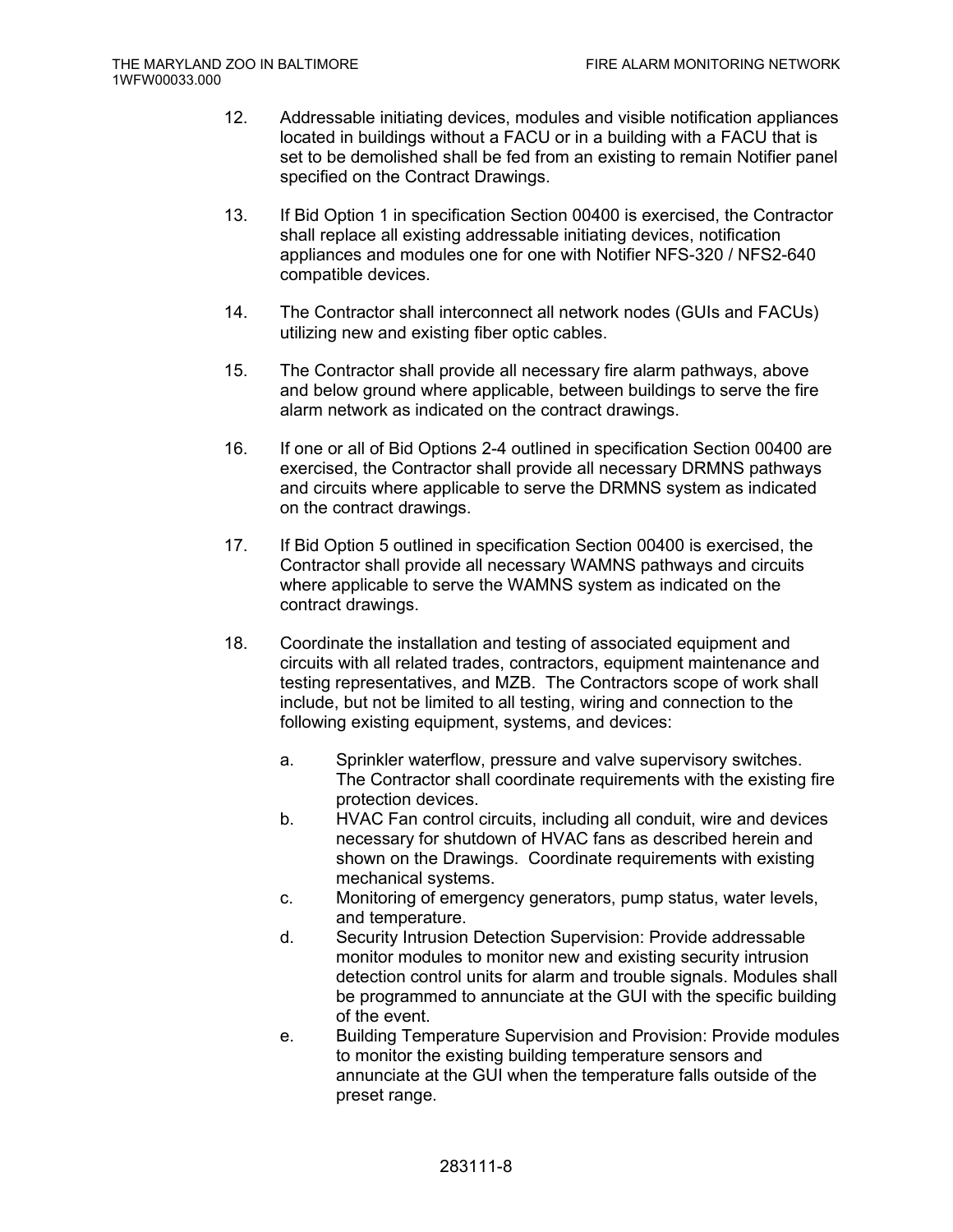- f. Building Automation Monitoring: Provide addressable monitor modules to monitor status of animal life support systems and report abnormal conditions at the GUIs.
- g. Supervision of kitchen hood systems.
- h. Animal habitat water ozone level supervision.
- i. DRMNS system components if one or all of Bid Options 2-4 outlined in specification Section 00400 are exercised.
- j. WAMNS system components if Bid Option 5 outlined in specification Section 00400 is exercised.
- 19. The contractor shall work in a collaborative and iterative manner with MZB staff to develop appropriate messages for the emergency voice evacuation and mass notification system.
- 20. Remove any unused existing fire detection and alarm system control equipment, components, wiring, conduit, and related equipment that are not specified as being part of the new system. Demolished conduit and penetrations shall be plugged, patched and sealed with mortar.
- 21. Provide all required documentation (As-built drawings, training materials, Operating and Maintenance (O&M) manuals, Test Plan, warranty, etc.).
- 22. Coordinate the Demonstration Test and the Acceptance Test of the system with the MZB representative.
- 23. Restore, patch, paint, and firestop ceilings, walls, and floors damaged by the installation or demolition.

## 4.7. Qualifications

- A. Contractors:
	- 1. The Contractor shall qualify with the requirements set forth in the GC RRP.
	- 2. The Contractor shall have a minimum of ten (10) years' experience in the design, installation and maintenance of fire detection, alarm, and control systems similar in scope and function as that specified herein and shown on the Drawings.
	- 3. The Contractor shall have a minimum of five (5) years' experience as a Notifier® authorized representative in the design, installation and maintenance of Notifier® systems and products proposed for use on this project
	- 4. The Contractor shall be licensed in the State of Maryland and shall have at least five (5) years' experience within the local code jurisdiction in the installation of fire alarm and emergency communication systems in buildings similar to this project and shall have obtained design and inspection approvals for similar projects from the local AHJ.
	- 5. The Contractor shall have on-staff a professional engineer (or minimum NICET Level III certified technician) who is legally qualified to practice in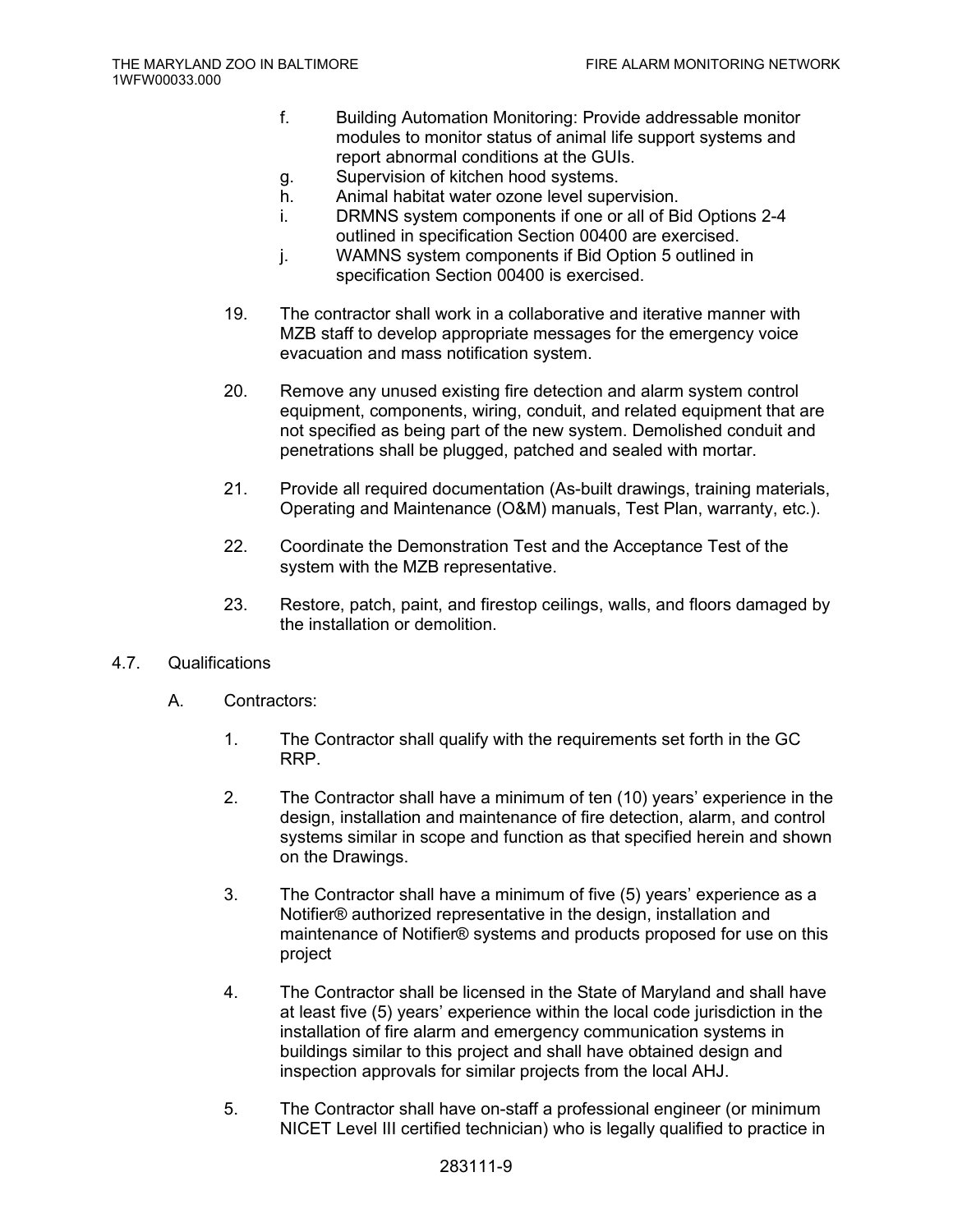the State of Maryland and is experienced in providing fire protection engineering services and is factory trained in the engineering, design and programming of the manufacturer's system and products proposed for use on this project. Engineering services are defined as those performed for installations of fire alarm and emergency communication systems that are similar to those indicated herein in material, design, and extent.

- 6. The Contractor shall maintain a factory trained certified commissioning staff and shall have complete offsite training facilities.
- 7. The Contractor shall have the necessary facilities to provide the Owner with a complete maintenance, periodic inspection and service contract. This service contract shall include 24-hour emergency service, seven days per week. Warranty service shall be provided on a 24-hour, 7 day per week basis during the warranty period. Response time of service personnel shall not exceed one hour from the time of the service call. Repairs under warranty shall be completed within 72 hours of the service call.
- B. Nonconformance to the Qualification of Bidders requirements outlined in this specification shall be cause for immediate dismissal of the Bid Documents without comment.
- 4.8. Codes and Standards
	- A. The Maryland Zoo in Baltimore is accessible to the disabled or impaired and shall comply with the provisions of Federal Standard FED-STD-795, Uniform Federal Accessibility Standard (UFAS) and the Americans with Disabilities Act Accessibility Guidelines (ADAAG).
	- B. All FAECS equipment and devices shall be labeled and listed for the intended use in Underwriters Laboratories, Inc. (UL), UL FPED Fire Protection Equipment Directory. If a UL listing for a specific device is unavailable, approval by FM Global (FM) or other nationally recognized testing laboratory (NRTL) acceptable to the local AHJ shall be acceptable.
	- C. Design, equipment, and installation shall be made in accordance with the applicable provisions of the following:
		- 1. Building, Fire and Related Codes of Baltimore City, 2020 Edition.
		- 2. International Building Code (IBC), 2018 Edition.
		- 3. International Fire Code (IFC), 2018 Edition.
		- 4. NFPA 70, National Electrical Code, 2017 Edition.
		- 5. NFPA 72, National Fire Alarm and Signaling Code, 2016 Edition.
		- 6. NFPA 150, Fire and Life Safety in Animal Housing Facilities, 2016 Edition.
		- 7. NFPA 731, Standard for the Installation of Electronic Premises Security Systems, 2020 Edition.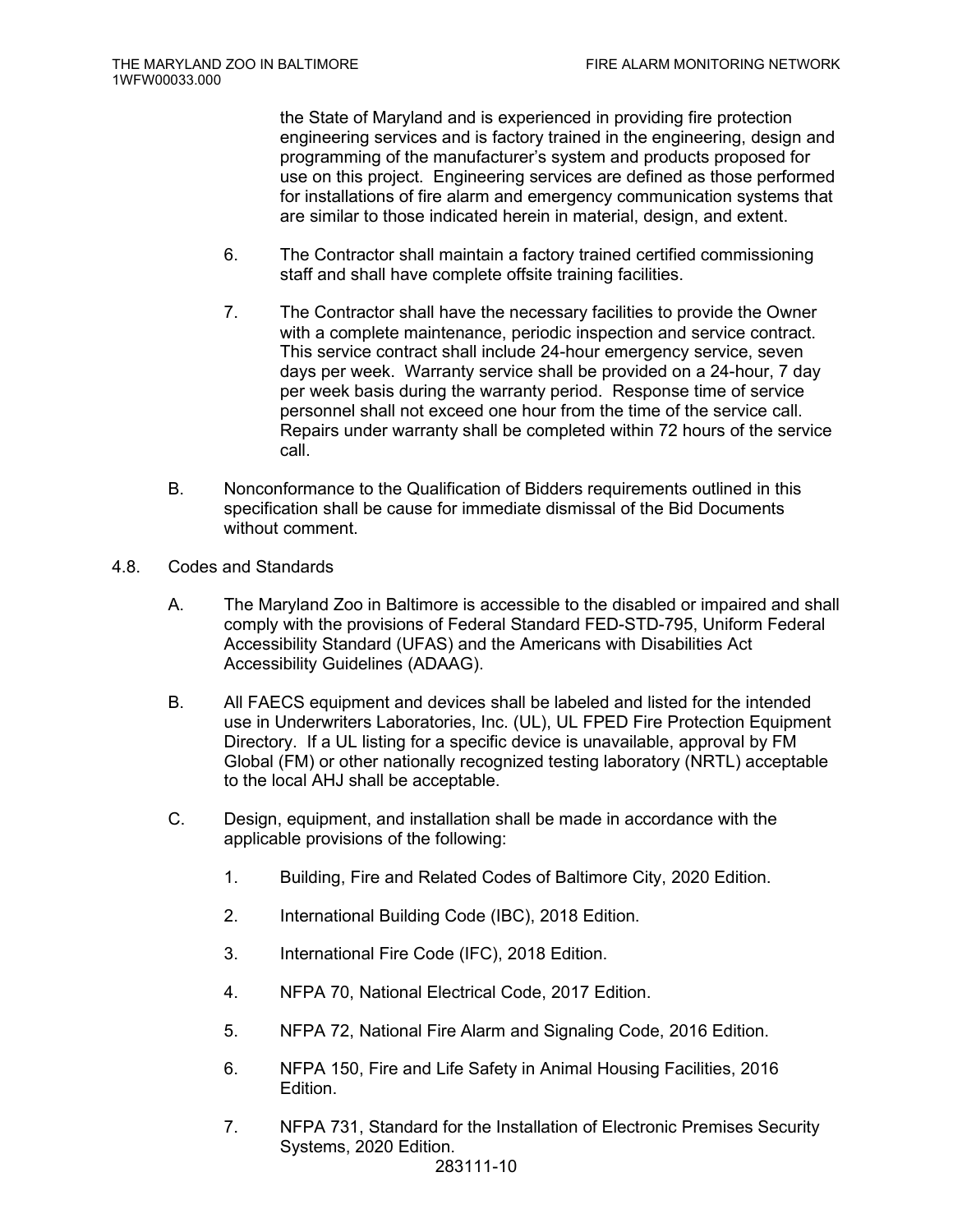- 8. The latest published edition of the equipment manufacturers' product datasheets, technical specifications, installation instructions and wiring guidelines.
- D. The systems shall be tested in accordance with the following:
	- 1. NFPA 72, National Fire Alarm and signaling Code, 2016 edition.
	- 2. NFPA 731, Standard for the Installation of Electronic Premises Security Systems, 2020 edition.
	- 3. The latest published edition of the equipment manufacturers' testing procedures and guidelines.
	- 4. As required by the local AHJ.
- 4.9. Related Documents
	- A. Drawings and general provisions of the Contract, including General and Supplementary, apply to this Section.
	- B. Drawings supplied with this specification shall be used by the Contractor as a reference for the requirement and location of system components. It shall be the responsibility of the Contractor to visit the site, observe the existing conditions, and confirm the required quantities of devices and specific options for locations of the same. It shall be the responsibility of the Contractor to coordinate all work with other trades and to comply with the applicable local, State, Federal and National Codes, standards, ordinances and regulations.
- 4.10. Order of Precedence
	- A. Should conflicts arise out of discrepancies between documents referenced in this specification, such discrepancy shall be brought to the attention of the Owner's fire protection engineering representative in writing. As a guide, where conflicts occur, the most stringent requirement shall apply; however, should a level of stringency be indeterminable, the discrepancies shall be resolved as follows:
		- 1. BCC requirements shall take precedence over this specification.
		- 2. Owner's requirements shall take precedence over this specification.
		- 3. The National Fire Protection Association Codes and Standards shall take precedence over this specification.
		- 4. This specification shall take precedence over the drawings.
- 4.11. Submittals
	- A. General
		- 1. If submittals are found not to conform to all of the requirements of this specification and the applicable referenced local, state and national Codes, Standards and Regulations, the Contractor shall be required to revise and re-submit the package with modifications.

## 283111-11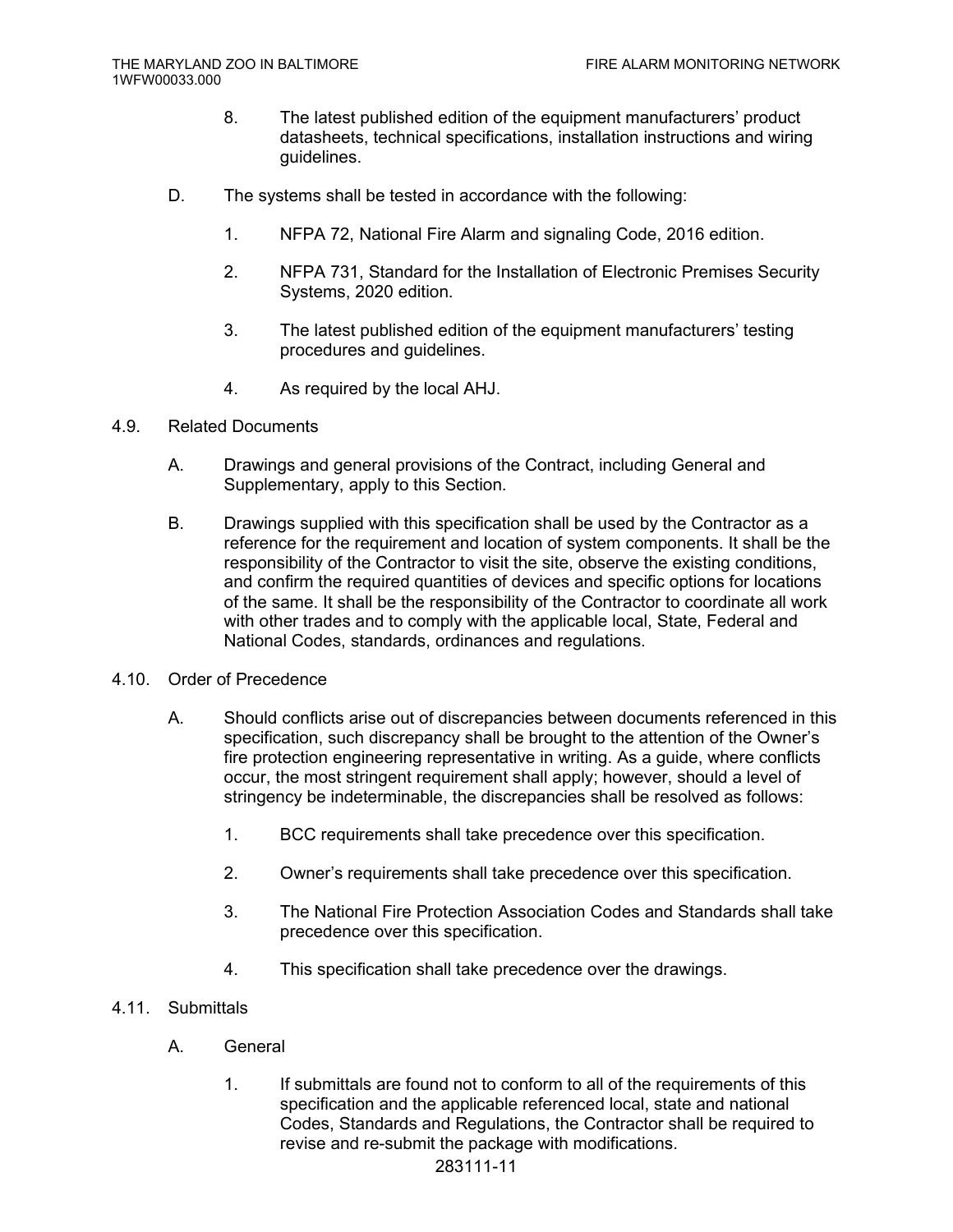- 2. In the event that the Contractor's submittal package is required to be revised and re-submitted due to nonconformance with this specification, illegibility of the submittal, incomplete submittals, noncompliance with the referenced local, state, and national Codes, Standards and Regulations or nonconformance with pertinent documentation relative to the project, the Contractor shall pay all fees associated with the additional submittal review. Payment of the fee shall be solely the Contractor's responsibility.
- 3. Each submittal package shall be prepared and presented in a professional manner, be bound and shall include a title page and index. Each section of the submittal shall be numbered. Submittal packages shall be complete.
- 4. System working plans (contractor shop drawings) and calculations must be prepared and submitted for approval, by a registered professional engineer or a minimum NICET Level III certified technician who is legally qualified to practice in the State of Maryland prior to the start of work on site.
- B. Submittal to be included with Bid:

As a minimum, the contractor shall submit electronic/portable document format (pdf) copies of the following with their bid for the captioned project. The award of the contract shall be based on the submitted information and all considerations in the best interests of the MZB. Once the contract is awarded, no requested changes for equipment, suppliers or subcontractors shall be accepted unless justification is made in writing. Once assigned, the Contractor's foreman and the fire alarm technicians shall not be changed without the approval of the MZB. Upon written request from the Contractor, the MZB may authorize changes, but at their sole choice and discretion. The Contractor shall be at risk for any attempt to substitute the equipment suppliers or subcontractors accepted. All cost for removal, relocation, or replacement of a substituted item shall be at the risk of the Contractor.

- 1. The names and qualifications of the Contractor's and the equipment supplier's foreman, project manager and project engineer who shall be in responsible charge during the entire project installation. Contractor's and supplier's qualifications shall include years in business, service policies, warranty definitions and prior experience with installations that include the type of equipment that is to be supplied.
- 2. A list of at least three (3) installations of similar size and scope to this project, with addresses of properties, contact names and types of system equipment installed.
- 3. The price for the systems as specified, the prices for required and recommended alternatives for equipment, training as specified in Section 3.5 herein, service work not included in the warranty and prices for a service contract. The prices for engineering, fabrication and on-site installation of each system shall include all subcontractor and manufacturer's on-site representative labor costs. The Contractor shall list all deviations and/or exceptions to these specifications as proposed alternatives.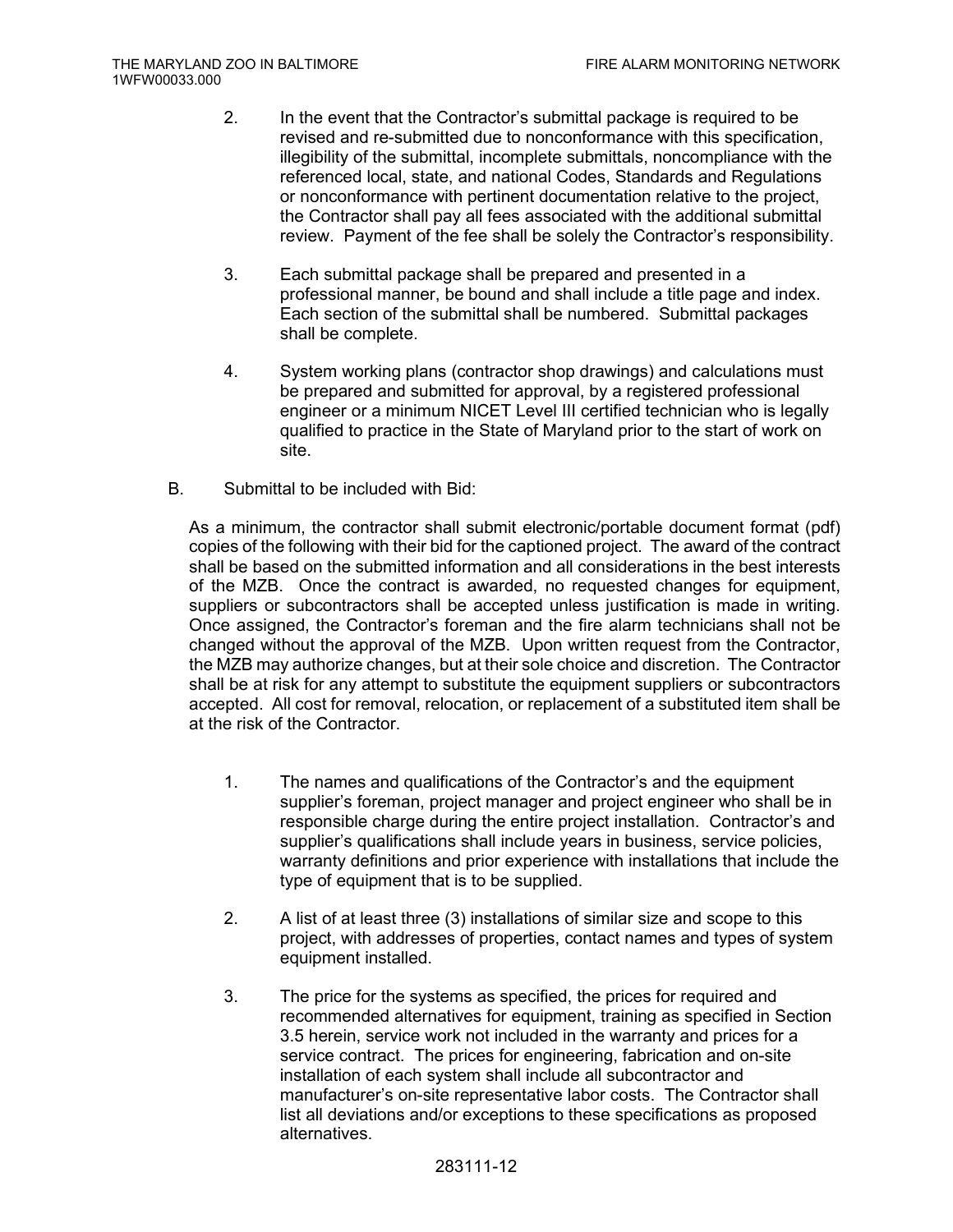- 4. Equipment manufacturer's product data sheets for all components of the proposed system (fire alarm control unit, initiating devices, notification appliances, etc.).
- 5. Per unit costs for additional devices and appliances. Prices shall be firm and maintained for one year beyond the duration of the manufacturer's warranty period as specified herein.
- 6. A suggested spare parts list for long lead replacement items, with firm unit prices maintained for one year beyond the duration of the manufacturer's warranty period as specified herein.
- 7. Firm costs for program changes.
- C. Pre-Construction Submittal:

Submit electronic/pdf copies of the following. Submit all items required at one time as a complete package. Partial submittals will not be accepted and will be returned without review.

- 1. The manufacturer's technical representative's name and qualifications. Once approved, the representative shall not be changed without approval in writing by the MZB.
- 2. A schedule indicating the delivery dates of the equipment to be supplied; installation sequence; time frame and the total amount of on-site technical assistance time (in man-hours) the supplier of the equipment has included in their bid, including demonstration test and final test/acceptance dates to meet the scheduled project completion dates. This schedule is to be approved by the MZB before start of work.
- 3. Written confirmation of how the manufacturer/supplier plans to comply with the performance operational design of the system and all pertinent information regarding the reliability and operation of the equipment to be supplied.
- 4. A letter from the equipment manufacturer stating that the equipment to be supplied is not at or near the end of its life cycle, and that replacement components for all control equipment shall be available from the manufacturer for a minimum of 15 years from the date of system acceptance, in writing, by the local AHJ, and the MZB.
- 5. Provide a description of the system operation which includes the method of operation and supervision of each type of circuit (alarm initiation, signaling, control, annunciation, etc.), operation of manual controls, and sequence of automatic and manual operation. The system description shall be written specifically for this project. The manufacturer's standard descriptions which refer only to general operation are not acceptable.
- 6. A comprehensive fire alarm monitoring system matrix. The matrix shall indicate all devices by type; and the associated fire alarm system response. The matrix shall also reflect the operational response of all equipment listed herein under "system operation". All Division 15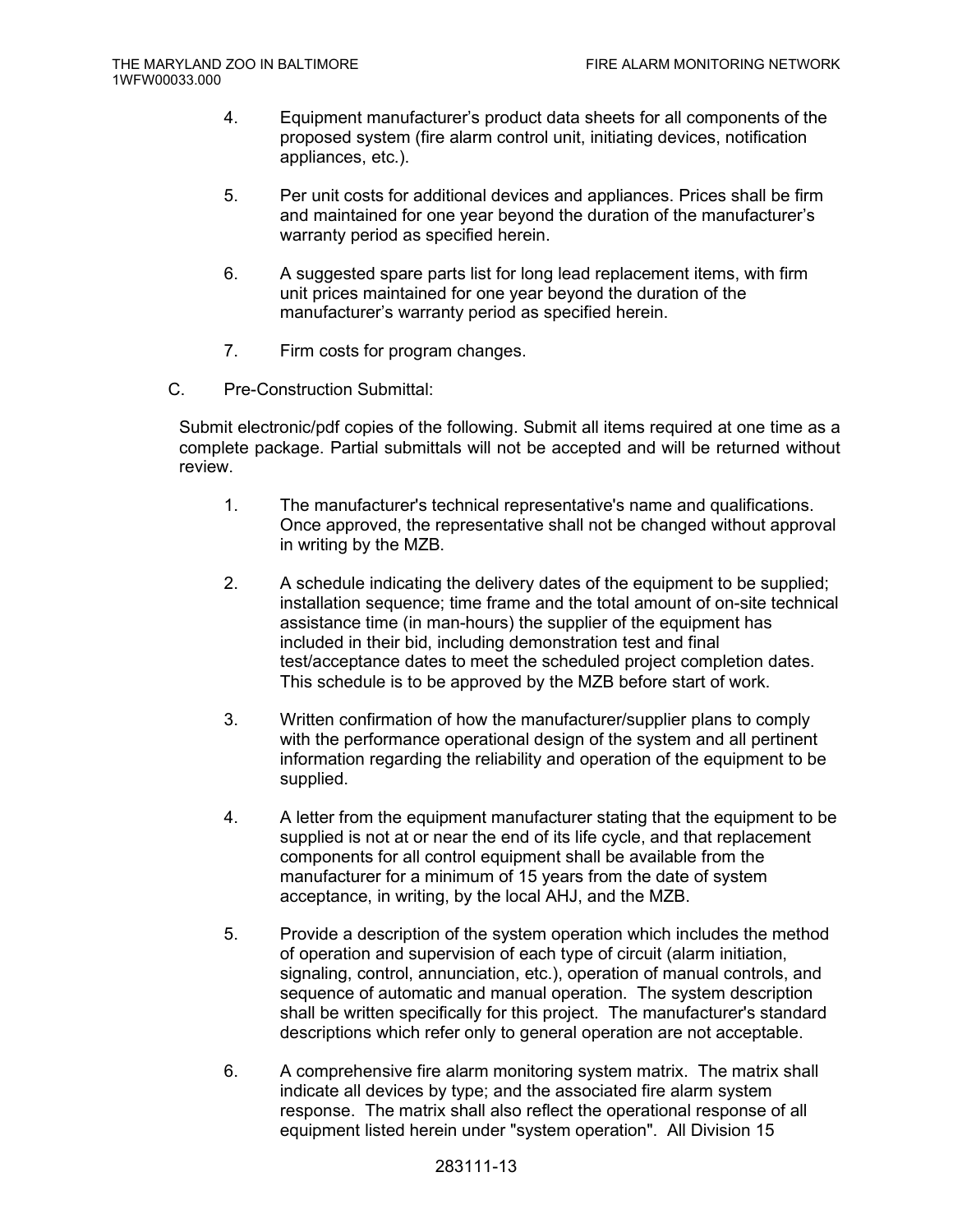equipment shall be listed by tag number. All elevators shall be listed by cab number. The matrix shall reflect all specification, NFPA 72, and local Fire Marshal's office requirements. Matrix shall be sufficiently detailed to be used as the basis of the contractor's testing and owner demonstration test procedures.

- 7. Product Data: Manufacturer's original product datasheets, specifications, installation instruction sheets and descriptive information for all major components of the system. Copies shall not be acceptable. All equipment and devices to be furnished under this contract shall be clearly marked (highlighted) on the product datasheets.
- 8. Samples of each of the following types of materials and equipment:
	- a. Wiring and cables proposed for use in the installation including, but not limited to: Fiber Optic Cable, Signaling Line Circuits, Initiating Device Circuits, Notification Appliance Circuits, Primary (120 VAC) and Auxiliary power (24 VDC) wiring.
	- b. Thermal and Smoke sensors of each type specified.
	- c. Air aspirating smoke detectors
	- d. Addressable monitor and control modules with cover plates
	- e. Field device mounting and/or back boxes
	- f. Specialty installation hardware and materials
- 9. Shop Drawings: Information shall include but not be limited to: All drawings shall be submitted in AutoCAD 2013, or later if approved by the Engineer.
	- a. Diagram of the complete fire alarm monitoring system.
	- b. Method of interconnection between all FACUs, GUIs and DRMNS.
	- c. A complete set of point-to-point wiring diagrams. Diagrams shall show the method of wiring for each type of device to be provided and for each function being performed. Typical wiring diagrams are not acceptable. Each diagram shall indicate (as appropriate):
		- 1. Method of fusing and location of fuses on the circuit.
		- 2. Wiring type and size, method of grounding or shielding, and size of conduit.
		- 3. Terminal identification at control equipment and remote devices.
		- 4. Each component's address.
		- 5. End of line device, type, rating and location.
	- d. A complete set of control diagrams. Diagrams shall include each type of device or building system being controlled or monitored.
	- e. A complete list of current requirements during normal, supervisory, trouble, and alarm conditions for each component of the system.
	- f. Battery calculations showing total standby power and total alarm power required to meet the specified system requirements. If NAC circuit extender panels are proposed, submit battery calculations for each proposed panel.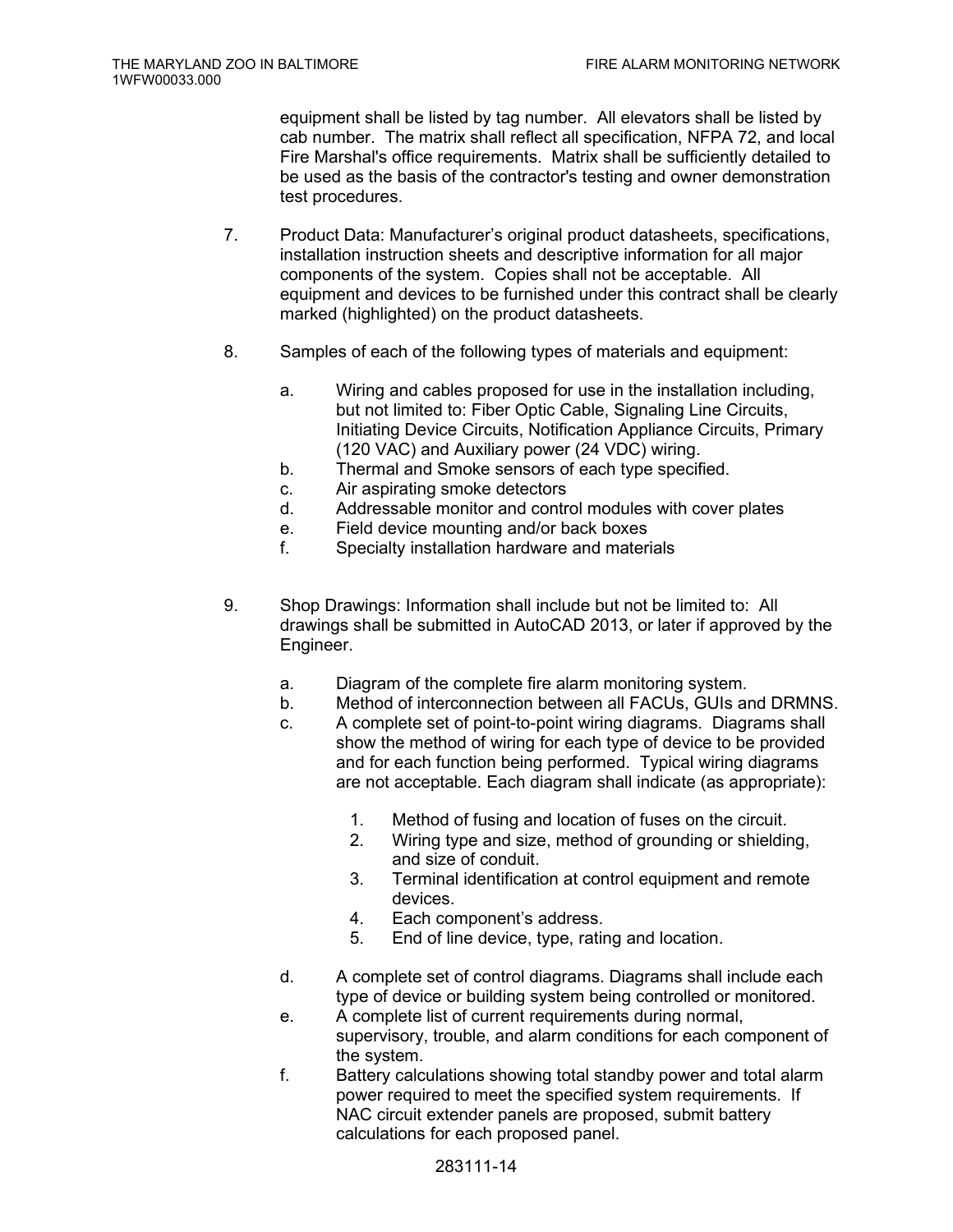- g. Notification appliance voltage drop and circuit load calculations to assure that the system shall operate per the prescribed backup time periods and under all voltage conditions per UL and NFPA standards.
- h. A complete set of scaled  $(1/8)$ <sup>"</sup> = 1<sup>'</sup>0<sup>"</sup>) floor plans identifying each fire alarm device (MZB campus map may be scaled to fit), location, associated address, all remote panels and annunciators, conduit/wire runs, etc.
- 10. Certifications: Submit documentation to establish qualifications required by Paragraph 1.5 herein.
	- a. System Design Professional qualifications: Photocopy of current NICET certification, FPE diploma, or PE registration with listing of required experience respectively.
	- b. Installer Qualification Corporate: Listing of required corporate experience in similar projects with certification of satisfactory performance for a period of not less than 18 months.
	- c. Installer Qualifications Installation Crew: Listing of required experience of lead installer or on-site supervisor in similar projects, with certification of satisfactory performance for a period of not less than 18 months.
- D. Submissions to Authorities Having Jurisdiction (AHJ):
	- 1. All submittals shall be reviewed and approved by the Engineer prior to submission to AHJ. In addition to distribution requirements for submittals specified in Section 1.11 above, make an identical submission to AHJ. Resubmit if required to make clarifications or revisions to obtain approval. On receipt of comments from the AHJ, submit them to the Engineer for review.
- E. Interim Construction Submittal: The Contractor shall submit electronic/pdf copies of the following, for approval by the MZB's fire protection engineering representative, a minimum of thirty (30) days prior to system performance or acceptance testing:
	- 1. Complete system programming.
	- 2. Device labels.
	- 3. Graphic User Interface
	- 4. Electronic files of all alert tones
	- 5. Temporal Code 3 patterns
	- 6. Evacuation and alert messages if Bid Option 5 outlined in specification Section 00400 is exercised.
	- 7. DRMNS messages if one or all of Bid Options 2-4 outlined in specification Section 00400 are exercised.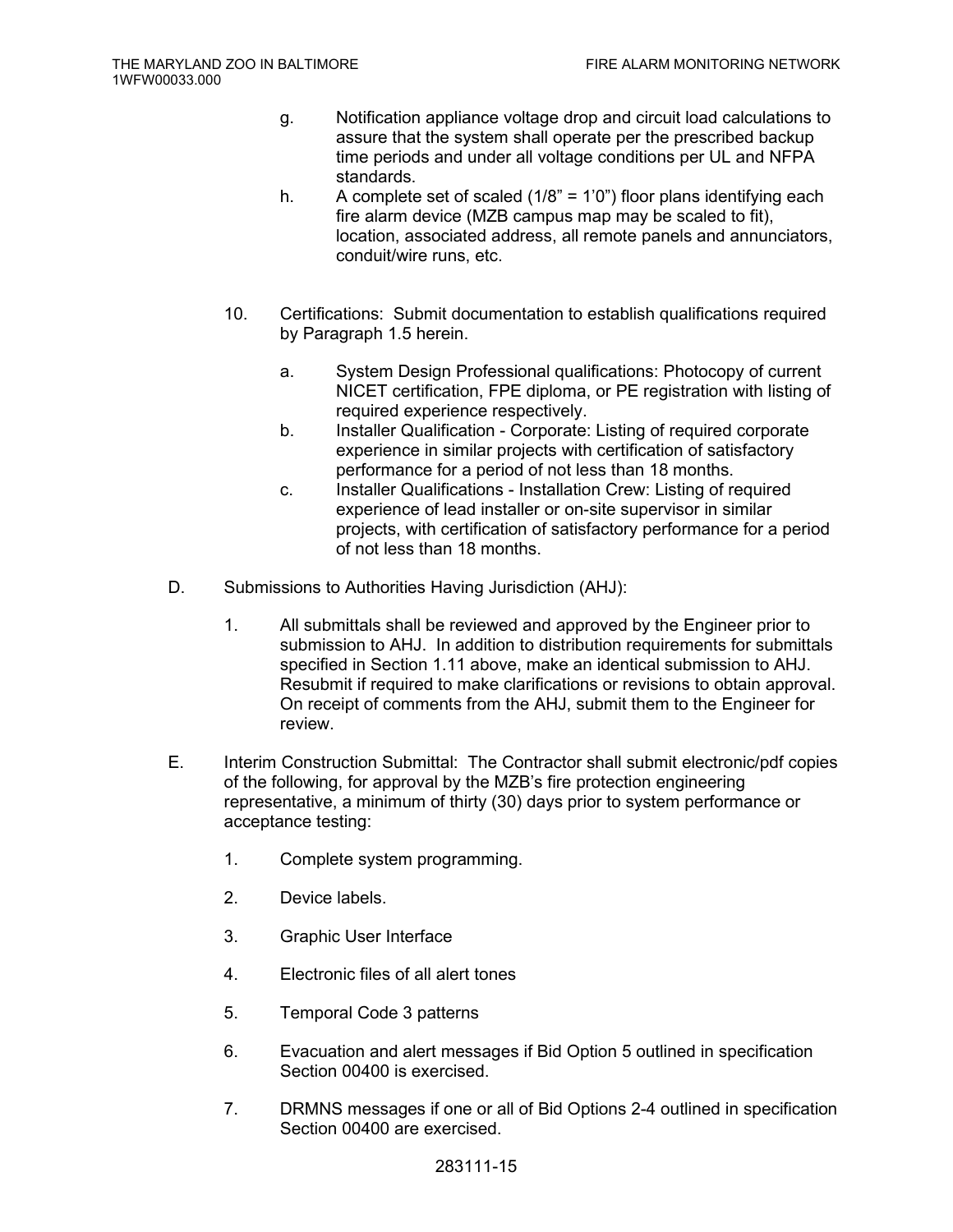- F. Pre-Demonstration Test Submittal: The Contractor shall submit the following a minimum of two (2) weeks prior to the Demonstration Test:
	- 1. Electronic/pdf copies of "As Built" drawings in accordance with 1.13 herein.
	- 2. Electronic/pdf copies of a Test Plan describing how the system will be tested. The Test Plan shall include a step-by-step description of all tests and shall indicate type and location of all test apparatus to be employed. All tests shall be conducted in the presence of the MZB's fire protection engineering representative and shall not be conducted until the "Test Plan" is approved.
	- 3. Electronic/pdf copies of Operating and Maintenance manuals in accordance with 1.15 herein.
- G. Record Submittal: The Contractor shall submit the following after acceptance of the system:
	- 1. Electronic/pdf copies of Record Drawings.
	- 2. Electronic/pdf copies of Record Operating and Maintenance Manuals.
	- 3. USB drive containing the final system programming. Label and date USB.
	- 4. Computer aided design (CAD) copies of Record Drawings.
	- 5. Completion and Warranty Statement.
- 4.12. Spare Parts
	- A. The Contractor shall furnish an additional 5% of the detectors and addressable bases as spares.
	- B. The Contractor shall furnish an additional 5% of all types of visible notification appliances installed as spares.
	- C. The Contractor shall furnish an additional 5% of the STI stopper buttons (snake bite) as spares.
	- D. All spare parts shall be neatly and protectively packed in one or more cartons. The quantity, manufacturer, and model of each unit in the carton shall be identified on the outside of the carton. In addition, the name, address, and telephone number of the Contractor and of the manufacturer's local representative, plus the date of delivery, shall be neatly identified on the cover of each carton.
	- E. The Contractor shall furnish a minimum of four (4) sets of keys for access to locked and tamper resistant components.
- 4.13. As-built Drawings
	- A. During the course of the project, the Contractor shall develop both hard copy sets and electronic versions (pdf, CAD) of the working as-built drawings. The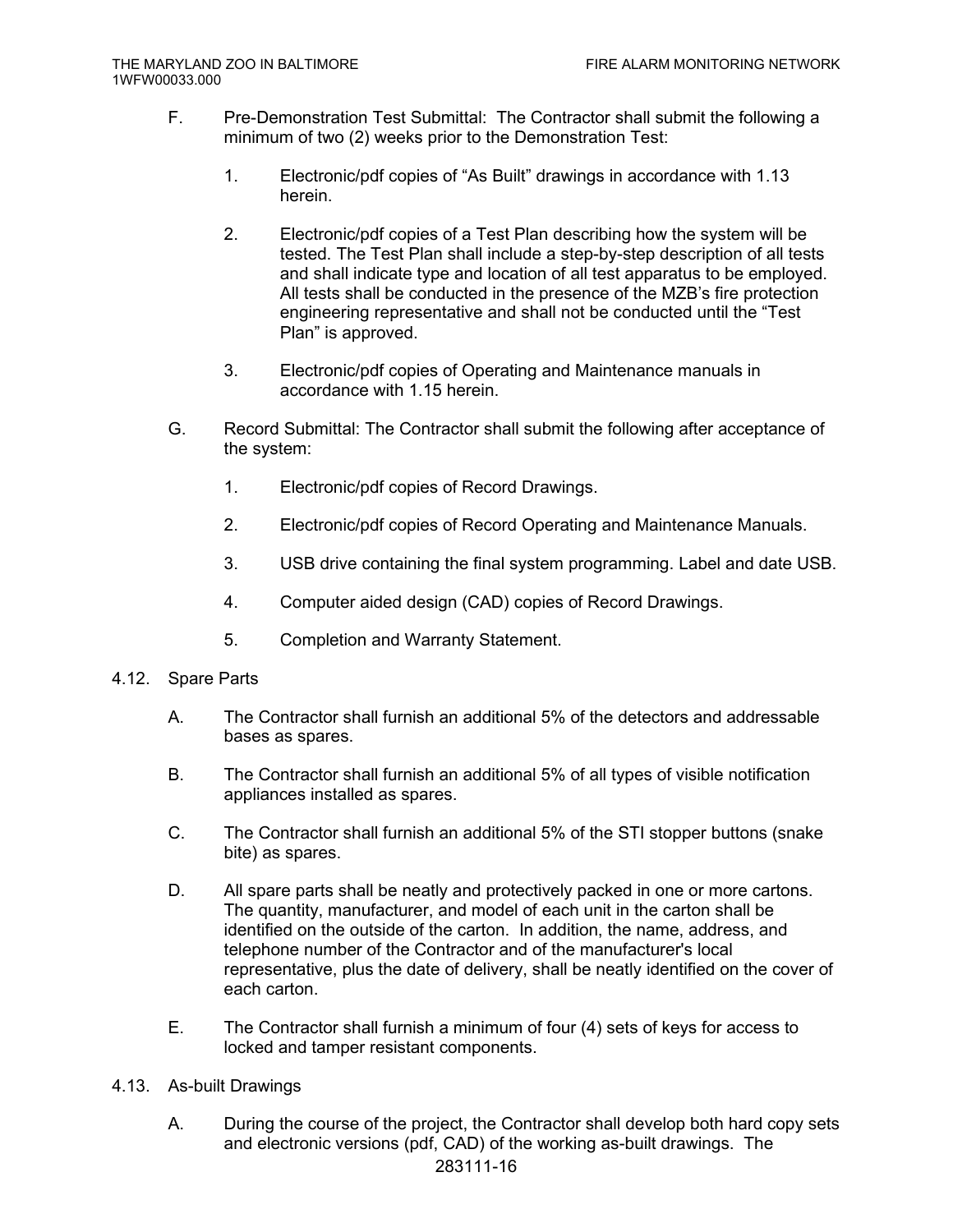Contractor shall be required to show the following on these floor plans for as-built drawings:

- 1. The exact locations and installation details of all equipment installed including, but not limited to, FACUs, equipment cabinets, all initiating devices, monitor modules, and control modules with the address of each addressed device and all notification appliances.
- 2. The installed wiring and color-coding and wire tag notifications for the exact locations of all installed junction boxes and terminal cabinets.
- 3. Specific point-to-point interconnections between all equipment and internal wiring of the equipment. Typical point-to-point wiring diagrams are not acceptable.
- B. The Contractor shall show the equipment and addresses associated with each device, as listed in this specification, on separate layers and provide copies of only the layers shown on the floor plans as part of the set of as-built drawings.
- C. During the fire alarm systems and monitoring network installation, the working as-built drawing shall be updated every 24 hours. The on-site as-built drawings shall be available for inspection and review on request by the MZB's fire protection engineering representative.
- D. The as-built drawings shall be in a final form for submission for final approvals. Once the as-built drawings are approved, the Contractor shall submit three (3) copies and the updated AutoCAD files to the MZB's representative for distribution.
- 4.14. Record Drawings
	- A. Following submittal of the current Working As-Built drawings for the Demonstration Test and following review and approval, the Contractor shall update the current As-Built drawings as noted in the Owner's review and to reflect the final as-built configuration (pdf and hard copy). Copy and bind into sets.
	- B. On the bottom right-hand corner of each drawing sheet, the Contractor shall stamp in red letters 1-inch high, the wording "RECORD DRAWINGS."
- 4.15. Operation and Maintenance Manual
	- A. The Contractor shall provide one electronic set (pdf) and one complete indexed bound sets of the Operating and Maintenance (O&M) manual, as outlined in NFPA 72, Annex A. These O&M manuals shall include the following:
		- 1. The final Equipment List identifying the quantities and types of equipment listed by manufacturer's part number.
		- 2. A detailed narrative description of the system inputs, evacuation signaling, ancillary functions, annunciation, intended sequence of operations, expansion capability, application considerations, and limitations.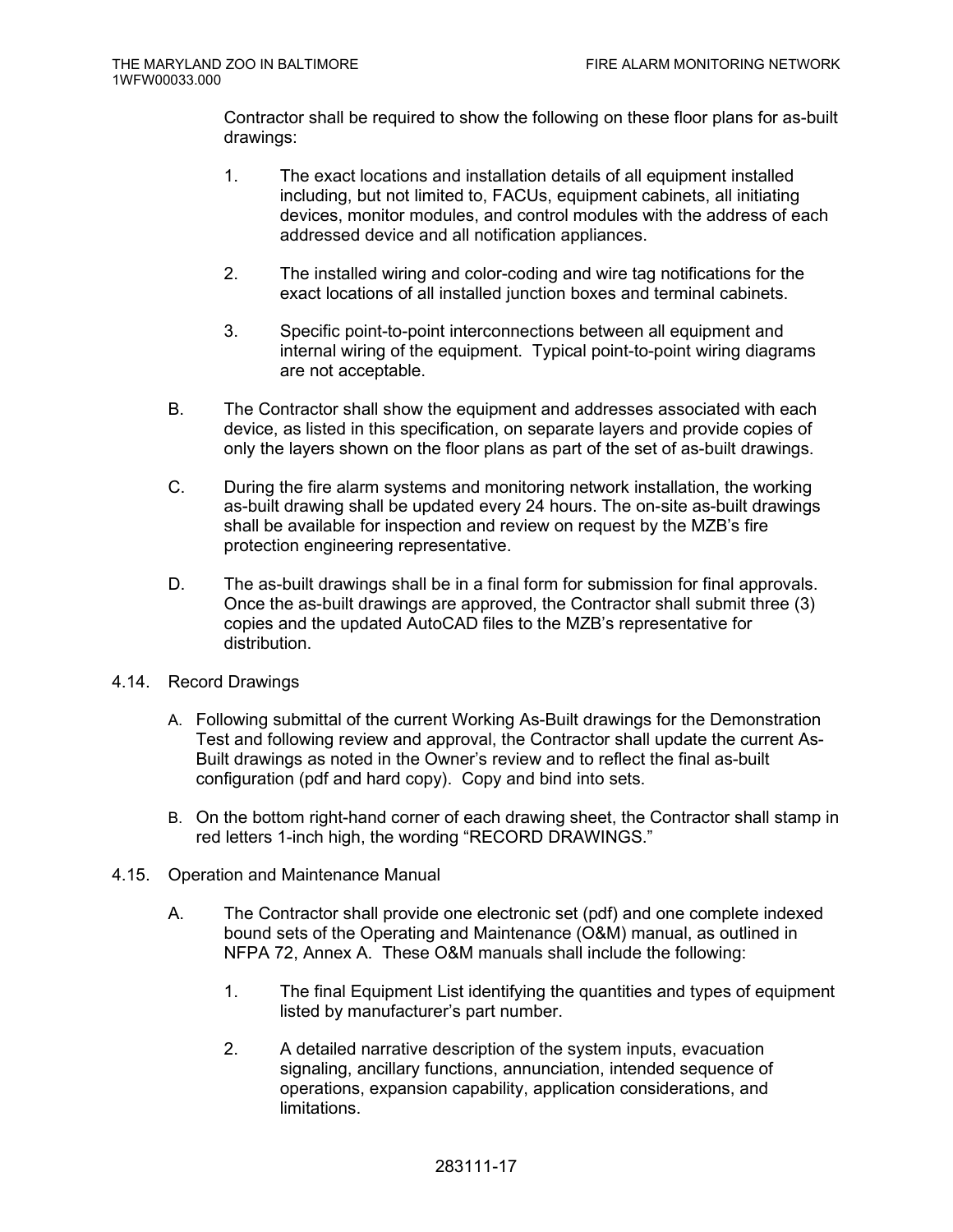- 3. An equipment datasheet (or specification sheet) on every piece of fire alarm and emergency communication system equipment installed.
- 4. Operator instructions for basic system operations, including alarm acknowledgement, system reset, interpretation of system output, operation of manual evacuation signaling and ancillary function controls, and changing of printer paper.
- 5. Standby power calculations and voltage drop calculations that coincide with the equipment that has been installed in the building.
- 6. A point ID list referencing the signaling line circuit loops and the devices on those loops.
- 7. A sensitivity report for all smoke detectors at the time of acceptance.
- 8. Complete system programming.
- 9. Device labels.
- 10. The results of the testing of all wiring free from faults, as specified in this specification.
- 11. A detailed description of routine maintenance and testing as required and recommended and as would be provided under a maintenance contract, including testing and maintenance instructions for each type of device installed.
	- a. This information shall include manuals that outline inspection, testing and cleaning procedures for all detectors and control equipment, as well as any other special maintenance procedures for any other pieces of fire alarm and monitoring system equipment installed in the building.
- 12. Detailed troubleshooting instructions for each trouble condition generated from the monitored field wiring, including opens, grounds, and loop failures.
	- a. These instructions shall include a list of all trouble signals annunciated by the system, a description of the condition(s) that causes such trouble signals, and step-by-step instructions describing how to isolate such problems and correct them (or how to call for service, as appropriate).
- 13. A service directory, including a list of names and telephone numbers of those who provide service for the system.

## 4.16. Warranty

A. The Contractor shall guarantee all new equipment installed and new raceways, new wiring and connections to existing wiring and equipment from defects in workmanship and inherent mechanical and electrical defects for a period of one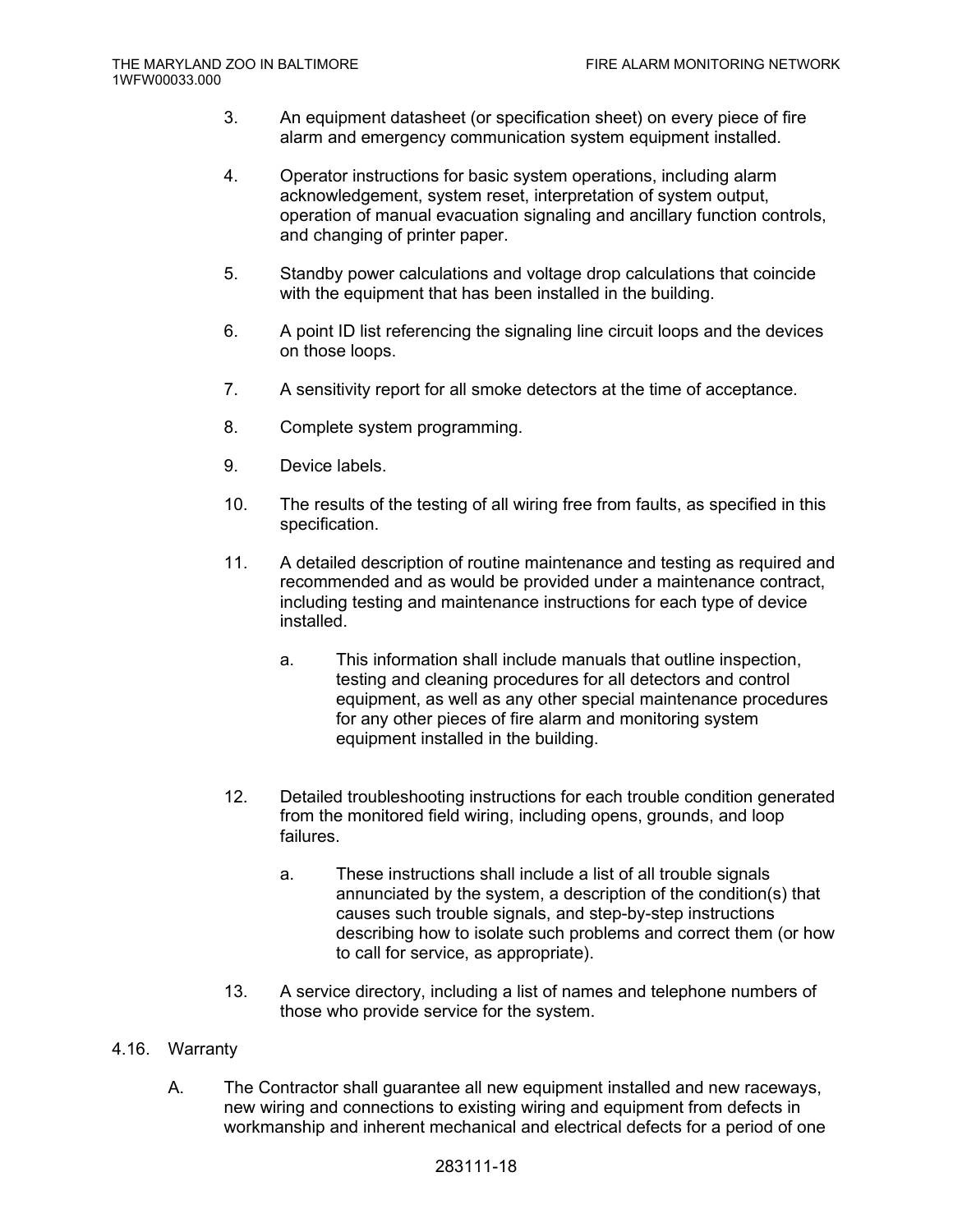(1) year from the date of substantial completion of the system. Warranty shall include Parts and Labor.

- B. The Manufacturer or the authorized representative shall guarantee all new system equipment for a period of one (1) year from the date substantial completion of the system.
- C. Upon completion of the installation of the fire alarm and monitoring network equipment, the Contractor shall provide the MZB with a signed written Completion and Warranty statement, substantially in the form as follows:

"The undersigned, having been engaged as the Contractor on The Maryland Zoo in Baltimore Fire Alarm Project, confirms that the fire alarm and monitoring network equipment was installed in accordance with the system manufacturer's wiring diagrams, installation instructions and technical specifications."

- D. Emergency Warranty Calls: Provide a 24-hr emergency phone number to the M7B.
	- 1. Warranty Calls: Warranty service shall be provided on a 24-hour, 7 day per week basis during the warranty period. Response time of service personnel shall not exceed one hour from the time of the service call. Repairs under warranty shall be complete within 72 hours of the service call.
	- 2. Written report of corrective action(s) taken to correct the trouble with the fire alarm system shall be forwarded to the MZB's representative within two days of completion of repairs.
	- 3. The Contractor's Fire Alarm Maintenance Personnel Qualification: Maintenance Personnel must have three years' experience in the installation of fire alarm and monitoring network systems, certified by the system manufacturer, and possess a minimum LEVEL II certificate from the National Institute for Certification in Engineering Technologies (NICET) in the subfield of Fire Protection Engineering Technology (Fire Alarm Systems).

# **PART 5 – PRODUCTS**

- 5.1. Acceptable Products
	- A. Acceptable fire alarm and monitoring network control/communications equipment and products shall be Notifier® by Honeywell – Onyx Series.
- 5.2. Minimum Components
	- A. The FAECS shall consist of, but not be limited to:
		- 1. Addressable FACU's, containing a Central Processing Unit (CPU), power supply, LED indicators, control switches and relays.
		- 2. GUIs.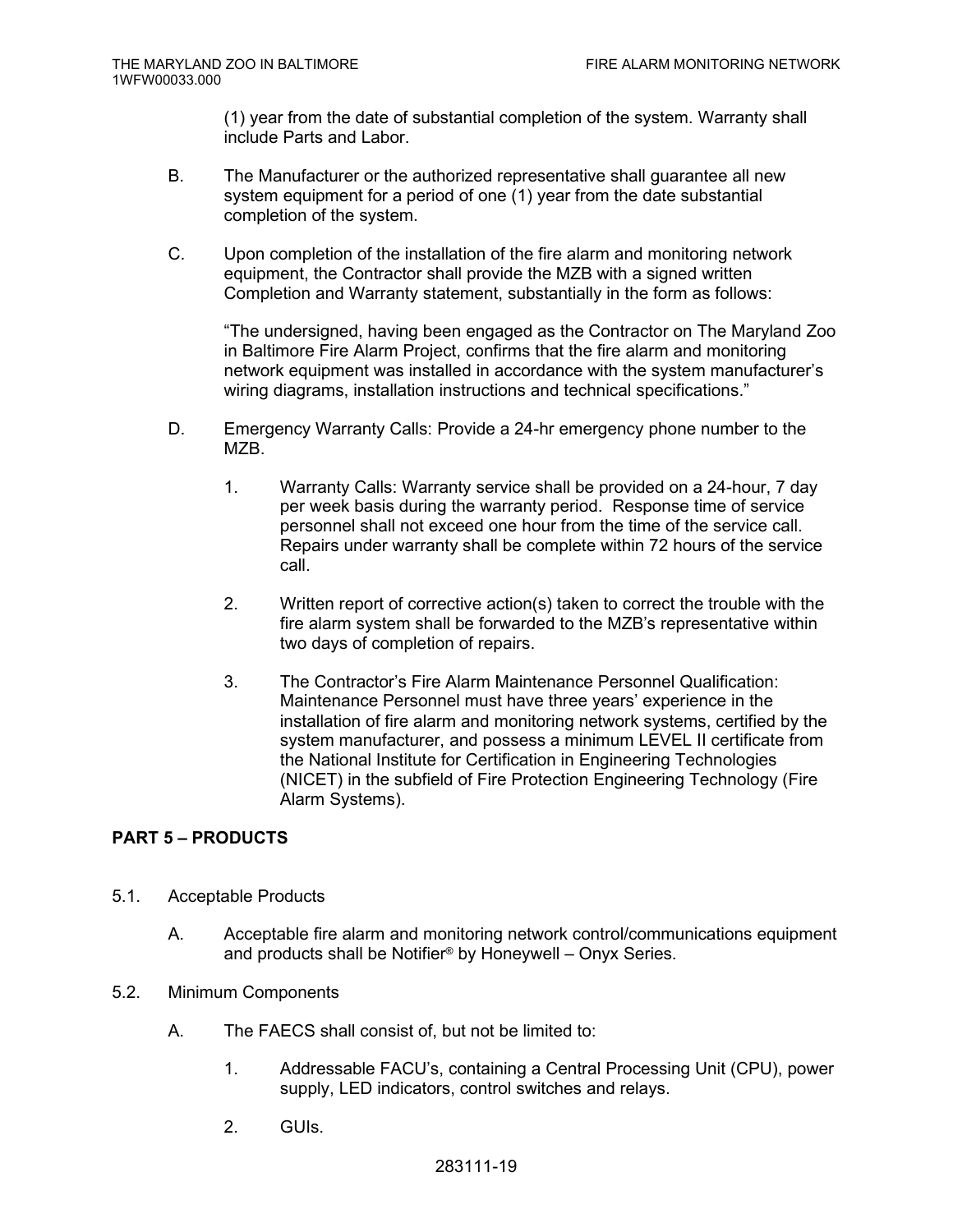- 3. Input Devices (waterflow switches, tamper switches, and air sampling smoke detection systems).
- 4. Addressable, photoelectric smoke detectors, with standard bases.
- 5. Addressable duct smoke detectors.
- 6. Addressable spot-type heat detectors.
- 7. Addressable manual fire alarm stations.
- 8. Addressable monitor modules and control relay output modules.
- 9. Visible and audible notification appliances.
- 10. Very early warning air aspirating smoke detection system and components.
- 11. STI Stopper buttons.
- 5.3. Fire Alarm Control Units (FACUs)
	- A. FACUs (otherwise referred to as control units) shall be installed in accordance with the Contract Drawings and as needed to meet the intent of this specification.
	- B. All new FACUs shall be Notifier NFS-320 or NFS2-640. Each FACU shall be customized to meet specific design intent for each building or group of buildings including but not limited to loop cards, network cards, and power supplies.
	- C. Cabinets shall be all D-size cabinets unless otherwise approved in writing by the Engineer. All cabinets shall be capable of expansion via a 25% spare capacity.
	- D. Batteries shall be sized to accommodate future expansion by performing calculations with the assumption the control unit is fully loaded.
- 5.4. Graphic User Interface (GUI)
	- A. GUIs shall be Notifier ONYXWORKS workstation with newest revision offered by the Manufacturer installed.
	- B. GUIs shall not include floor plans of the buildings on site but shall provide detailed description of all devices.
	- C. The GUIs shall consist of the following:
		- 1. Workstation;
		- 2. UL-Listed 22-inch widescreen HD LED color monitor with integrated speakers; and
		- 3. High-speed NOTI-FIRE-NET gateway PC card for single-mode fiber.
- 5.5. Addressable Photoelectric Smoke Detectors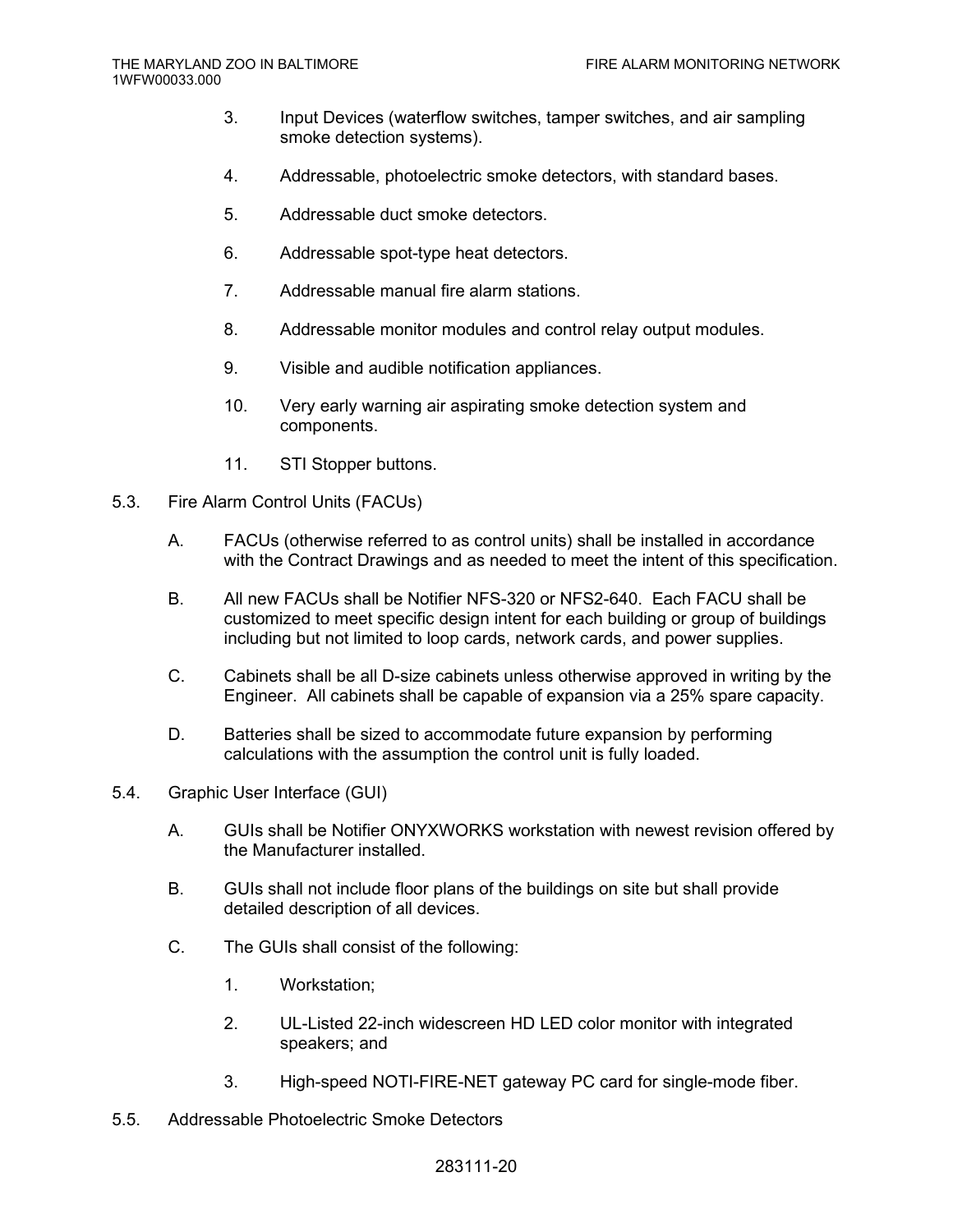- A. Detectors shall be addressable smoke detectors compatible with the Notifier<sup>®</sup> Onyx series.
- 5.6. Spot-type Heat Detectors
	- A. Heat detectors shall be compatible with the Notifier<sup>©</sup> Onyx series.
- 5.7. Detector Bases
	- A. Detector bases shall be compatible with the Notifier<sup>®</sup> Onyx series.
- 5.8. Addressable Photoelectric Duct Smoke Detectors
	- A. Duct detectors shall be addressable and have duct housing and detectors compatible with the Notifier© Onyx series.
- 5.9. Addressable Manual Fire Alarm Stations
	- A. Manual fire alarm stations shall be compatible with the Notifier<sup>©</sup> Onyx series.
	- B. Faceplates shall be red with raised white identification lettering.
	- C. Stations shall mechanically latch after operation, with a key operated reset feature, keyed the same as FACU.
- 5.10. Addressable Monitor Modules
	- A. Addressable monitor modules shall be compatible with the Notifier<sup>©</sup> Onyx series.
	- B. Each addressable monitor module shall monitor only one non-addressable device on any particular input point. Wiring to the devices(s) being monitored shall be Class B supervised (Style B). Module status (normal, alarm, supervisory, trouble) shall be transmitted to the FACU.
	- C. Addressable monitor modules shall include a mounting plate for installation in a junction box or shall be mounted in a locked cabinet or approved box, as shown on the manufacturers recommended specifications.
	- D. An LED shall be provided which shall flash under normal conditions, indicating that the monitor module is operational and in regular communication with the control unit.
- 5.11. Addressable Control/Relay Modules
	- A. Control/relay modules shall be compatible with the Notifier<sup>®</sup> Onyx series.
	- B. Relay output modules shall include a mounting plate for installation in a junction box.
	- C. Provide transient suppressors for inductive loads.
- 5.12. Notification Appliances
	- A. General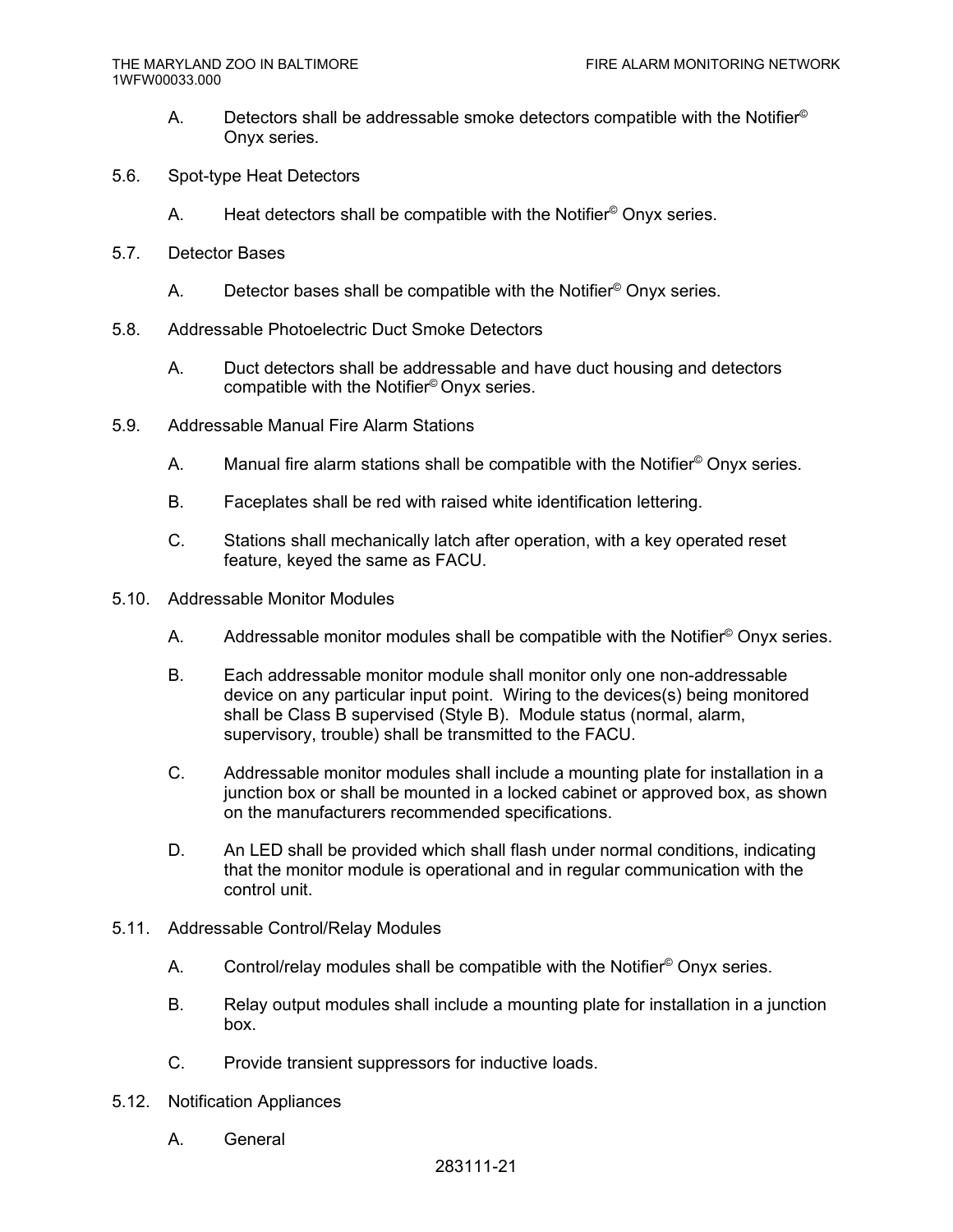- 1. Visible notification appliances shall be rated at 24 VDC and shall be powered by supervised notification appliance circuits originating from the FACU or remote NAC extender panels listed for this purpose.
- B. Notification appliance circuits
	- 1. Notification appliance circuits and control equipment shall be arranged and installed so that loss of any one (1) notification appliance circuit shall not cause the loss of any other notification appliance circuit in the system.
- C. Visible (strobe) notification appliances
	- 1. Visible strobe-only appliances shall be compatible with the Notifier© Onyx series.
	- 2. All visible notification appliance circuits shall be synchronized.
	- 3. Visible notification appliances shall have lens colors specified on the contract drawings.
- D. Weatherproof appliances.
	- 1. Weatherproof visible appliances shall be compatible with the Notifier<sup>®</sup> Onyx series.
- 5.13. Very Early Warning Smoke Detection System Software
	- A. Provide all software necessary to configure, commission, maintain and monitor the systems installed at the MZB.
	- B. Contractor bid shall include cost to provide dedicated laptop with all applicable VESDA software to be stored at the MZB.
- 5.14. Addressable Early Warning and Very Early Warning Smoke Detectors
	- A. Addressable early warning and very early warning smoke detectors (EWSD/VEWSD) shall be VESDA-E Series VEP single or four pipe (as appropriate) aspirating smoke detectors (ASD) or MZB and MZB's technical representative-approved equivalent.
	- B. For maintenance purposes, the sample tubing shall be routed such that a valved end cap sample port is located at working level for annual functional/reference point testing. This sampling point shall be maintained valved in the closed position during normal operations.
	- C. Valved endcap locations shall be approved by the MZB and MZB's technical representative prior to installation. End cap locations can be submitted during the shop drawing submittal or in an interim construction submittal.
	- D. The ASD shall be capable of connection to the ONYX series Fire Alarm Control Units (FACU) NFS-320, NFS2-640 and NFS2-3030 via a Signaling Line Circuit (SLC) using the communications protocol native to the system, without the use of any additional hardware.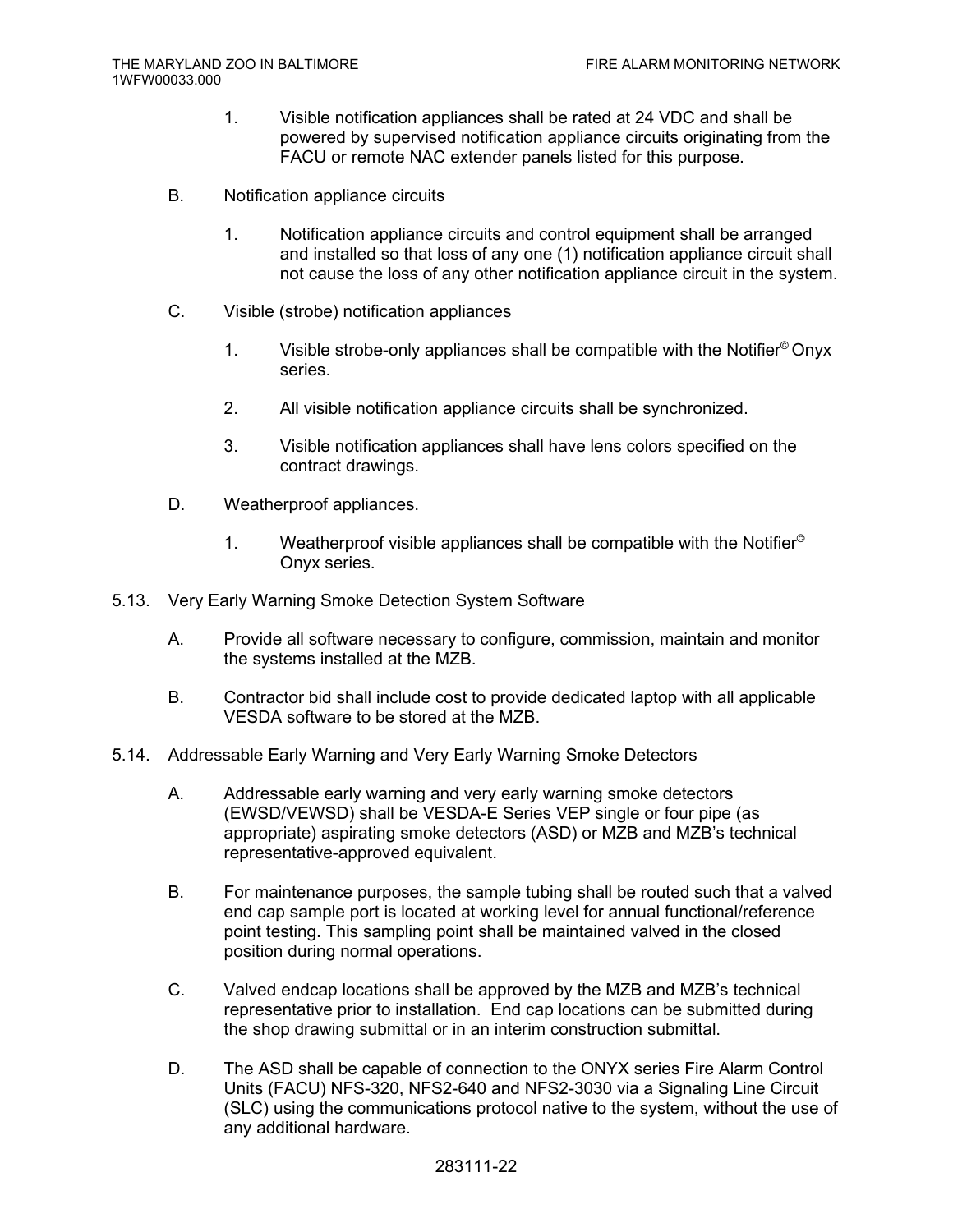- E. The FACU shall be capable of monitoring and annunciating up to four smoke event thresholds on the ASD and several trouble conditions.
- F. Each event threshold shall be capable of being assigned a discrete type of ID at the FACU, including Aspiration Alarm, Aspiration Pre-Alarm, Aspiration Supervisory, Aspiration Non-Fire, and Aspiration Air Reference, which will determine how the event will be annunciated at the FACU.
- 5.15. Locks and Keys
	- A. All cabinets, including but not limited to FACU, battery cabinets and equipment cabinets shall be provided with lockable, hinged doors.
	- B. All locks, including, but not limited to cabinets, and manual pull stations shall be keyed alike.
- 5.16. Fiber-optic Interface
	- A. All network interconnections shall be made via fiber-optic cable unless otherwise identified. The fiber optics interface card shall provide Class X connections. It shall be possible to convert from fiber optic cable to copper wiring or from copper wiring to fiber-optic cable at any network panel node, if necessary.
	- B. The fiber optics interface card shall have provisions for an external power source input to permit continuous network and audio data to flow through a network node while primary node power is removed for servicing purposes. The fiber optics interface card shall provide a constant output test signal for maintenance and troubleshooting purposes. The fiber optics interface module shall utilize single -mode fiber with LC style connectors.
	- C. New fiber-optic cable shall be single-mode cable or approved equal. Cables shall be pre-terminated with MTP style connectors at the existing fiber demarcation panel and LC type connectors for connection to the FACU's fiber optic interface card. FACU-to-FACU fiber cables shall be pre-terminated with LC type connectors at both ends.
	- D. All fiber optic cabling shall be tested for continuity and end–to–end loss. To ensure all cabling meets this requirement, each strand shall be tested by the Contractor. The testing results shall be recorded, signed by the Contractor and forwarded to the equipment supplier and the MZB. No connections to the network nodes shall be made until the system cabling has been accepted by the equipment supplier.
- 5.17. Transient Surge Protection
	- A. Where any signal and/or power conductors (including conductors connected to power supplies), connected to the fire alarm system are routed beyond the footprint of the building(s), surge protection devices shall be provided.
- 5.18. Secondary Power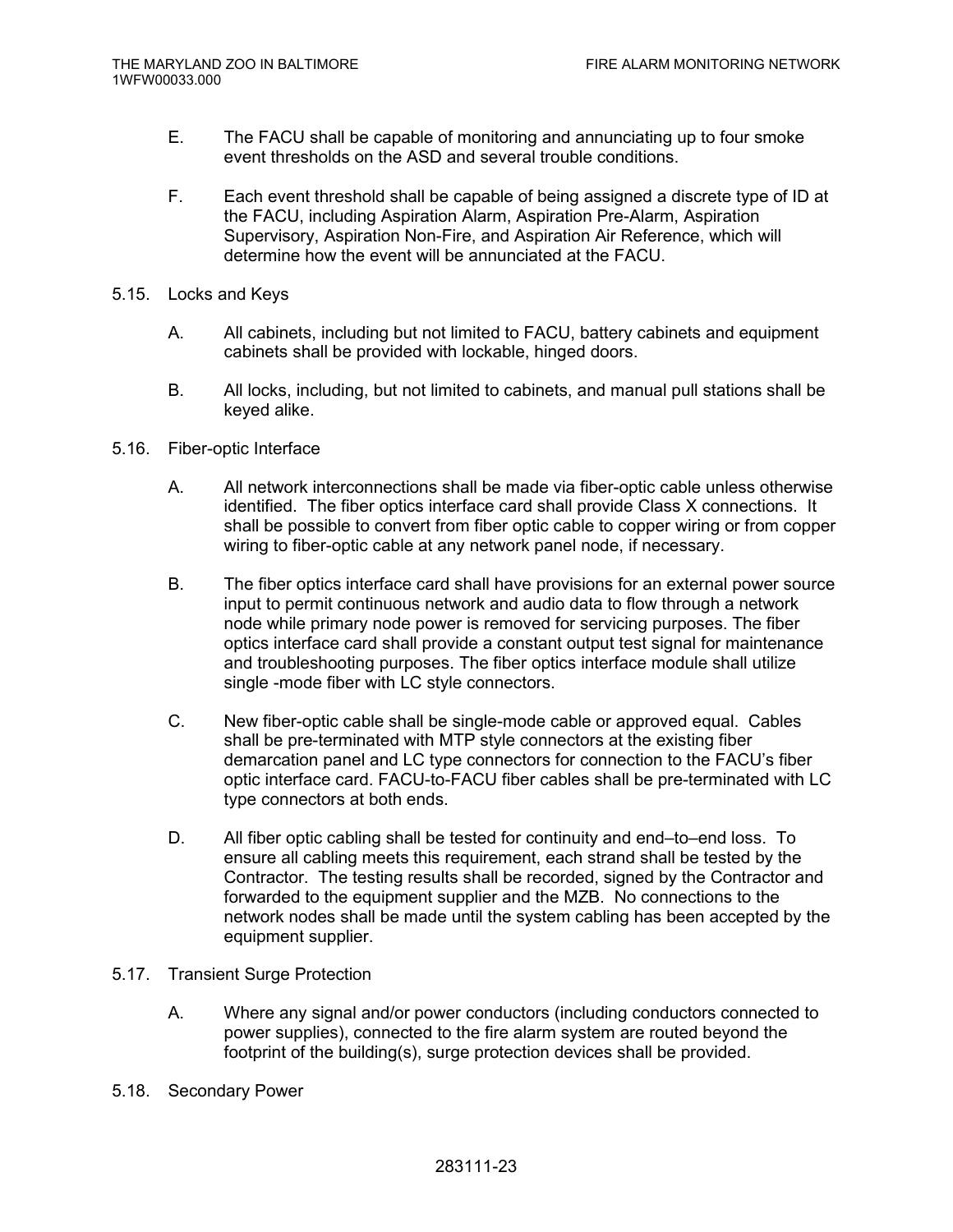- A. Storage batteries shall be sized to provide twenty-four (24) hours of standby power with no active load and subsequent fifteen (15) minutes of full alarm load.
- 5.19. DRMNS Components if one or all of Bid Options 2-4 outlined in specification Section 00400 are exercised.
	- A. The DRMNS components shall be from an approved manufacturer.
		- 1. If Bid Option 2 in specification Section 00400 is exercised, the Contractor shall provide an enterprise-wide license of DRMNS server software and install it on the fire alarm graphic user interface.
		- 2. If Bid Option 3 in specification Section 00400 is exercised, the Contractor shall provide DRMNS fire alarm control panel integration with the Notifier system.
		- 3. If Bid Option 4 in specification Section 00400 is exercised, the Contractor shall provide DRMNS two-way radio text-to-speech (TTS) integration and configuration with the existing MZB Motorola CM300 radio system.
		- 4. Provide the ability to disseminate SMS and/or MMS text messages and paging to select or groups of users via no less than three (3) workstations on the MZB LAN.
		- 5. Provide centralized system to disseminate emergency messages and pop-ups to all computers authorized to be connected to the MZB LAN.
		- 6. Provide authorized MZB staff with the ability to customize distribution lists, recipients, and messages without contractor involvement.
		- 7. Provide automated National Weather Service (or similar) alerts and message activation.
		- 8. Provide automatic message activation capability by the fire alarm system via dry contact closure or direct network integration. This activation shall also correspond to FACU user pre-programmed annunciator buttons that will activate pre-recorded messages or live emergency announcements.

## 5.20. DRMNS Server

- A. Provide a Windows<sup>©</sup> based enterprise-class server to manage the DRMNS system.
- B. Provide redundant server in the event of primary server failure.
- C. Provide backup power via auxiliary power supply adequate to maintain the DRMNS server components and switches for 24 hours of standby operation and 15 minutes of emergency event management.
- D. Provide remote system interface allowing authorized (password protected) user to log-in and maintain an active desktop enabling users to activate and disseminate emergency and non-emergency messages.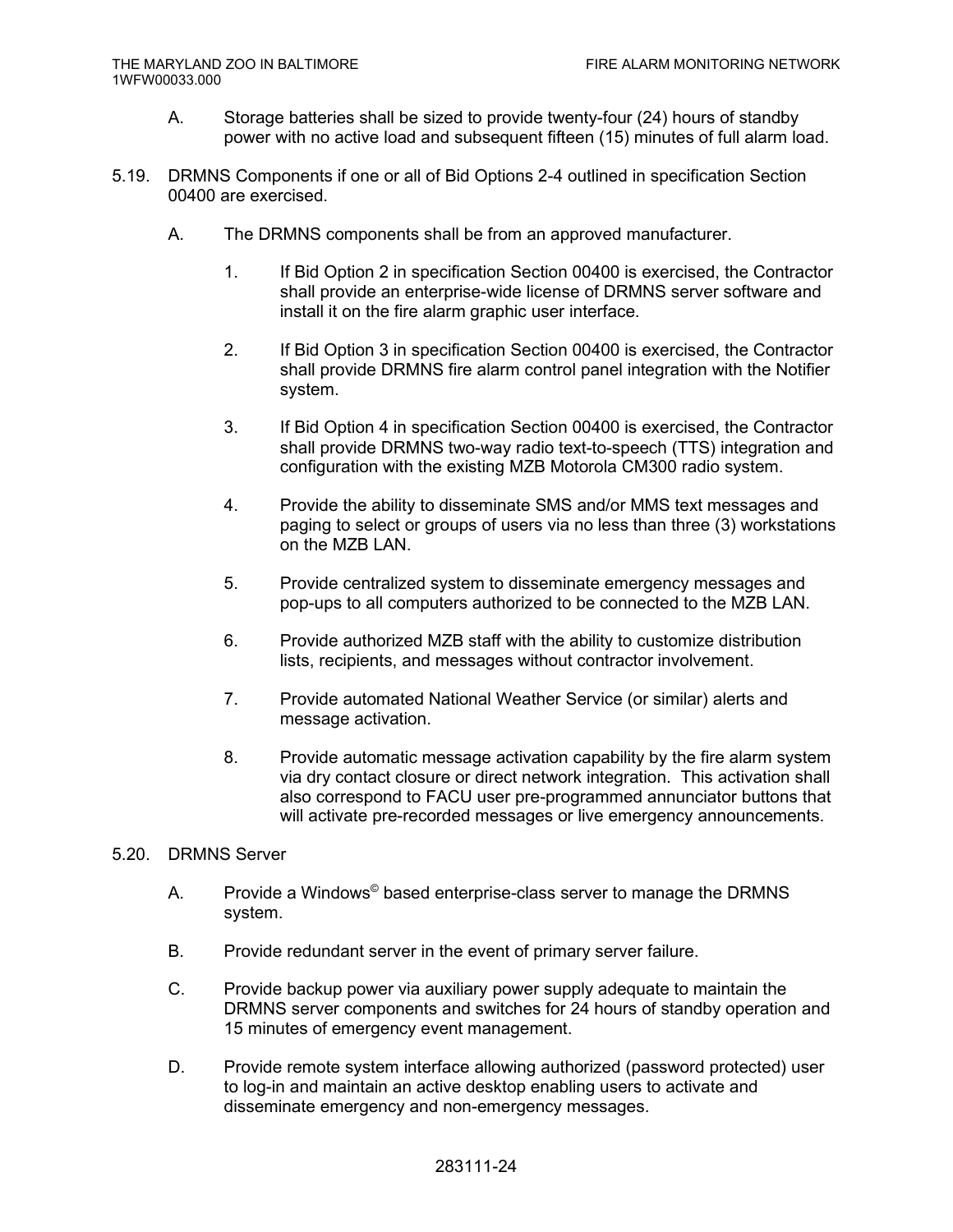- E. Resident software shall manage all aspects of DRMNS specified in Part 1 of this specification.
- 5.21. WAMNS components if Bid Options 5 outlined in specification Section 00400 are exercised. Provide all components specified in specification Section 275116.
- 5.22. Not all devices needed for a complete and working fire alarm system are shown on the contract drawings. The Contractor shall provide equipment as necessary for a fully operational system.
- 5.23. The number of existing fire alarm devices to be replaced under the scope of this project are estimates only. Exact number of devise to be replaced shall be confirmed by the contractor and discussed with the MZB. The Contractor bid shall indicate cost per each specific device in the event more or less devices are required/desired.

## **PART 6 – EXECUTION**

- 6.1. Installation
	- A. Installation, workmanship, fabrication, assembly, erection, examination, inspection and testing shall be in accordance with NFPA 72, except as modified herein.
	- B. The Contractor shall provide and install all required equipment, labels and accessories necessary for the proper operation of the system.
	- C. All work shall be performed in accordance with the best and the most modern practices of the trade. The entire system shall be installed in a neat and workmanlike manner, in accordance with the standard instructions and recommendations of the manufacturer and in accordance with the approved manufacturer's wiring diagrams unless otherwise specifically permitted by the Local AHJ.
	- D. The system shall be installed under the supervision of a qualified, trained, NICET (minimum Level III) Certified manufacturer's representative. The technical representative is expected to be on site with the Contractor during the installation of wiring and during the entire time of final connections and testing of the fire alarm system and emergency communication systems. The system shall be demonstrated to perform all of the functions as specified.
	- E. The supervisory work of the qualified manufacturer's technical representative shall include, but not necessarily be limited to, checking all the system wiring connections; advising the Contractor regarding technical details of the installation; and the adjustment and testing of all components of the system in order to ensure a complete and satisfactorily operable system. The manufacturer's technical representative shall be on site, during the entire installation and connection of the new control equipment. The technical representative shall monitor all wiring changes and assist the Contractor to ensure a smooth transition to the new control equipment. The cost of the technical representative shall be paid by the Contractor and shall be included in the bid price. The minimum amount of man-hours for this technical representative to be carried is 40 hours. The Contractor shall identify the amount of manufacturer's technical representative's man-hours that shall be provided and the per-hour cost (including the cost for possible overtime hours) for the technical representative's time.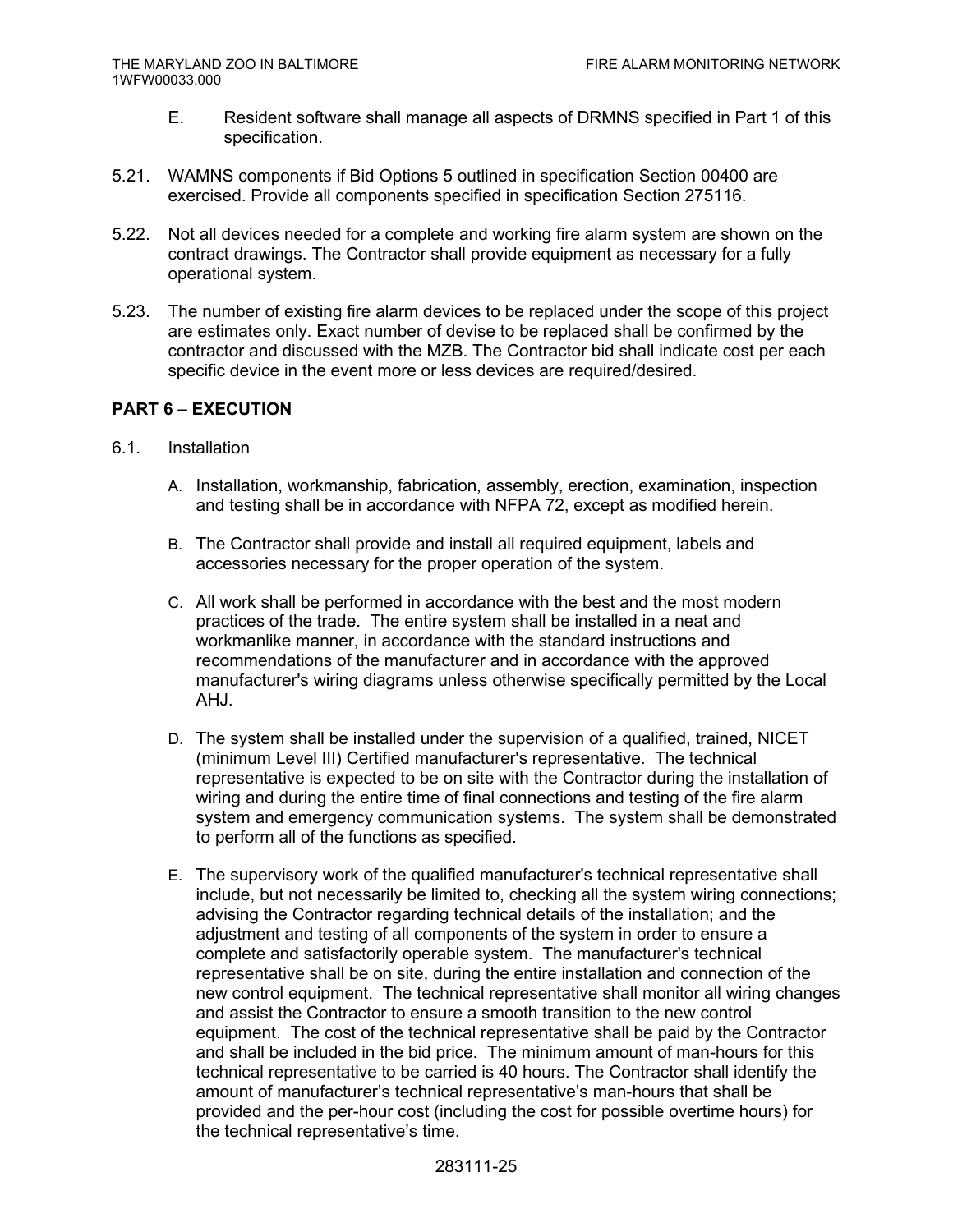- F. The manufacturer's technical representative shall also be required to instruct designated building and management personnel in the general operation of the system and to give the designated personnel an overview of the system functions when the system is in normal, supervisory mode, alarm mode, and trouble mode, as specified in this specification.
- 6.2. Wiring
	- A. All wiring shall comply with this section.
	- B. The entire wiring and raceway system for the fire alarm and detection system shall be in full accordance with NFPA 70, National Electrical Code.
	- C. All conduit/raceway in or near animal holding areas shall be routed to avoid tampering or damage resulting from animal contact.
	- D. The Contractor shall furnish all metal or non-metallic Listed raceway, wiring, outlet boxes, junction boxes, cabinets, labels and similar devices necessary for the complete installation of the fire alarm system and emergency communication systems. All wiring shall be of the type as specified herein and recommended by the manufacturer and shall be installed in metal raceway throughout.
	- E. In areas subject to harsh environmental conditions or areas where direct water spray is probable (as indicated on the Contract Drawings), the Contractor shall furnish all metal or non-metallic Listed raceway, junction/back boxes, cabinets, and similar devices necessary for the complete installation of the fire alarm system and emergency communication systems in a water-tight manner.
	- F. Cables run between buildings shall be installed underground in schedule 80 rigid PVC conduit. The installation shall be in accordance with NFPA 70, Articles 300, 760, 770, and 800 as applicable.
	- G. Terminal cabinets with hinged, lockable covers shall be provided at all junction points. All conductor splices shall be made on screw-type terminal blocks – wire nuts, butt, crimp or screw type connectors shall not be used. All terminals within a terminal cabinet shall be properly and permanently labeled.
	- H. In areas subject to harsh environmental conditions or areas where direct water spray is probable (as indicated on the Contract Drawings), the contractor shall provide NEMA 4X (IP-66) enclosures as needed to provide the highest level of long-term system reliability.
	- I. Raceways containing conductors identified as "Fire Alarm" conductors shall not contain any other conductors, and no AC carrying conductors shall be allowed in the same raceway with the DC fire alarm detection and signaling conductors. All fire alarm raceways shall be labeled as "Fire Alarm" at a minimum of 10-foot increments.
	- J. The conductors for the notification appliance circuits shall not be installed in the same raceway as the conductors for signaling line circuits unless written certification from the manufacturer is supplied to the Owner indicating that the inclusion of these circuits in the same raceway is acceptable and that no additional consideration is needed for these circuits.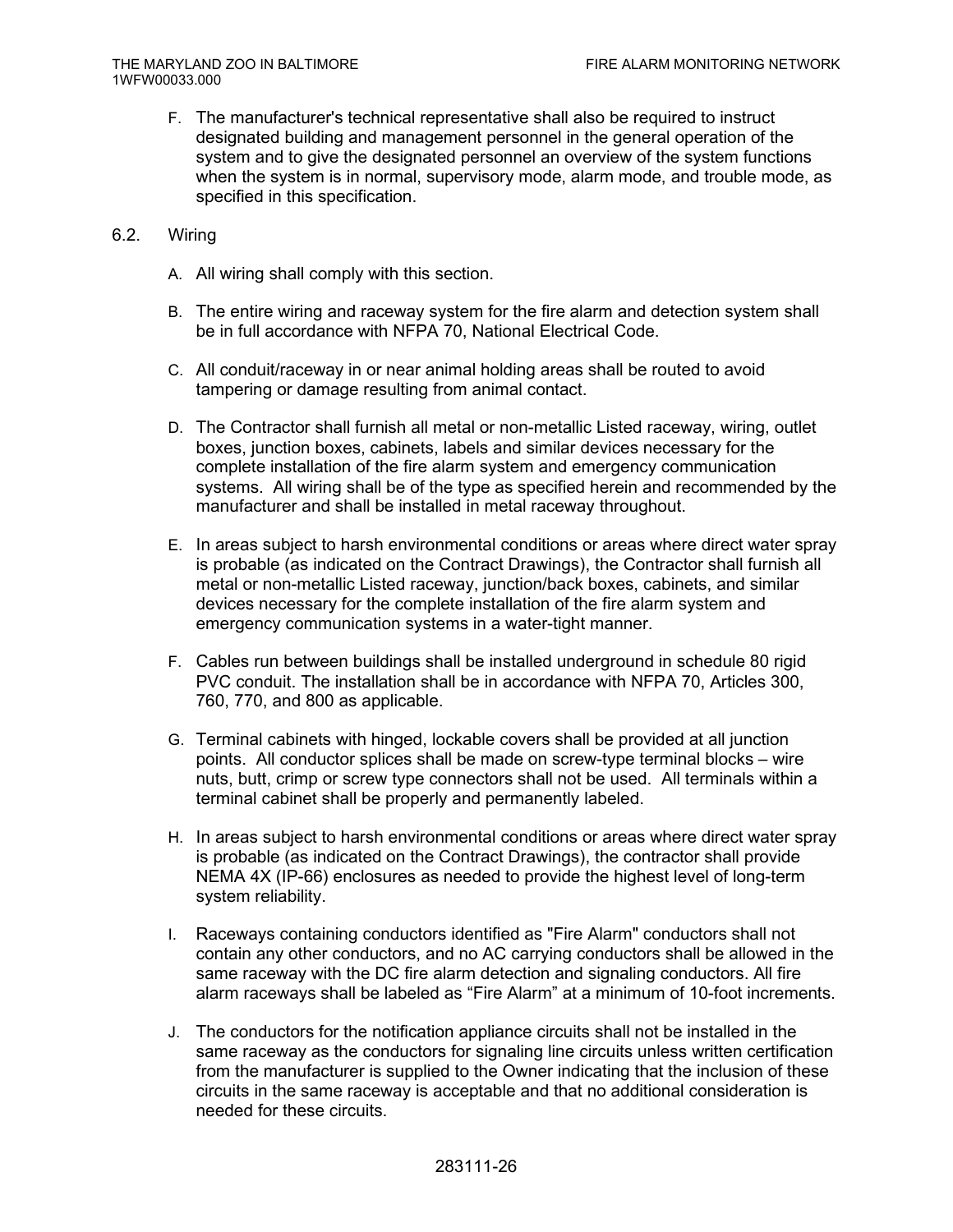- K. All wiring shall test free from grounds and short circuit faults. To ensure all wiring meets this requirement, the wiring shall be tested by the Contractor. The testing results shall be recorded, signed by the Contractor, and forwarded to the supplier and the Owner. No connections to the FACU shall be made until the system wiring has been accepted by the equipment supplier.
- L. All wiring for initiating devices, notification appliances and remote LCD displays shall be solid copper and shall comply with the appropriate sections of the National Electrical Code. All system wiring size shall be as determined suitable by the manufacturer and in compliance with the National Electrical Code, yet they shall not be any smaller than as specified herein.
- M. Signaling line and notification appliance circuits shall each have an outer jacket color which differs from the other and all other jacketed low voltage cable provided within the building.
- N. Unless otherwise indicated on the Contract Drawings, the following circuit Class and Styles shall be used for all new wiring:
	- 1. Signaling Line Circuits Class B
	- 2. Notification Appliance Circuits Class B
	- 3. Initiating Device Circuits Class B
	- 4. NOTI-FIRE-NET Class A
- 14. Unless otherwise indicated on the contract drawings, the following minimum sizes of conductors shall be used for all new wiring:
	- 5. Power Supply Conductors (Primary and Secondary) No. 14 AWG
	- 6. Signaling Line Circuit Conductors No. 18 AWG
	- 7. Notification Appliance Circuits No. 14 AWG
- B. Exposed raceways shall be run parallel and perpendicular to the walls and ceilings. Wherever practical, exposed raceways shall be run on the ceiling as close as possible to a wall or as high as possible on a wall. Where exposed raceways cross under a structural beam or rib, they shall be run down on one side of the beam or rib, across its bottom, and up to the ceiling on the other side of the beam or rib. No spanning from beam to beam or rib to rib shall be permitted. The use of a raceway body on one side of a beam or rib shall be permitted provided it shall be readily accessible.
- C. The power employed to operate the fire alarm and detection system shall be obtained from available building AC power as identified on the Contract.
- D. The electrical supply to the FACU shall be equipped with a dedicated fused disconnect with a handle that can be locked in the "power on" position. This disconnect is to be provided at the connection to the UPS power supply serving the FACU. Circuit disconnecting means shall have a red marking, shall be accessible to authorized personnel, and shall be identified as "FIRE ALARM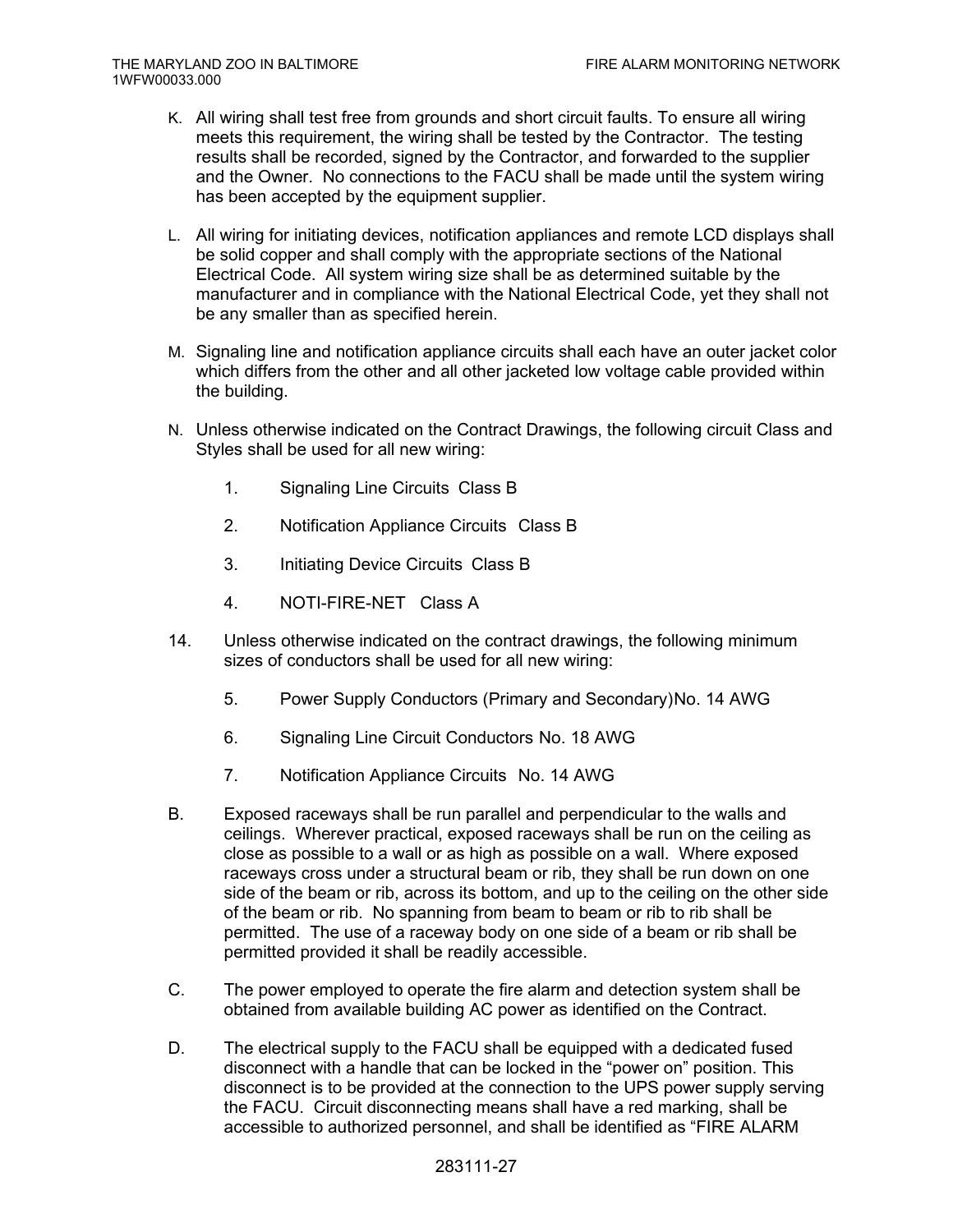CIRCUIT CONTROL." The location of the circuit disconnecting means shall be permanently identified on a nameplate installed on the inside of the FACU.

- E. All wiring within the control unit shall be neatly served in the panel gutters and be secured by means of Thomas & Betts "Ty-Raps" or by other approved means.
- F. Where penetrations of floor slabs, fire-resistance rated walls and/or smoke barrier walls are made, the wiring shall be sleeved in metal raceway and the penetrations shall be fire-stopped with approved or UL Listed through-penetration firestop assembly material acceptable to the Owner.
- 6.3. Demonstration Tests
	- A. Upon completion of the installation of the fire alarm systems and monitoring network, the Contractor shall provide a minimum of two (2) weeks' notice to the MZB that the fire alarm system and emergency communication systems have been satisfactorily tested by the Contractor and the manufacturer's representative and is ready for the Demonstration Test.
	- B. At the time of notification, the Contractor shall submit one copy of the approved as-built drawings and the approved Test Plan. The tests shall demonstrate that the operating and installation requirements of this specification have been met.
	- C. At the Demonstration Test, the manufacturer's technical representative shall deliver to the MZB an Inspection and Test Report, which shall be completed in conjunction with the Demonstration Test and shall indicate the following:
		- 1. Building information, including name, address, and city.
		- 2. The Contractor's name, address, city and telephone number.
		- 3. The control unit configuration, serial number, access passwords, extent of battery backup, locations of remote annunciators, a description of remote functions, and type of fire department notification.
		- 4. The total quantity of notification appliances, initiating devices, addressable modules, etc.
		- 5. The quantity of alarm signal units, fire alarm boxes, and each type of detector in each area. In addition, the connection position of each device shall be indicated, and, further, indicate the test result of each device and any subsequent action taken.
		- 6. Pertinent comments regarding the installation, operation, testing, inspecting, or other aspects of the system.
		- 7. The manufacturer's technical representative shall print his/her name and affiliation and sign and date the document.
	- D. The tests shall demonstrate that the entire control system functions as intended. All existing and new circuits and devices shall be tested, including equipment shutdown, alarm signaling devices, strobes and auxiliary functions (including elevator recall and AHU shutdown). In addition, supervision of each circuit shall be tested.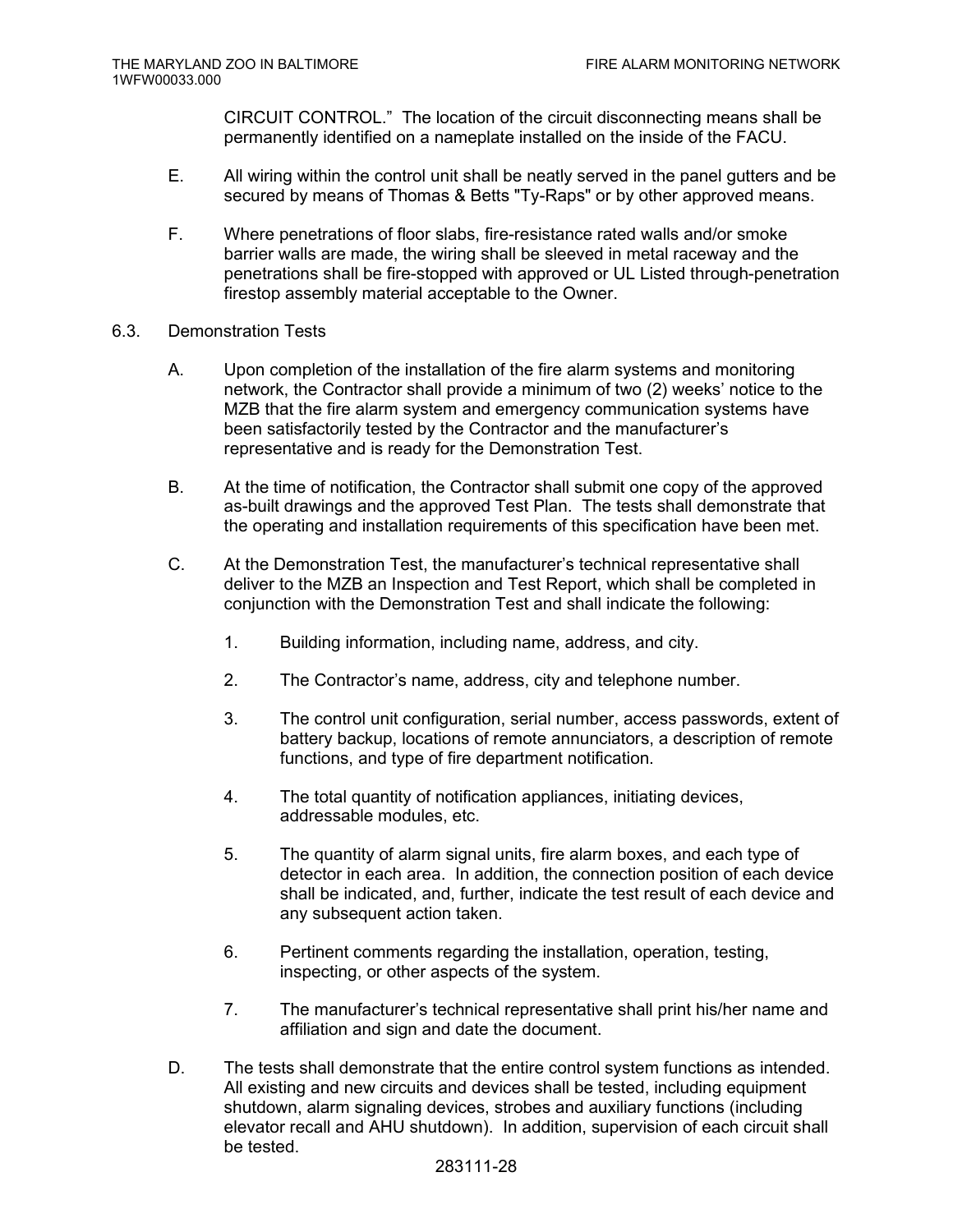- E. At a minimum, the Contractor shall perform the following in each building:
	- 1. Operate every building fire alarm device to ensure proper operation, correct annunciation at each remote annunciator and at the control unit and proper operation of all alarms and auxiliary functions. Where applying heat would destroy any detector, they may be manually operated.
	- 2. The signaling line circuits and the notification appliance circuits shall be opened in at least two locations per circuit to check for the presence of correct supervisory circuitry.
	- 3. One-half of all tests shall be performed on battery standby power.
	- 4. The contractor shall test all new and existing very early warning air aspirating smoke detection systems in accordance with the Manufacturer's latest published information.
- F. Upon satisfactory completion of the Demonstration Test, the Contractor shall leave the system operating for a minimum of two (2) weeks prior to the Acceptance Test.
- G. If unsatisfactory results occur during or after the Demonstration Test, the Contractor shall be responsible for any and all additional charges incurred by the MZB with respect to corrective action including but not limited to test monitoring and engineering services during the time it takes to obtain Final Acceptance by the AHJ.
- H. When the testing has been completed to the satisfaction of the Contractor's job foremen, the manufacturer's representative, and the MZB's third party inspector, a letter co-signed by each, attesting to the satisfactory completions of said testing, shall be forwarded to the MZB.
- 6.4. Acceptance Tests
	- O. Before the installation shall be considered completed and acceptable by the MZB, the Final Acceptance Test shall be performed. This test shall be coordinated and performed by the Contractor's job foreman, with support from the manufacturer's representative and shall be witnessed by the Owner's representative. Each representative scheduled to witness the test, shall be provided reasonable notification of the test date by the Contractor (at least two (2) weeks). The test shall not be conducted until all parties agree on the scheduled test date.
	- P. The Contractor shall provide all the necessary personnel and equipment to conduct the tests.
	- Q. At a minimum, the Contractor shall perform the following:
		- 1. Operate every existing and new building fire alarm device and appliance to ensure proper operation, correct annunciation at the control unit, and proper operation of all alarm detection and control devices, strobes and auxiliary functions. Where applying heat would destroy any detector, they may be manually operated.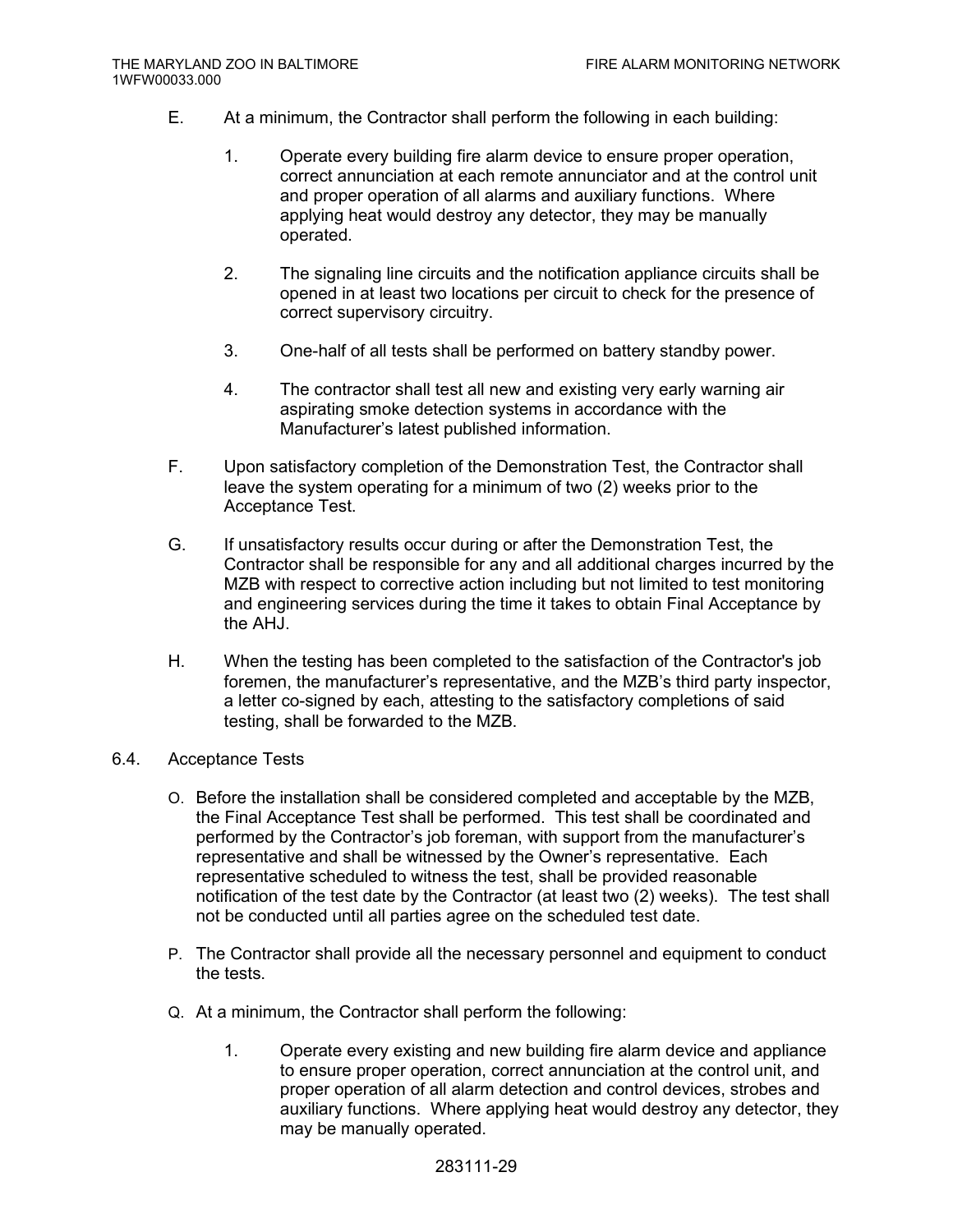- 2. The contractor shall test all existing voice evacuation alarm panels in accordance with the Manufacturer's latest published information and applicable NFPA standards.
- 3. The contractor shall test all new and existing very early warning air aspirating smoke detection systems in accordance with the Manufacturer's latest published information.
- 4. All new and existing signaling line circuits and the notification appliance circuits shall be opened in at least two locations per circuit to check for the presence of correct supervisory circuitry.
- 5. One-half of all tests shall be performed on battery standby power.
- 6. All tests and procedures as required by NFPA 72 for initial acceptance testing.
- B. If unsatisfactory results occur during or after the Demonstration Test, the Contractor shall be responsible for any and all additional charges incurred by the MZB with respect to corrective action including but not limited to test monitoring and engineering services during the time it takes to obtain Final Acceptance by the AHJ.
- C. Upon satisfactory completion of the tests, the Contractor shall leave the fire alarm and emergency communication system in proper working order.
- D. Final Acceptance by MZB means that the fire alarm systems and monitoring network is completely operational and in conformance with this specification and applicable codes and standards, all demolition and removal of existing equipment and materials has been satisfactorily completed, all documentation has been submitted as required by these specifications, and all training as required by these specifications has been completed to the satisfaction of the MZB's representative and the AHJ.
- 6.5. Training Requirements
	- A. The Contractor and the Manufacturer's Representative system Supplier shall provide training on the operation, design, installation, maintenance and programming of the installed system as detailed below. Training sessions shall be custom tailored to specifically address the specific equipment, its selection criteria and application for this project.
	- B. The Contractor shall provide costs of additional training sessions, if requested.
- 6.6. Cleaning and Adjusting
	- A. Remove paint splatters and other spots, dirt, and debris. Touch up scratches and marred finish to match original finish. Clean unit(s) internally using methods and materials recommended by manufacturer.
	- B. Contractor is responsible for continuous cleaning of work areas. Contractor shall provide containers for trash removal and stop work early each session to inspect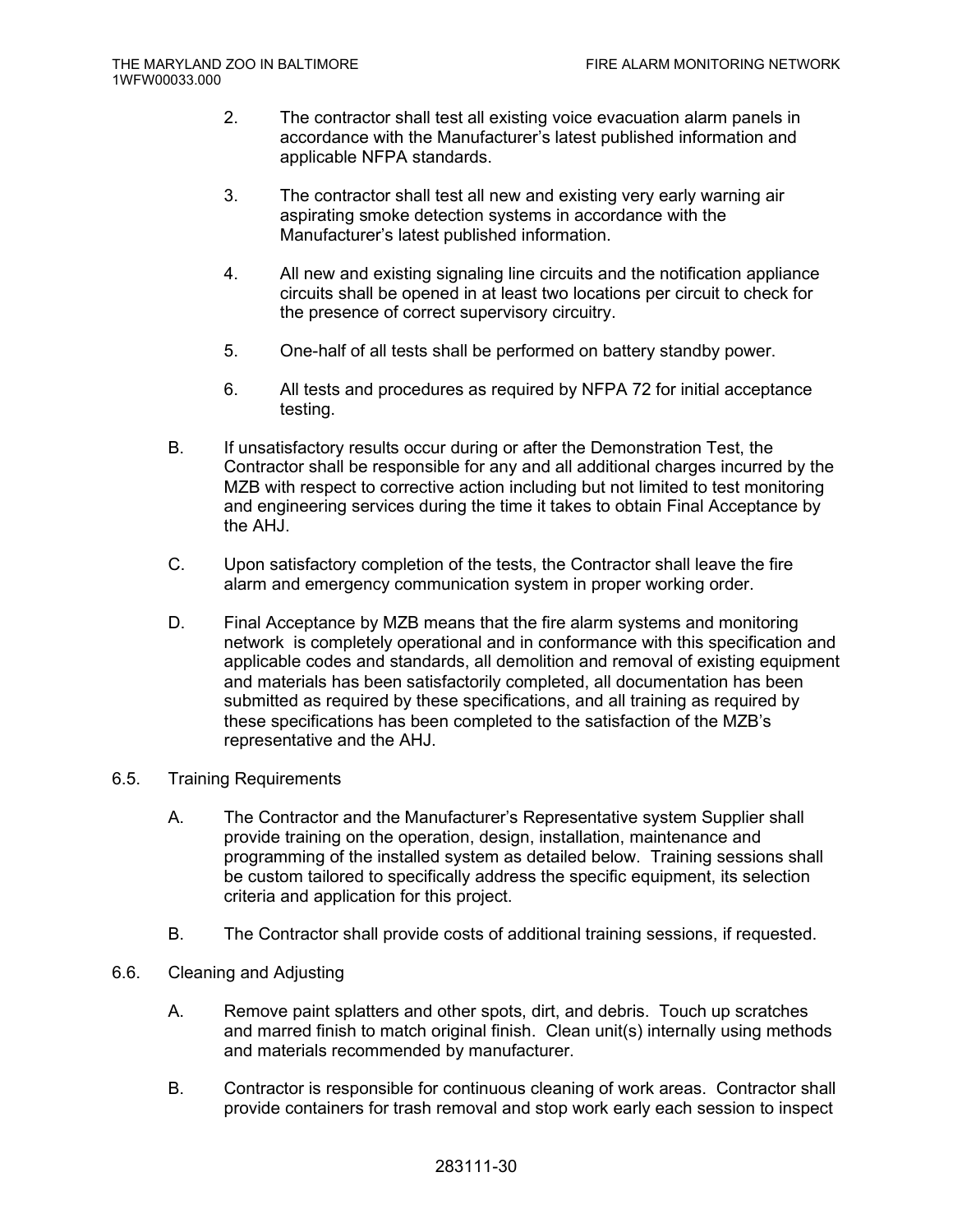work area for miscellaneous construction debris to be removed before turnover of work area back to MZB staff for use.

- 6.7. Patching and Painting
	- A. Upon completion of equipment removal in an area, affected surfaces shall be repaired and painted to match original existing conditions.
	- B. All painting shall be seam-to-seam or corner to corner to lessen impact of repainting.
- 6.8. Servicing
	- A. The Contractor shall provide cost estimates for annual service contract options. The annual service contract options shall include, but not limited to, annual inspections, troubleshooting and service of the both the FAECS, WAMNS, and DRMNS.
	- B. The Contractor shall provide the manufacturer's warranty included with the new fiber optic cable that is being installed.
- 6.9. Additional Responsibilities
	- A. The Contractor shall comply with the MZB Capital Projects Contractor Policy included in Appendix A.
	- B. The Contractor shall comply with the MZB Contractor Covid 19 Policy included in Appendix B.

END OF SECTION 283111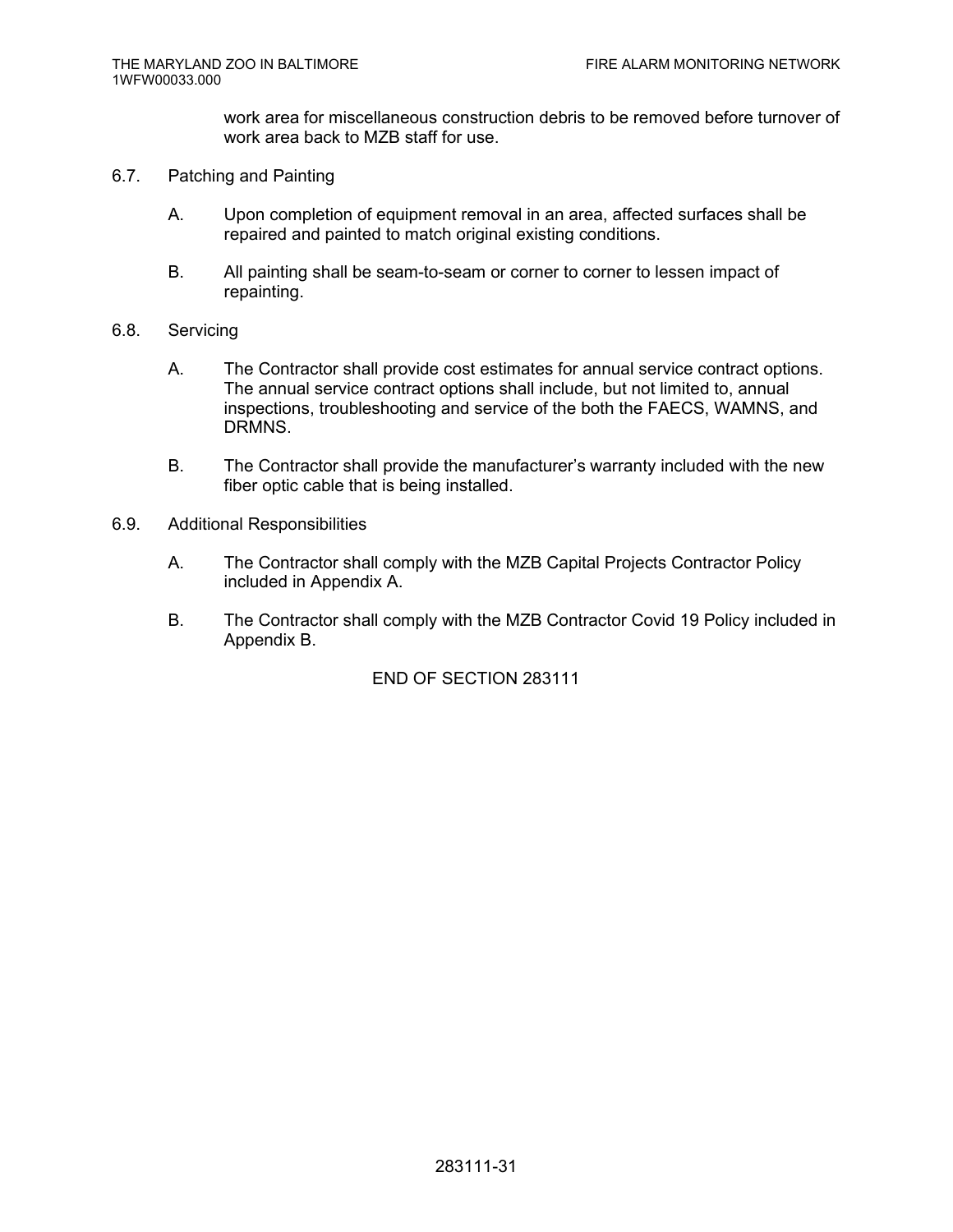## **SECTION 310000 EARTHWORK**

## **PART 1 – GENERAL**

#### 1.1. RELATED DOCUMENTS

The Contract Documents are complementary. Drawings and contract clauses of the Construction Contract, including referenced Division-01 Specifications Sections, apply to this Section.

#### 1.2. SUMMARY

- A. General: Provide earthwork in accordance with requirements of the Contract Documents.
- B. This Section includes the following:
	- 1. Excavating and backfilling for buildings and structures
	- 2. Subsurface drainage backfill for walls and trenches.
	- 3. Excavating and backfilling for utility trenches.
	- 4. Excavating and backfilling trenches for buried mechanical and electrical utilities and pits for buried utility structures.
- C. Contractor will engage, if not already engaged, a Structural Designer licensed in Maryland to design all temporary or permanent structural foundations. All geotechnical and earthwork requirements stated in the design(s) shall also be followed.

## 1.3. DEFINITIONS

- A. Backfill: Satisfactory soil material or controlled low-strength material used to fill an excavation.
	- 1. Initial Backfill: Backfill placed beside and over pipe in a trench, including haunches to support sides of pipe.
	- 2. Final Backfill: Backfill placed over initial backfill to fill a trench.
- B. Bedding Course: Course placed over the excavated subgrade in a trench before laying pipe.
- C. Borrow Soil: Satisfactory soil imported from off-site for use as fill or backfill.
- D. Controlled Low-Strength Material: A controlled low-strength material (CLSM) is a self-consolidating, cementing material used primarily as a backfill as an alternative to compacted fill (ACI 229R). Several terms have been used to describe this material, including flowable fill, unshrinkable fill, controlled density fill, flowable mortar, plastic soil-cement, and soil-cement slurry; however, the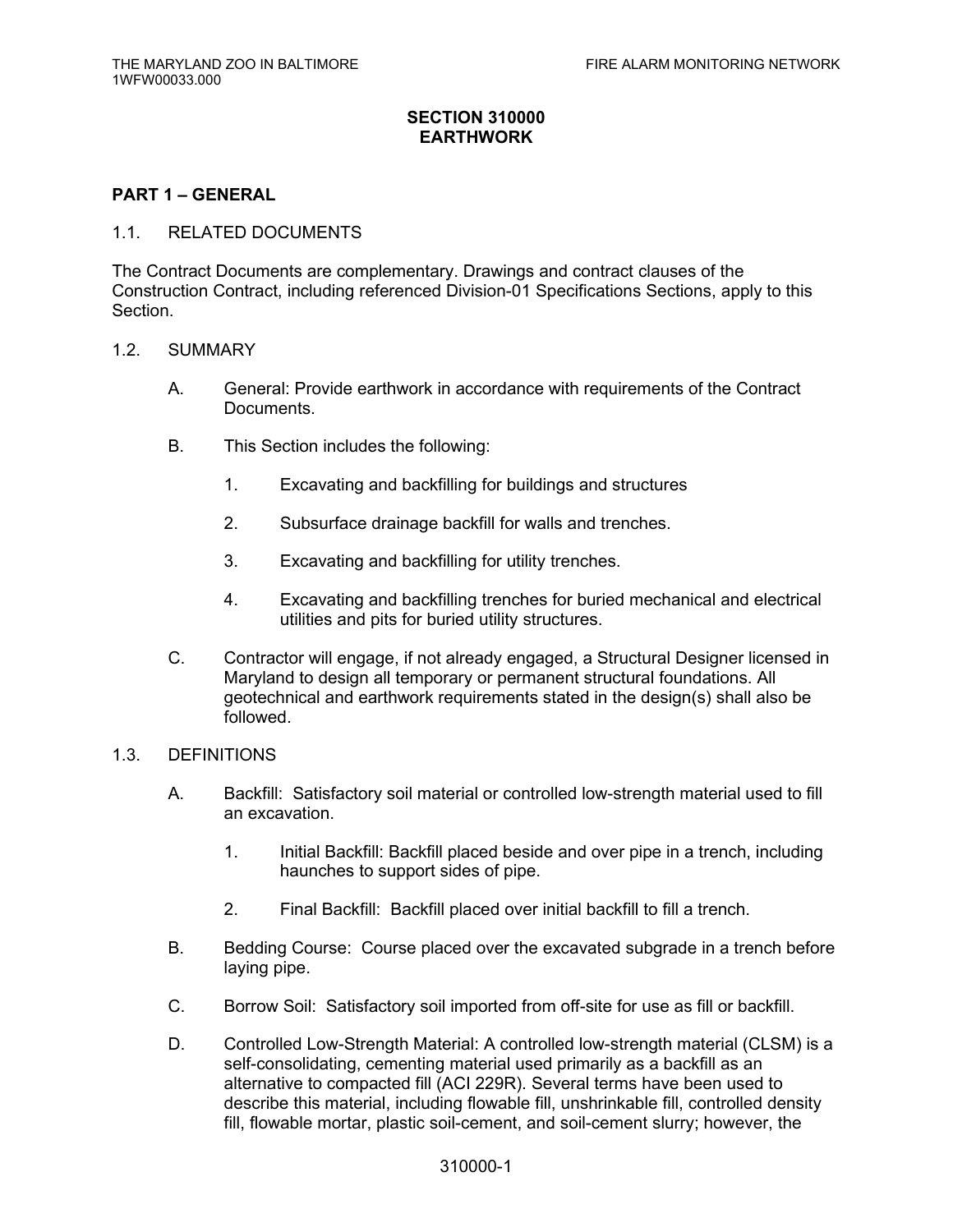correct terminology is controlled low-strength material. CLSM is intended to result in a compressive strength of 1200 psi (8.3 MPa) or less.

- E. Excavation: Removal of material encountered above subgrade elevations and to lines and dimensions indicated.
	- 1. Authorized Additional Excavation: Excavation below subgrade elevations or beyond indicated lines and dimensions as directed by MZB. Authorized additional excavation and replacement material will be paid for according to Contract provisions for unit prices.
	- 2. Bulk Excavation: Excavation more than 10 feet (3 m) in width and more than 30 feet (9 m) in length.
	- 3. Unauthorized Excavation: Excavation below subgrade elevations or beyond indicated lines and dimensions without direction by MZB. Unauthorized excavation, as well as remedial work directed by MZB, shall be without additional compensation.
- F. Rock: Rock material in beds, ledges, unstratified masses, conglomerate deposits, and boulders of rock material that exceed 1 cu. yd. (0.76 cu. m) for bulk excavation or 3/4 cu. yd. (0.57 cu. m) for footing, trench, and pit excavation that cannot be removed by rock excavating equipment equivalent to the following in size and performance ratings, without systematic drilling, ram hammering, ripping, or blasting, when permitted:
	- 1. Excavation of Footings, Trenches, and Pits: Late-model, track-mounted hydraulic excavator; equipped with a 42-inch- (1065-mm-) wide, maximum, short-tip-radius rock bucket; rated at not less than 138-hp (103-kW) flywheel power with bucket-curling force of not less than 28,090 lbf (125 kN) and stick-crowd force of not less than 18,650 lbf (83 kN); measured according to SAE J-1179.
	- 2. Bulk Excavation: Late-model, track-mounted loader; rated at not less than 210-hp (157-kW) flywheel power and developing a minimum of 48,510-lbf (216-kN) breakout force with a general-purpose bare bucket; measured according to SAE J-732.
- G. Structures: Buildings, footings, foundations, retaining walls, slabs, tanks, curbs, mechanical and electrical appurtenances, or other man-made stationary features constructed above or below the ground surface.
- H. Subgrade: Surface or elevation remaining after completing excavation or trench excavation, or top surface of a fill or backfill immediately below subbase, drainage fill, or topsoil materials.
- I. Utilities: On-site underground pipes, conduits, ducts, and cables, as well as underground services within buildings.

## 1.4. SUBMITTALS

A. Product Data: For the following: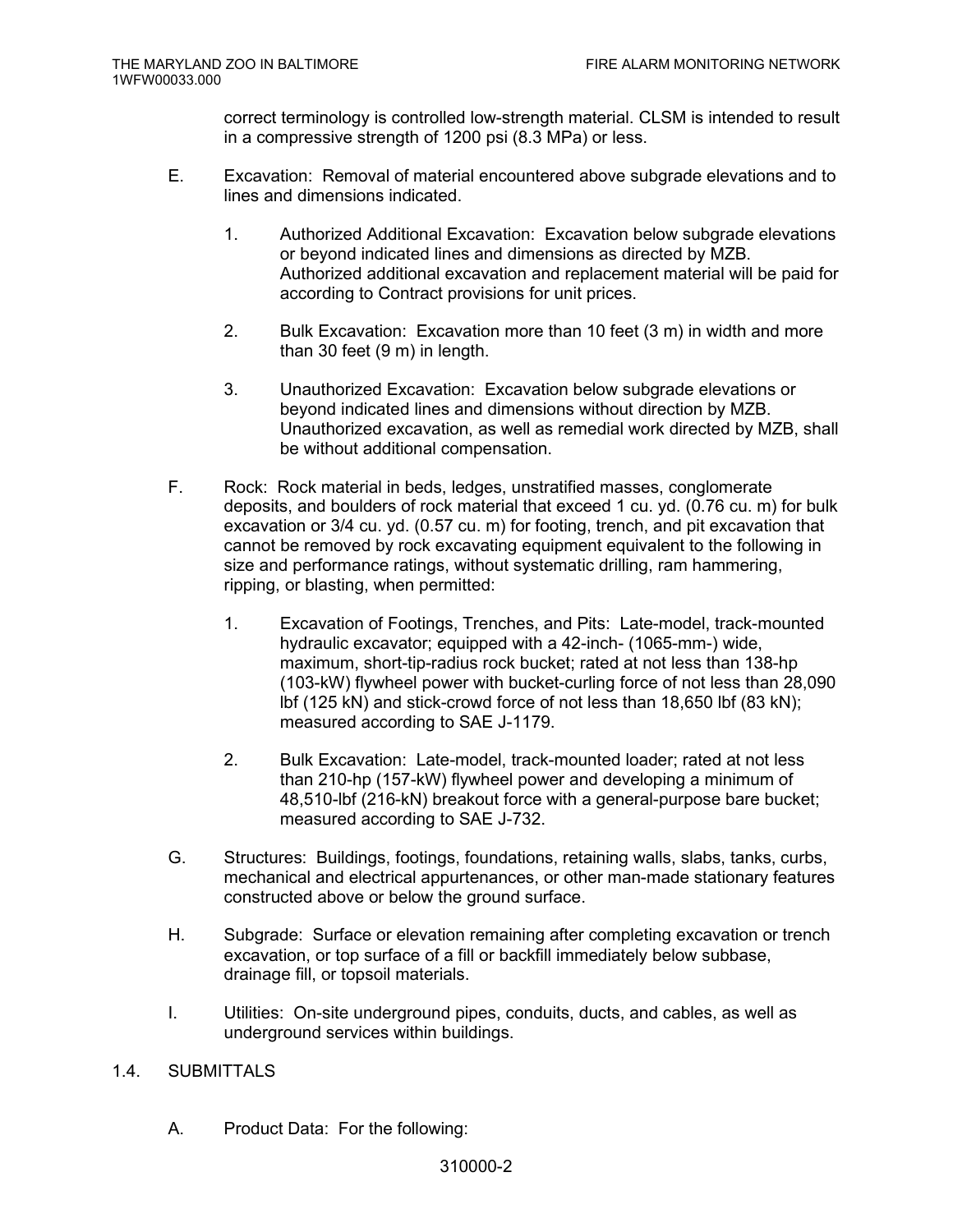- 1. Each type of plastic warning tape.
- B. Pre-excavation Photographs or Videotape: Show existing conditions of adjoining construction and site improvements, including finish surfaces, that might be misconstrued as damage caused by earthwork operations. Submit before earthwork begins.
- C. Excavation Plan: Submit complete plan for excavation and dewatering, including drawings, descriptions, equipment cut sheets, etc.
- D. Utility Location Drawing dimensioned plan indicating location of all known utilities.

## 1.5. QUALITY ASSURANCE

A. Pre-excavation Conference: Conduct conference at Project site to comply with requirements in Division 1 Section "Project Management and Coordination."

## 1.6. PROJECT CONDITIONS

- A. Existing Utilities: Do not interrupt utilities serving facilities occupied by MZB or others unless permitted in writing by MZB and then only after arranging to provide temporary utility services according to requirements indicated.
	- 1. Engage utility-locator service for area where Project is located before excavating.
- B. Demolish and completely remove from site existing underground utilities indicated to be removed. Coordinate with utility companies to shut off services if lines are active.

# **PART 2 – PRODUCTS**

- 2.1. SOIL MATERIALS
	- A. General: Provide borrow soil materials when sufficient satisfactory soil materials are not available from excavations.
	- B. Satisfactory Soils: ASTM D 2487 Soil Classification Groups GW, GP, GM, SW, SP, and SM or AASHTO M 145 Soil Classification Groups A-1, A-2-4, A-2-5, and A-3, or a combination of these groups; free of rock or gravel larger than 3 inches (75 mm) in any dimension, de-bris, waste, frozen materials, vegetation, and other deleterious matter.
	- C. Unsatisfactory Soils: Soil Classification Groups GC, SC, CL, ML, OL, CH, MH, OH, and PT according to ASTM D 2487 or A-2-6, A-2-7, A-4, A-5, A-6, and A-7 according to AASHTO M 145, or a combination of these groups.
		- 1. Unsatisfactory soils also include satisfactory soils not maintained within 2 percent of optimum moisture content at time of compaction.
		- 2. Soils GC, SC, CL or ML could be considered satisfactory soils if the soils are tested and approved by a Geotechnical Designer licensed in Maryland.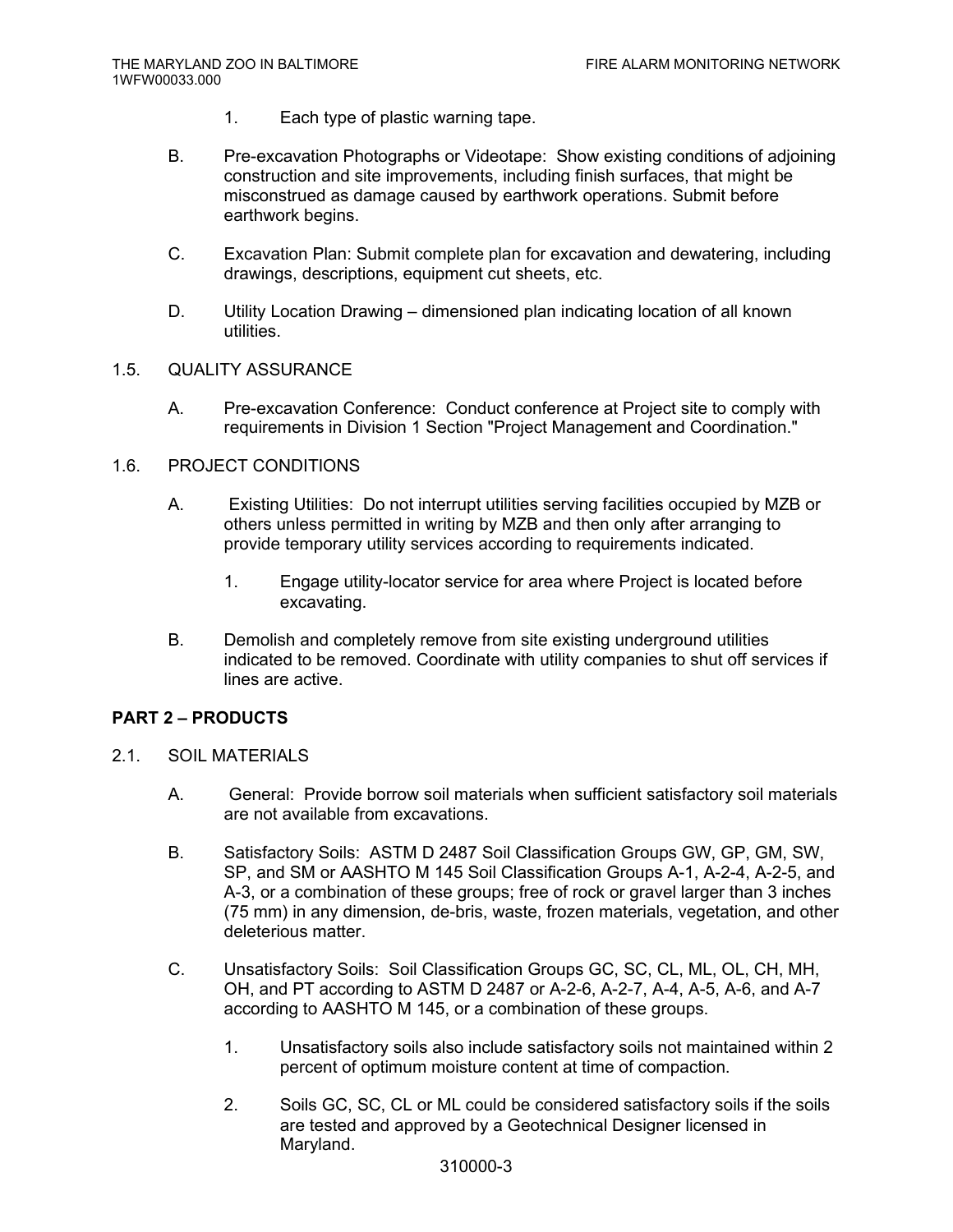#### 2.2. ACCESSORIES

- A. Warning Tape: Acid- and alkali-resistant polyethylene film warning tape manufactured for marking and identifying underground utilities, 6 inches (150 mm) wide and 4 mils (0.1 mm) thick, continuously inscribed with a description of the utility; colored as follows:
	- 1. Red: Electric.
	- 2. Yellow: Gas, oil, steam, and dangerous materials.
	- 3. Orange: Telephone and other communications.
	- 4. Blue: Water systems.
	- 5. Green: Sewer systems.
- B. Detectable Warning Tape: Acid- and alkali-resistant polyethylene film warning tape manufactured for marking and identifying underground utilities, a minimum of 6 inches (150 mm) wide and 4 mils (0.1 mm) thick, continuously inscribed with a description of the utility, with metallic core encased in a protective jacket for corrosion protection, detectable by metal detector when tape is buried up to 30 inches (750 mm) deep; colored as follows:
	- 1. Red: Electric.
	- 2. Yellow: Gas, oil, steam, and dangerous materials.
	- 3. Orange: Telephone and other communications.
	- 4. Blue: Water systems.
	- 5. Green: Sewer systems.

# **PART 3 – EXECUTION**

- 3.1. PREPARATION
	- A. Protect structures, utilities, sidewalks, pavements, and other facilities from damage caused by settlement, lateral movement, undermining, washout, and other hazards created by earthwork operations.
	- B. Provide protective insulating materials to protect subgrades and foundation soils against freezing temperatures or frost.
- 3.2. FIELD QUALITY CONTROL
	- A. Testing Agency: Contractor will engage a qualified independent geotechnical engineering testing agency to perform field quality-control testing.
	- B. Allow testing agency to inspect and test subgrades and each fill or backfill layer. Proceed with subsequent earthwork only after test results for previously completed work comply with requirements.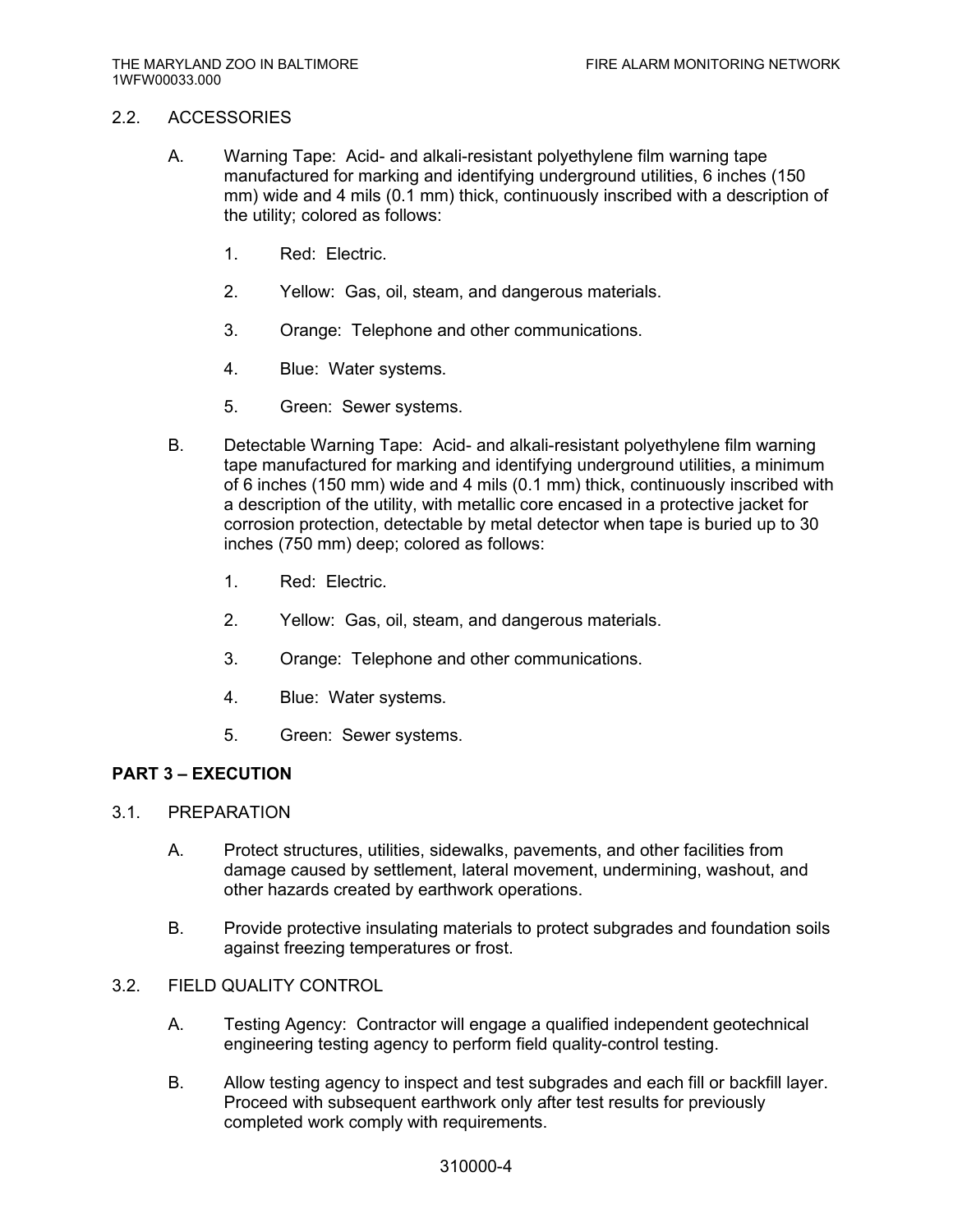- C. Footing Subgrade: At footing subgrades, at least one test of each soil stratum will be performed to verify design bearing capacities. Subsequent verification and approval of other footing subgrades may be based on a visual comparison of subgrade with tested subgrade when approved.
- D. Testing agency will test compaction of soils in place according to ASTM D 1556, ASTM D 2167, ASTM D 2922, and ASTM D 2937, as applicable. Tests will be performed at the following locations and frequencies:
	- 1. Paved and Building Slab Areas: At subgrade and at each compacted fill and backfill layer, at least one test for every 2000 sq. ft. or less of paved area or building slab, but in no case fewer than three tests.
	- 2. Foundation Wall Backfill: At each compacted backfill layer, at least one test for each 100 feet or less of wall length, but no fewer than two tests.
	- 3. Trench Backfill: At each compacted initial and final backfill layer, at least one test for each 150 feet or less of trench length, but no fewer than two tests.
- E. When testing agency reports that subgrades, fills, or backfills have not achieved degree of compaction specified, scarify and moisten or aerate, or remove and replace soil to depth required; recompact and retest until specified compaction is obtained.

#### 3.3. EXCAVATION, GENERAL

- A. General: Encountering rock material is possible. If the excavation of rock is required, Contractor shall notify the MZB.
- B. Classified Excavation: Excavate to subgrade elevations. Material to be excavated will be classified as earth and rock. Do not excavate rock until it has been classified and cross sectioned by MZB. The Contract Sum will be adjusted for rock excavation according to unit prices included in the Contract Documents. Changes in the Contract time may be authorized for rock excavation.
	- 1. Earth excavation includes excavating pavements and obstructions visible on surface; underground structures, utilities, and other items indicated to be removed; together with soil, boulders, and other materials not classified as rock or unauthorized excavation.
		- a. Intermittent drilling; blasting, if permitted; ram hammering; or ripping of material not classified as rock excavation are considered as earth excavation methods
	- 2. Rock excavation includes removal and disposal of rock. Remove rock to lines and sub-grade elevations indicated to permit installation of permanent construction without exceeding the following dimensions:
		- a. 24 inches (600 mm) outside of concrete forms other than at footings.
		- b. 12 inches (300 mm) outside of concrete forms at footings.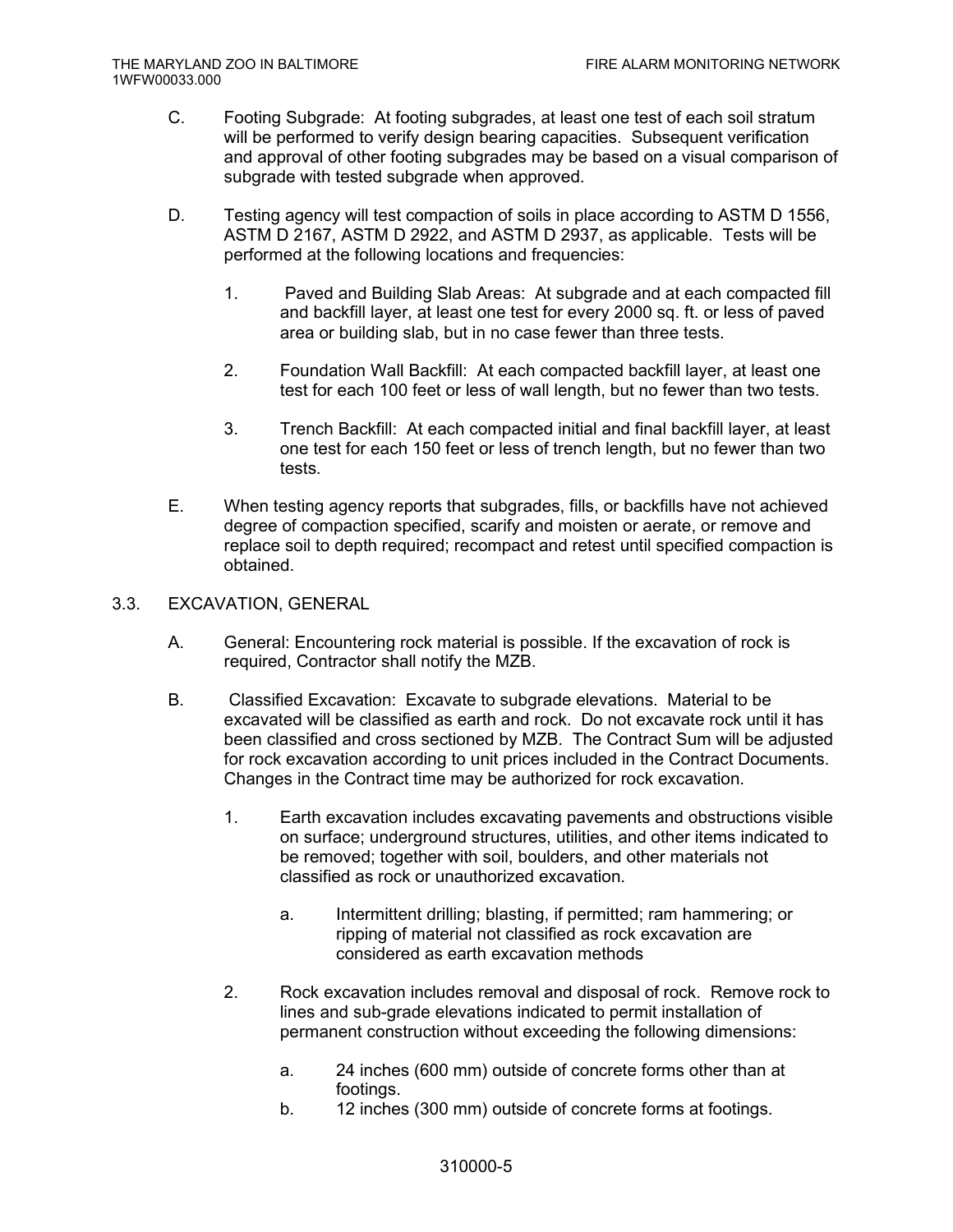- c. 6 inches (150 mm) outside of minimum required dimensions of concrete cast against grade.
- d. 6 inches (150 mm) beneath bottom of concrete slabs on grade.
- e. 6 inches (150 mm) beneath pipe in trenches, and the greater of 24 inches (600 mm) wider than pipe or 42 inches (1065 mm) wide.

## 3.4. EXCAVATION FOR UTILITY TRENCHES

- A. Excavate trenches to indicated gradients, lines, depths, and elevations.
	- 1. Beyond building perimeter, excavate trenches to allow installation of top of pipe below frost line.
- B. Excavate trenches to uniform widths to provide the following clearance on each side of pipe or conduit. Excavate trench walls vertically from trench bottom to 12 inches (300 mm) higher than top of pipe or conduit, unless otherwise indicated.
	- 1. Clearance: 12 inches (300 mm) each side of pipe or conduit.
- C. Trench Bottoms: Excavate and shape trench bottoms to provide uniform bearing and support of pipes and conduit. Shape subgrade to provide continuous support for bells, joints, and barrels of pipes and for joints, fittings, and bodies of conduits. Remove projecting stones and sharp objects along trench subgrade.
	- 1. For pipes and conduit less than 6 inches (150 mm) in nominal diameter and flat-bottomed, multiple-duct conduit units, hand-excavate trench bottoms and support pipe and conduit on an undisturbed subgrade.
	- 2. For pipes and conduit 6 inches (150 mm) or larger in nominal diameter, shape bottom of trench to support bottom 90 degrees of pipe circumference. Fill depressions with tamped sand backfill.
	- 3. Excavate trenches 6 inches (150 mm) deeper than elevation required in rock or other un-yielding bearing material to allow for bedding course.
- D. Trench Bottoms: Excavate trenches 4 inches (100 mm) deeper than bottom of pipe elevation to allow for bedding course. Hand excavate for bell of pipe.
	- 1. Excavate trenches 6 inches (150 mm) deeper than elevation required in rock or other un-yielding bearing material to allow for bedding course.

#### 3.5. SUBGRADE INSPECTION

- A. Notify MZB when excavations have reached required subgrade.
- B. If Geotechnical Designer determines that unsatisfactory soil is present, continue excavation and replace with compacted backfill or fill material as directed. Additional work to be based on unit price.
- C. Reconstruct subgrades damaged by freezing temperatures, frost, rain, accumulated water, or construction activities, as directed by MZB, without additional compensation.
- 3.6. UNAUTHORIZED EXCAVATION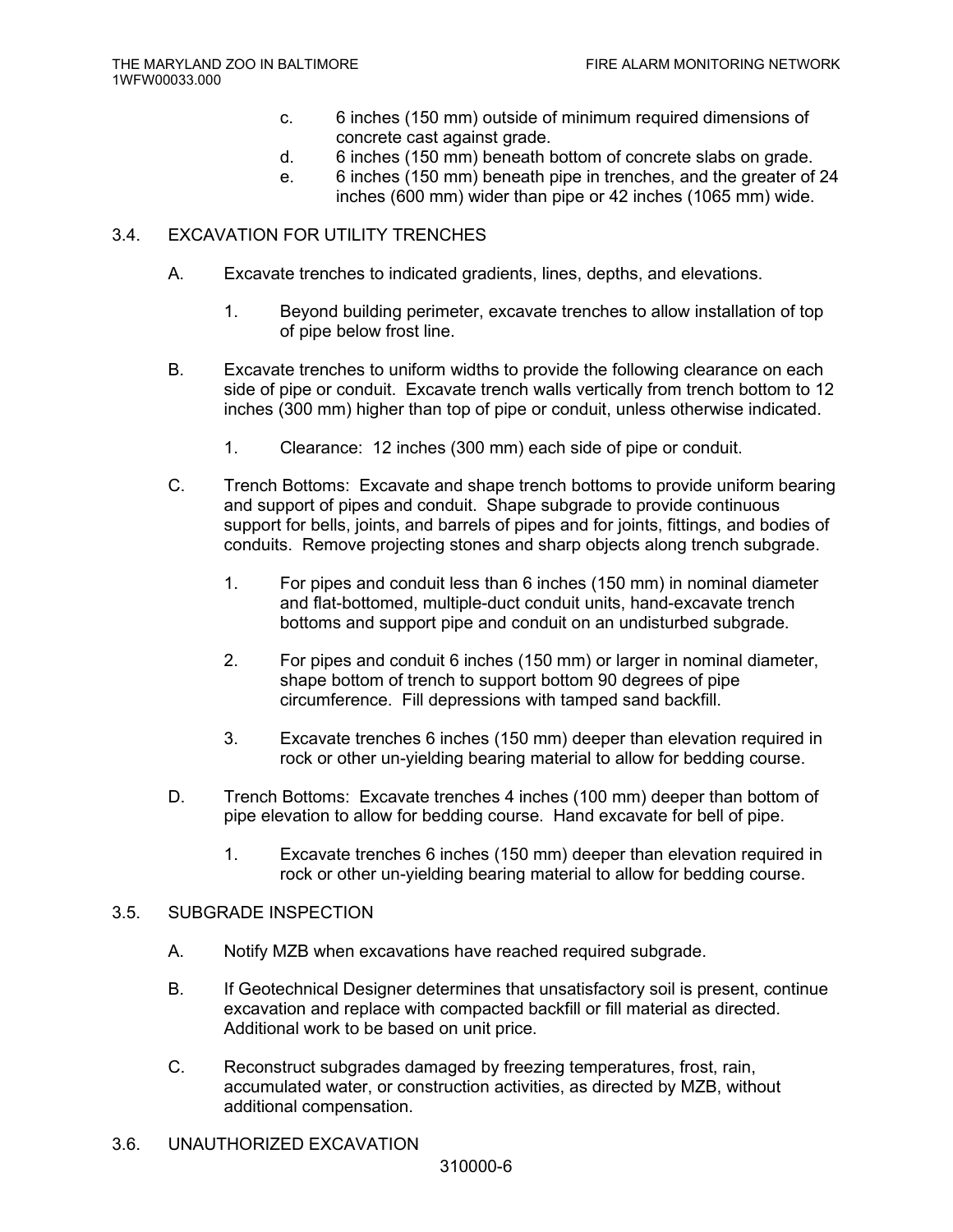- A. Fill unauthorized excavation under foundations or wall footings by extending bottom elevation of concrete foundation or footing to excavation bottom, without altering top elevation. Contact Designer before extending bottom elevation of foundation or footing to determine if structural design is necessary. Lean concrete fill, with 28-day compressive strength of 2500 psi (17.2 MPa), may be used when approved by MZB to fill unauthorized excavation under foundations or footings.
	- 1. Fill unauthorized excavations under other construction or utility pipe as directed by MZB.

# 3.7. STORAGE OF SOIL MATERIALS

- A. Stockpile borrow soil materials and excavated satisfactory soil materials without inter-mixing. Place, grade, and shape stockpiles to drain surface water. Cover to prevent windblown dust.
	- 1. Stockpile soil materials away from edge of excavations. Do not store within drip line of remaining trees.

## 3.8. BACKFILL

- A. Place and compact backfill in excavations promptly, but not before completing the following:
	- 1. Construction below finish grade including, where applicable, subdrainage, dampproofing, waterproofing, and perimeter insulation.
	- 2. Surveying locations of underground utilities for Record Documents.
	- 3. Testing and inspecting underground utilities.
	- 4. Removing concrete formwork.
	- 5. Removing trash and debris.
	- 6. Removing temporary shoring and bracing, and sheeting.
	- 7. Installing permanent or temporary horizontal bracing on horizontally supported walls.
- B. Place backfill on subgrades free of mud, frost, snow, or ice.

## 3.9. UTILITY TRENCH BACKFILL

- A. Place backfill on subgrades free of mud, frost, snow, or ice.
- B. Place and compact bedding course on trench bottoms and where indicated. Shape bedding course to provide continuous support for bells, joints, and barrels of pipes and for joints, fittings, and bodies of conduits.
- C. Backfill trenches excavated under footings and within 18 inches (450 mm) of bottom of footings with satisfactory soil; fill with concrete to elevation of bottom of footings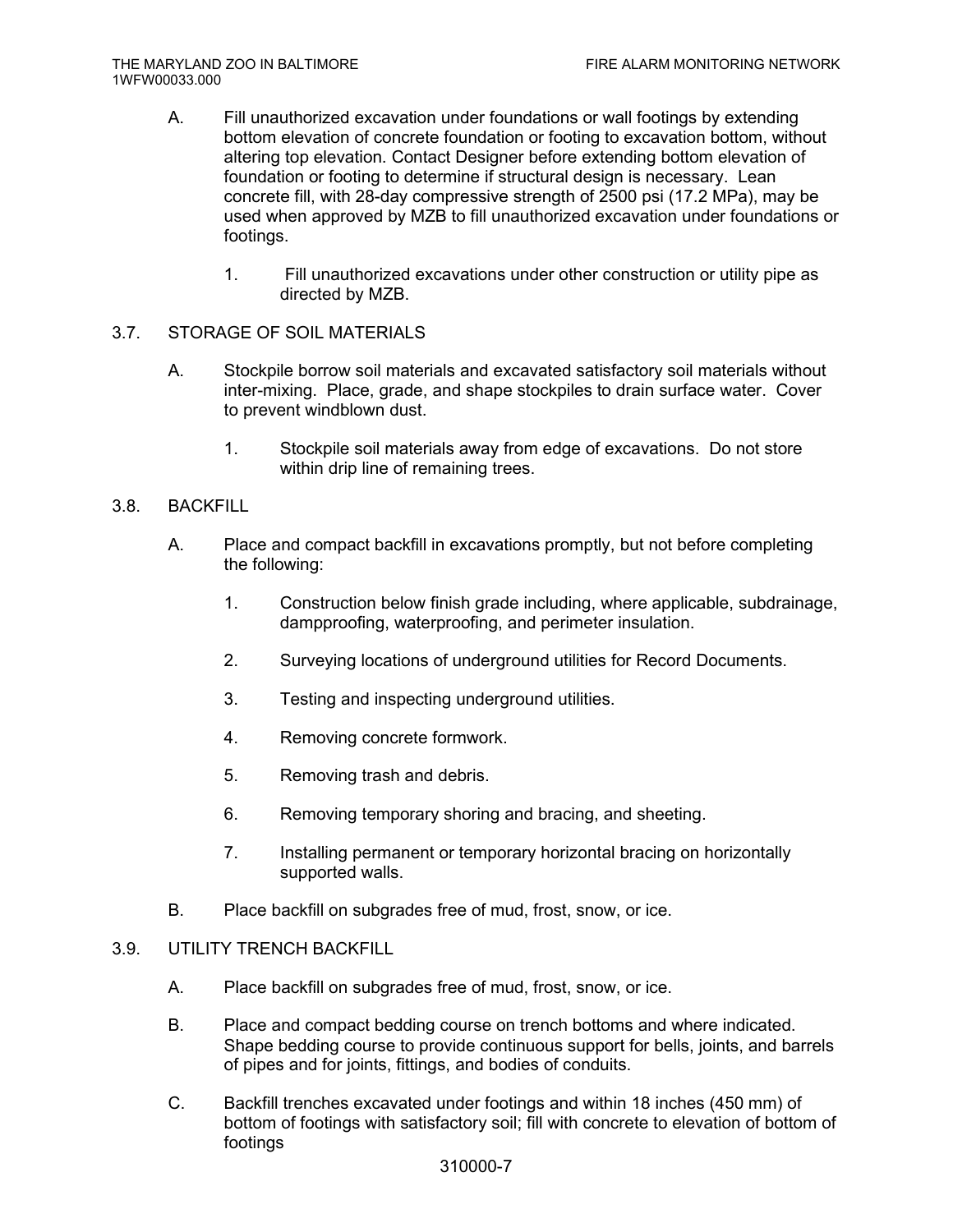- D. Provide 4-inch- (100-mm-) thick, concrete-base slab support for piping or conduit less than 30 inches (750 mm) below surface of roadways. After installing and testing, completely encase piping or conduit in a minimum of 4 inches (100 mm) of concrete before backfilling or placing roadway subbase.
- E. Place and compact initial backfill of satisfactory soil, free of particles larger than 1 inch (25 mm) in any dimension, to a height of 12 inches (300 mm) over the utility pipe or conduit.
	- 1. Carefully compact initial backfill under pipe haunches and compact evenly up on both sides and along the full length of utility piping or conduit to avoid damage or displacement of piping or conduit. Coordinate backfilling with utilities testing.
- F. Controlled Low-Strength Material: Place initial backfill of controlled low-strength material to a height of 12 inches (300 mm) over the utility pipe or conduit.
- G. Backfill voids with satisfactory soil while installing and removing shoring and bracing.
- H. Place and compact final backfill of satisfactory soil to final subgrade elevation.
- I. Controlled Low-Strength Material: Place final backfill of controlled low-strength material to final subgrade elevation.
- J. Install warning tape directly above utilities, 12 inches (300 mm) below finished grade, except 6 inches (150 mm) below subgrade under pavements and slabs.

## 3.10. SOIL MOISTURE CONTROL

- A. Uniformly moisten or aerate subgrade and each subsequent fill or backfill soil layer before compaction to within 2 percent of optimum moisture content.
	- 1. Do not place backfill or fill soil material on surfaces that are muddy, frozen, or contain frost or ice.
	- 2. Remove and replace, or scarify and air dry otherwise satisfactory soil material that exceeds optimum moisture content by 2 percent and is too wet to compact to specified dry unit weight.

# 3.11. COMPACTION OF SOIL BACKFILLS AND FILLS

- A. Place backfill and fill soil materials in layers not more than 8 inches (200 mm) loose depth for material compacted by heavy compaction equipment, and not more than 4 inches (100 mm) in loose depth for material compacted by handoperated tampers.
- B. Place backfill and fill soil materials evenly on all sides of structures to required elevations, and uniformly along the full length of each structure.
- C. Compact soil materials to not less than the following percentages of maximum dry unit weight according to ASTM D 698: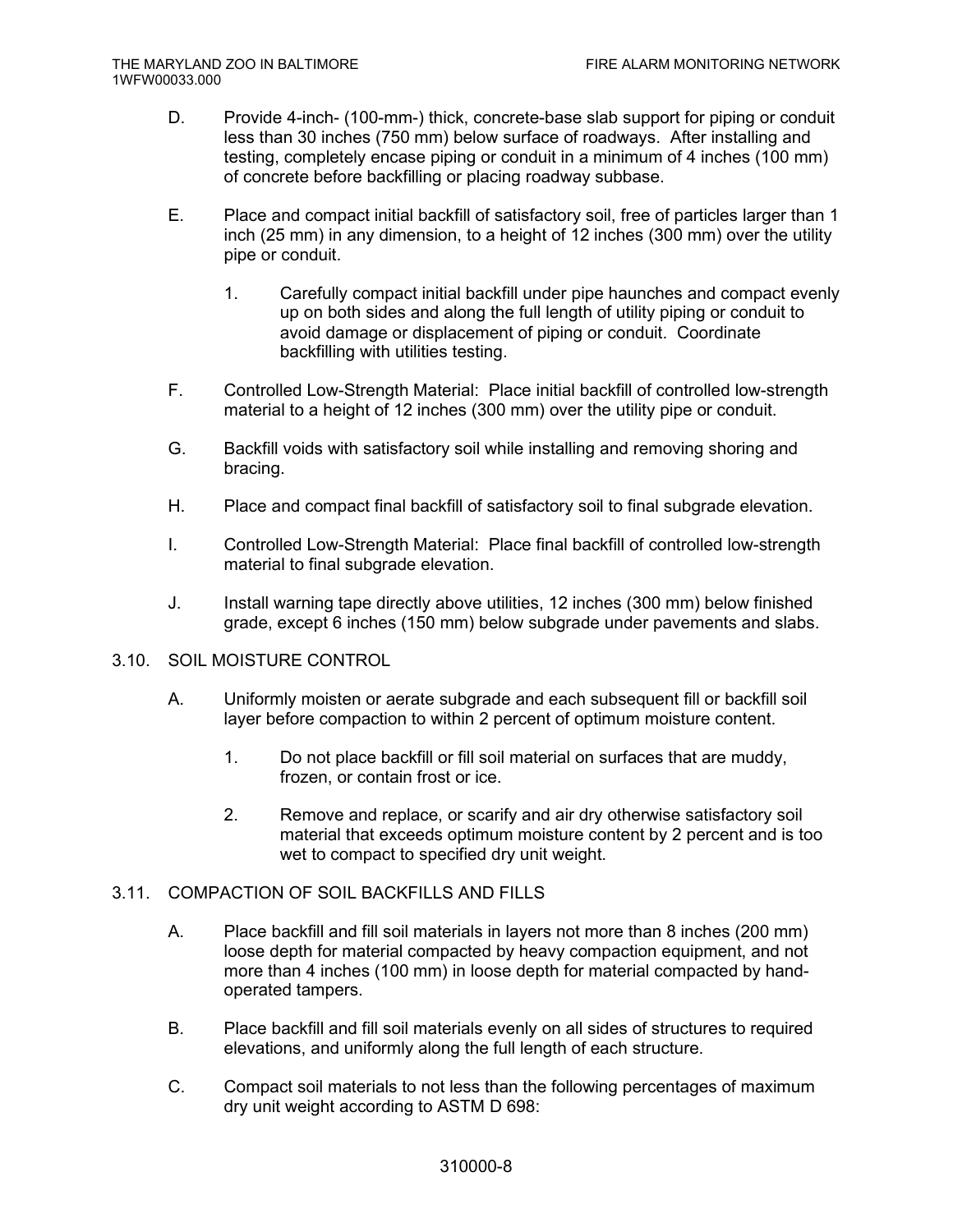- 1. Under structures, building slabs, steps, and pavements, scarify and recompact top 12 inches (300 mm) of existing subgrade and each layer of backfill or fill soil material at 95 percent.
- 2. Under walkways, scarify and recompact top 6 inches (150 mm) below subgrade and compact each layer of backfill or fill soil material at 95 percent.
- 3. Under lawn or unpaved areas, scarify and recompact top 6 inches (150 mm) below subgrade and compact each layer of backfill or fill soil material at 85 percent.
- 4. For utility trenches, compact each layer of initial and final backfill soil material at 85 percent.

## 3.12. FIELD QUALITY CONTROL

- A. Testing Agency: Contractor will engage a qualified independent geotechnical engineering testing agency to perform field quality-control testing.
- B. Allow testing agency to inspect and test subgrades and each fill or backfill layer. Proceed with subsequent earthwork only after test results for previously completed work comply with requirements.
- C. Footing Subgrade: At footing subgrades, at least one test of each soil stratum will be performed to verify design bearing capacities. Subsequent verification and approval of other footing subgrades may be based on a visual comparison of subgrade with tested subgrade when approved by Designer.
- D. Testing agency will test compaction of soils in place according to ASTM D 1556, ASTM D 2167, ASTM D 2922, and ASTM D 2937, as applicable. Tests will be performed at the following locations and frequencies:
	- 1. Paved and Building Slab Areas: At subgrade and at each compacted fill and backfill layer, at least 1 test for every 2000 sq. ft. (186 sq. m) or less of paved area or building slab, but in no case fewer than 3 tests.
	- 2. Foundation Wall Backfill: At each compacted backfill layer, at least 1 test for each 100 feet (30 m) or less of wall length, but no fewer than 2 tests.
	- 3. Trench Backfill: At each compacted initial and final backfill layer, at least 1 test for each 150 feet (46 m) or less of trench length, but no fewer than 2 tests.
- E. When testing agency reports that subgrades, fills, or backfills have not achieved degree of compaction specified, scarify and moisten or aerate, or remove and replace soil to depth re-quired; recompact and retest until specified compaction is obtained.

## 3.13. PROTECTION

A. Protecting Graded Areas: Protect newly graded areas from traffic, freezing, and erosion. Keep free of trash and debris.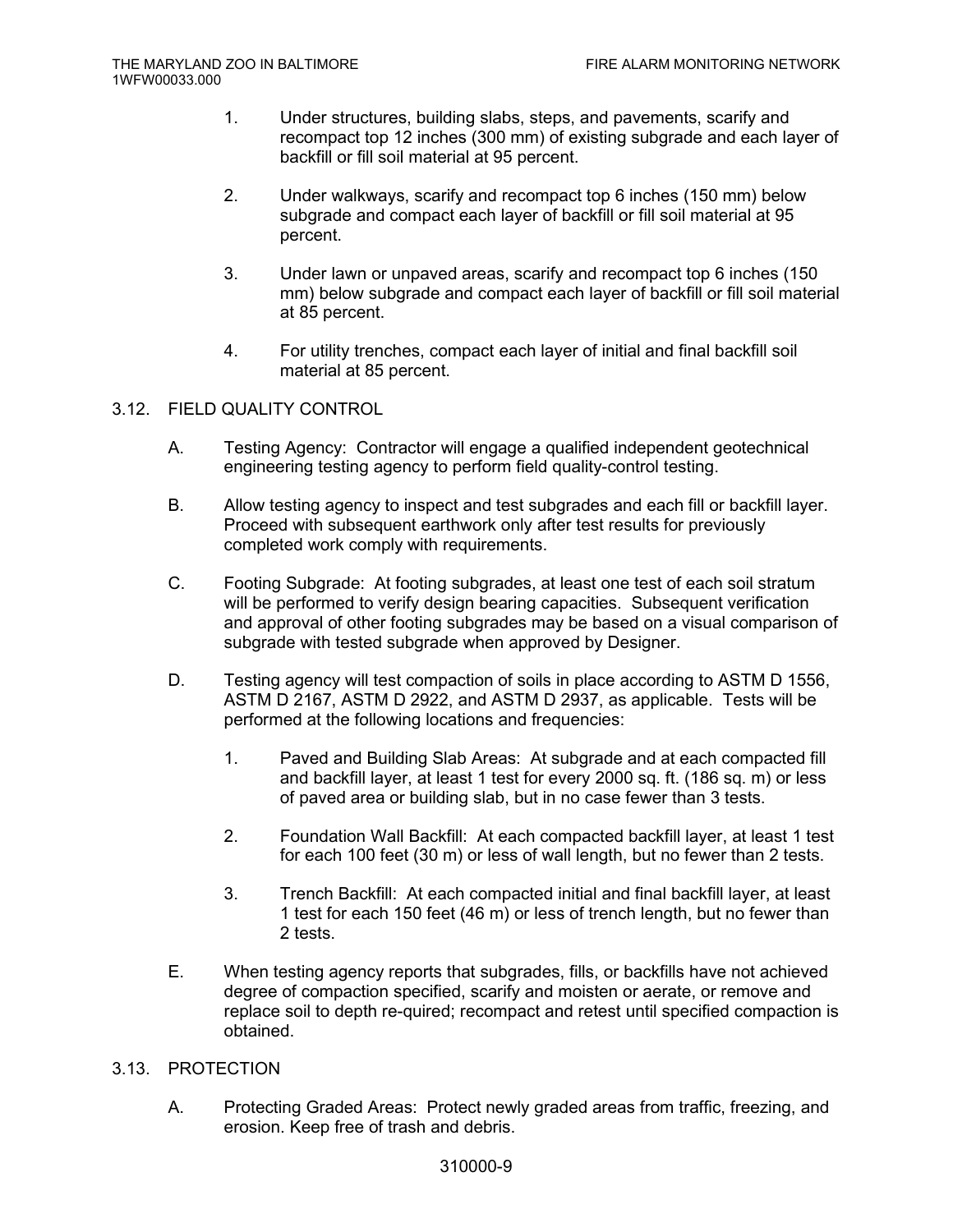- B. Repair and reestablish grades to specified tolerances where completed or partially completed surfaces become eroded, rutted, settled, or where they lose compaction due to subsequent construction operations or weather conditions.
	- 1. Scarify or remove and replace soil material to depth as directed by Designer; re-shape and recompact.
- C. Where settling occurs before Project correction period elapses, remove finished surfacing, backfill with additional soil material, compact, and reconstruct surfacing.
	- 1. Restore appearance, quality, and condition of finished surfacing to match adjacent work, and eliminate evidence of restoration to greatest extent possible.
- 3.14. DISPOSAL OF SURPLUS AND WASTE MATERIALS
	- A. Disposal: Remove surplus satisfactory soil and waste material, including unsatisfactory soil, trash, and debris, and legally dispose of it off MZB's property.

**END OF SECTION 31 0000**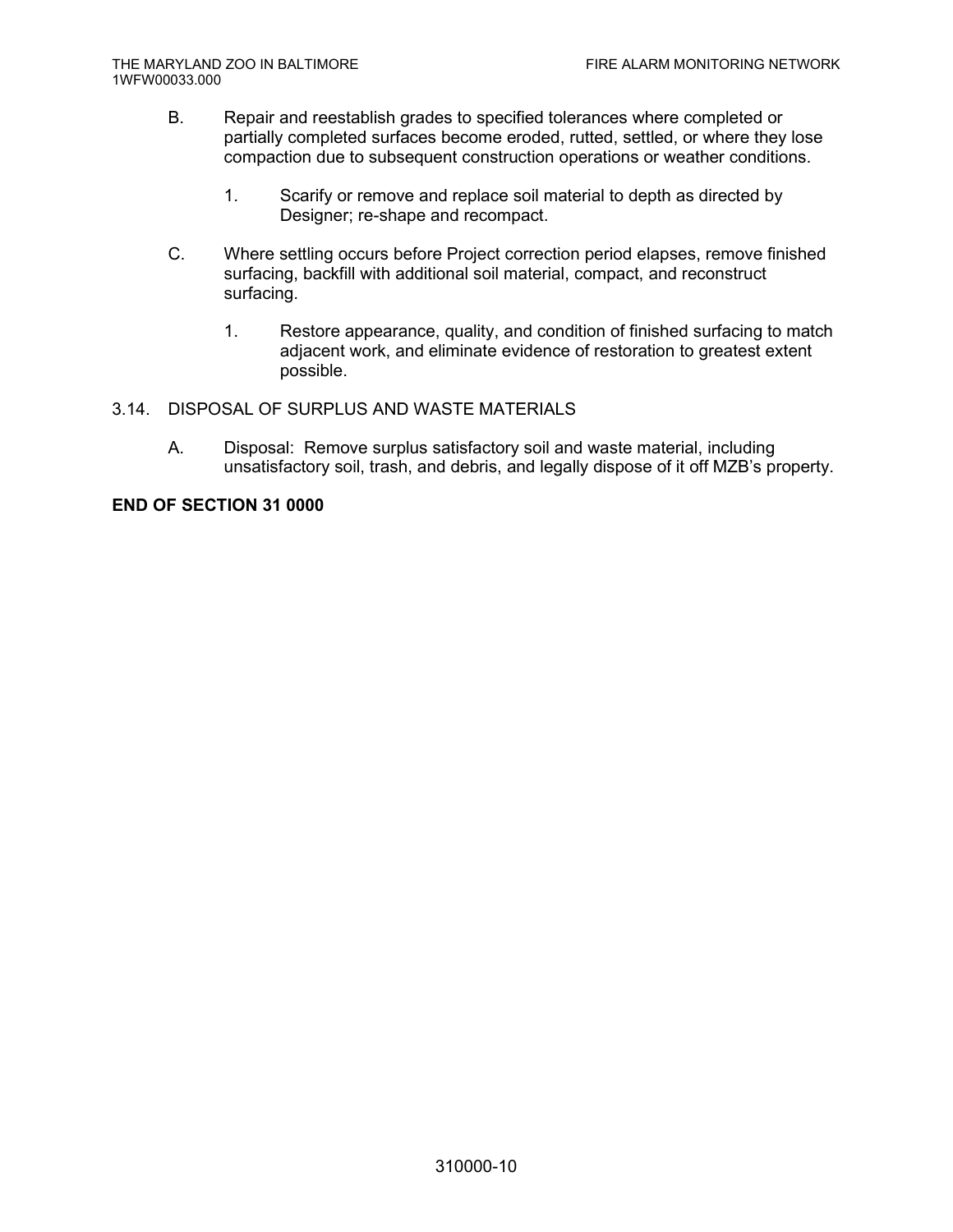# **APPENDIX A MARYLAND ZOO CAPITAL PROJECTS CONTRACTOR POLICY**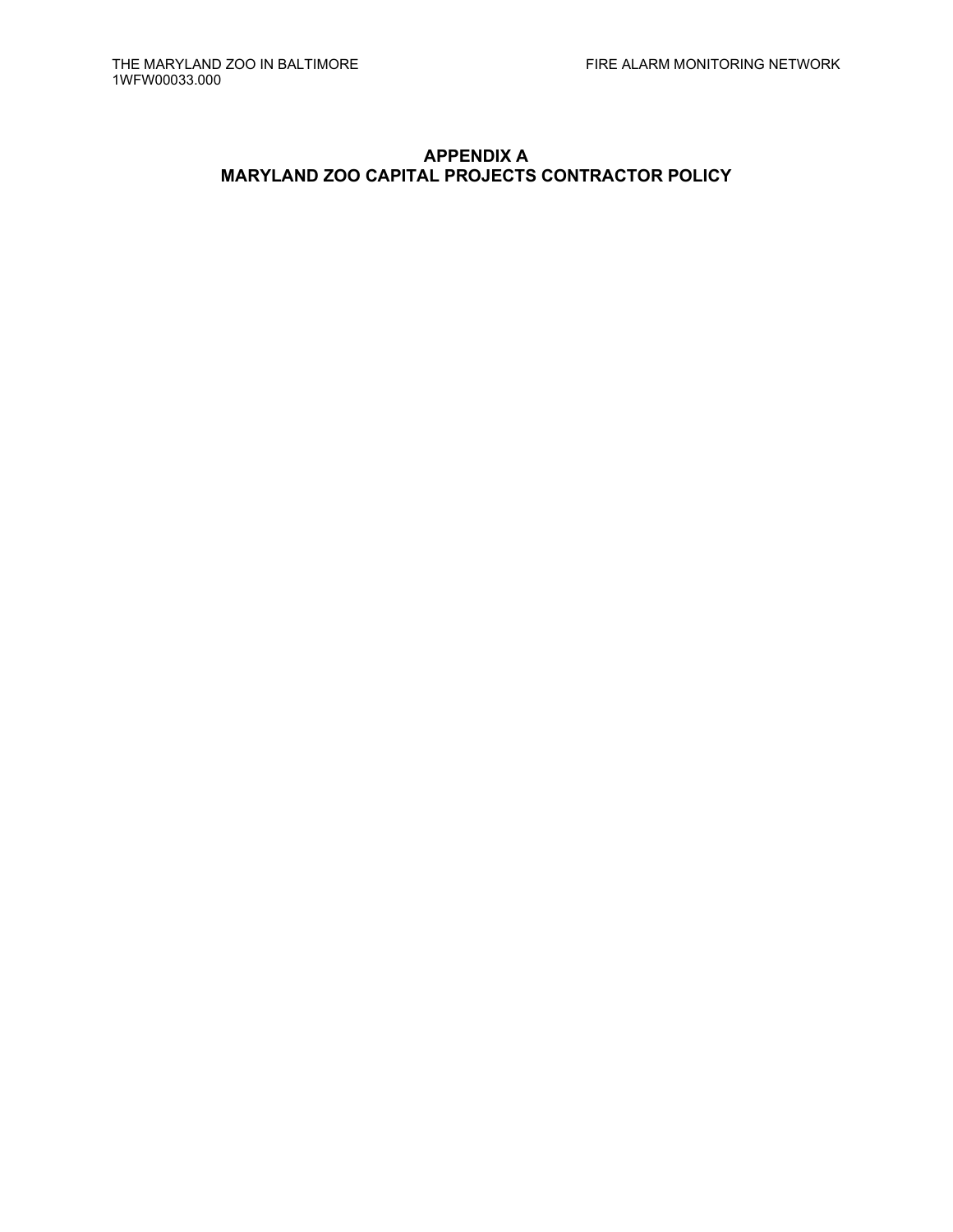# **Maryland Zoo in Baltimore ZOO CONTRACTORS POLICY** Revised 8/14/08

- 1. SHIRTS WITH SLEEVES AND LONG PANTS WILL BE WORN AT ALL TIMES (SHORTS ARE NOT PERMITTED).
- 2. PERSONAL PROTECTIVE EQUIPMENT WILL BE WORN WHEN NECESSARY (I.E., GOGGLES, HARD HATS, GLOVES, WELDING HOOD, EAR PLUGS, ETC.)
- 3. NO RADIOS, CASSETTE OR CD PLAYERS ARE ALLOWED.
- 4. NO PETS, ALCOHOL, ILLICIT DRUGS, GAMBLING, FIRE ARMS OR WEAPONS PERMITTED.
- 5. CONTRACTORS ARE NOT PERMITTED TO BRING FRIENDS OR FAMILY MEMBERS WITH THEM ON TO THE JOB SITE.
- 6. SMOKING OR CHEWING OF TOBACCO PERMITTED ONLY IN AREAS DESIGNATED BY SUPERINTENDENT.
- 7. CONTRACTORS ARE NOT PERMITTED TO USE TOBACCO PRODUCTS NEAR ANIMAL ENCLOSURES OR IN THE VIEW OF THE PUBLIC.
- 8. EATING AREAS AND WORK AREAS WILL BE CLEANED DAILY AND MATERIALS STACKED/STORED SECURELY.
- 9. CONTRACTORS ARE REQUIRED TO SECURE AND REMOVE ALL TRASH AND LOOSE CONTRUCTION DEBRIS DAILY DURING THE COURSE OF CONSTRUCTION. CONTRACTORS TO PROVIDE THEIR OWN CONTAINERS FOR TRASH REMOVAL.
- 10. CONTRACTORS ARE NOT PERMITTED TO VERBALLY OR PHYSICALLY INTERFERE WITH ZOO EMPLOYEES AND/OR GUESTS.
- 11. CONTRACTORS ARE NOT PERMITTED TO ACCESS AREAS OF THE ZOO THAT ARE BEYOND THEIR SCOPE OF WORK.
- 12. CONTRACTORS ARE NOT PERMITTED TO FEED THE ANIMALS OR LOITER AROUND ANIMAL ENCLOSURES.
- 13. ALL AREAS NEAR ANIMALS OR INSIDE OF THE EXHIBIT ARE CONSIDERED SENSITVE AREAS. IN ORDER FOR CONTRACTORS TO WORK IN THESE AREAS, A MINIMUM OF 2 DAYS NOTICE MUST BE GIVEN TO THE ZOO'S CAPITAL PROJECTS DIRECTOR.
- 14. CONTRACTORS ARE TO PARK INSIDE AREAS THAT ARE DESIGNATED FOR CONTRACTOR PARKING. NO EXCEPTIONS.
- 15. CONTRACTORS ARE TO USE THE RESTROOMS (PORTALETS, PORTABLE POTTIES, ETC) THAT ARE DESIGNATED FOR CONTRACTOR USE. NO EXCEPTIONS.
- 16. CONTRACTORS ARE TO BE AWARE THAT THE PLANTS ARE A PART OF THE ZOO'S COLLECTION AND THAT ALL PLANT MATERIAL SHOULD BE RESPECTED.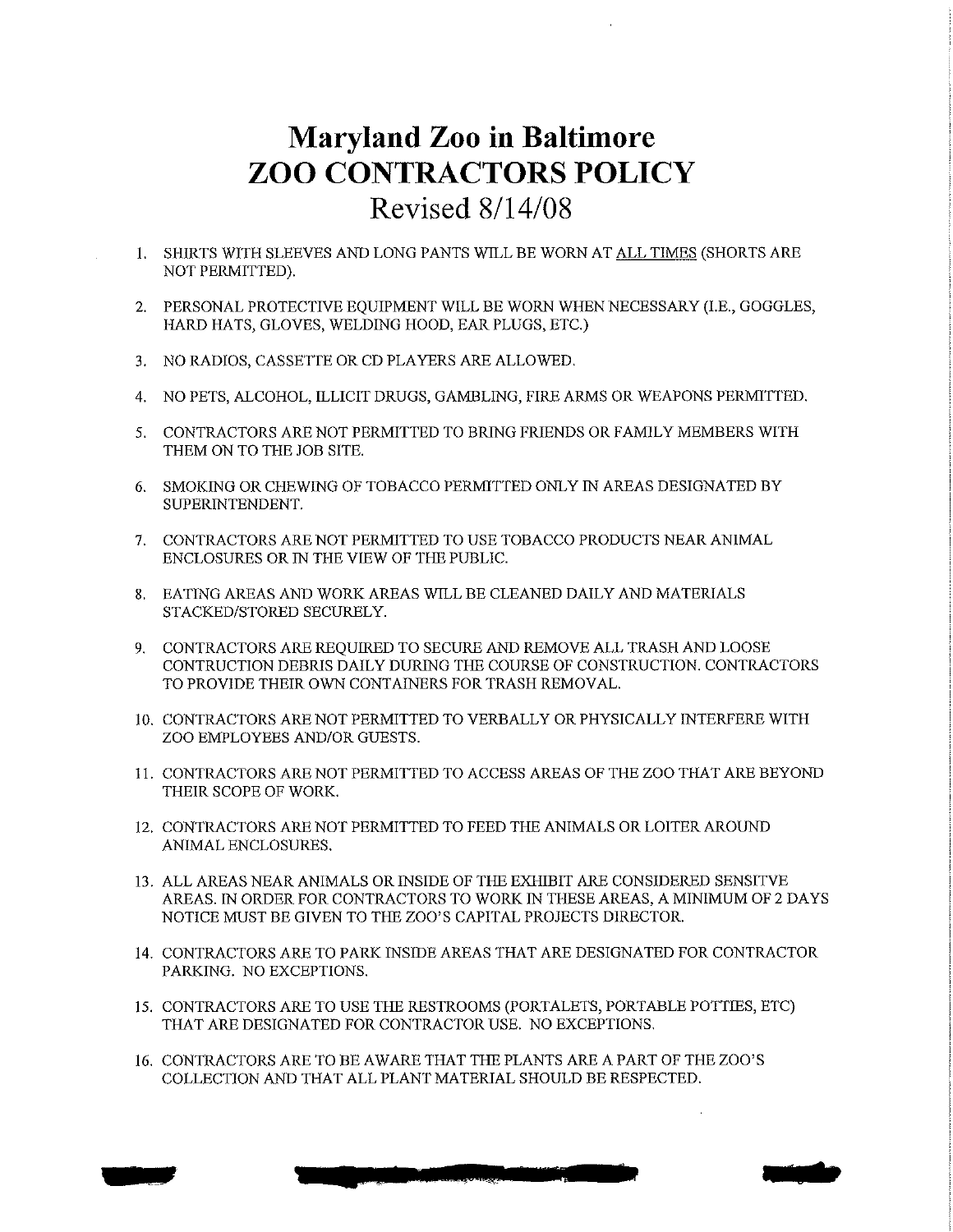- 17. IN THE EVENT OF AN ANIMAL ESCAPE OR OTHER EMERGENCY, CONTRACTORS WILL IMMEDIATELY STOP WORK AND MOVE TO A SAFE LOCATION AS DIRECTED BY ZOO STAFF.
- 18. ON A QUARTERLY BASIS THE ZOO MAY CONDUCT AN ANIMAL ESCAPE DRILL. CONTRACTORS ON SITE ARE RESPONSIBLE FOR COMPLYING WITH ALL INSTRUCTIONS/DIRECTIONS FROM ZOO STAFF ABOUT HOW TO CONDUCT THEMSELVES DURING THE DRILL INCLUDING STOPPING WORK AND/OR LEAVING THE JOB SITE. DRILLS USUALLY LAST NO LONGER THAN 30 MINUTES.
- 19. CONTRACTORS MAY NOT TAKE PICTURES OF ANY ANIMALS, GUESTS, OR STAFF, EVEN WITH CELL PHONE CAMERAS.
- 20. THE CONTRACTOR SHOULD BE AWARE THAT ALTHOUGH THE ZOO WILL ENDEAVOR TO PROVIDE ACCESS TO ALL AREAS AS REQUIRED, AMIMAL AREA'S MAY BE LIMITED TO SHORTER PERIODS OF TIME BASED ON ANIMAL SCHEDULES.
- 21. CONTRACTORS MUST PRESENT AN APPROACH AND SCHEDULE TO INSTALL SYSTEMS FOR ALL AREAS, ZOO FACILITY STALL WILL BE ASIGNED TO COORDINATE WORK ON A DAILY BASES.
- 22. NO MISCELLANEOUS CONSTRUCTION DEBRIS (WIRE ENDS, TIES, ETC.) CAN BE LEFT IN ANIMAL AREAS, CONTRACTORS MUST STOP WORK EARLY EACH DAY AND FULLY CAMPUS THE AREA PRIOR TO TURNING IT BACK TO THE ZOO FOR USE.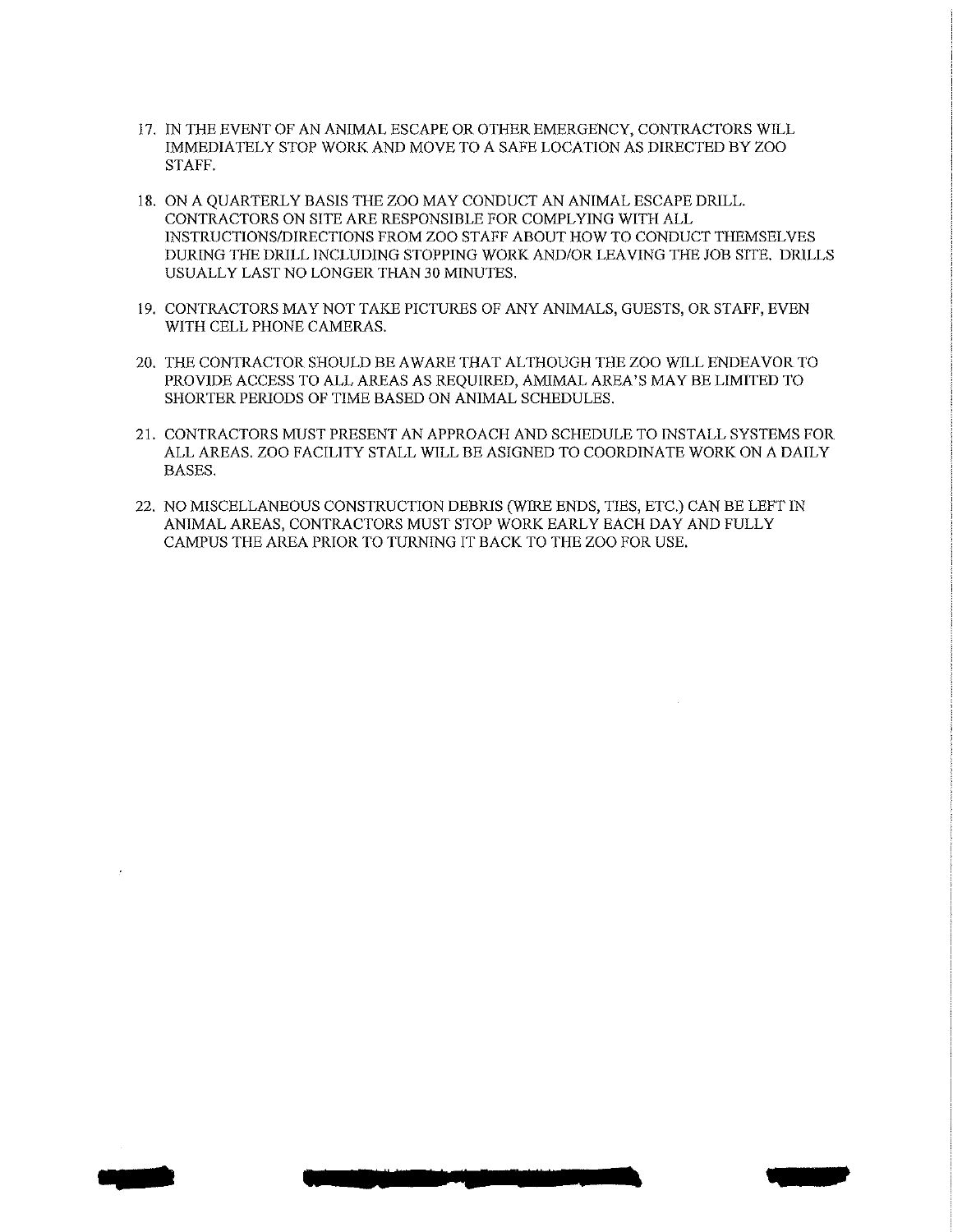# **APPENDIX B MARYLAND ZOO CONTRACTOR COVID 19 POLICY**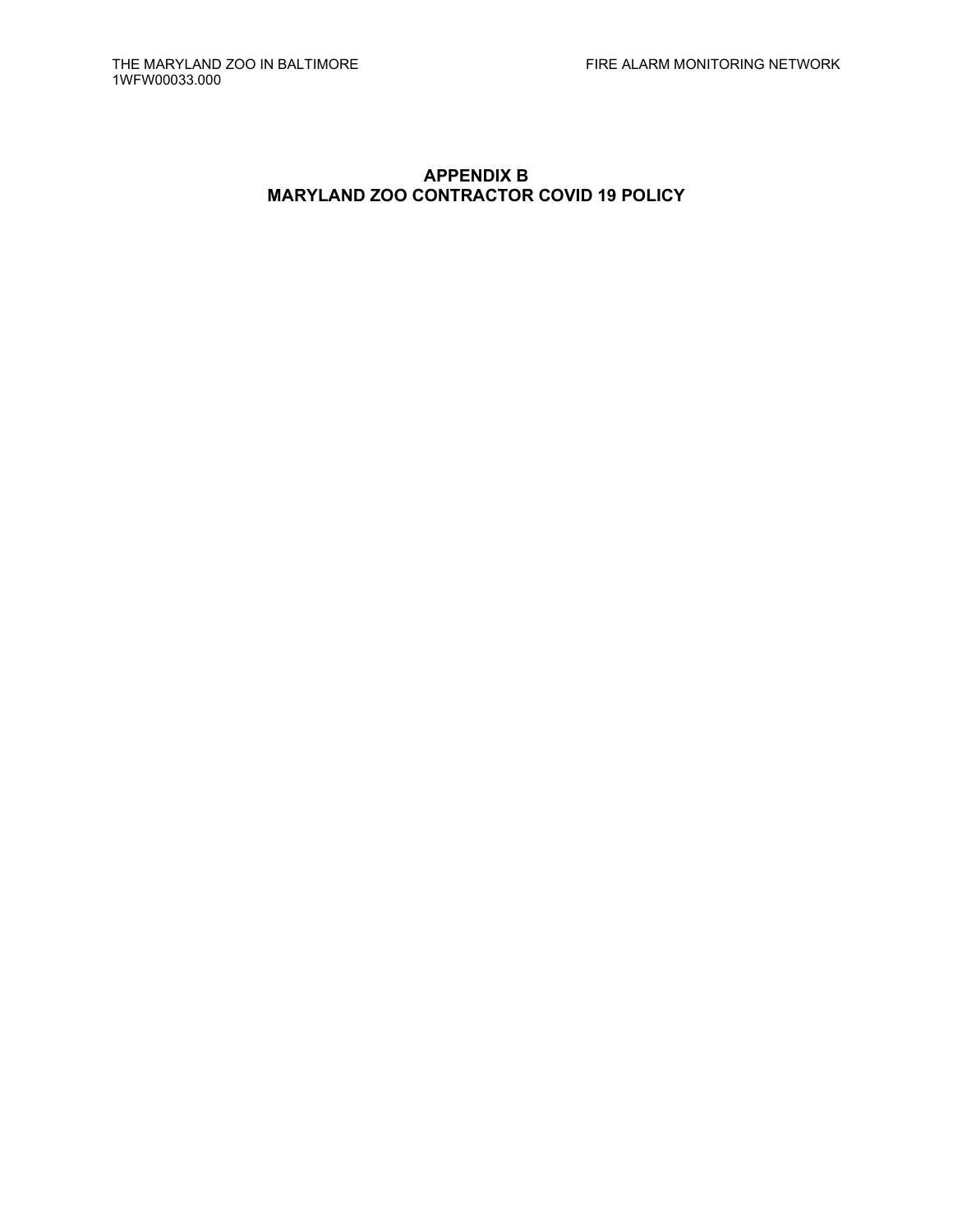#### **COVID-19 Guidance for CONTRACTOR**

CONTRACTOR accepts its responsibility to comply with the guidelines of the City of Baltimore, the State of Maryland, and the United States of America relating to COVID-19.

CONTRACTOR agrees that it is personally responsible for its safety and actions while visiting ZOO.

CONTRACTOR agrees to comply with all ZOO policies and rules, including but not limited to all ZOO policles, guidelines, signage, and instructions. Because the ZOO is open for use by other individuals, CONTRACTOR recognizes that it is at higher risk of contracting COVID-19. With full awareness and appreciation of the risks involved, CONTRACTOR, for itself and on behalf of its families, spouses, estates, heirs, executors, administrators, assigns, and personal representatives, hereby forever releases, walves, discharges, holds harmless, and covenants not to sue ZOO, Its board members, directors, officers, agents, servants, independent contractors, affiliates, employees, volunteers, successors, and assigns (collectively, the "Released Parties") from any and all liability, claims, demands, actions, and causes of action whatsoever, directly or indirectly arising out of or related to any loss, damage, or injury, including death, that may be sustained by CONTRACTOR related to COVID-19 whether caused by the negligence of the Released Parties, any third-party using the ZOO, or otherwise, while participating in any activity while in, on, or around the ZOO and/or while using any ZOO facilities, exhibits, programs, materials, or amenities.

CONTRACTOR agrees to indemnify, defend, and hold harmless the Released Parties from and against any and all costs, expenses, damages, claims, lawsuits, judgments, losses, and/or liabilities (including attorneys fees) arising either directly or indirectly from or related to any and all claims made by or against any of the Released Parties due to bodily injury, death, property damage, loss of use, monetary loss, or any other injury caused by the negligence of the Released Parties from or related to its use of the ZOO facilities, exhibits, programs, materials, or amenities, except as provided in Paragraph 5 (Representations & Warranties) of the Agreement.

#### **CONTRACTOR must take preventive measures including:**

- A cloth face covering or mask must be worn within 6 feet of another person. CONTRACTOR must wear face coverings inside all ZOO buildings;
- In conjunction to wearing a cloth mask, it is critical to practice six foot social distancing with other workers and ZOO staff whenever possible;
- Avoiding touching eyes, nose, or mouth with unwashed hands;
- Covering their mouth and nose with a tissue when coughing or sneezing, immediately disposing of the tissue in the trash and washing their hands;
- Frequent hand washing with soap and water for at least 20 seconds. We ask that you provide alcohol-based sanitizers at the job site where soap and water are not readily available;